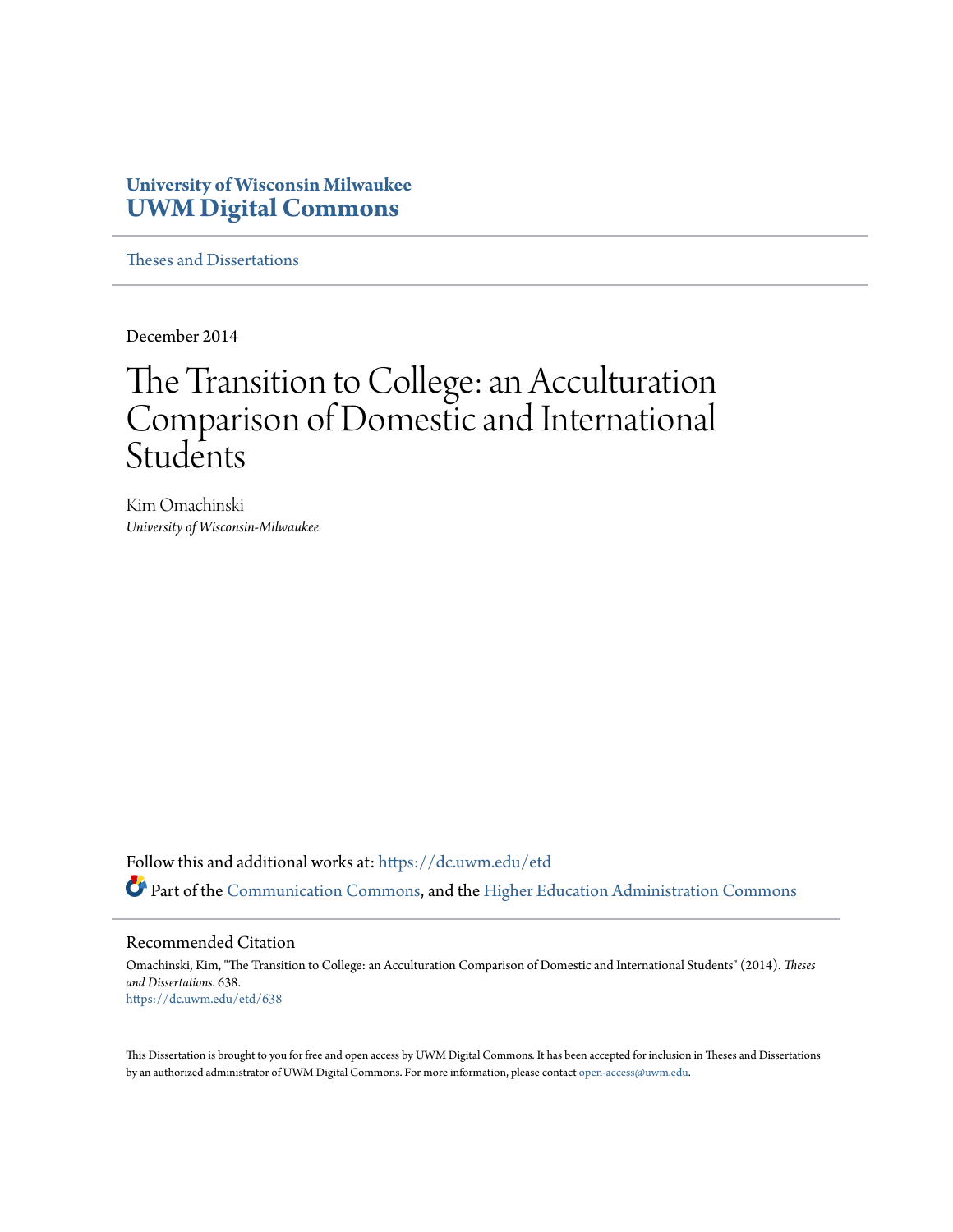## THE TRANSITION TO COLLEGE: AN ACCULTURATION COMPARISON OF

### DOMESTIC AND INTERNATIONAL STUDENTS

by

Kim M. Omachinski

A Dissertation Submitted in

Partial Fulfillment of the

Requirements for the Degree of

Doctor of Philosophy

in Communication

at

The University of Wisconsin-Milwaukee

December 2014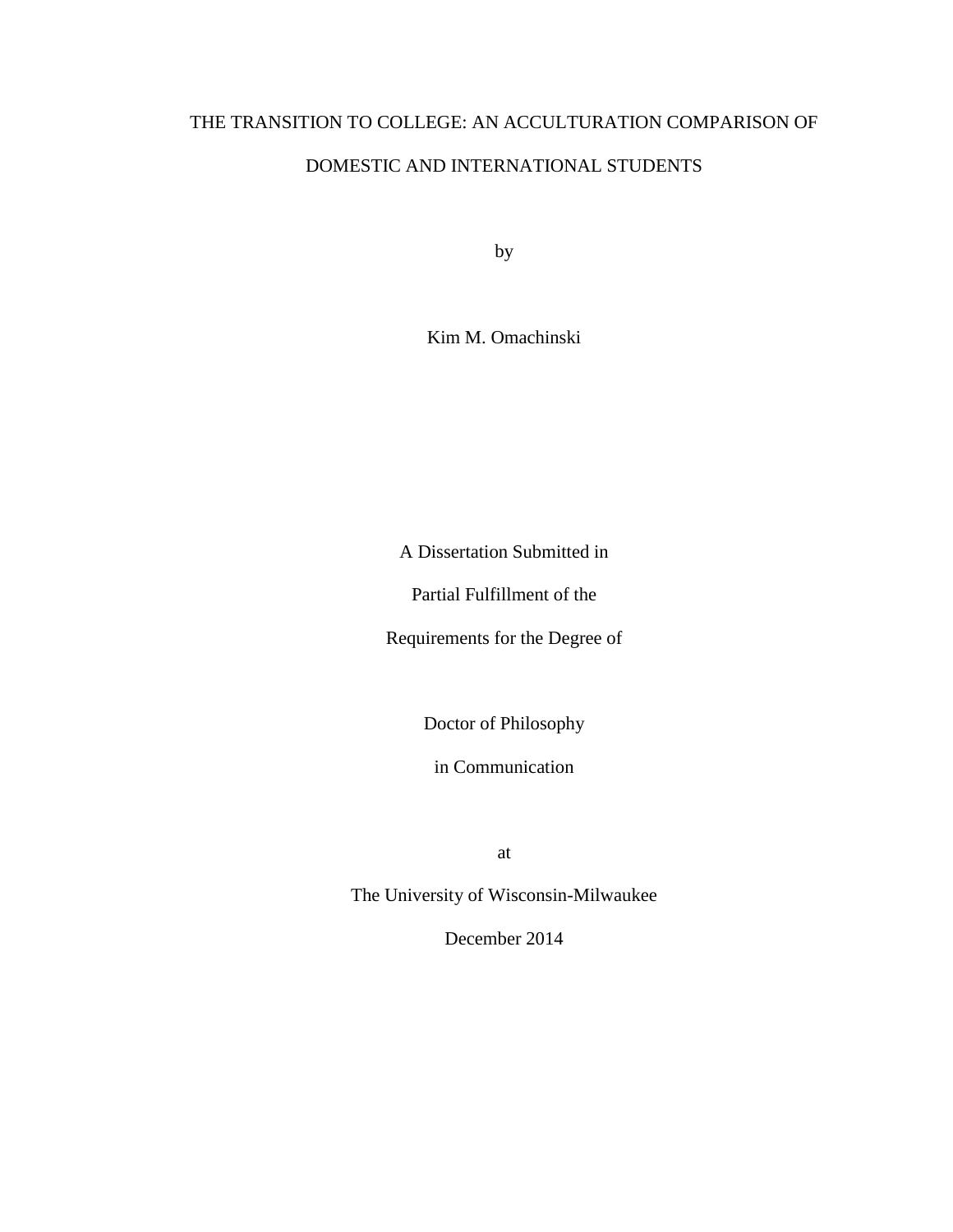#### ABSTRACT

#### THE TRANSITION TO COLLEGE: AN ACCULTURATION COMPARISON OF DOMESTIC AND INTERNATIONAL STUDENTS

by

Kim M. Omachinski

The University of Wisconsin-Milwaukee, 2014 Under the Supervision of Professor Mike Allen

Domestic and international students face challenges when transitioning to college. Researchers believe first-year intervention programs and orientation are important in successful transition to the university environment. Student involvement from the beginning of the first semester helps create a connection to college and a sense of belonging. Domestic and international students traverse homesickness, financial issues, lack of social support, changes in routine, and academic issues while navigating life away from home. Additionally, students experience a turning point that can often create a change in educational trajectory that results in continuing in college, transferring out, dropping out, or seeking help. The turning point can be a part of collegiate culture shock that students experience during the acculturation process. Schlossberg's Transition Model (1981) serves as a foundation for how students adapt to change in college. The current research study investigates the resources used by first-year students to navigate the on campus journey as well as factors that affect college students' adjustment to campus. Results indicate students use the library, academic advising, computer labs, the oncampus gym, and financial aid. A sense of belonging at the institution and social connections on campus are two elements that help students make it past a turning point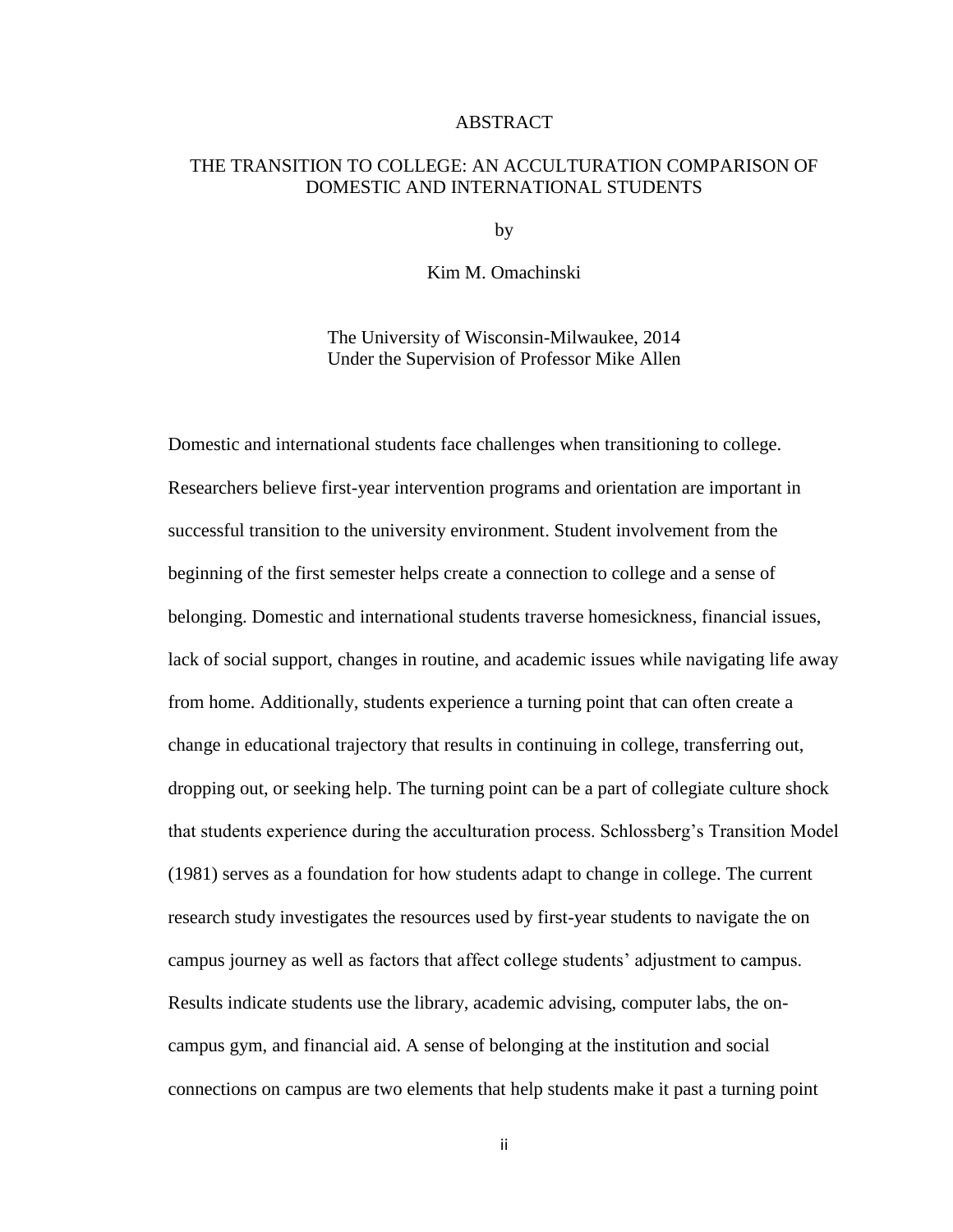and continue academically. Results additionally found that domestic and international students from outside of the institution's area experience more collegiate culture shock than students originally from the suburbs of the institution's perimeter. Implications are discussed, and recommendations for future research are offered regarding the transition to college.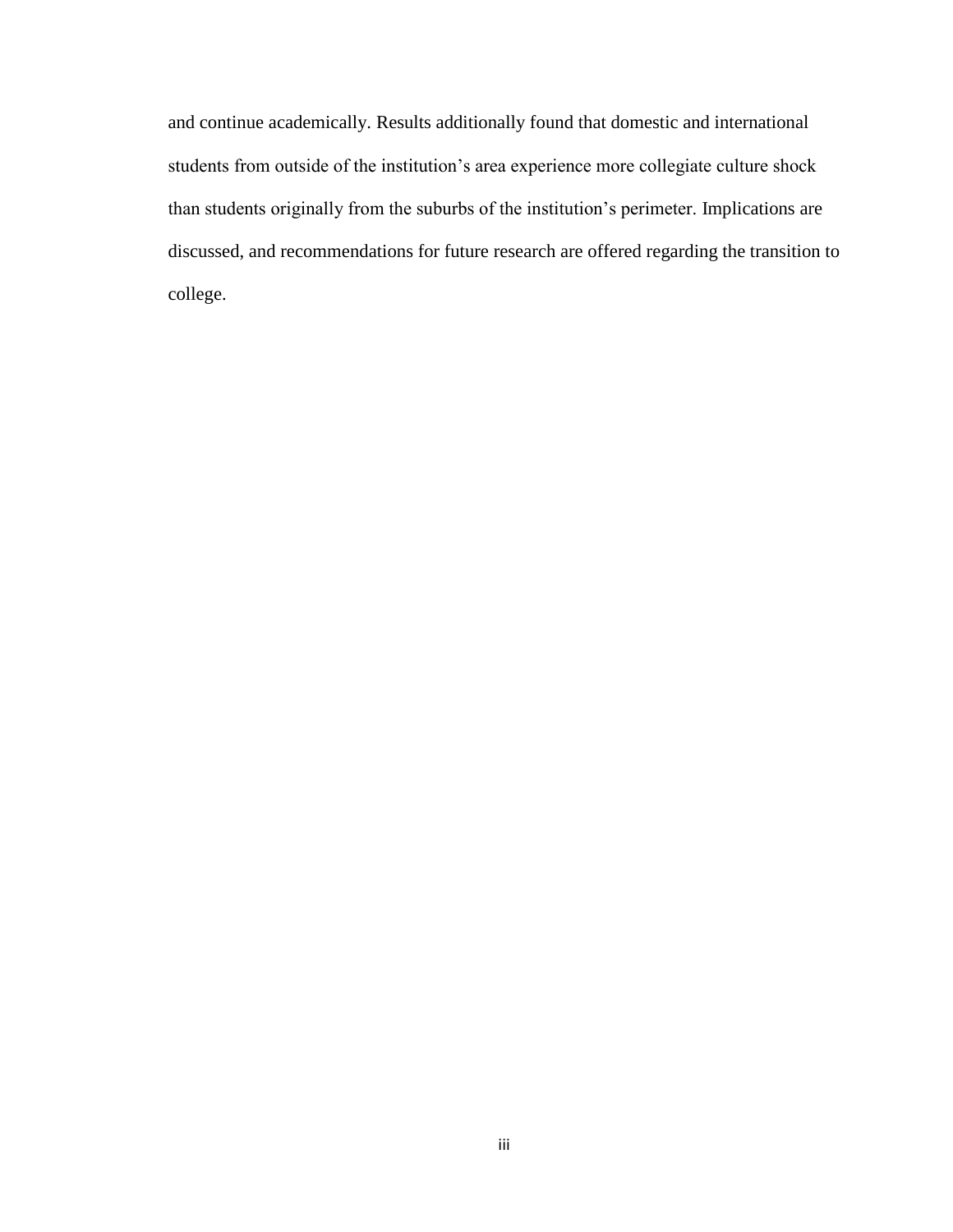© Copyright by Kim M. Omachinski, 2014 All Rights Reserved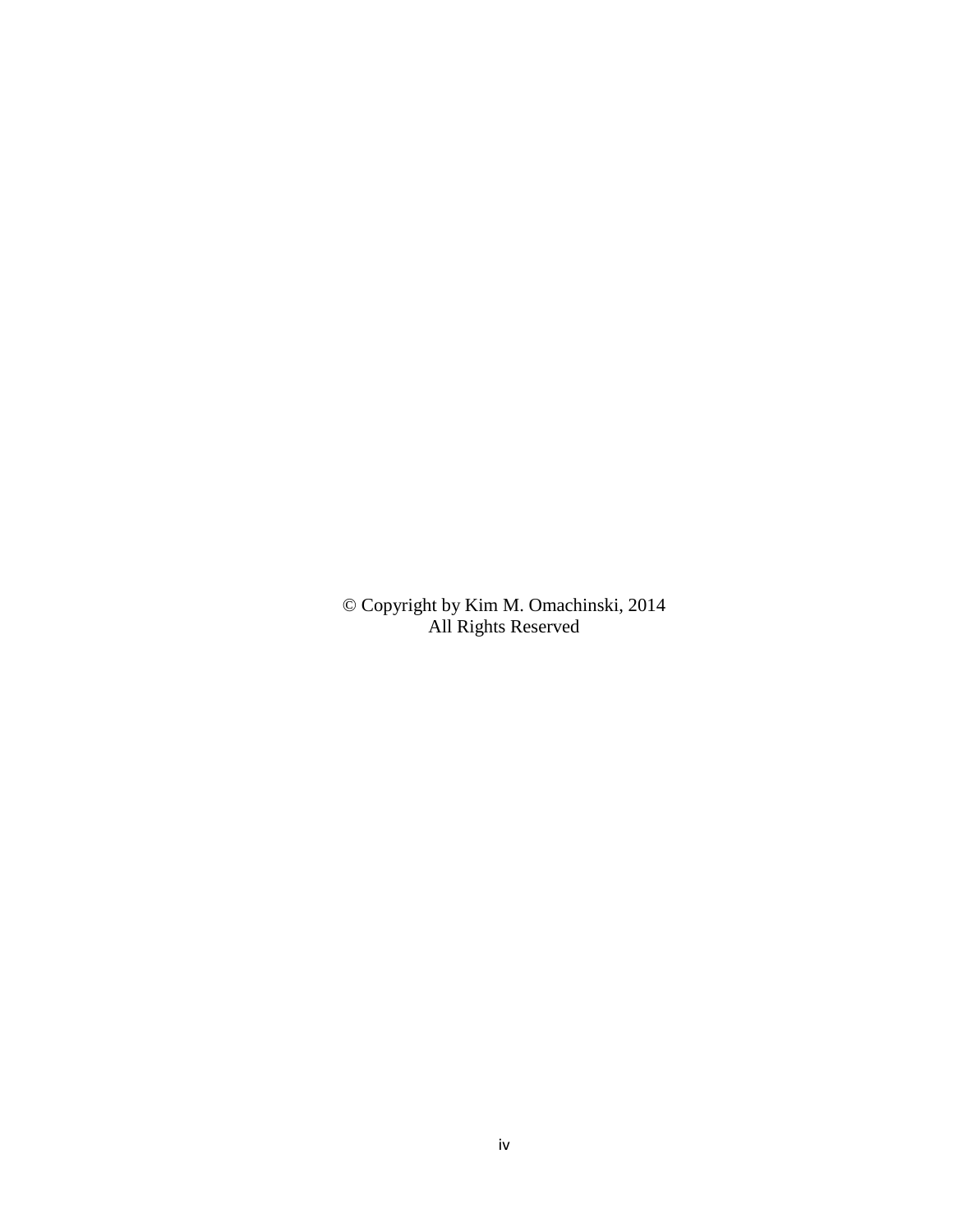### TABLE OF CONTENTS

| Introduction                                                                                                                                                                                                                                                  | $\mathbf{1}$                                    |
|---------------------------------------------------------------------------------------------------------------------------------------------------------------------------------------------------------------------------------------------------------------|-------------------------------------------------|
| Chapter 1 - Review of the Literature                                                                                                                                                                                                                          |                                                 |
| First Year Experience and Transition<br>College Student Adjustment<br><b>International Students</b><br>Orientation<br><b>Turning Point</b><br>Acculturation<br><b>Culture Shock</b><br>The Transition Model and Transition Shock<br><b>Research Questions</b> | 4<br>8<br>9<br>11<br>16<br>19<br>21<br>22<br>23 |
| Chapter 2 - Methods                                                                                                                                                                                                                                           | 26                                              |
| Participants<br><b>Instrument and Measures</b><br>Modified Acculturation Index<br><b>Turning Point</b><br><b>Student Adaptation to College Questionnaire</b><br>Procedures<br>Data Analysis                                                                   | 26<br>26<br>27<br>28<br>28<br>29<br>30          |
| Chapter 3 - Results                                                                                                                                                                                                                                           | 32                                              |
| <b>Research Question One</b><br><b>Research Question Two</b><br><b>Research Question Three</b><br><b>Hypothesis One</b><br><b>Hypothesis Two</b><br><b>Hypothesis Three</b>                                                                                   | 32<br>32<br>33<br>34<br>34<br>35                |
| Chapter 4 - Discussion                                                                                                                                                                                                                                        |                                                 |
| <b>Theoretical Implications</b><br><b>Practical Implications</b><br>Limitations<br><b>Future Research</b><br>Conclusion                                                                                                                                       | 36<br>40<br>42<br>44<br>46                      |
| References                                                                                                                                                                                                                                                    | 54                                              |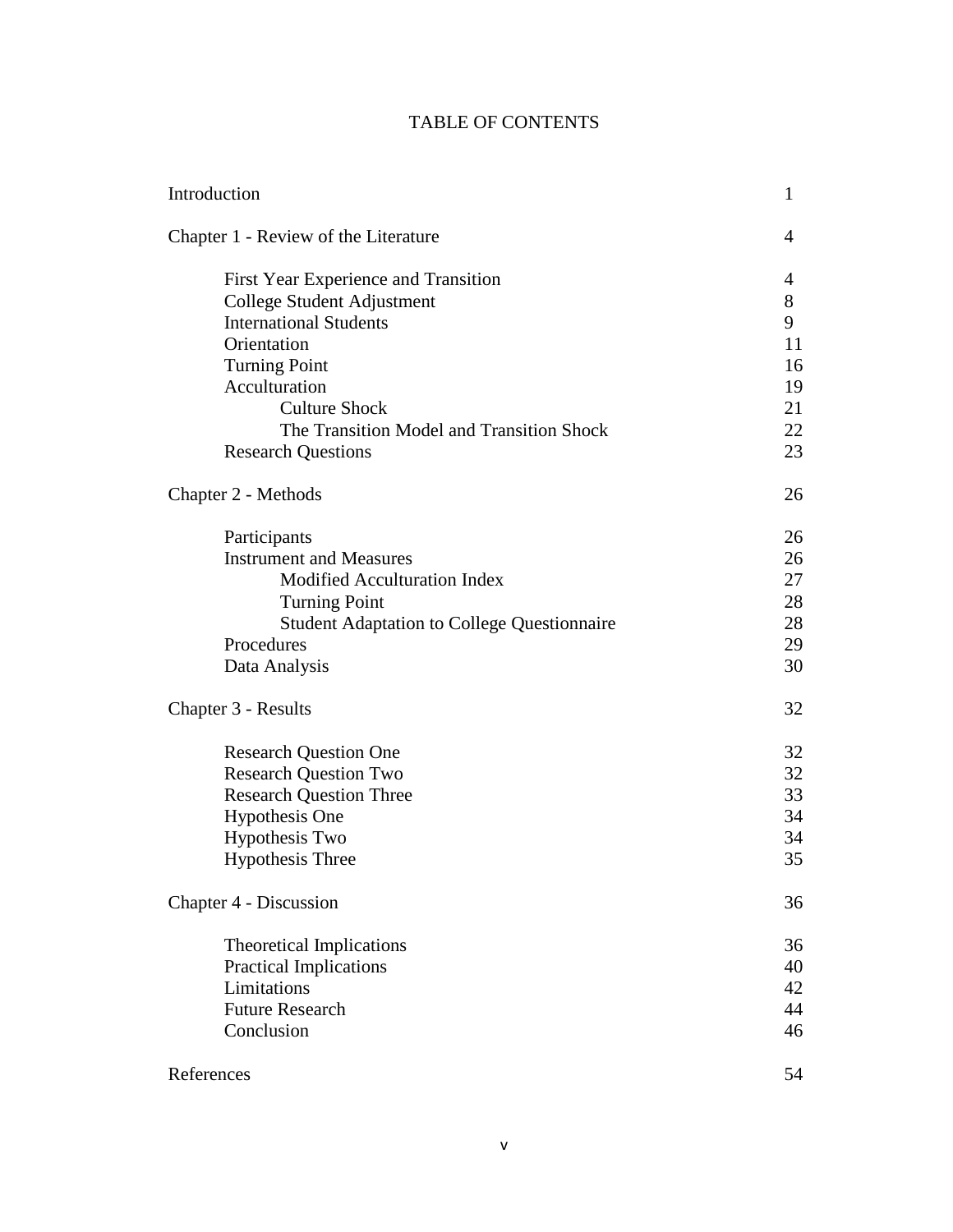| Appendices                                                                           |          |
|--------------------------------------------------------------------------------------|----------|
| Appendix A: Survey<br>Appendix B: Study Table – First Year Experience and Transition | 71<br>80 |
| Curriculum Vitae                                                                     | 84       |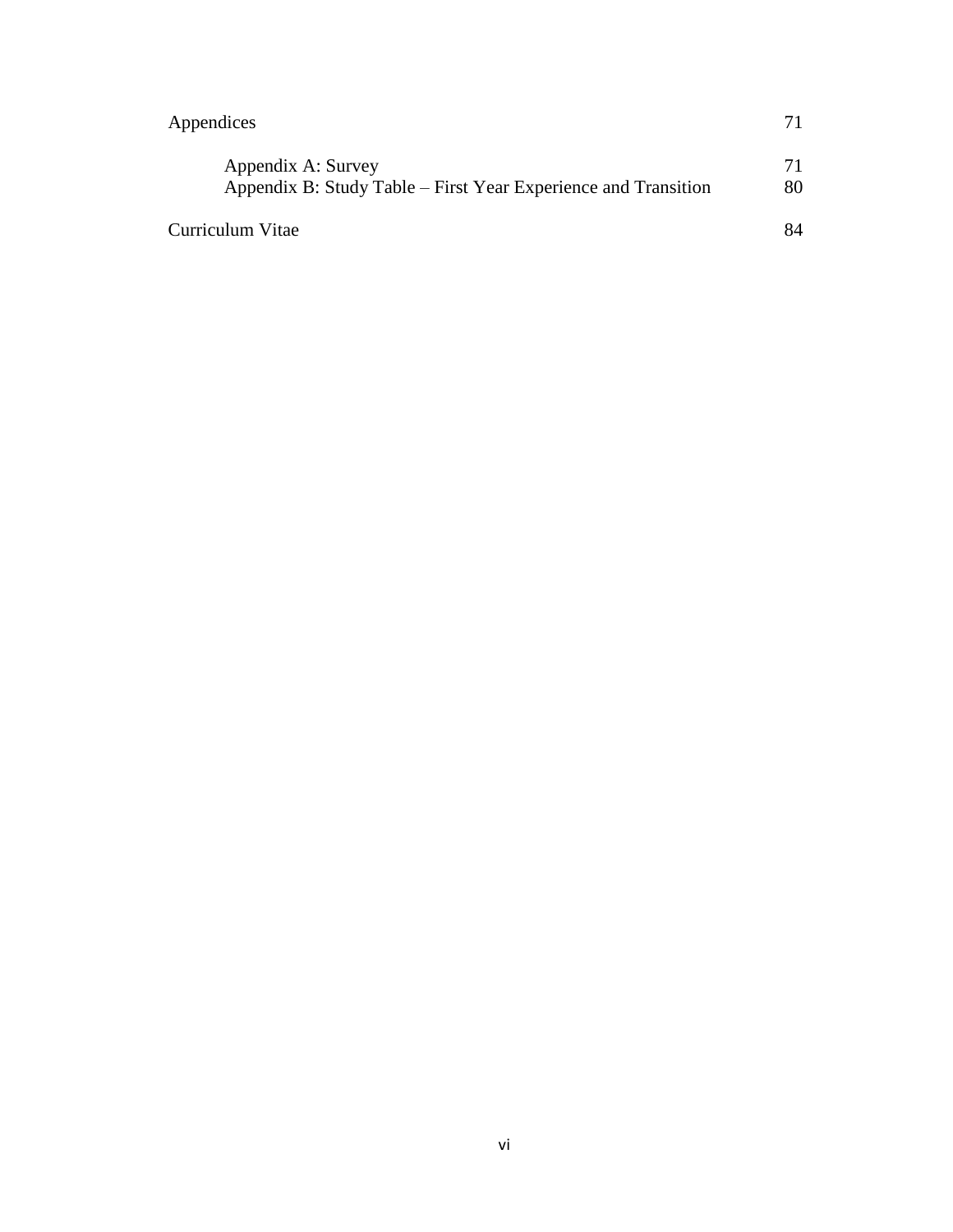## LIST OF TABLES

| Table 1: International Students' Countries of Origin                          | 47 |
|-------------------------------------------------------------------------------|----|
| Table 2: Turning Point Analysis                                               | 48 |
| Table 3: Comparison of Overall On-Campus Awareness vs. Resources Used by      |    |
| <b>Students</b>                                                               | 49 |
| Table 4: Domestic vs. International Student Awareness and Use of Resources on |    |
| Campus                                                                        | 50 |
| Table 5: Standardized Coefficients and Correlations of Predictor Variables of |    |
| Experiencing a Turning Point as a Discriminant Function                       | 52 |
| Table 6: Variables Included in the Stepwise Discriminant Analysis             | 53 |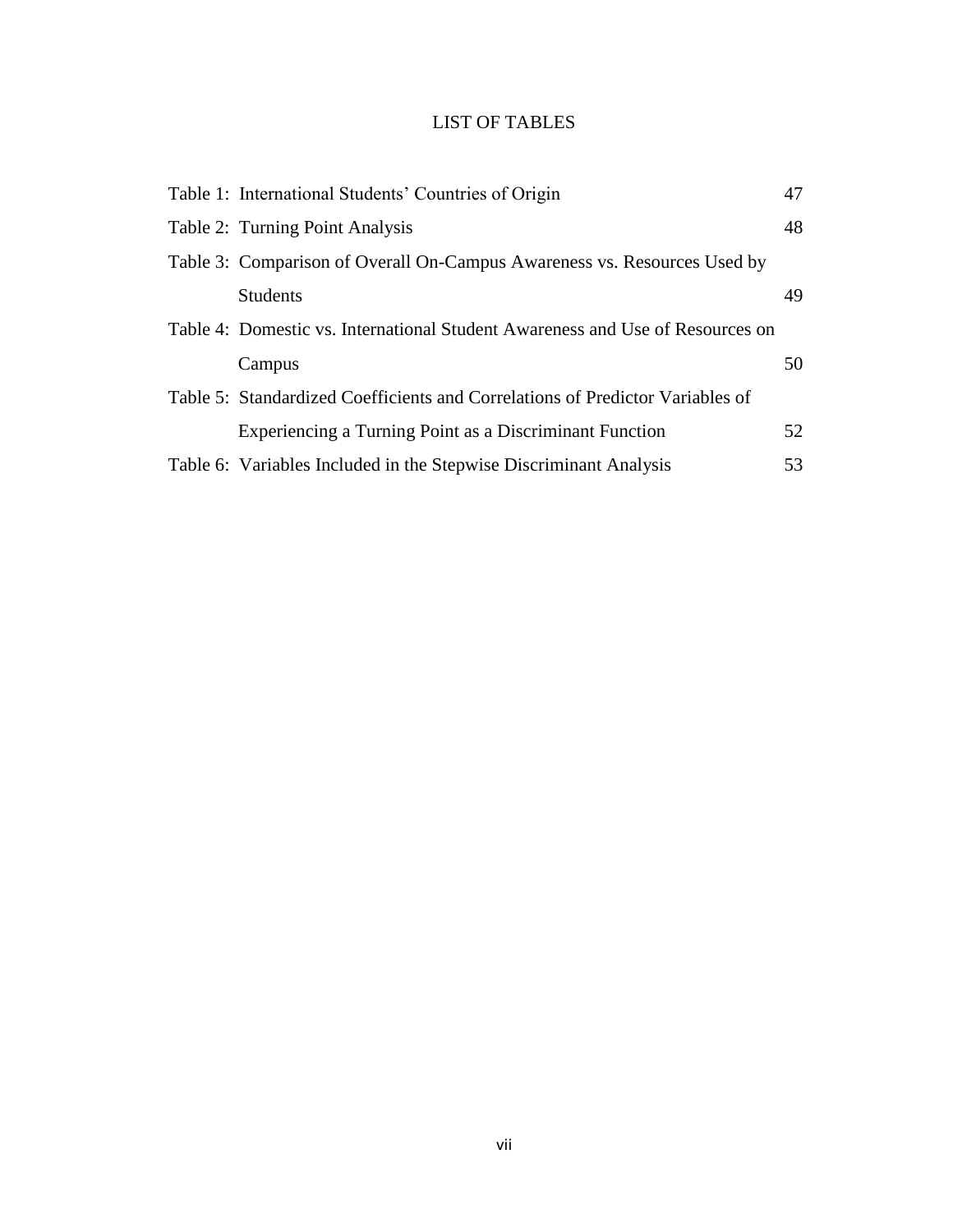#### ACKNOWLEDGMENTS

I would like to express my sincerest appreciation and gratitude to my advisor, Dr. Mike Allen. His patience and kindness guided me through the dissertation process with ease. I appreciate his unconditional support throughout my graduate school journey.

Thank you to my dissertation committee members, Dr. Simone Conceiçao, Dr. Tae Seop Lim, Robert Ricigliano, JD, and Dr. Kristin Ruggiero. Your suggestions and encouragement were invaluable.

A special thank you goes to the late Dr. Renee Meyers who originally served on my dissertation committee, and was an incredible professor, mentor, and friend. I think of you and your teachings often, Renee, and the wisdom you shared with me I will never forget.

I would like to thank my parents, Dave and Carla, for their love, support, and encouragement during my non-traditional path to graduation.

Additionally, I would like to thank the Center for International Education and all of the international students I work with who enrich my knowledge of intercultural communication every day. You have all helped me become a better higher education administrator and advisor through our interactions.

Finally, I thank all of my local, national, and global friends around the world who have been my social support during the academic journey of a lifetime. Your compassion, friendship, and love have proven to be most effective in my quest for academic success.

viii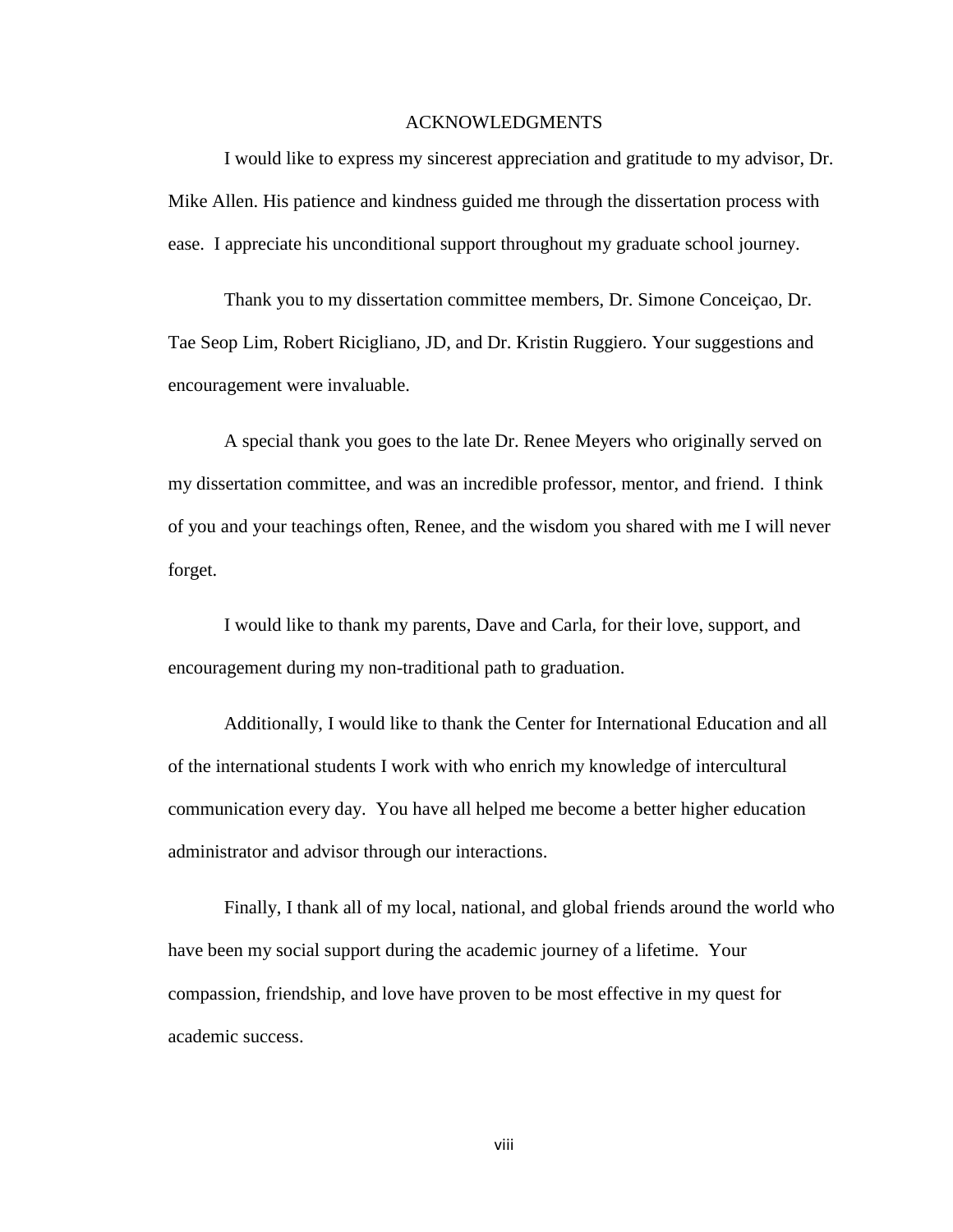## **The Transition to College: An Acculturation Comparison of Domestic and International Students**

Every year thousands of students head off to college with hopes of earning a degree. The transition of life at college becomes influenced by previous academic and personal experiences, as well as the experiences at the university. Several factors influence the adjustment and success of students seeking degrees in higher education. Previous academic performance, extracurricular activities, relationships with people outside of college including parents, friends, and employers all shape the college transition process (Tinto, 1993; Weidman, 1989). The transition to college represents a particularly difficult challenge for many first-generation students (London, 1989; Terenzini, Springer, Yaeger, Pascarella, & Nora, 1996), as well as for international students. Adjusting to a new life at college warrants further research and exploration to foster academic success for both domestic and international college students.

First-generation college students often experience multiple transitions to college including social, cultural, and academic (Terenzini et al., 1994). The university environment offers ways to become involved, make friends, socially and culturally integrate, and resources to succeed in the classroom. Pascarella and Terenzini (1991) found that involvement in the campus community during the transition from high school to college helped students negotiate the cultural change more effectively. Hertel (2002) suggested that programming for first-generation college students acculturating to campus focus on the social environment. Students require social networks to traverse the college experience successfully.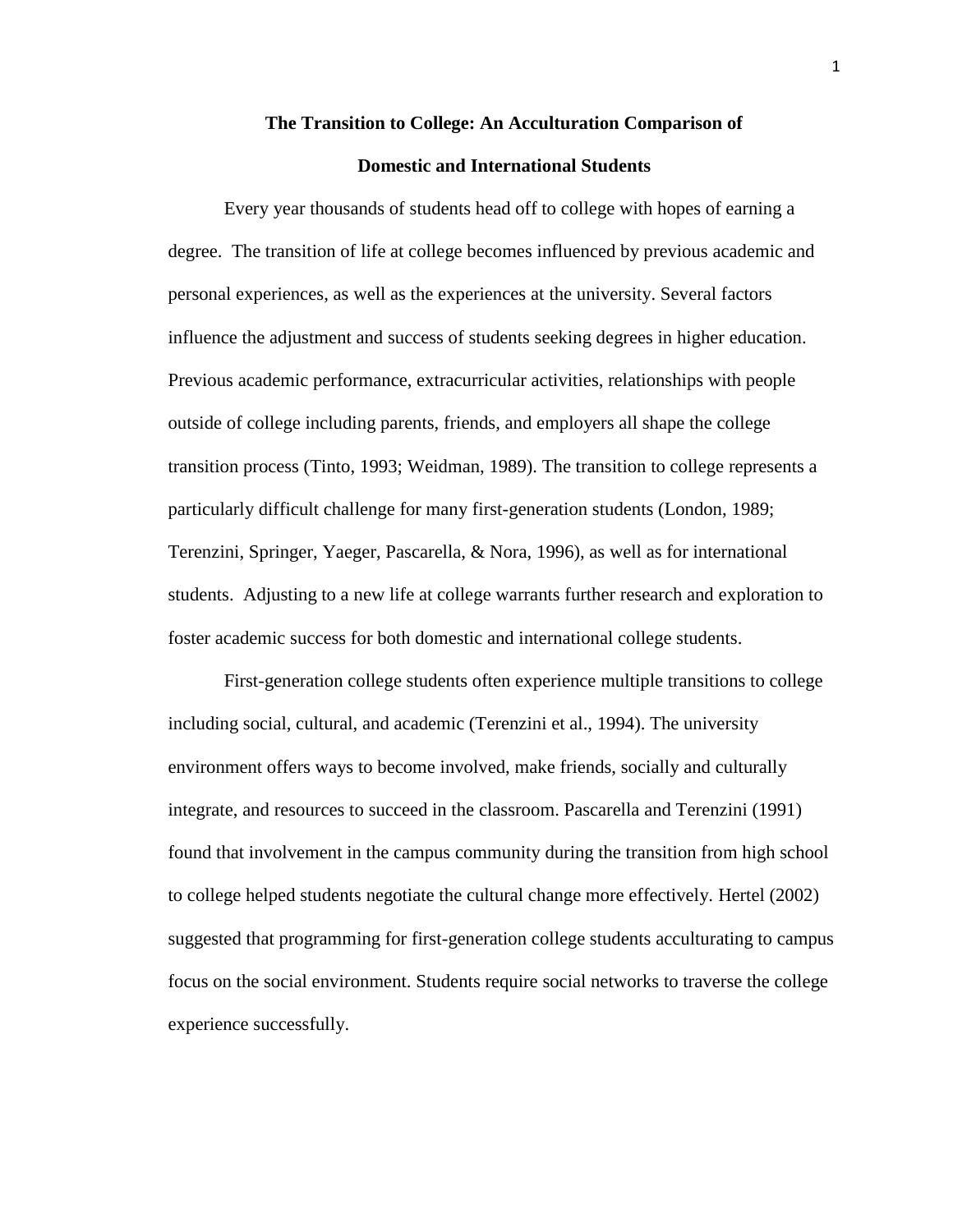Throughout the college journey, students not only acculturate to the new surroundings, but also experience a turning point that impacts how to continue forward in the educational quest. A turning point illustrates the transformation students make and modifications made in the current educational path heading towards a new outlook (Yair, 2009). Turning points occur at any time during the academic year, and influence how students make choices regarding the future. Limited research on turning point analysis has been used in the educational realm, and to date, none has considered acculturation to college.

Researchers from various disciplines have studied the transition to college from an educational, psychological, communicative, and counseling perspective. Many agree with Astin's (1985) idea that being involved helps students learn. In fact, studies support the involvement theory through the use of first-year intervention programs and learning communities (e.g. Clark, 2005; Inkelas & Weisman, 2003; Schrader & Brown, 2008). Despite the recommendations made to date, studies have not addressed the factors that affect college students' adjustment to campus and how turning points play a role in the acculturation process. Resources are offered on college campuses throughout the U.S.; however, to facilitate retention efforts, it is important to identify the services needed most to acculturate to the university. Social, cultural, and academic adjustment (Terenzini et al., 1994) all play a role in the college experience. To date, no research has examined the transition to college from an acculturation perspective, nor compared domestic and international students in the same study. The purpose of the current study is to compare domestic and international students' acculturation processes in the transition to college to determine what factors help navigate the on campus journey during the first year.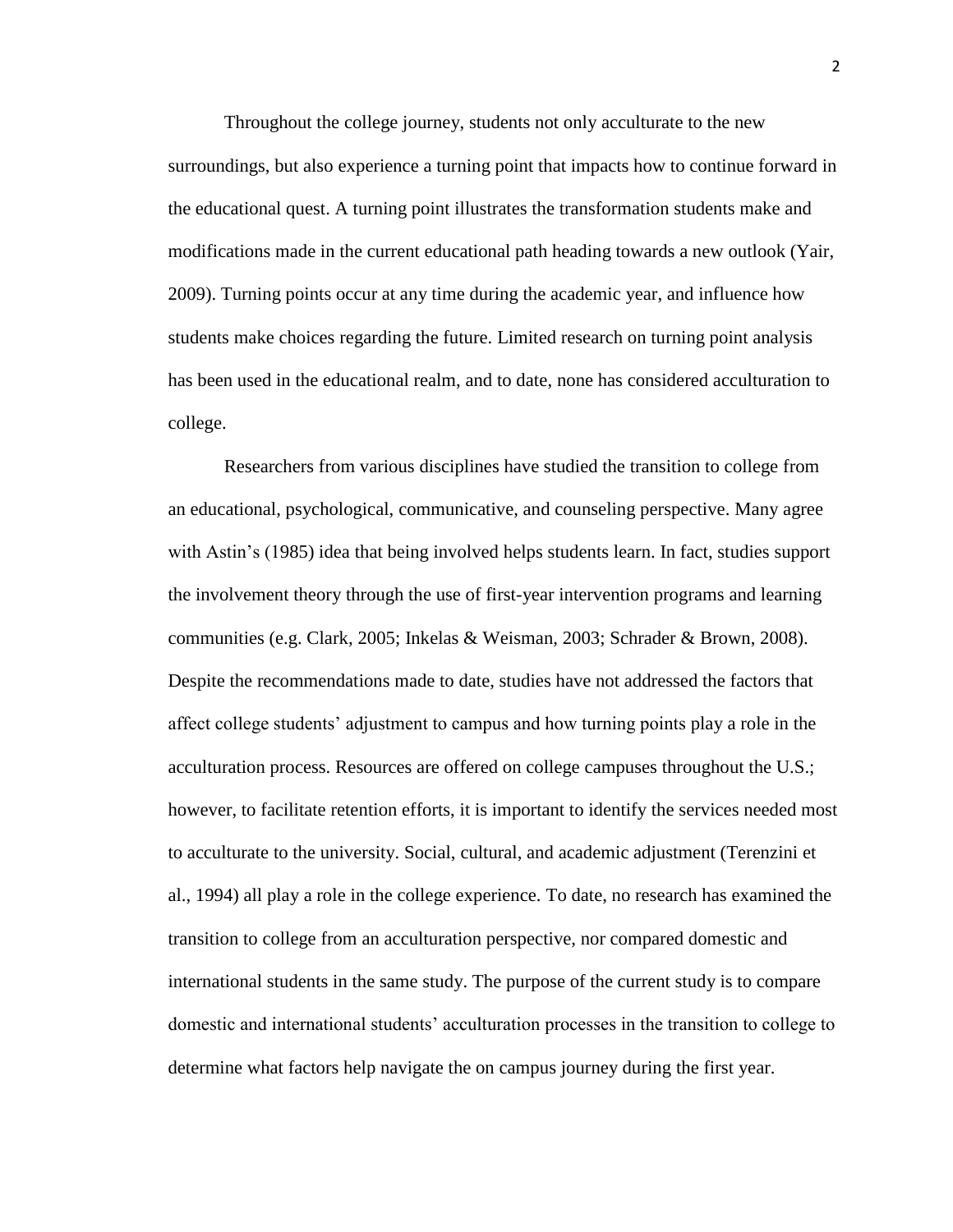Additionally, the study explores resources students use to adjust to college and if students experience turning points while transitioning to life on campus.

The current research study investigates the resources used by first-year students to navigate the on campus journey as well as factors that affect college students' adjustment to campus. Additionally, the investigation compares domestic and international student cultural experiences at the university and if collegiate culture shock is experienced. The following section summarizes the literature regarding the transition to college and the acculturation process. Next, a correlation between Schlossberg's Transition Model (1981) and the transition to college is provided. Third, the methods and data collection are described. Fourth, the results of the research are interpreted and explained. Finally, the discussion explores a synthesis of the results and suggests areas of future research.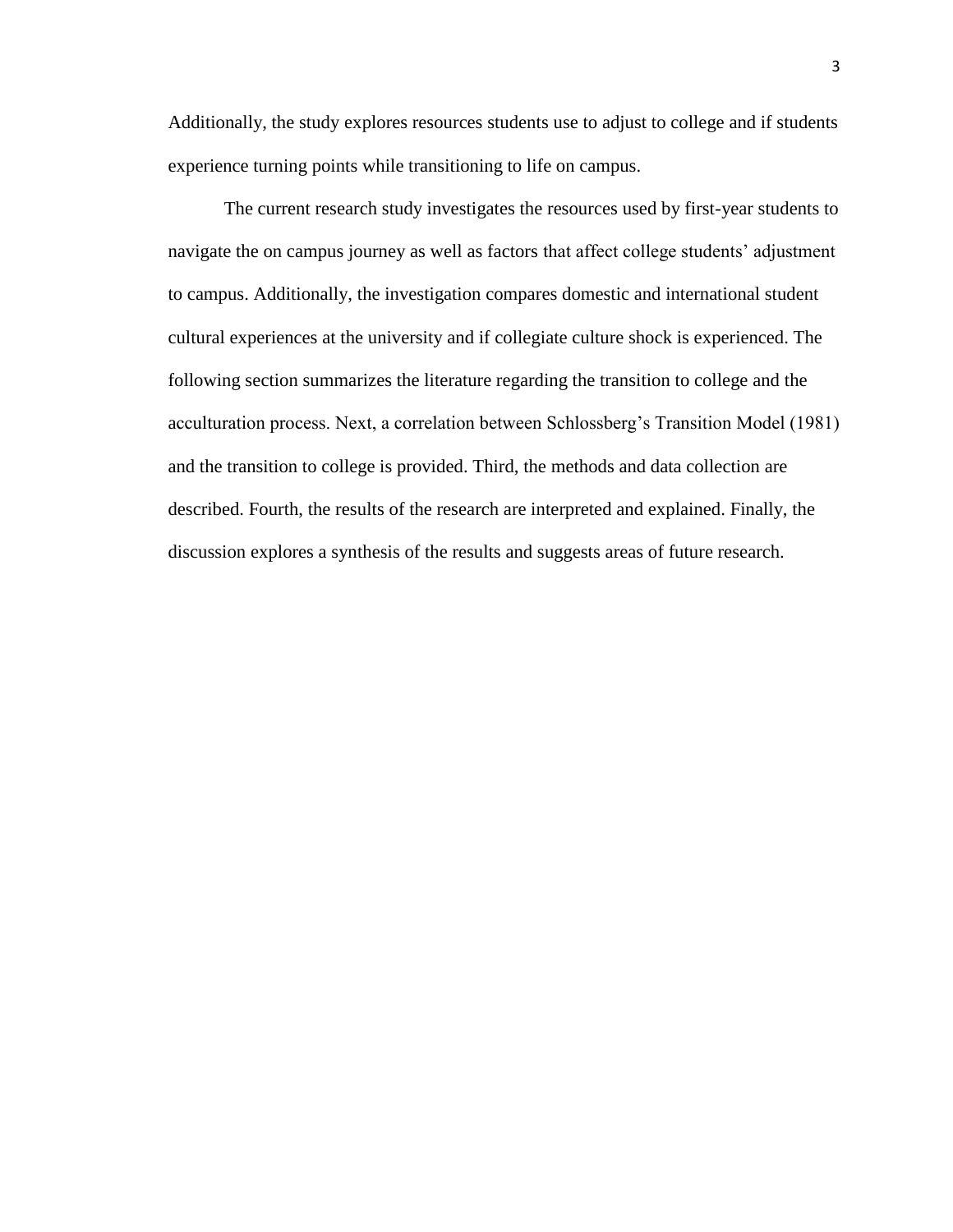#### **Chapter 1 - Literature Review**

Domestic and international students adjust to college campuses each year. Previous research has not examined the two groups in the same study to determine if the process of adjustment is similar or different when comparing groups. The present study seeks to compare the transition to college using both domestic and international students. Using the Eric EBSCO host educational database, the search terms used for literature include: first generation college students, first year experience, international students, transfer students, social support, acculturation and assimilation, peer mentors, student success, living learning communities, culture shock, transition to college, and turning point. The search terms were used in combination with each other to generate over a thousand articles pertaining to the listed topics above. Through the articles the primary researcher used snowballing with the references in the literature to find more sources and research examples to narrow the literature specifically to the research topic of the current study.

#### **First Year Experience and Transition**

Many students find the sojourn to college difficult, setting off by themselves for the first time. There exists a sense of "not belonging" for many students while living on campus (Solomon, 2007). The transition from home to campus includes many changes in day-to-day life habits, eating differently, spending time establishing new friendships, creating a new daily routine, and loss of immediate and daily support from family members at home. Many researchers believe that first-year intervention programs are important in successful transition to college. White, Goetz, Hunter, and Barefoot (1995) believe tailoring each first-year experience (FYE) program to the specific college campus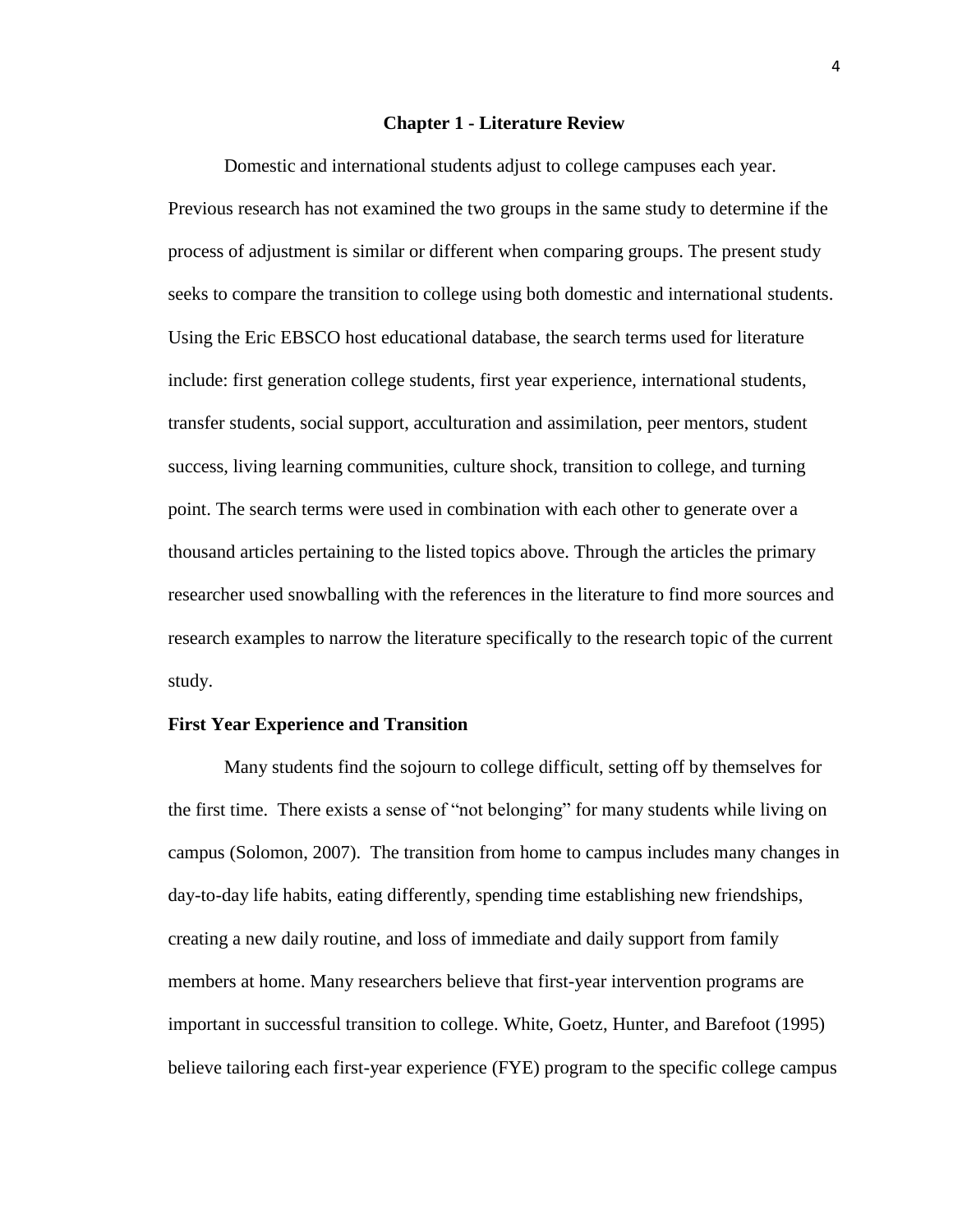needs. Schrader and Brown (2008) suggested that intervention programs be developed to help students both personally and academically. Inkelas, Daver, Vogt, and Leonard (2007) stated that successful transitions "bridge the students' home environment with the collegiate environment" (p. 406). Tinto (1993) asserted that students must socially integrate to campus and separate from home to be able to succeed in college. Astin (1984) found that students that were involved on campus by joining organizations, working on campus, or making other connections were more successful at transitioning to college than those who lived at home. Research consistently reflects the need for student involvement from the beginning of the first semester to create a connection to college and a sense of belonging.

Intervention programs help facilitate a smooth transition from high school to postsecondary education (Schrader & Brown, 2008), and oftentimes build students' first connections to campus and form new friendships. Many first-year programs provide new incoming domestic students with the resources and support needed to survive and thrive through the first year, lasting until graduation. Such programming increases retention rates (Barefoot, 2000). Several researchers highlight the importance of involvement with academic advising and social activities as elements of collegiate success (Ting, Grant, & Plenert, 2000; Turner, 1992; Zhao & Kuh, 2004). In addition to academic and social involvement, Terenzini and colleagues (1994) found that variables such as socioeconomic status, academic preparation, family background, and peer group play a role in college transition. Peck (2011) suggested a center on campus, such as an Involvement Center, as a resource for first-generation college students to use in order to connect with university resources they may not find on their own. Clark (2005)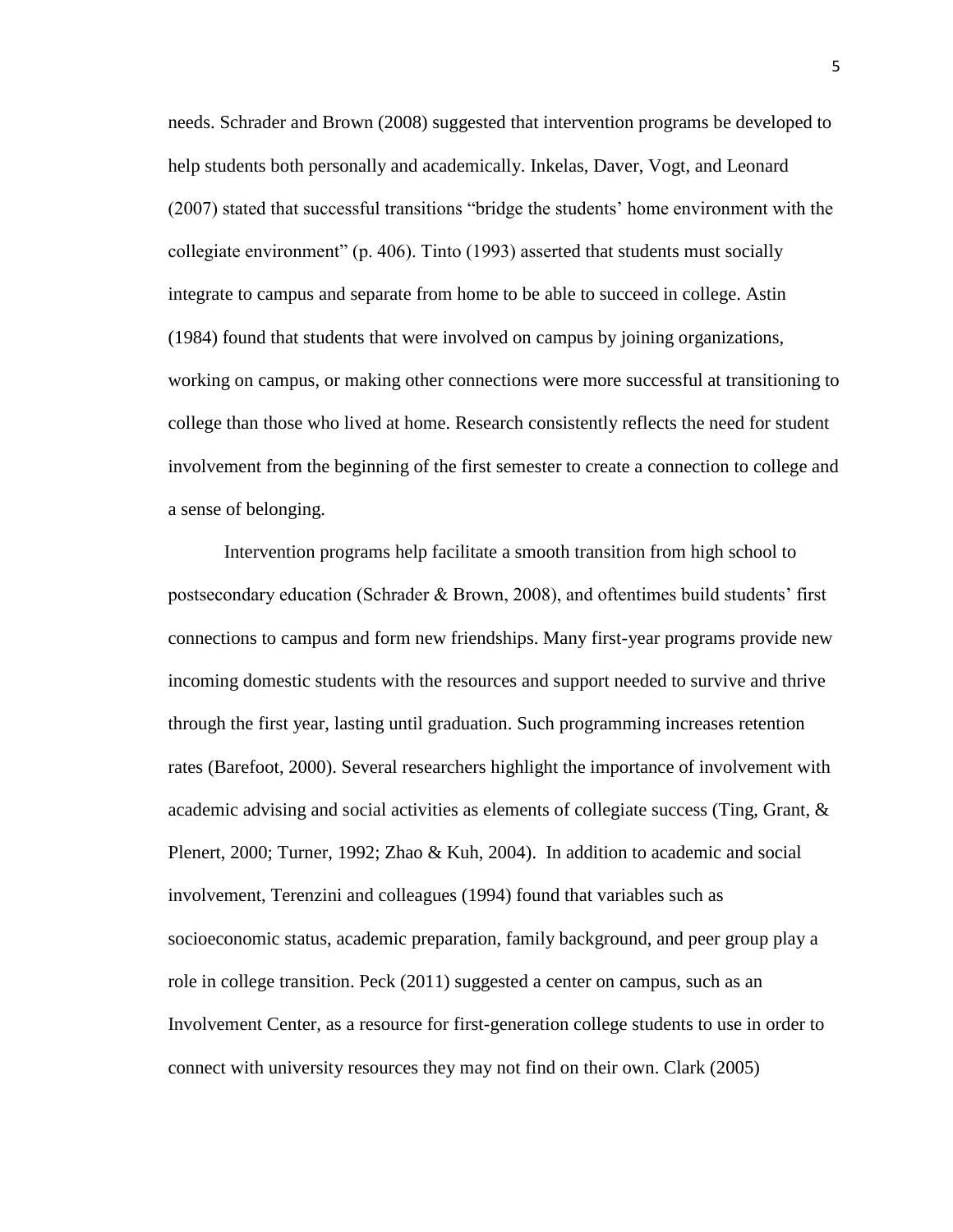recommended a mandatory two semester first year seminar be implemented on college campuses to provide access to resources, faculty, staff, and support for students to navigate the journey towards a degree.

During the first-year of college, a number of students face challenges to negotiate the shift from home to living on campus. Students devise strategies to manage experiences (Clark, 2005). Events off campus affect students as much as on campus, and influence students' ability to transition to college. There exists a need for structure and support for students, whether at-risk (Wilson, 2008) or not, to adapt to the new environment. Van Schalkwyk, Young, Ruiters, and Farmer (2012) discovered that several factors impacted students' inability to adjust and prepare for assessment exams including the academic workload, residence hall activities, sports activities, and poor time management. Using peer mentors in the form of upperclassman has been helpful in providing programming events for first-year students (Alexitch, 2006). Programming improves academic achievement (Campbell & Campbell, 1997) and aids with adjustment (Andrade, 2008; Cosgrove, 1986). First year experience programs provide new students with available resources to navigate the academic landscape, and to find fulfillment during their college education.

In addition to living on one's own, first-year college students need to speak the "language" of higher education (Chaskes, 1996). Even native speakers of English need help translating words such as *Bursar*, *Registrar*, *Provost*, and *FAFSA*. Professionals working on college campuses use vocabulary unfamiliar to new incoming students, causing confusion and misunderstanding. To make matters worse, international students are typically not native speakers of English. English proficiency is mandatory for foreign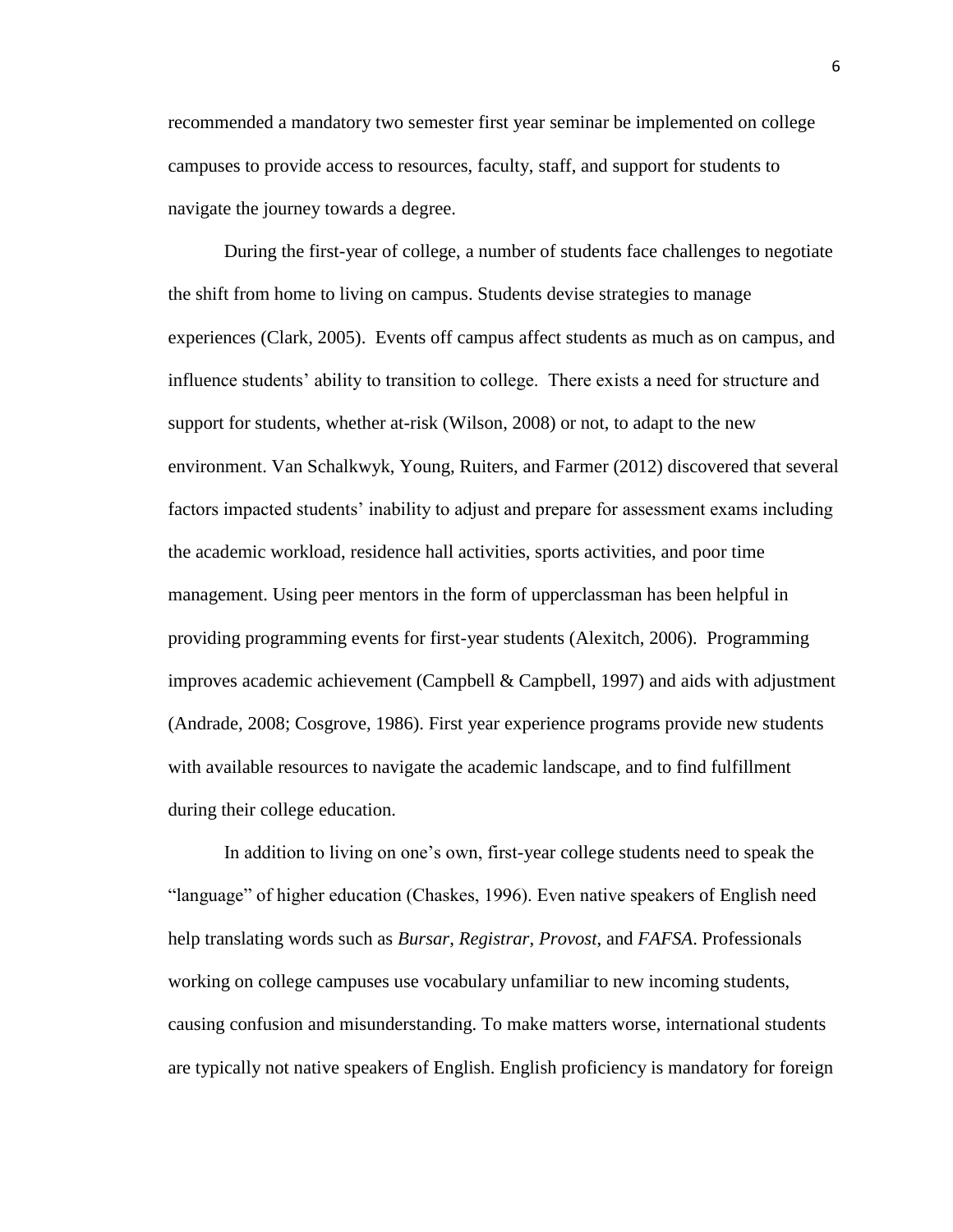students to succeed (Trice, 2001). The jargon barrier for first-year students operates much like a foreign language (Chaskes, 1996). The difference in vocabulary between colleges and universities as well as semesters and terms must be explained to students at orientation (White et al., 1995). An explanation of terms is required for all students to meet requirements to graduate, as well as a translation of expectations from the university.

In order to help incoming students with the first-year experience, courses and living-learning communities and programs were developed in the 1970s (Purdie & Rosser, 2011). Research demonstrates that such courses in the first year yields the most impact on academic achievement and persistence of students (Pascarella & Terenzini, 2005; Upcraft, Gardner, & Barefoot, 2005). Ryan and Glenn (2004) found that FYE courses that focused on academic skill building helped with student retention more than FYE courses focused on integrating into the academic community. Academic success is one of the most important factors in students' retention. In addition to FYE courses, living-learning communities can assist with improving college students' experience (Shapiro & Levine, 1999). A learning community helps integrate students with each other, faculty, and resources to build connections and structures the curriculum to a specific cohort of students (Gabelnick, MacGregor, Matthews, & Smith, 1990). Many benefits have been discovered as a result of participating in a living-learning community including higher retention rates, better academic achievement, greater satisfaction at college, and the ability to bridge academic and social worlds together (Lenning & Ebbers, 1999).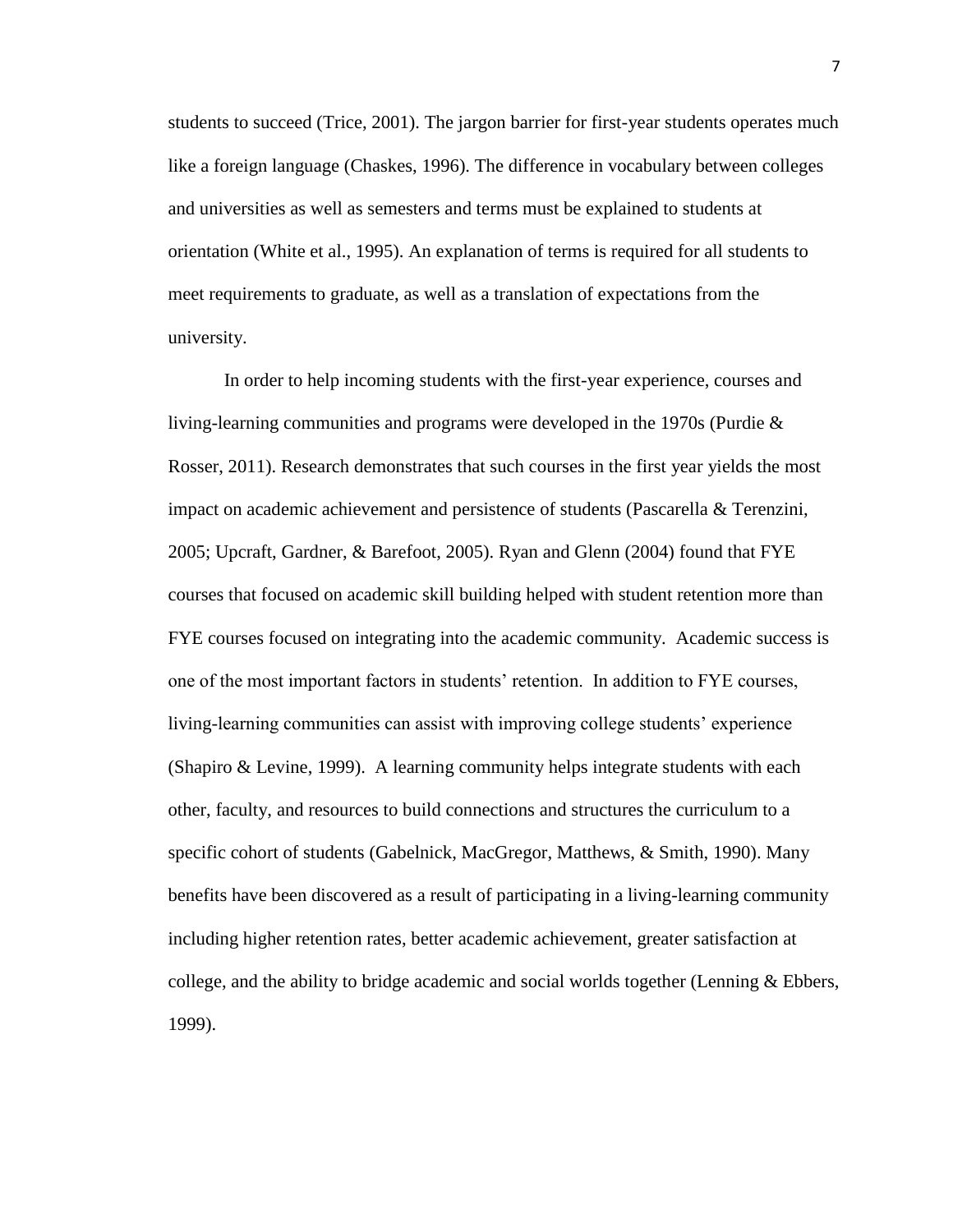Living-learning communities, frequently referred to as LLCs, purposefully attempts to create three types of involvement including academics, faculty, and peer groups (Inkelas & Weisman, 2003). In addition to living on campus, students can interact with peers and faculty, causing them to develop more meaningful relationships and to adjust to college life. Living on campus causes more social interactions among students (Wilcox, Winn, & Fyvie-Gauld, 2005). This develops a social support network and in turn students feel more "at home" in the new residence. The FYE constitutes an important part of students' academic success and adjustment to college.

#### **College Student Adjustment**

Moving from high school to college requires cultural adjustment (Hunter  $\&$ Murray, 2007). With a change in routines, new friendships, and daily interactions, students need to cope with a new lifestyle. Student success research looks at retention rates, academic success, and persistence. In addition to such topics, the adjustment process is of equal importance. Domestic and international students experience adjustment issues when moving to institutions of higher education as they navigate a new way of learning. One way to integrate to academic life involves forming relationships with academic staff (McGivney, 1996; Tinto, 2002). Wilcox, Winn, and Fyvie-Gauld (2005) found that students connecting to at least one academic staff member and knowing fellow students felt more linked to campus. Additionally, peer mentoring has been valuable in providing support and advice to new students (Hill & Reddy, 2007). Forming connections from the beginning represents an important part of college student adjustment.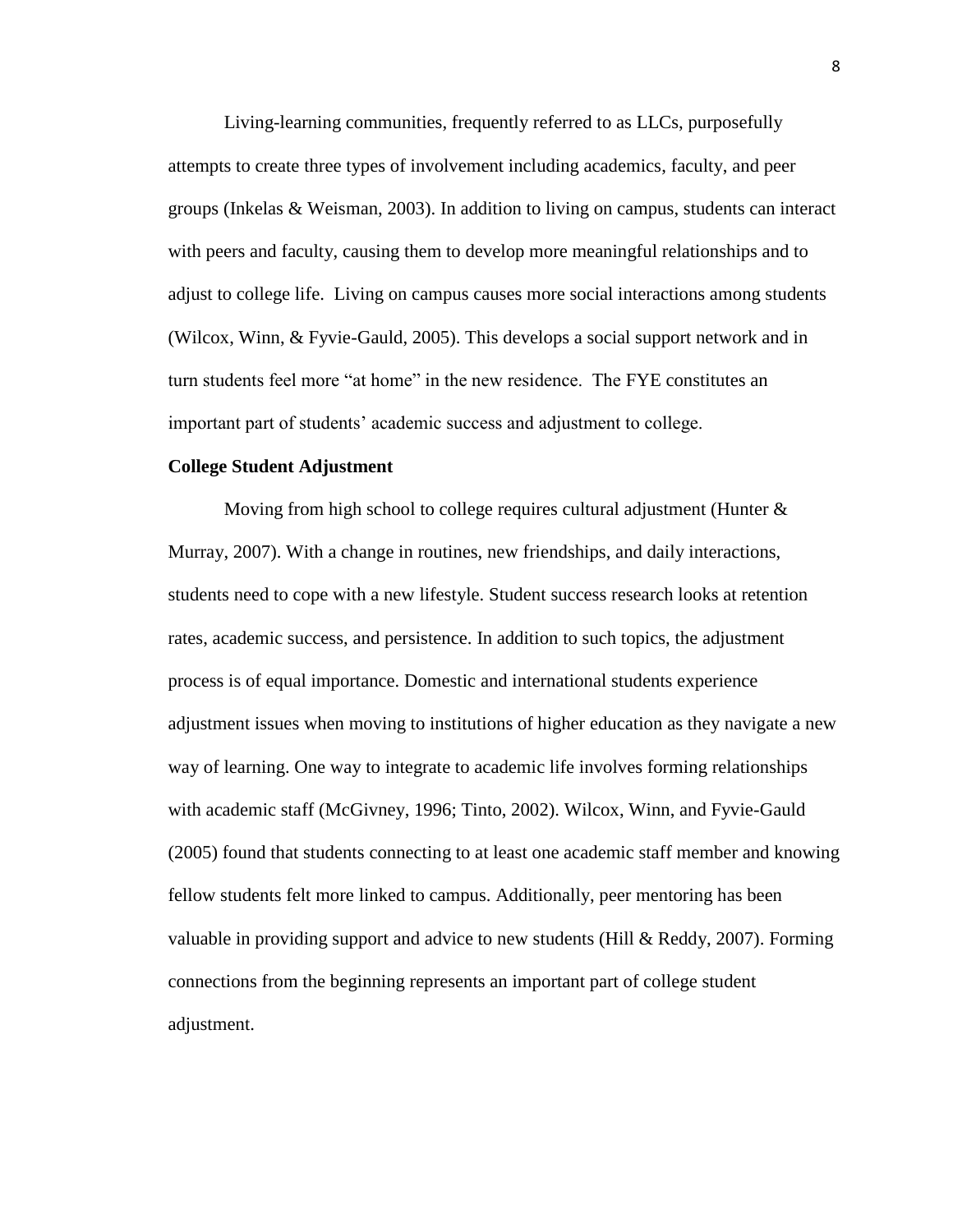Many of today's college students are from Generation Y, born between 1981 and 2001 (Tsang, 2011). This generation has grown up with technology, which in turn has changed the way students manage learning (Prensky, 2006). They are multi-taskers and express themselves online freely, expecting instant gratification (Skiba, 2005). Since online environments may be easier to learn in, and online socialization is more desirable than face-to-face interactions (Connor, 2003; Prensky, 2001), an online peer mentoring program to provide support to college students is worth exploring to help with adjustment. Collaborative learning and peer mentoring have been the result of online reflective group discussions (Tsang, 2011). This approach to helping students adjust may be beneficial by providing coping and social support, and inhibiting social isolation.

Astin (1985) believed that when students are involved they learn. When moving from high school to college "the transition involves adaptation to a new set of academic and social systems" (Terenzini et al., 1994, p. 63). One way to adapt to the new systems is through involvement. Pascarella and Terenzini (1991) found a higher likelihood of persisting in college with student involvement in the new community. Universities must offer students ample opportunities for involvement on campus to integrate and to feel as though they belong, starting at orientation and continuing throughout the first semester for a successful transition.

#### **International Students**

A growing body on college campuses consists of degree seekers called international students. Almost three-quarters of a million international students attended institutions of higher education in 2012 (Institute for International Education (IIE), 2013). This dynamic group of students brings diversity to schools across the U.S., as well as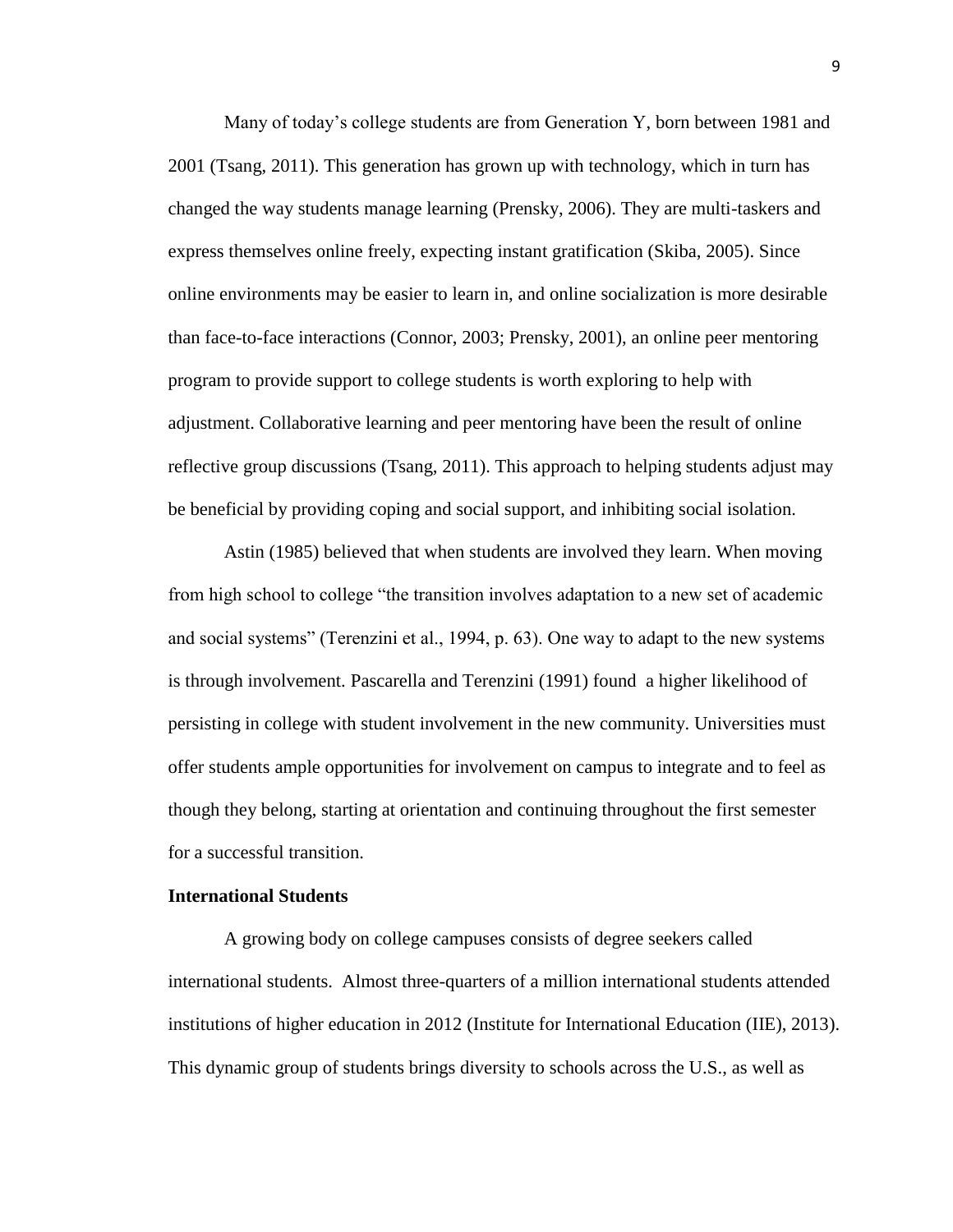revenue in terms of tuition paid, and the cost of living within each community. International students face daily living challenges and a new culture (Mori, 2000), which parallels a domestic student traversing college for the first time. Academics differ for many international students unfamiliar with U.S. college (Chun & Poole, 2009; Misra, Crist, & Burant, 2003). International students and domestic students experience many of the same stressors in the U.S. (Klomegah, 2006).

Research shows that the main challenges for international students going through the transition to college in the U.S. include academic issues, lack of English proficiency, homesickness, financial issues, lack of social support, and difficulties in daily activities (Carr, Koyama, & Thiagarajan, 2003; Leong & Chou, 1994; Mori, 2000; Pederson, 1991). Part of the adjustment of international students to life in the U.S. requires learning appropriate patterns of behaviors (Tanaka, Takai, Kohyama, Fujihara, & Minami, 1997). International students experience culture shock in several ways including physically, emotionally, and psychologically. Emphasis has been placed on using counseling services on campus for international students. Research has shown that such amenities are underutilized (Byon, Chan, & Thomas, 1999; Mori, 2000; Nilsson, Berkel, Flores, & Lucas, 2004). However, there exists a lack of research with international students using the same resources as domestic students, such as first-year intervention programs, student involvement, or residence hall assistance. Although English is not the native language of the majority of international students in the U.S., the sojourn is congruent to that of domestic students. Comparing the acculturation process of domestic and international students constitutes an important topic for higher education administrators.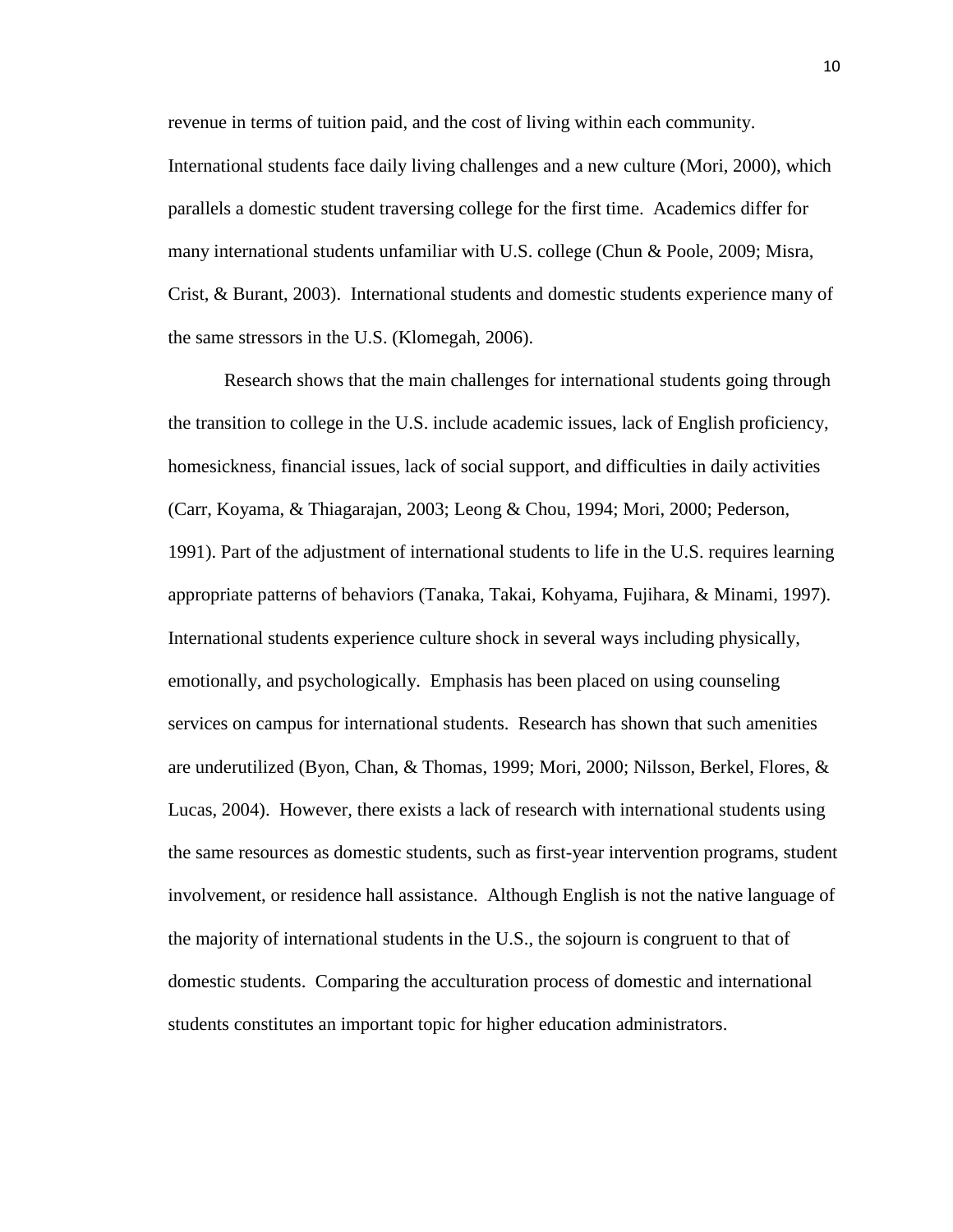The majority of international students in the U.S. originate from Asian countries (IIE, 2013), and have collectivistic upbringings. The U.S. classroom employs individual work and initiative, differing greatly from many international student backgrounds (Baron, 1975). In addition, many U.S. universities are a competitive learning environment, challenging international students' abilities to succeed (Craig, 1981; Edwards & Tonkin, 1990). International students study for long periods of a time uninterrupted (Light, 2001), although having time for recreational activities is important (Abel, 2002). Educating international students about U.S. culture, the classroom, and academics mitigates the challenges they encounter and prepares them for what they experience and witness throughout their studies. Bridging this through the use of orientation programs teaches international students strategies to navigate education in the U.S.

#### **Orientation**

Orientation often serves as the first time students start to make decisions about a future career. Orientation programs provide new incoming students with resources needed to adjust to college life, and to transition from high school to a university setting. Typically much of the content consists of general information, testing and assessment, social/interpersonal development, academic information, logistical concerns, and transitional programming (Smith & Brackin, 1993). Personal adjustment and increasing awareness of the transition to college may be included (Cook, 1996; Perigo & Upcraft, 1989). An explanation of the academic structure and expectations is included in most orientation programs and helps support adaptation issues (Gardner & Hansen, 1993; Smith & Brackin, 1993; Strumpf, 1991). White and colleagues (1995) suggested that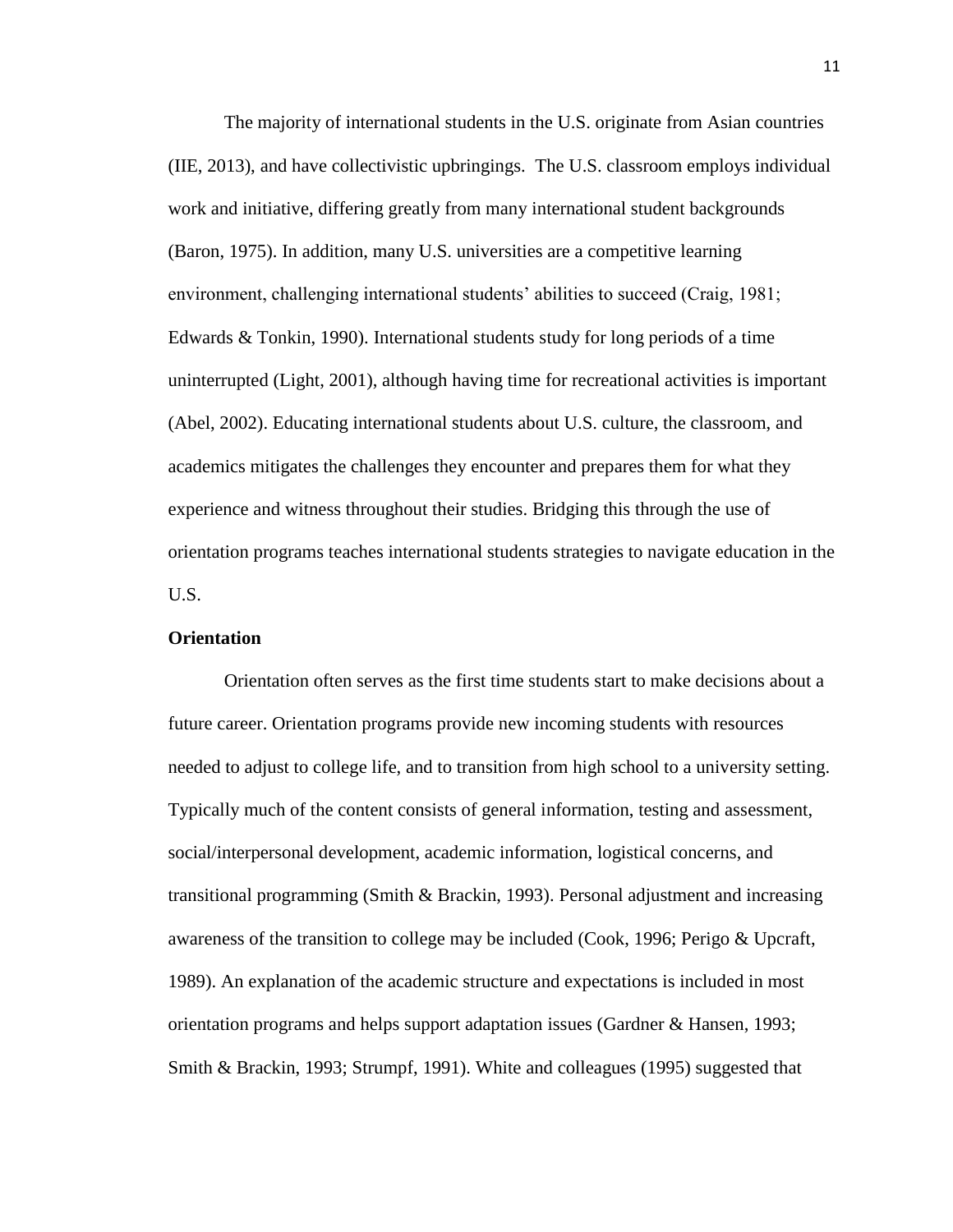linking orientation and advising together helps support the institutions' retention efforts, provides students with essential information about academic advising, indicates trends in new incoming students, and improves faculty and staff experiences with students. Pitkethly and Prosser (2001) stated that "orientation to university teaching and learning is part of the process of academic adjustment" (p. 190). Part of academic adjustment is the motivation to learn (Gerdes & Mallinckrodt, 1994), and this is enhanced through effective orientation programs. New student orientations influence students' expectations and attitudes by including them from the beginning of the college journey in activities and academic programs that influence their initial feelings about the campus (Barefoot, 2000). Orientation can include any effort made by the college to facilitate the transition for new incoming students (Upcraft & Farnsworth, 1984).

Orientation programs are typically offered weeks to months prior to the semester starting. In addition, orientation for students' parents occurs simultaneously to answer questions about financial aid, safety, and additional concerns parents have about the university. In some cases, universities offer orientation programs for transfer students, adult/returning students, and international students. Each of these student populations warrants a specific look at the university through the offerings of orientation that are specialized to unique needs. Online orientation provides students with the tools needed to interact and succeed in an online environment (Cho, 2012). Lifestyle changes, such as the "freshman 15" myth, become part of educating students about the change in eating habits that develop when entering college (Freedman & Waldrop, 2011). The new student orientation seeks to integrate students academically and socially (Tinto, 1993), and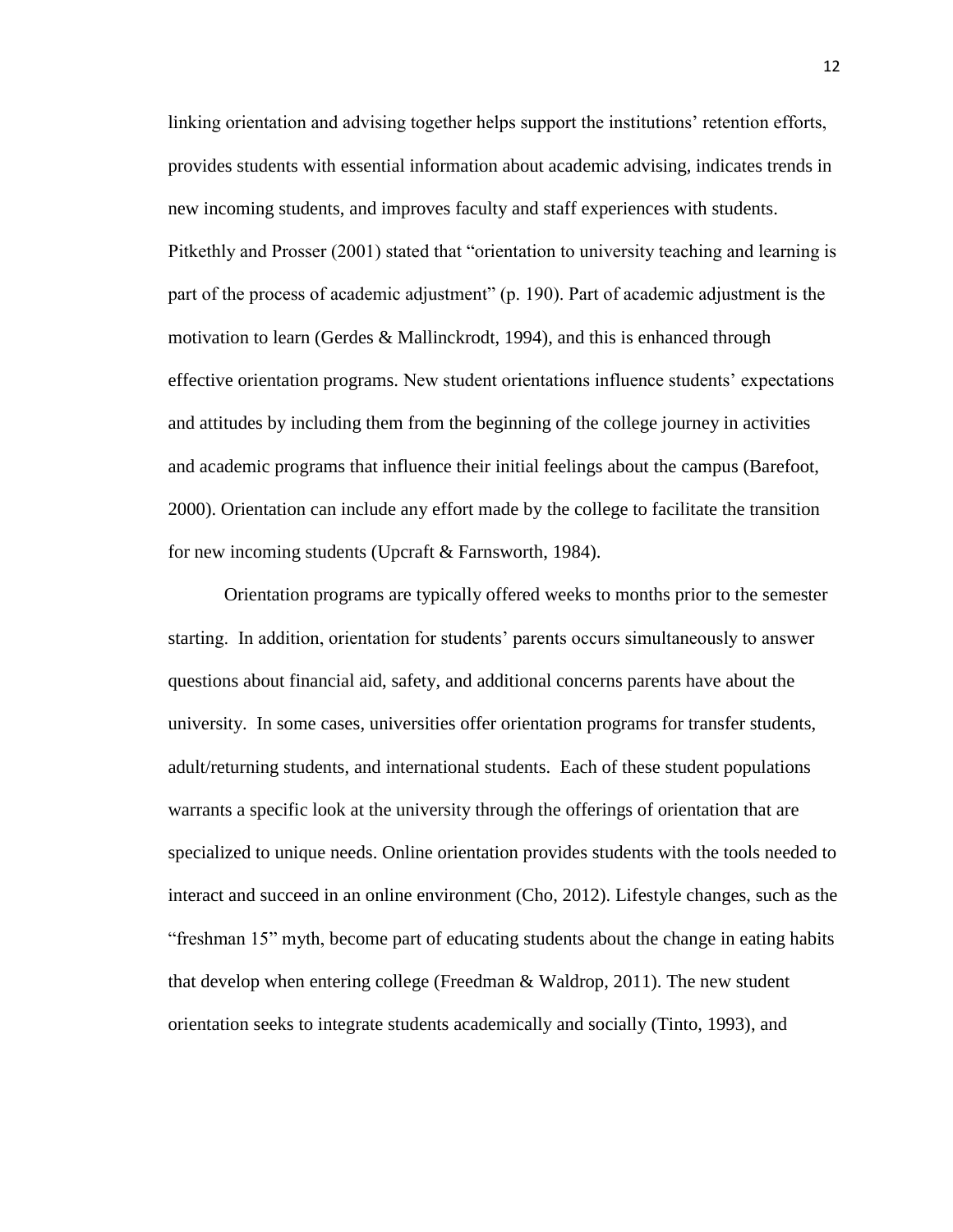orientation courses are typically developed to address both topics to help with retention issues (Cueso, 1997).

Students need a new source of support in college and orientation offers an opportunity to make new friends to alleviate the stress of moving away from home without knowing anyone. Taking a first year seminar or orientation course during the first semester mitigates the uncertainty and allows students to meet others in the same position. Higher education administrators should appraise orientation programs to determine the effectiveness on overall campus retention rates (Marcotte, Bailey, Borkoski, & Kienzl, 2005; Sax, Gilmartin, Keup, DiCrisi, & Brayant, 2000). Orientation programs are geared to help incoming students experience success (Barefoot & Gardner, 1993; Cohen & Jody, 1978), which in turn should lead to higher satisfaction and retention.

First year courses for incoming students are typically geared to augment both social and academic integration to campus (Barefoot, 1992). First year courses are also called first year seminars or freshman seminars, and have become a common intervention tool for first year students across the U.S. (Keup & Barefoot, 2005). First year courses enhance the orientation experience by delving into topics more thoroughly, and at times during the semester where they may apply most to students. The pioneers of the first year seminar in the U.S. are the University of South Carolina who introduced the first University 101 course in 1972 (Dwyer, 1989; Upcraft, Gardner, & Barefoot, 2005). The first orientation program recorded took place at Boston University in 1888 (Bonner, 1972, quoted in Gass, 1986). The process of supporting students through the integration to higher education continues to evolve each decade.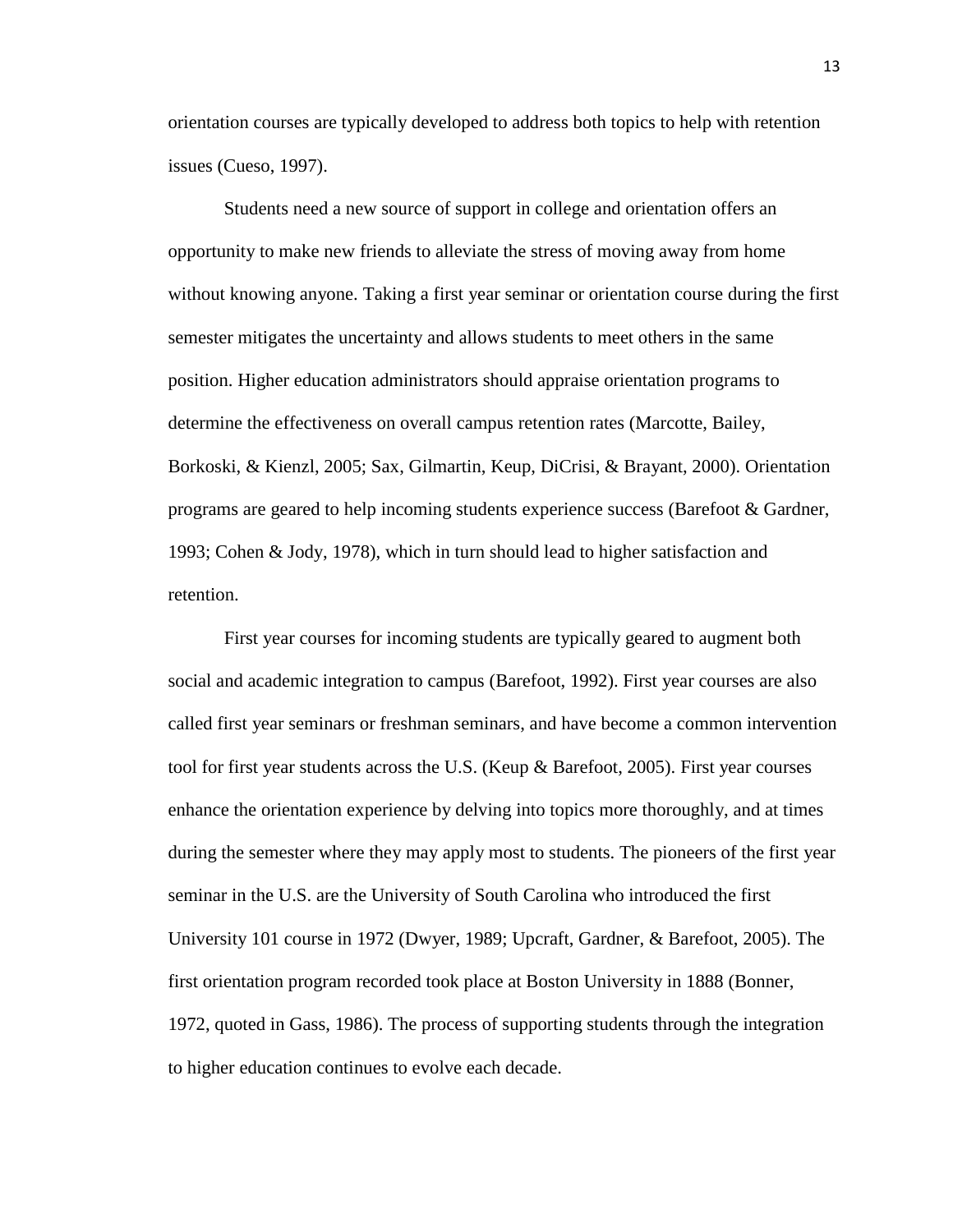Orientation programs are designed for specific groups apart from the traditional domestic student who attends college immediately after high school. Commuting and online students require orientation even if they do not spend as much time physically on campus. Pascarella and Terenzini (2005) found that when commuters and online students have a sense of place within the college campus, they perform better academically. Carruth, Broussard, Waldmeier, Gauthier, and Mixon (2010) discussed how online orientation, in particular, helps online students develop the e-learning strategies needed to overcome academic barriers. Using student testimonials in an online orientation is beneficial to demonstrate the perspective of the university or program (Dixon et al., 2012). To supplement orientation, online options can benefit international students who might arrive late to campus (Valosik, 2014). Valosik describes how online orientation is used by many universities as a "make-up" orientation when students miss the face-to-face version so they receive the content and know the appropriate rules. Most frequently, international student orientation is tailored to specific needs such as cultural adjustment, U.S. academics, maintaining immigration status information, and how to navigate the U.S. classroom.

First generation college students may be more apprehensive about attending college without family or friends to support their academic endeavors. Providing information on resources and support services such as a Student Success Center empower first generation students with the tools needed to be successful. Outdoor orientation programs help students transfer adventure skills to college life (Bell, Gass, Nafziger, & Starbuck, 2014). Program specific orientations, such as nursing, offer innovative ways for students to be prepared for the upcoming semester (Carruth et al., 2010). Peer-led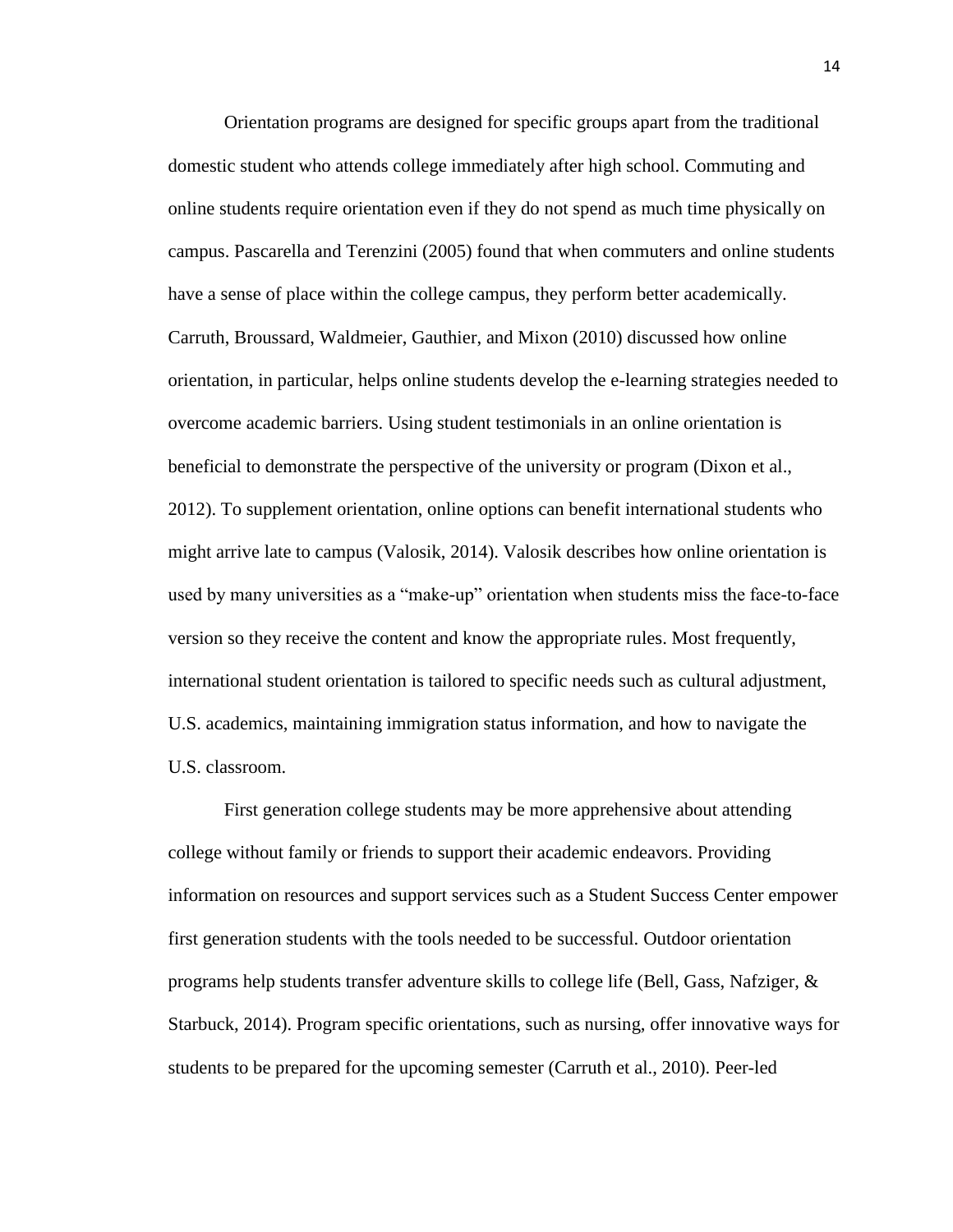orientations initiate a new support system for incoming students (O'Shea & Vincent, 2011). Since peer interaction and support assist with the transition of first-year students (Yorke & Thomas, 2003), using peer-led programming during specialized orientation programs could alleviate the stress of going to college and foster a smooth change to an institution of higher education. Specialized orientation programs are important to students to develop the skills needed for college, discover resources, and build trust in the campus in order to be successful.

While orientation programs introduce students to services and opportunities, student engagement and participation in campus activities foster greater student satisfaction in college. If higher education administrators actively engage students, they are more likely to participate in extra activities (Ahlfeldt, Mehta, & Sellnow, 2005). Tinto (1998) stated that when students join in and involve themselves in academic and social activities at college, there is a higher likelihood students continue with their learning. Therefore, orientation programs need to provide incoming students with opportunities to join social and academic organizations to cultivate greater satisfaction and success. Furnishing students with a chance to make friends and join social activities while continuing to engage academically is paramount to retention.

The transition to college begins at orientation, and provides a welcome to students and parents for the academic journey ahead. Students participating in orientation programs performed better academically from students not attending (Busby, Gammel, & Jeffcoat, 2002). Such programs promote personal relationships with other students and supplies information for academic achievement (Nadler & Miller, 1997). The combination of orientation, the first year experience, living learning communities, and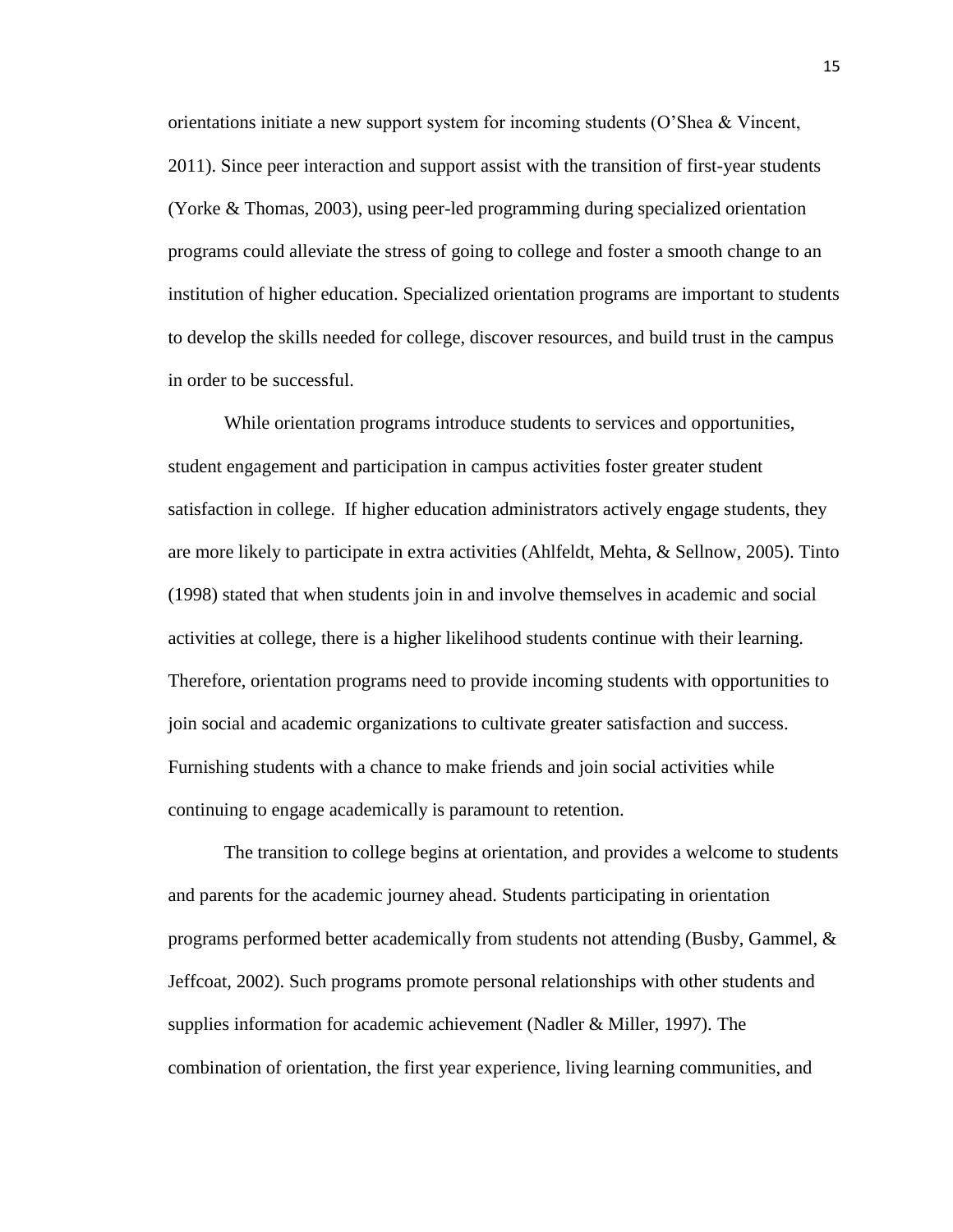campus support are invaluable in retention of new incoming students and their success in college. The following section discusses turning points college students face once they integrate to campus during the first year.

#### **Turning Point**

Once students enter college and face adjustment, there comes a point when times may be tough, and critical decisions are made. Students may decide they are not cut out for college, want to transfer to a new school, regress from classes and stop attending, hang out with the wrong crowd, or possibly decide they need to do better if they want to graduate. This concept is known as the turning point. Turning point describes the change in trajectories students face and alteration of the current path leading to a new future (Yair, 2009). Turning points are "any event or occurrence that is associated with change in a relationship" (Baxter & Bullis, 1986, p. 470). Turning points have described life changes in careers (Hareven & Masaoka, 1988; Wethington, Pixley, & Kavey, 2003), organizational shifts (Hunter & Benson, 1997), developing romantic relationships (Baxter & Bullis, 1986; Baxter & Erbert, 1999), maintaining friendships (Becker et al., 2009), college teacher-student relationships (Docan-Morgan, 2009), and the point that brings about a shocking change that is unanticipated (Gladwell, 2000).

Communication scholars have studied relational turning points primarily as they pertain to friendships and romantic partners. Bolton (1961) first used the term to understand the processes by which romantic relationships developed. Graham (1997) stated that "turning points capture a critical moment, an event or incident that has impact or import. Turning points trigger a reinterpretation of what the relationship means to participants" (p. 351). Relational turning points were a point in time that was crucial in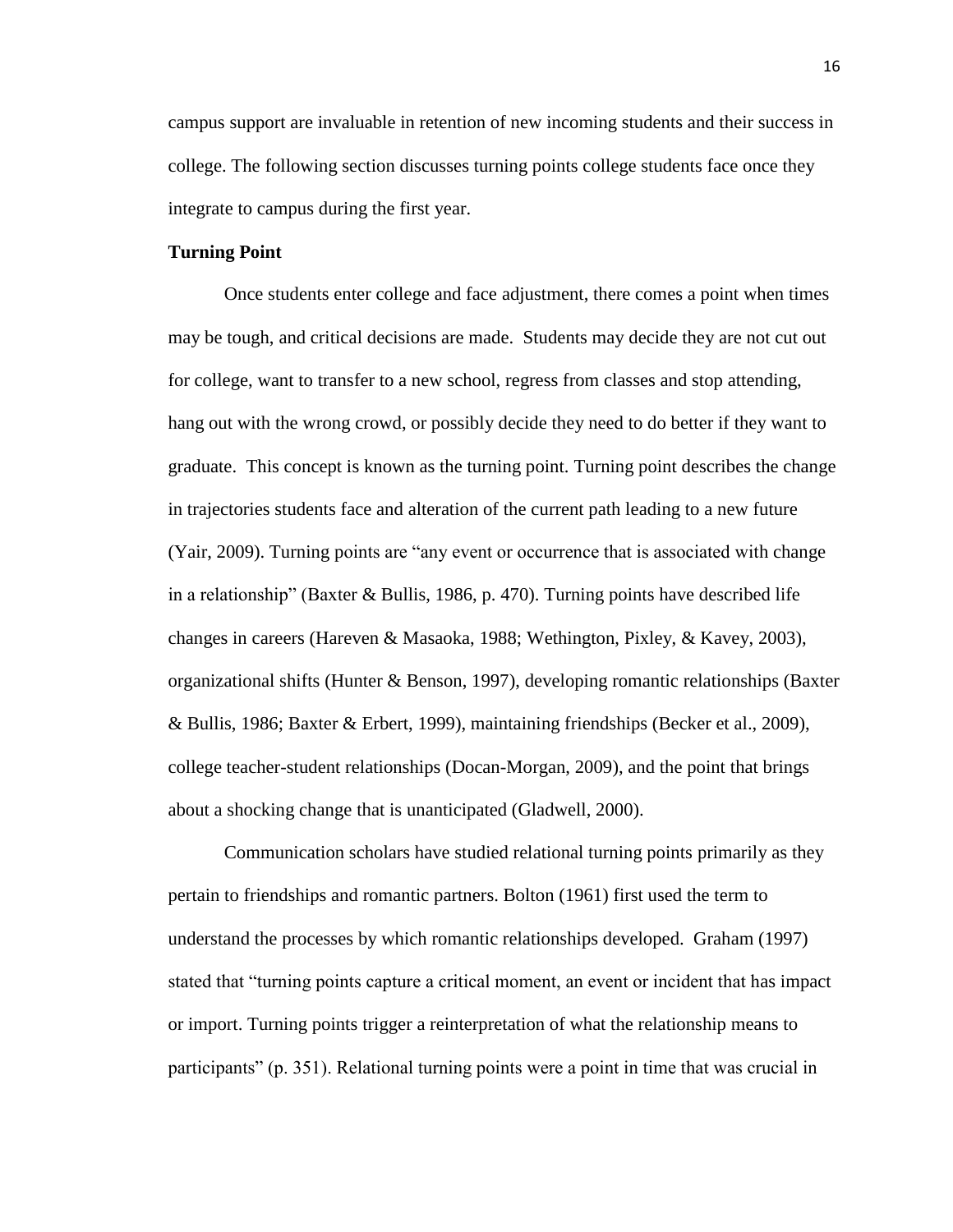the relationship itself. Turning point analysis is used in studies such as romantic relationships to understand the participants' point of view (Bullis & Bach, 1989). Through this type of analysis, researchers are able to identify common turning points between participants. In addition, Retrospective Interview Technique is used to elicit accounts from participants in recalling turning points in relationships (Baxter & Bullis, 1986; Baxter & Erbert, 1999). Typically, qualitative research is used with turning point analysis and allows researchers to listen for specific cues that demonstrate change in relationships.

Research between college teacher and student relationships has also employed relational turning point analysis. The concept itself is taught in communication textbooks (e.g., Guerrero, Andersen, & Afifi, 2001). Docan-Morgan and Manusov (2009) and O'Neill and Todd-Mancillas (1992) examined undergraduate student perceptions of turning points regarding relationships with instructors. Wang (2014) found that first generation college students used teachers as a resource to cope with the transition to college. In some cases teachers hindered the transition, while others went above and beyond to help students build the skills needed to succeed at the university level. Positive and negative turning points have also been identified between college students and the relationship with instructors (O'Neill & Todd-Mancillas, 1992).

Docan-Morgan (2009) utilized the Critical Incident Technique (CIT) to analyze relational turning points of college students. Flanagan (1954) developed CIT to identify common experiences that were "critical" among participants. Researchers can listen to participants' stories and explanations of why a situation was significant (Kain, 2004). From an academic perspective, college students can identify situations or incidents that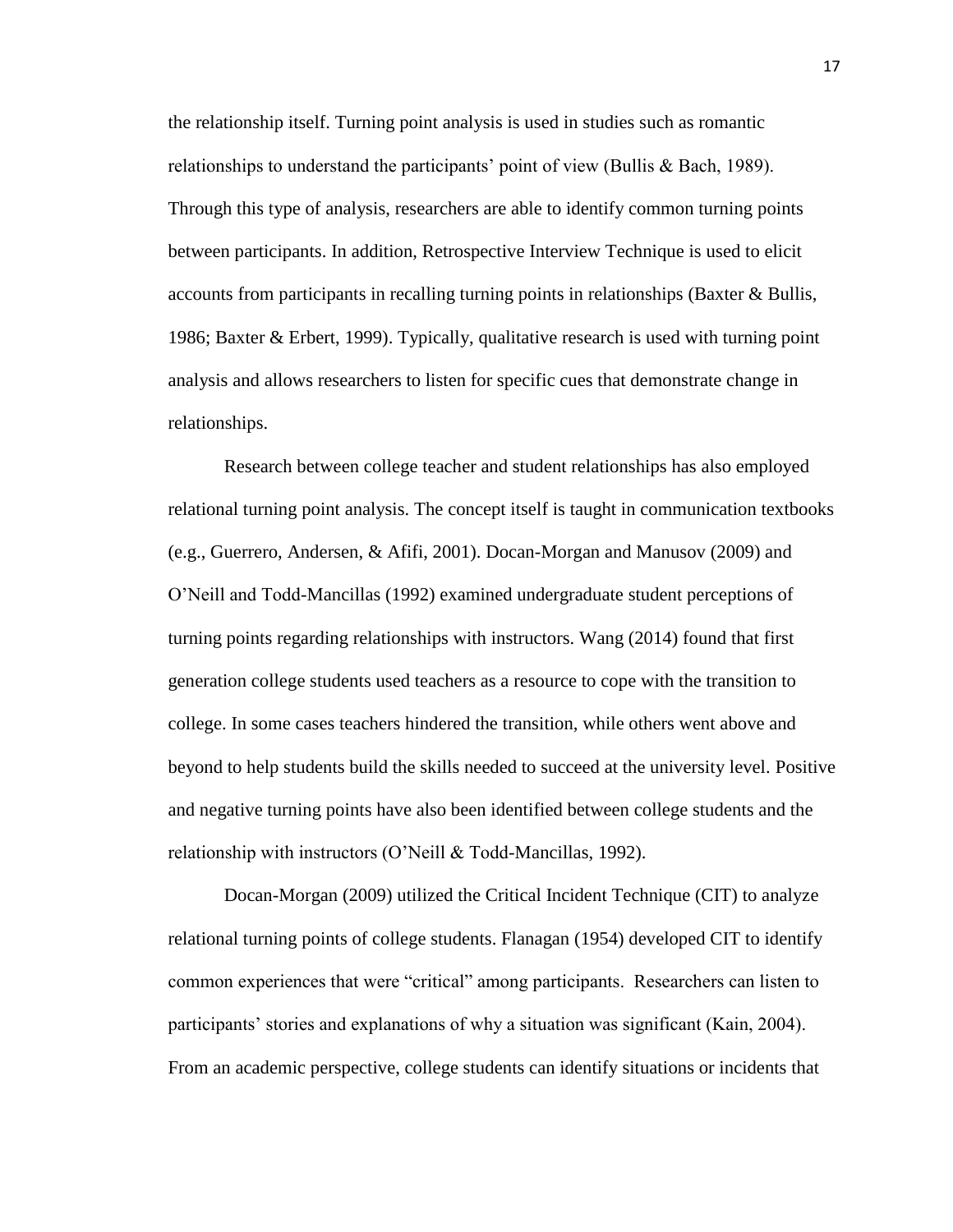were meaningful in a positive or negative way that affected how their education unfolded. Docan-Morgan and Manusov (2009) found turning points that affected students' instructional outcomes, indicating the influence instructors have in guiding students to success.

Relational turning point research includes the teacher perspective in college settings. Docan-Morgan (2011) found success, transgression, and consultation turning points affected teacher outcomes. Teacher-student relationships, teacher motivation and job satisfaction, and teacher outcomes are examples of turning points instructors experience with college students. Halquist and Musanti (2010) posit that small events and unnoticed situations can be turning points and critical incidents. In college, students undergo an extraordinary change of life and the relationship with instructors is important in coping with the transition. Palmer, O'Kane, and Owens (2009) discovered that students felt they did not belong in college and that transitional turning point experiences revealed several reasons why students felt they should not continue in school. Academics created initiatives to help students conquer transitional issues (Barefoot, 2000); however, students report feeling they do not belong in the university environment (Solomon, 2007). To date, there is little research on the academic and transitional turning point for college students.

Despite the lack of literature regarding turning points in educational settings, the concept is one of importance in college student success and transition. Students make choices moving through the academic journey that affects the outcome of whether or not they graduate. The turning point of making a critical decision that affects their success (or failure) may happen in the first semester, first year, or at any time throughout a college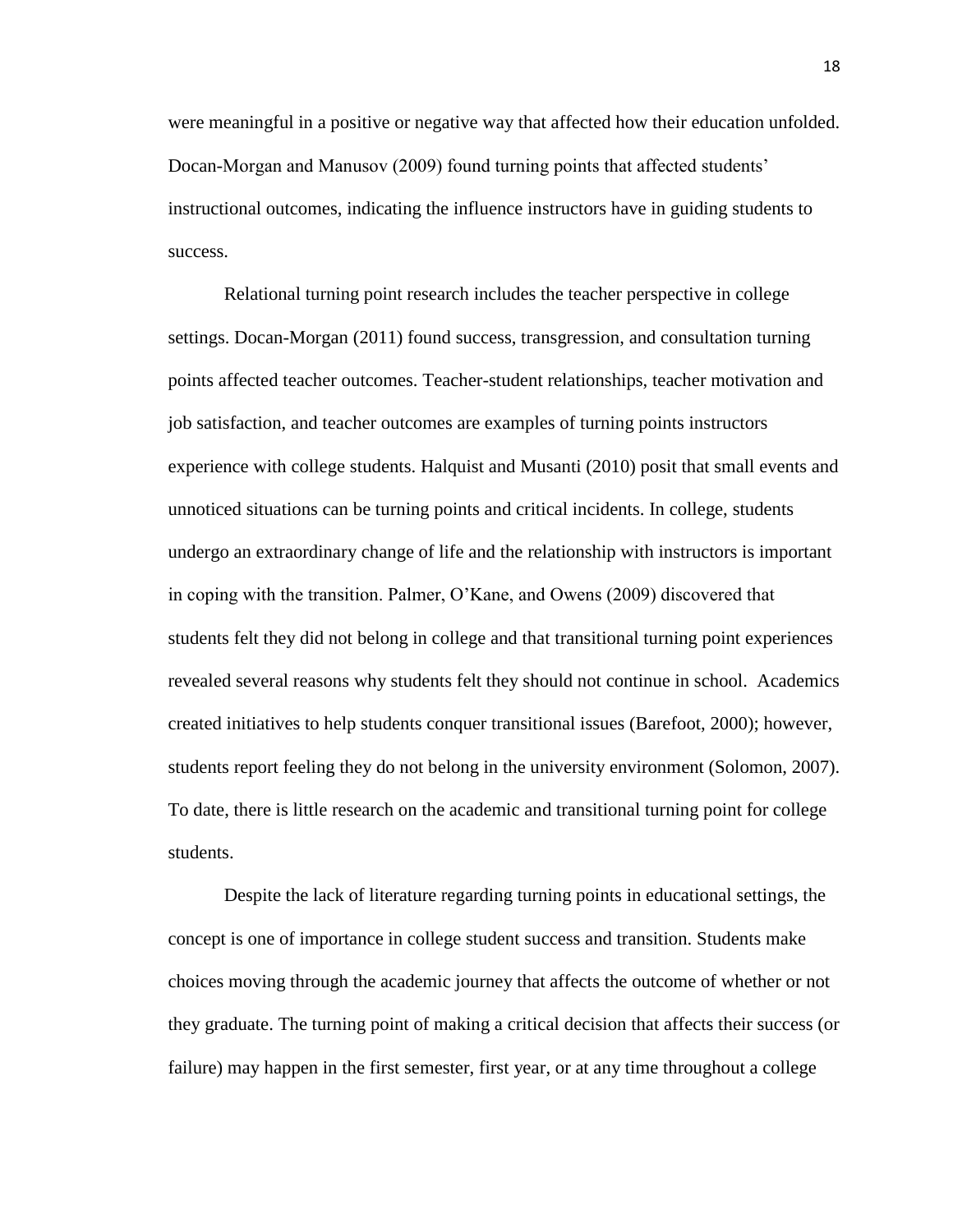career. Students may not be equipped to deal with the changes experienced in college, causing a negative turning point, or find strength to make a positive shift. Additional studies need to be conducted with respect to college students' turning points as to how this affects adjustment to campus and transition to college.

#### **Acculturation**

Moving to college requires cultural adaptation. Students need new social support, translation of university vocabulary, help navigating the campus, and assistance with finding available resources. Adjusting to a new environment happens to all incoming students in college including both domestic and international. Students who come from the suburbs of a large urban environment experience collegiate culture shock but it may only come in the form of assimilation if familiar with the area or campus due to previous proximity. Berry (1974) described assimilation as "willing to adopt the patterns of the new society" (p. 19). Students merge one identity into another and pursue new academic endeavors while living on their own for the first time. Adjusting to college life and adhering to new rules can ease the transition for students. Even if students know the area, cultural adjustment is inevitable once on campus and the familiar high school experiences are in the past and the unknown college life begins.

Several definitions of acculturation have been provided by researchers across varying disciplines. Poyrazli, Kavanaugh, Baker and Al-Timimi (2004) believed acculturation encompasses social, physiological and psychological aspects. Berry, Kim, Minde, and Mok (1987) defined acculturation as a process of cultural change. Immigrants experience acculturation through the culture of origin and the culture of the host society (Berry & Sam, 1997). Berry, Trimble, and Olmedo (1986) developed tests to measure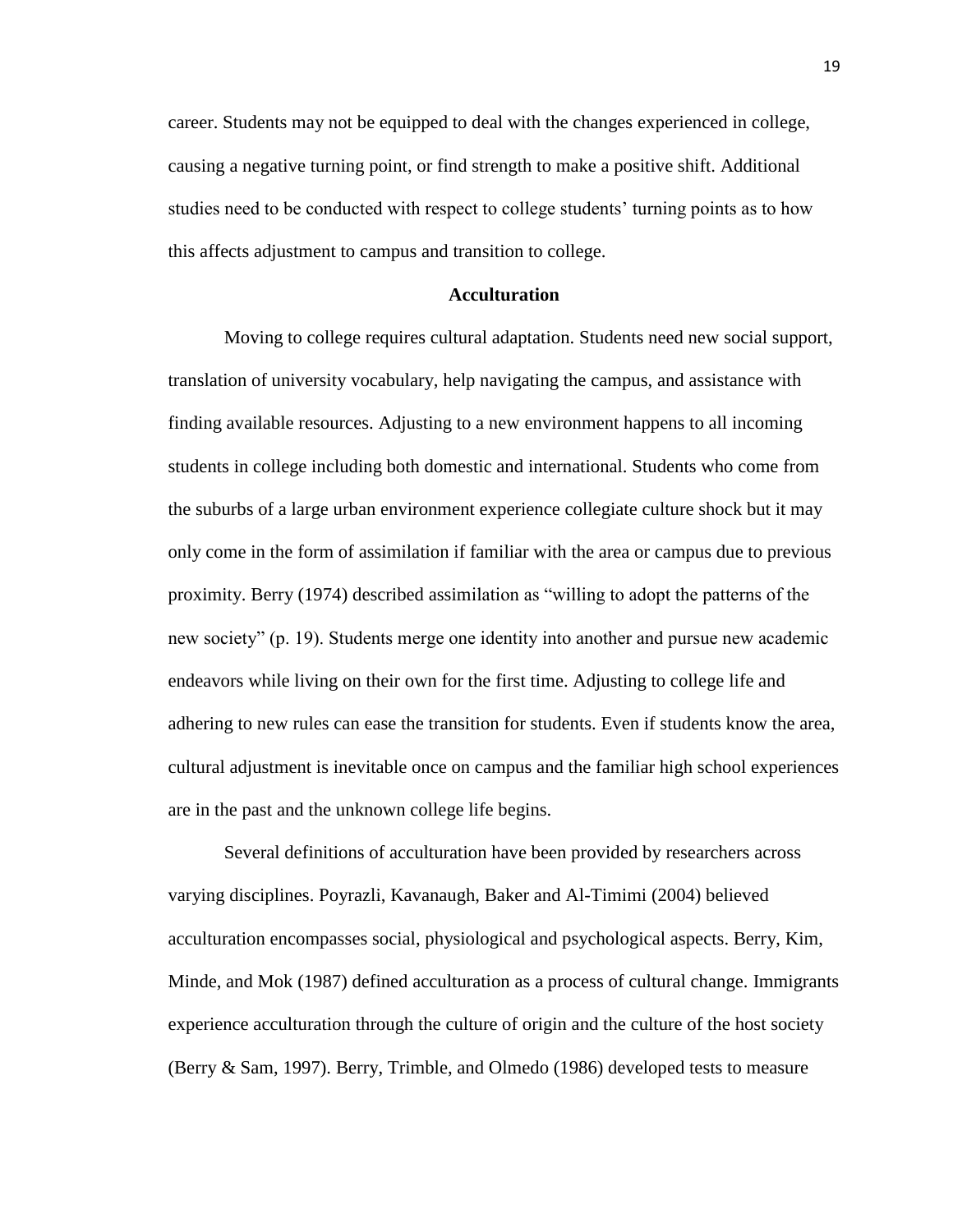four types of acculturation including integration, assimilation, separation, and marginalization. Gudykunst (1995), on the other hand, studied cultural adaptation in terms of uncertainty reduction to reduce anxiety and seek information. Kim (1988) proposed the term "cross-cultural adaptation" to denote the method of completing the socialization process in the home culture and then experiencing an extended period of time in the host culture. Ward and Kennedy (1992) posit that cultural knowledge, time in the host culture as well as contact with host patrons affects socio-cultural adaptation. The concept of acculturation, also known as cultural adaptation and transition, affect individuals who travel, work, or live in another environment other than the host culture. The transition to college is a form of acculturation that is understudied in terms of adjusting to the new (host) environment. The definitions of acculturation, however, apply easily to college transition.

Each university enacts a unique culture that students learn and adapt to through the transition process in the first year. The adjustment of cultural change includes academic, social, and psychological aspects for new students. The first-year transition yields positive and negative experiences for students while undergoing cultural adjustment. Courses are taught differently, schedules vary each day, and managing time become part of venturing through college. The process requires new patterns of behaviors, social norms, and university values. Acculturation is part of the transition to college, and comprises an important topic of research for academic success for college students. Previous research has not looked at the transition to college as an acculturation process. Acculturation studies include topics such as study abroad, relocation,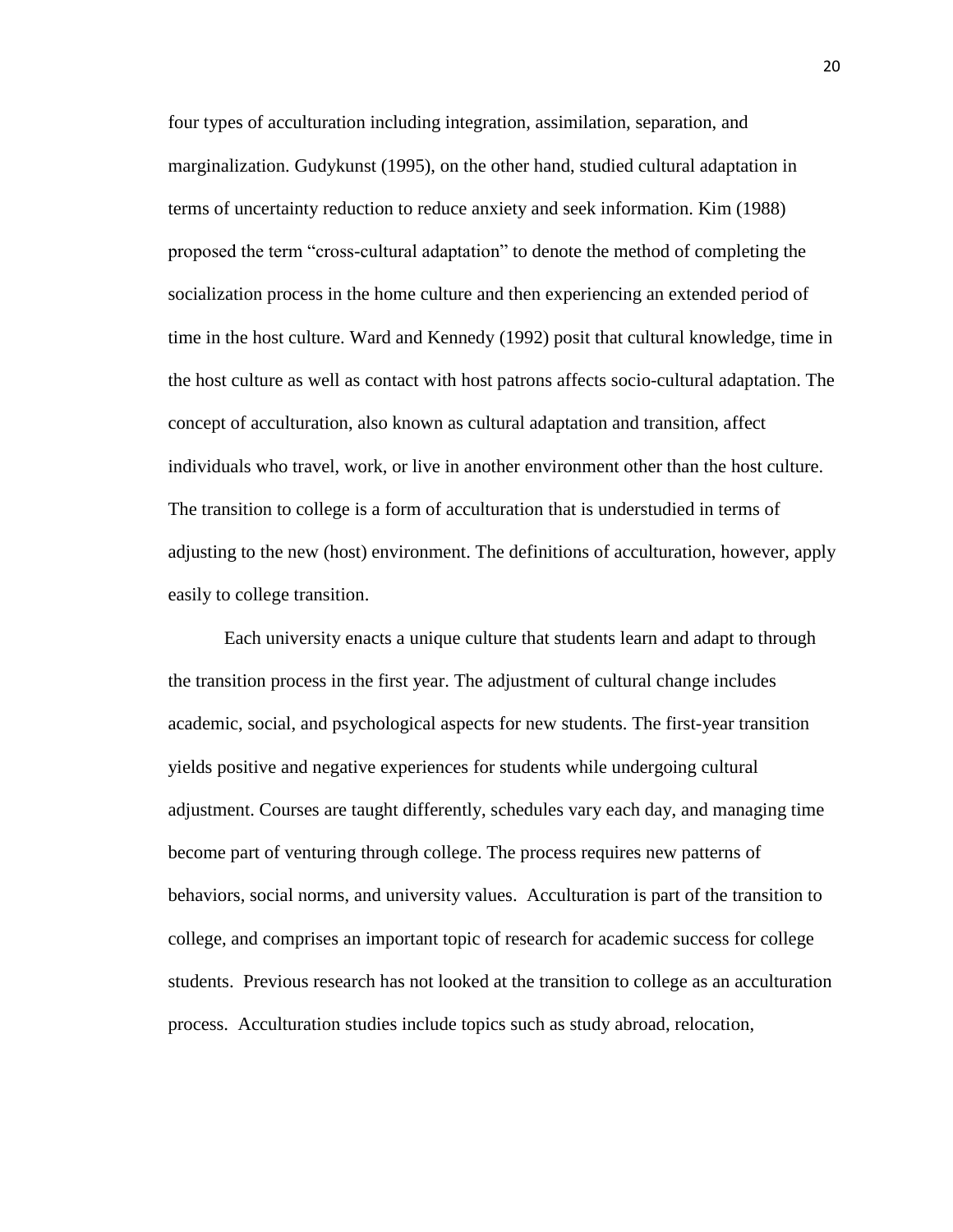organizational culture, and international students. The transition to college deems an important topic of research from an acculturative perspective.

#### **Culture Shock**

Various forms of culture shock exist. Most commonly the term is used for those sojourning to another country. Oberg (1960) coined this term to describe the adjustment process one goes through in successfully transitioning to another culture. Acculturation, the process of adjusting to cultural change (Berry, Kim, Minde, & Mok, 1987), encompasses social, psychological, and physiological aspects (Poyrazli et al., 2004). As domestic and international students begin a journey at institutions of higher education, they experience a form of culture shock. For the purpose of this study, the term collegiate culture shock describes the process of adjustment students go through to successfully navigate the transition to college life. Adjustment can come in several forms, and varies person to person. Modeling appropriate patterns of behaviors, learning new cultural norms, and finding new sources of support are all part of this collegiate cultural adjustment period.

Several models have been used to describe how individuals experience culture shock. The U-Curve by Lysgaard (1955) shows how individuals start at the honeymoon stage of an experience, then hit a low point of disorientation and anger, and finally move to a stage of accepting the changes that surround them. Students most likely experience the honeymoon stage during the initial weeks of school, and when mid-semester arrives, stage two sets in. It's up to each individual student to cope with the academic and social changes to adjust and continue forward during their collegiate career. Part of culture shock is transition shock, which is addressed in the following section.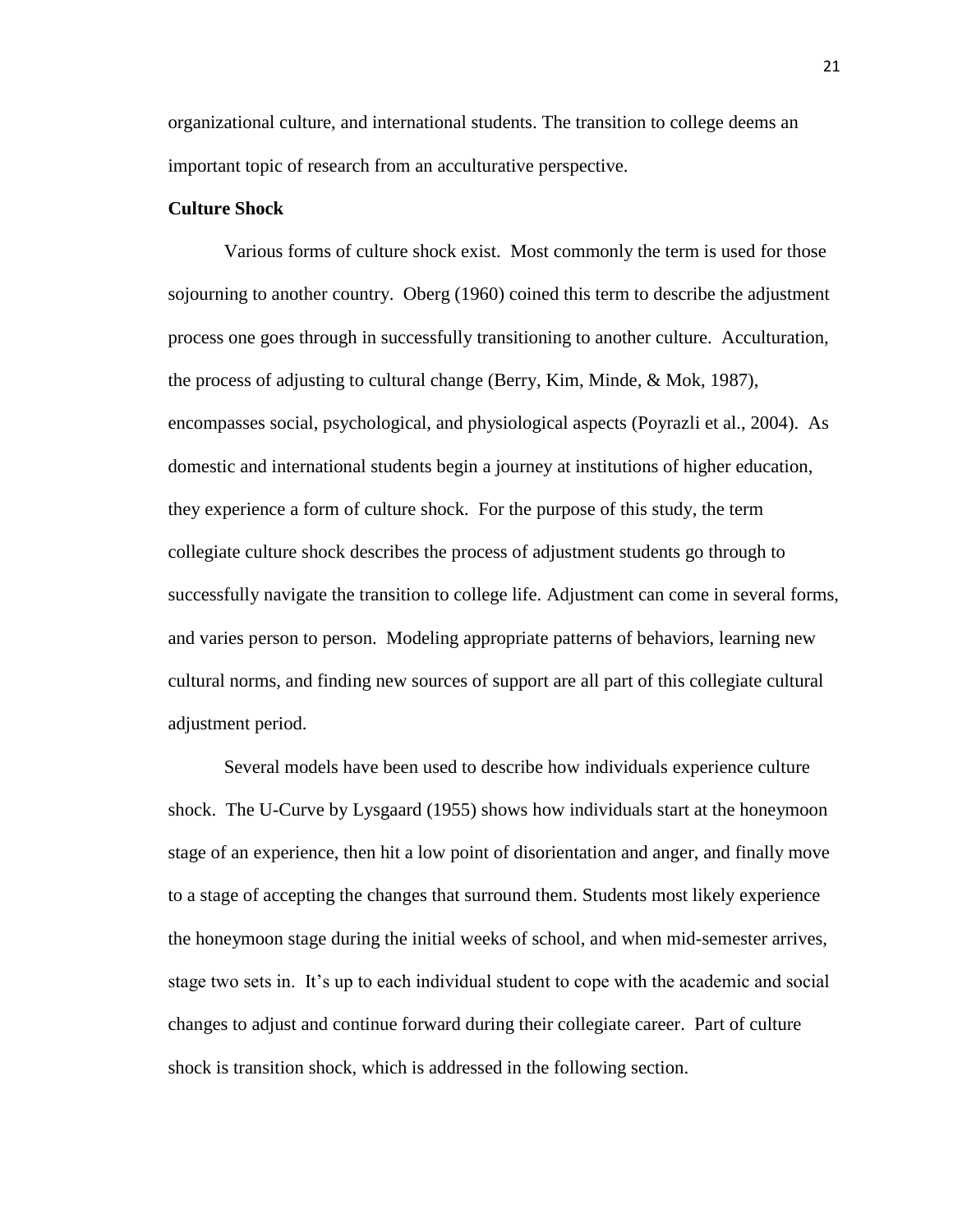#### **The Transition Model and Transition Shock**

Individuals face many transitions throughout life including graduation from high school, marriage, birth of children, job change, and retirement. The Transition Model developed by Schlossberg (2011) looks at the roles, relationships, routines and assumptions through life transitions. Schlossberg (1981) explained how individuals adapt differently to change, and the same person may react differently to a situation depending on the time in one's life that it occurs. Going to college is a life transition. Students live on their own, with a change in routine, lifestyle, and social support. College students must seek help and resources themselves, and adapt to a new way of life. The Transition Model helps explain how students experience the transition to college through three sets of factors that influence adaptation including: characteristics of the transition, characteristics of the pre and post transition environments, and the characteristics of the individual going through transition (Schlossberg, 1981). The life change going to college is the commonality between all students, but each student has his or her own history and background that affects how each adapts to the new environment through behaviors and relationships.

In addition to the Transition Model, transition shock can be used to describe the disorientation caused by the change in environment and communication issues that develop as a result of such change. Bennett (1998) described transition shock as a result that happens with marriage, divorce, a change in residence or job. The transition can be "shocking" and lead to the need for adjustment. Culture shock is a subset of transition shock and can be identified more easily according to Bennett. Both are "defense mechanisms in reaction to cognitive inconsistency" (Bennett, 1998, p. 218). With exterior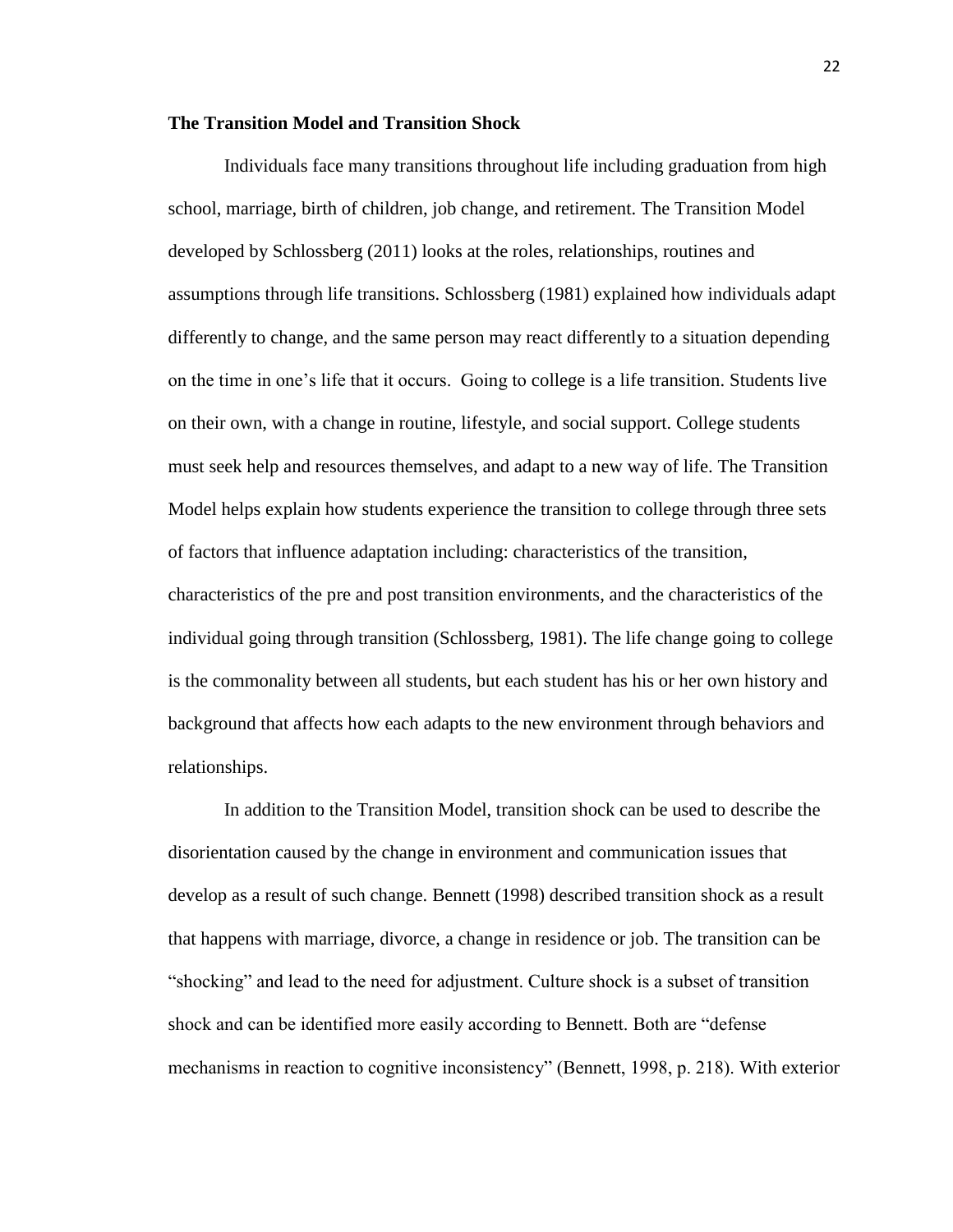changes, such as going to college, values and beliefs are challenged and individuals become defensive when experiencing a new culture. Although students understand the concept of going to school, once in college, life is much different and requires greater change. Campus culture, students' personal backgrounds and experiences, resources available, and each individual situation all affect how college students adapt to life on their own. Both the Transition Model and transition shock parallel the concept of college students living on their own for the first time, and how they adapt to a new way of life. Schlossberg's (1981) Transition Model serves as a framework for this research study to identify the nuances that students experience during their sojourn to college, whether domestic or international, and to encapsulate the concept of life transition.

#### **Research Questions**

Martin (2013) qualitatively analyzed the first semester experiences of incoming freshman. Martin suggested that additional research is needed in the second semester of college to see how changes are made throughout the year, and to include international and domestic students. Several variables affect the acculturation process for each individual student. However, if trends are found, higher education administrators can use this knowledge to develop appropriate orientations, programming events, and resources to help respective college campuses. Factors such as first-generation students, ethnic minorities, international students, military background, and gender may influence how each of these groups acculturate to college. Discovering themes with each group compared to the overall new incoming population helps explain the needs students have that are not being met. Comparing both domestic and international students in the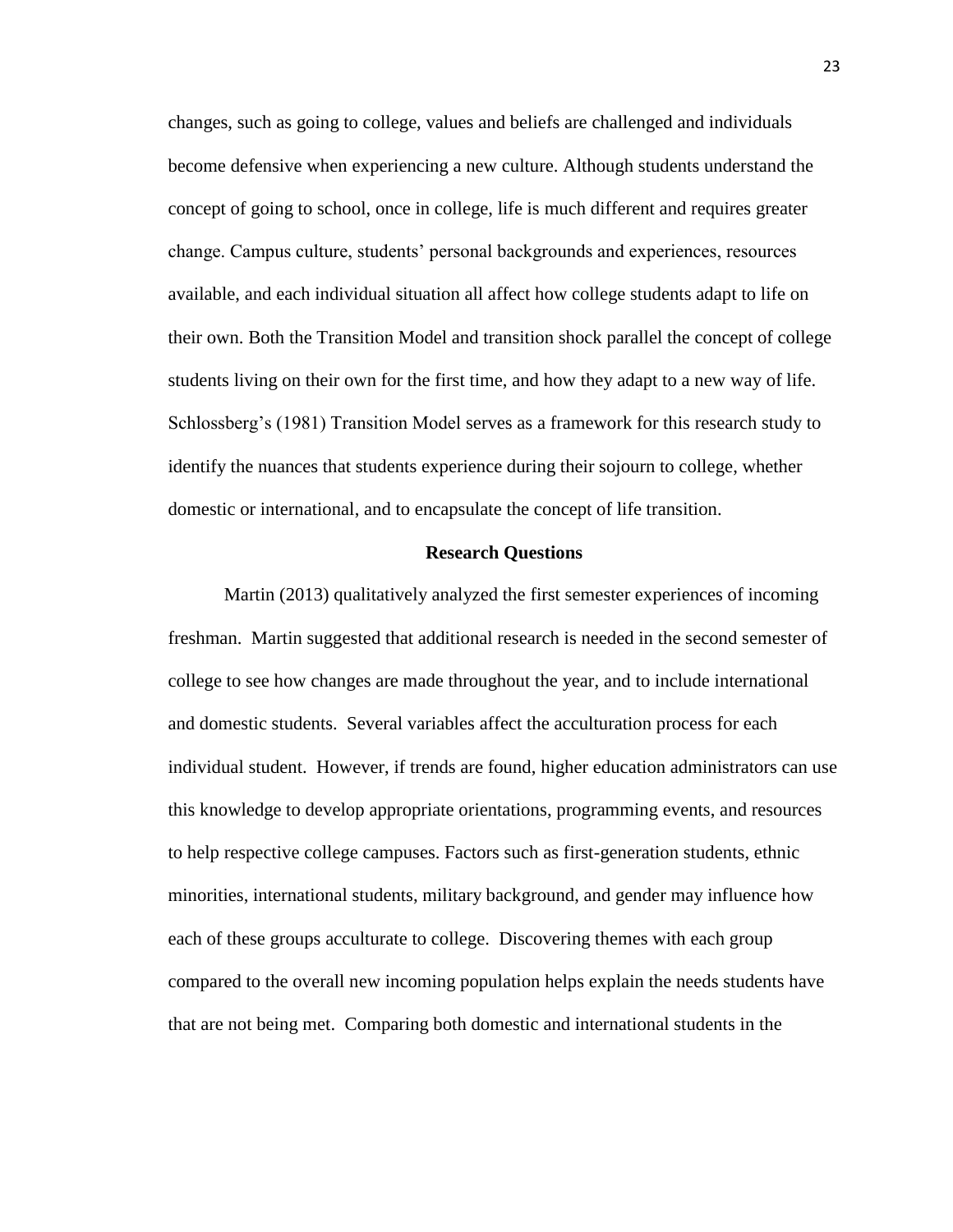college transition journey of acculturation deems an important area of research for retention on campuses throughout the U.S.

The transition to college has been studied from a first-year student perspective, and from an international student perspective. Research to date has not compared the acculturation process of these two groups together. Although international students are mainly non-native English speakers at U.S. college campuses, native speakers in the first year of college must also learn to speak the collegiate language. First-generation college students experience academic and social adjustment issues due to a change in culture (Terenzini et al., 1994). International students face challenges in traversing a new academic system (Chun & Poole, 2009; Misra, Crist, & Burant, 2003). The parallel experiences warrant further exploration to determine how college campuses can unite efforts to help all new incoming first-year students originating from around the home state, country, and globe. With this in mind, the following research questions are examined:

- RQ1: Do first-year students experience a turning point (if at all) during the first year in college?
- RQ2: What resources do first-year students use to help navigate the on campus journey?
- RQ3: What factors affect college students' adjustment to campus most?
- H1: First-year domestic college students experience lower cultural differences going from high school to college.
- H2: International students experience greater cultural differences going from home country to U.S. college.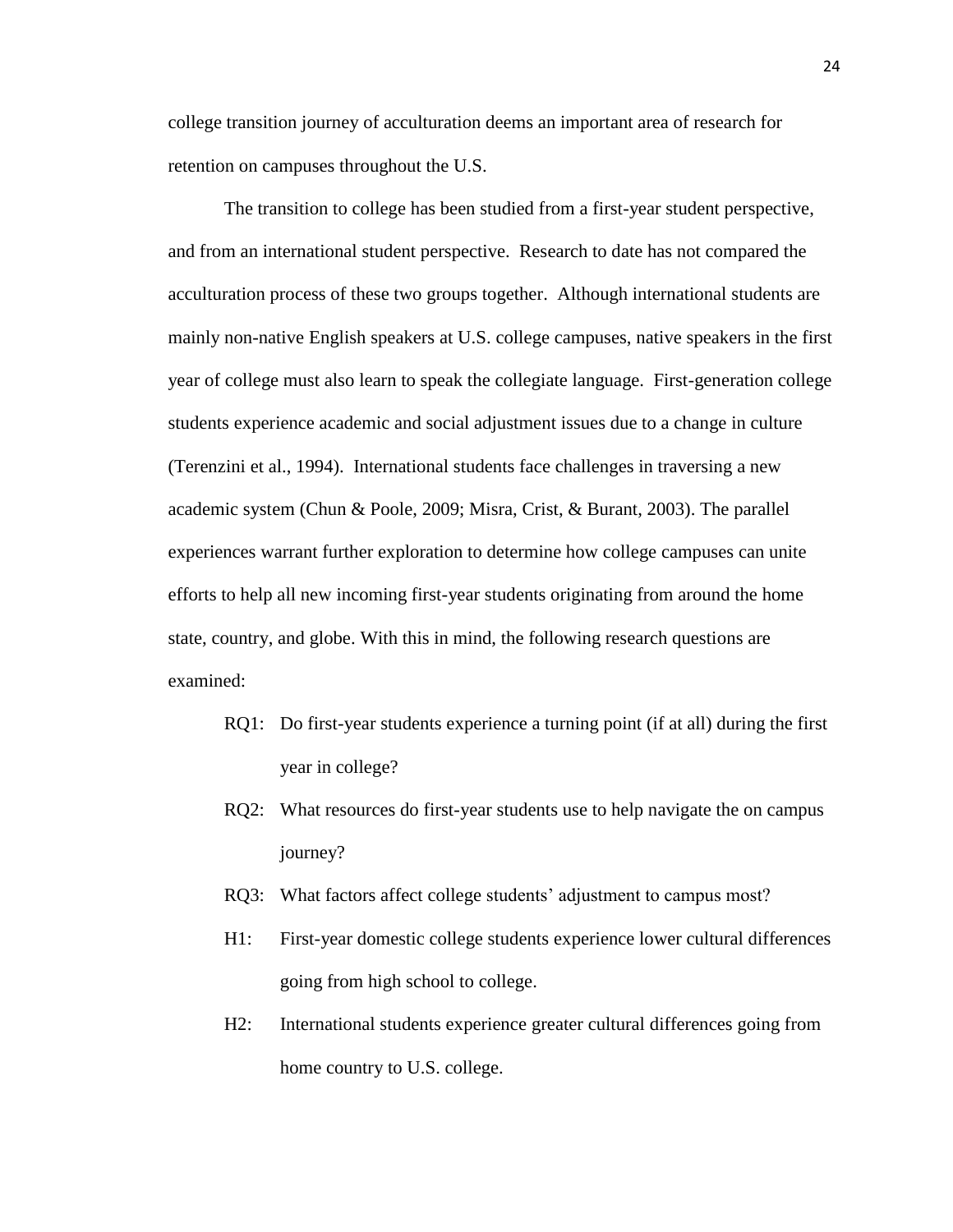H3: Domestic and international students from outside of the large public urban city in the Midwest experience more collegiate culture shock than students originating from the large public urban city in the Midwest.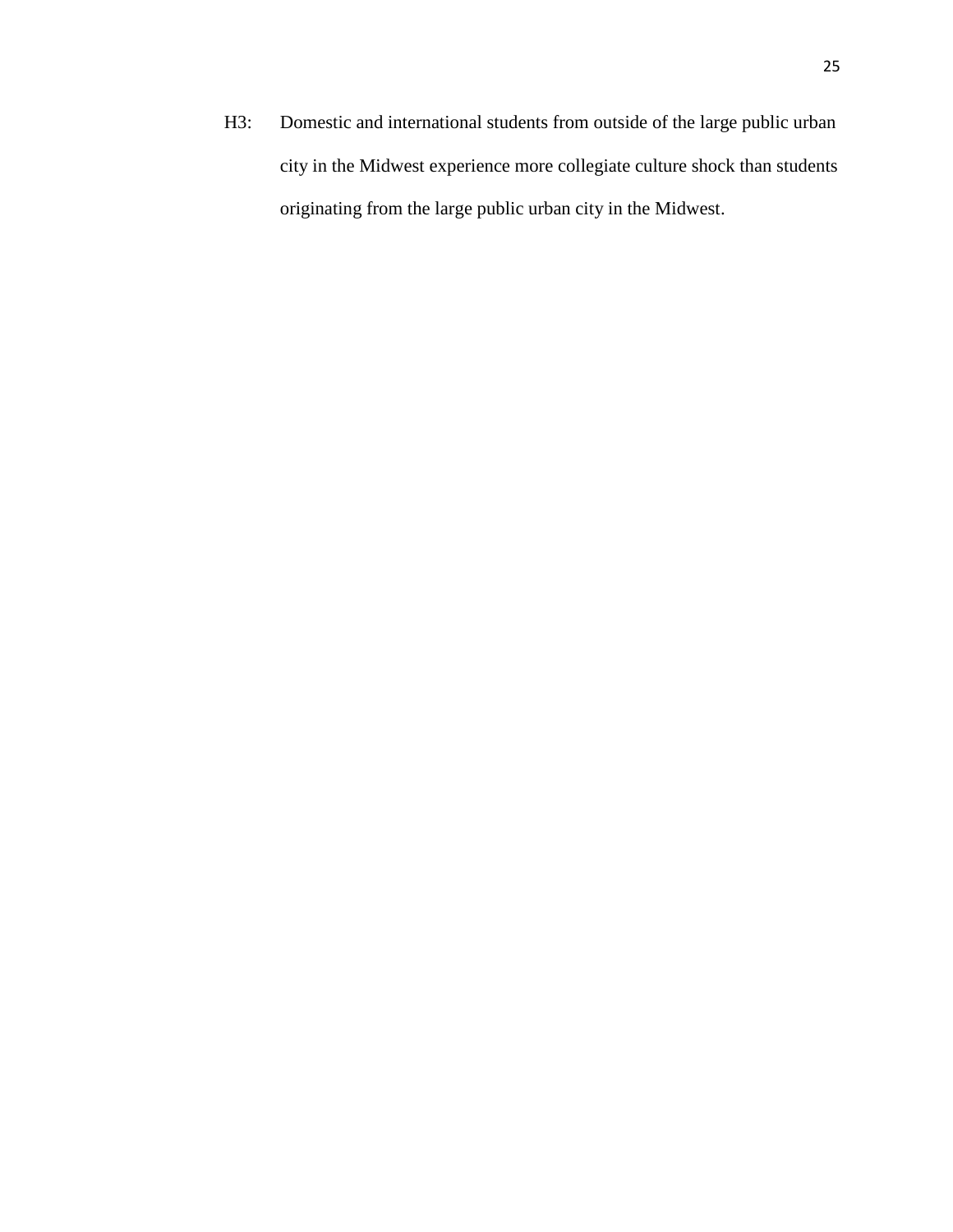#### **Chapter 2 - Methods**

#### **Participants**

Domestic and international students were recruited through email solicitation, online survey advertisements, and from communication courses at a large, public, urban Midwestern university. International students were recruited through the immigration advisor via email solicitation and one-on-one advising sessions. Some students received extra credit for participation.

The sample consisted of 313 domestic students, and 103 international students. International students originated from 22 countries (see Table 1). The average student age was 24.23 years old. More females ( $n = 205$ ; 61%) participated in the study than males (*n* = 133; 39%). Over half of the participants work more than 20 hours per week during the semester  $(n = 184: 54\%)$ , while almost half of the participants originated from 20 miles or less from the campus  $(n = 151: 45\%)$ . More than one third of the participants reported transferring to the current institution  $(n = 131: 39\%)$ . Just over half of the participants reported coming from families with members earning a college degree or higher  $(n = 214$ : 51%).

Participants reported additional information regarding college education and background. The majority of participants lived off campus (*n* = 298: 88%) and over half paid for college without parental assistance  $(n = 179: 53\%)$ . Respondents indicated spending the majority of time with college friends  $(n = 104: 31\%)$ , roommates  $(n = 91: 100)$ 27%), or alone (*n* = 65: 19%).

#### **Instrument and Measures**

Participants received one of two versions of the same survey, depending on the answer to the question, "Are you a degree seeking international student?" If respondents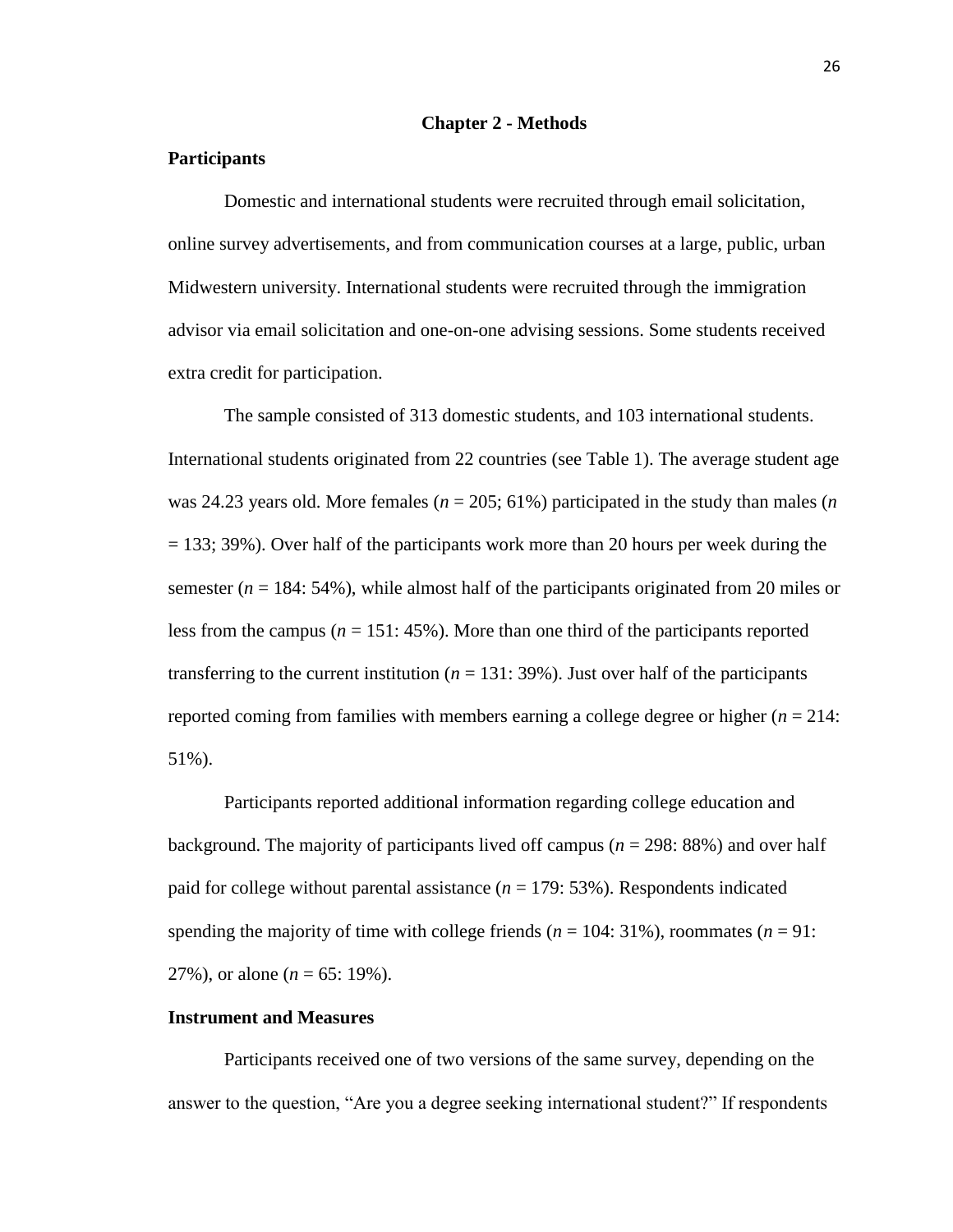answered yes, they were directed to complete a modified version of the survey to include language regarding "home country" and "U.S. college." Participants that responded no, were directed to complete the version of the survey that included language regarding "high school" and "college." All participants were directed to complete: (a) the modified 21-item Acculturation Index (Ward & Kennedy, 1994), (b) 12 items regarding turning point, (c) the 67-item SACQ scale (Baker & Siryk, 1999), and (d) basic demographic questions as well as resources utilized on campus.

**Modified Acculturation Index (AI).** The Acculturation Index (AI) was developed by Ward and Kennedy (1994) to measure 21 cognitive and behavioral items pertaining to adjustment. For the purpose of this study, the original index was modified from a host and co-national comparison to a high school and college comparison, and home country and U.S. college comparison. Domestic students participated in the high school and college scale comparison. International students participated in the home country and U.S. college scale comparison. Additionally, items in Ward and Kennedy's Acculturation Index were modified to address the comparison of high school to college (and home country and U.S. college) instead of host and co-national comparisons (e.g., perceptions of other high school students, perceptions of other college students). The central measurements of acculturation remained intact to compare place of origin with current location. Items and scales on both surveys were identical in the current study. The index originally had a 7-point scale ranging from *not at all* (1) to *extremely* (7) for both host and co-nationals. The index was modified to a 5-point scale ranging from *not at all similar* (1) to *very similar* (5) for both high school and college, and for home country and U.S. college. The responses to this survey were used in conjunction with whether or not a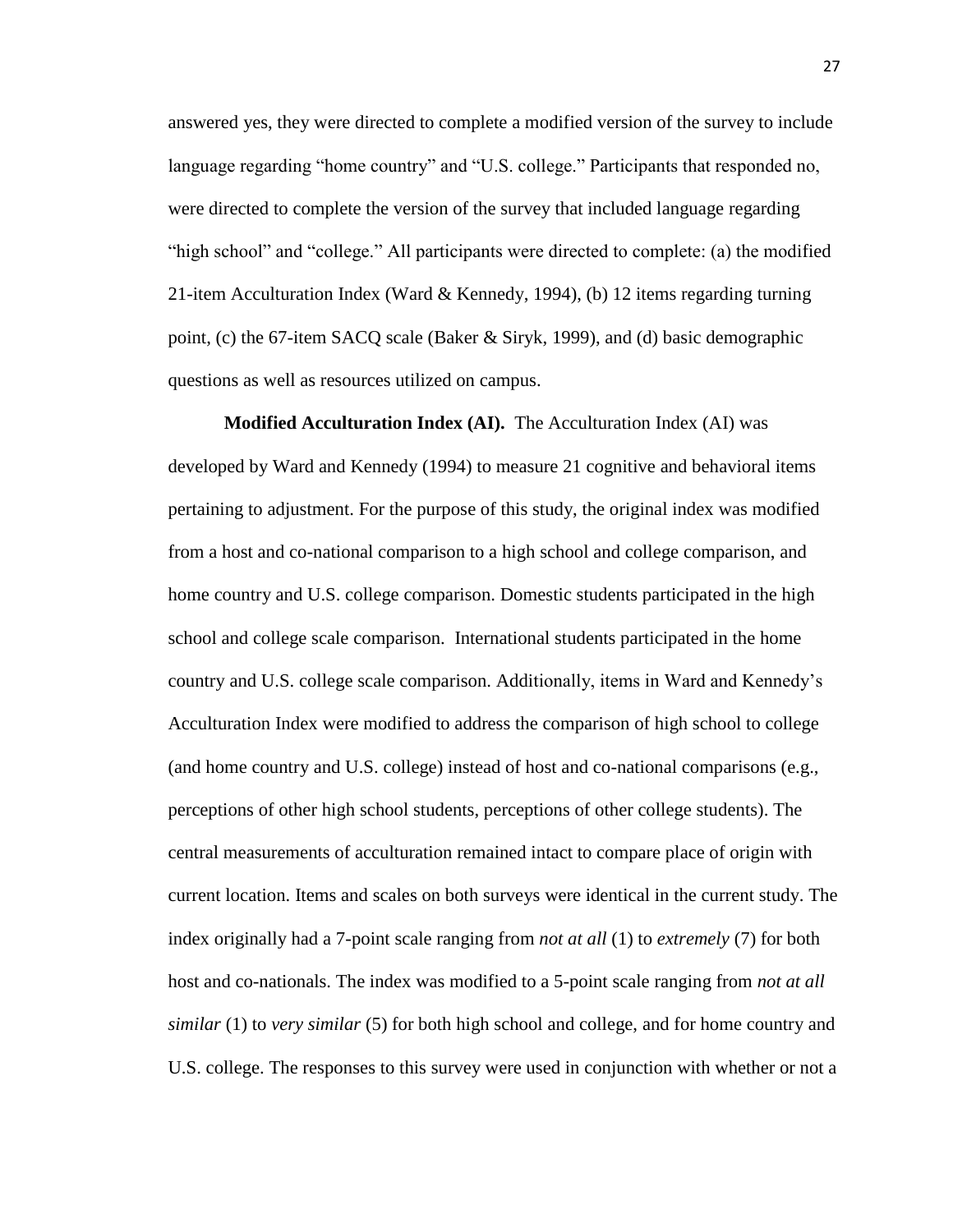student was from the U.S., and if so, was from the surrounding community (i.e. originating from 20 miles or less from the college campus). Cronbach's  $\alpha$  coefficients for domestic students ranged from  $\alpha$  = .92 for high school, and  $\alpha$  = .91 for college. Cronbach's α coefficients for international students ranged from  $\alpha$  = .95 for home country, and  $\alpha$  = .94 for U.S. college.

**Turning Point (TP).** A turning point questionnaire was developed by the researcher and committee member to determine how participants rated themselves in terms of their low point during the semester and college. Nine questions asked participants if they agreed or disagreed with statements such as "I have not had any low points this semester, I am very happy at college," "I think I am at my lowest point of college right now," "I was not happy at this college, but I have found strategies to cope, and resources to help me continue at this college." Additionally, participants were asked who helped them recover from the low point, actions taken to feel better, and other ways used to recover from a turning point (low point) at college.

**Student Adaptation to College Questionnaire (SACQ).** The Student Adaptation to College Questionnaire (SACQ) was originally developed by Baker and Siryk (1984) as a 52-item scale to measure adjustment to college, and was revised to a 67-item scale producing four features of adjustment: (a) academic, (b) social, (c) personal-emotional, and (d) attachment (Baker & Siryk, 1989). Several clusters make up each of the four dimensions. Academic adjustment contained motivation, application, performance, and academic environment (i.e. "I have been keeping up to date on my academic work."). Social adjustment contained general, other people, nostalgia, and social environment (i.e. "I have several close social ties at college."). Personal-emotional is comprised of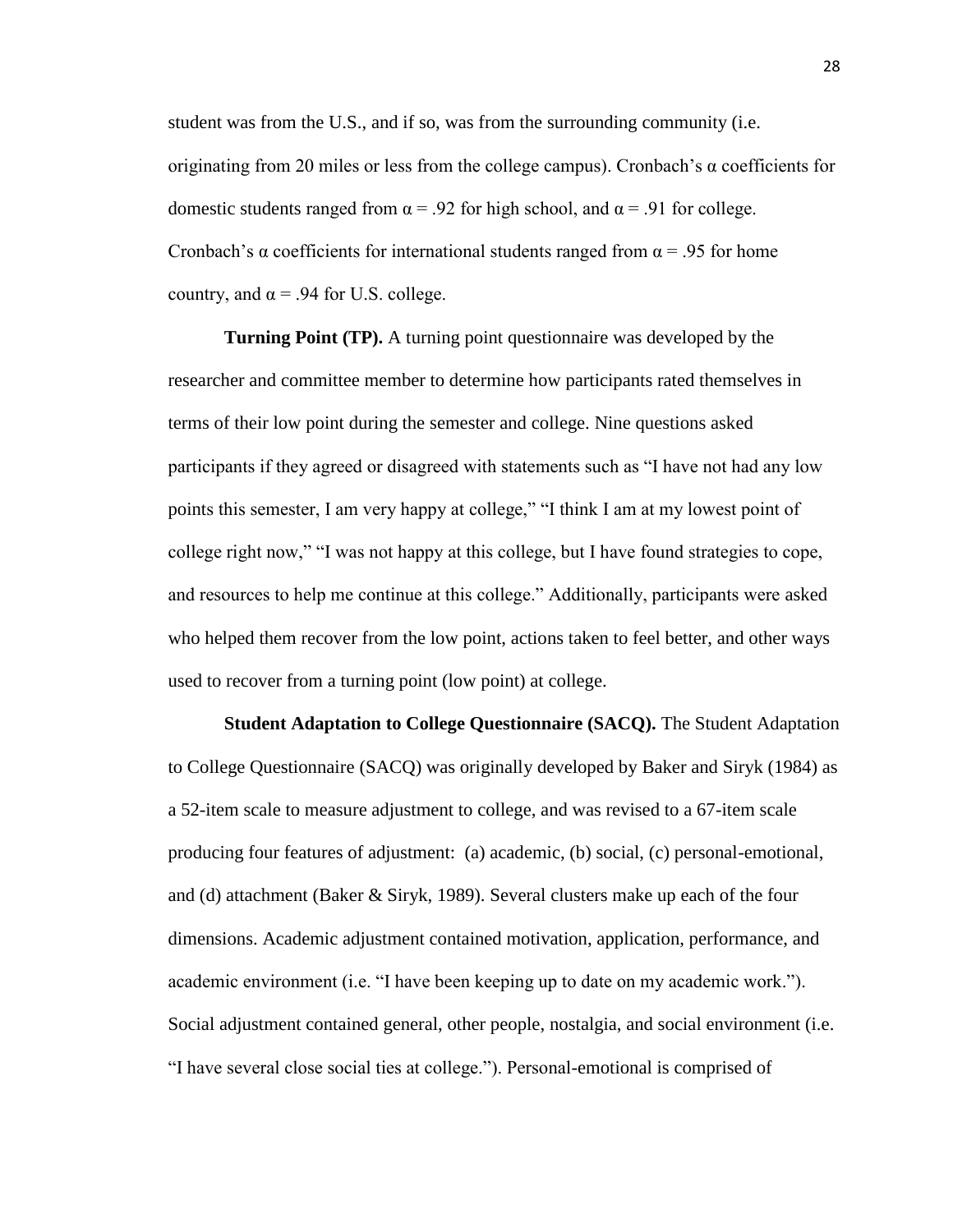psychological and physical (i.e. "I am experiencing a lot of difficulty coping with the stresses imposed upon me in college.") while attachment has general and this college clusters (i.e. "Lately I have been giving a lot of thought to transferring to another college."). Cronbach's  $\alpha$  coefficients for academic adjustment ranged from  $\alpha = .73$  for the motivation cluster,  $\alpha$  = .60 for the application cluster,  $\alpha$  = .82 for the performance cluster, and  $\alpha$  = .78 for the academic environment cluster. For the social adjustment dimension, Cronbach's α coefficients ranged from  $\alpha$  = .80 for general,  $\alpha$  = .50 for other people,  $\alpha$  = .64 for nostalgia, and  $\alpha$  = .26 for social environment (which was eliminated). In the personal-emotional dimension, Cronbach's α coefficients were α = .83 for psychological and  $\alpha$  = .69 for physical. Finally, Cronbach's  $\alpha$  for the attachment dimension varied from  $\alpha$  = .79 for general and  $\alpha$  = .78 for this college. The scale is scored on a nine-point Likert scale ranging from "Applies very closely to me" to "Doesn't apply to me at all."

## **Procedures**

Data collection was conducted between April and early August of 2014. The survey was administered and delivered via Qualtrics online system. The first screen of the survey provided an online informed consent where participants could indicate they agreed to consent through clicking the button and continuing to the first page of the survey. After determining if participants were an international or domestic student, participants were directed to the AI survey. Participants responding "yes" to being an international student were asked for country of origin. A "no" response received a prompt asking which state students were from, and if from Wisconsin, whether they attended high school in the vicinity of the host city. The survey took approximately 15-20 minutes to complete.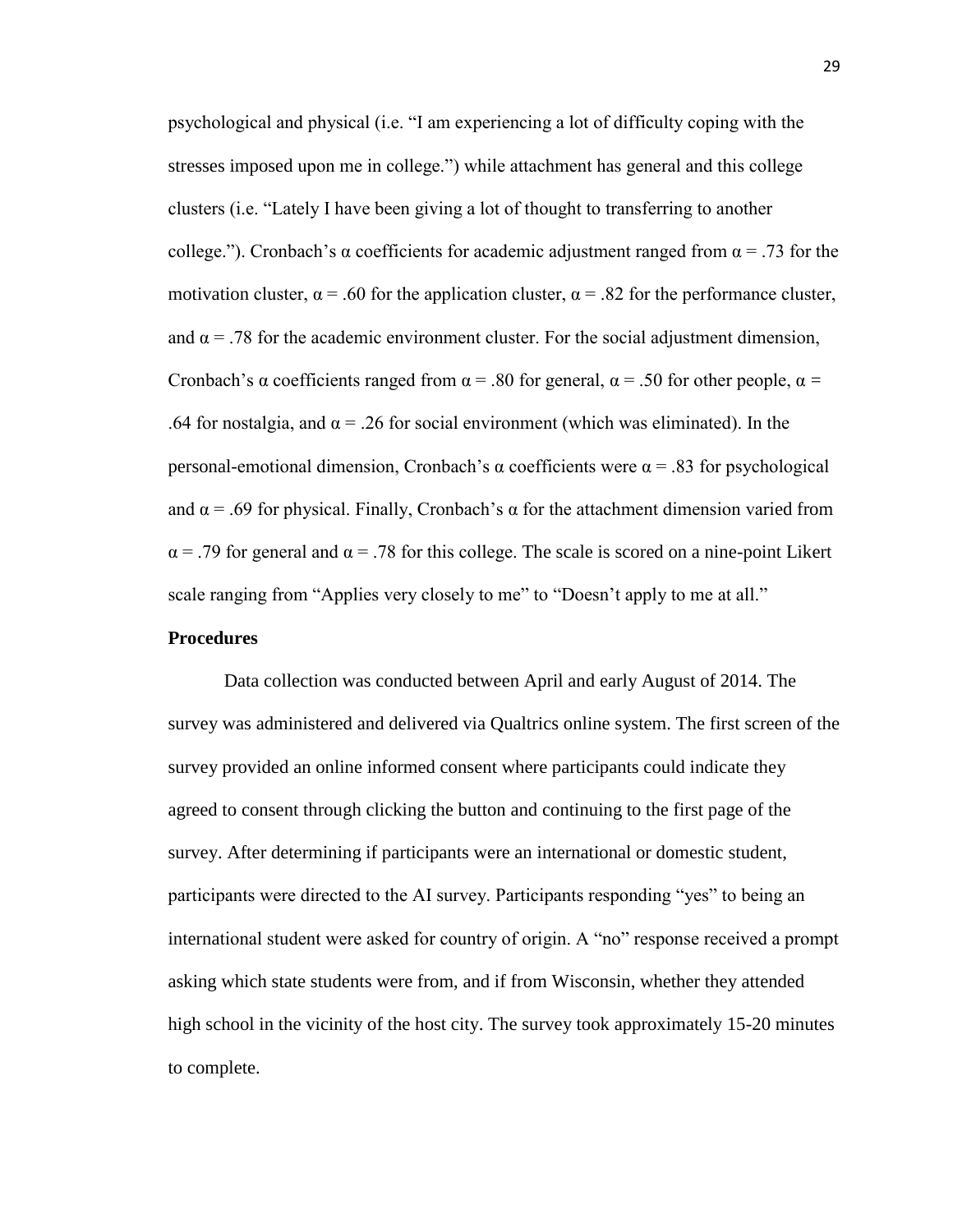#### **Data Analysis**

Several statistical tests in SPSS were used to address the hypotheses and research questions. Reliabilities were run for each scale. In addition, scale sums were calculated for the AI survey (used to answer each of the hypotheses), and each of the clusters within the four dimensions of the SACQ. The original SACQ used pen and paper computations for each of the four dimensions (Baker & Siryk, 1989), however, using t-tests in SPSS created more accurate calculations and was less time consuming.

Research Question One, do first-year students experience a turning point (if at all) during the first year in college, was answered using the TP survey. Turning point questions were grouped into three categories including: individuals who did not experience a turning point, individuals who had already experienced a turning point, and individuals who were still facing a turning point. Survey questions were grouped together to fit into one of each of these categories, and scale sums were calculated.

The second research question, what resources do first-year students use to help navigate the on campus journey, was answered through the demographic and on-campus questions using a list of the main resources available at the university. Domestic and international students' use of the resources was separated from one another to compare groups for significance.

Research Question Three, what factors affect college students' adjustment to campus most, was answered using the SACQ and TP surveys. The means were calculated for each cluster of the SACQ and for each of the three groups of turning point scenarios including no turning point, already experienced a turning point, and currently experiencing a turning point. Standardized canonical discriminant function coefficients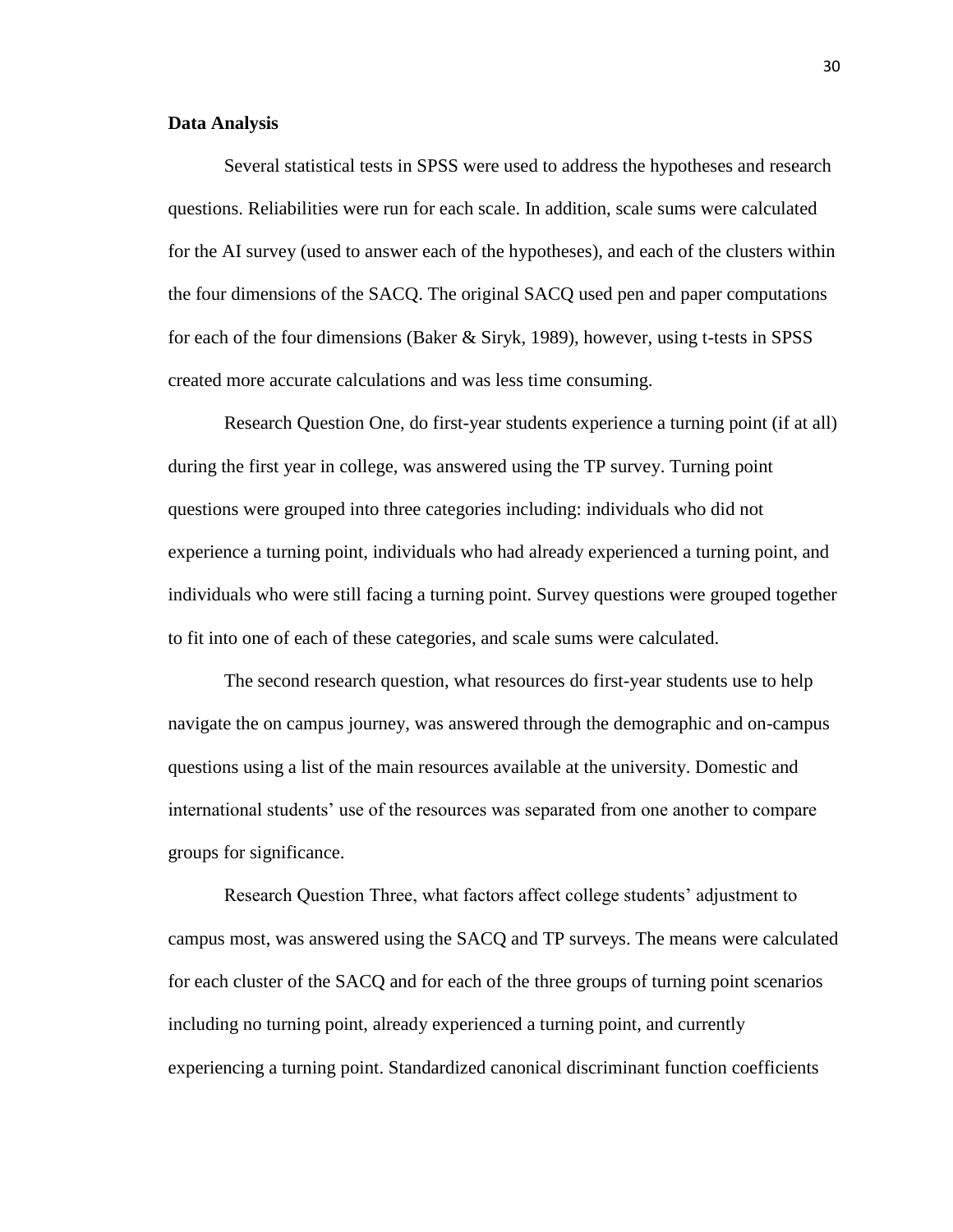were calculated combining the scales. Eigenvalues (.068) determined the variance for each of the scales. Wilks's Lambda test demonstrated which variables were significant in terms of the discriminant function (.94). A classification summary showed that socialization ( $M = 10.64$ ;  $SD = 5.40$ ) and attachment ( $M = 7.99$ ;  $SD = 5.55$ ) variables were significant, and helped predict if students were experiencing a turning point.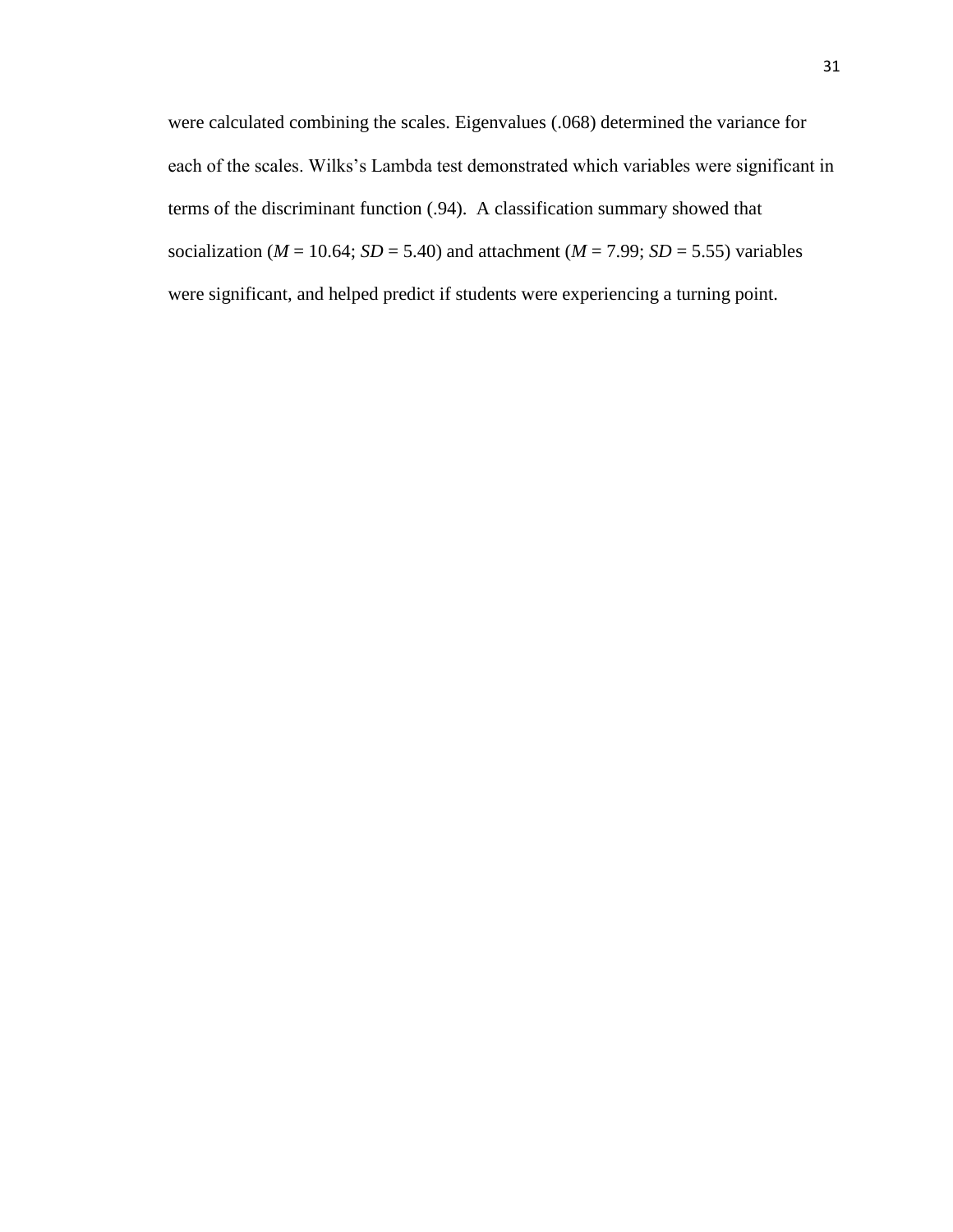### **Chapter 3 - Results**

### **Research Question One**

The first research question seeks to understand if first-year students experience a turning point during the first year in college. Statements were divided into three categories: (a) not experiencing a turning point at all, (b) having experienced a turning point and were already past it, and (c) currently experiencing a turning point. Results show that only a few students had experienced a turning point and ultimately wanted to transfer to another school or drop out (11%). The remainder of students indicated they found strategies to cope and were happy at the university (See Table 2). In addition, students indicated they relied on family members (71%) and college friends (61%) to help recover from low points at college.

## **Research Question Two**

The second research question explores what resources first-year students use to navigate the on campus journey. Over half of the students reported awareness of most of the resources offered on campus (65%). However, only one-quarter of students used resources available (25%). Overall, students used the library (56%), academic advising (49%), computer labs (46%), the on-campus gym (44%), and financial aid (41%) more than other resources available (See Table 3). Domestic students used the library (61%), academic advising (57%), computer labs (50%), financial aid (50%), and on-campus gym (49%). International students used similar resources including the library (40%), computer labs (34%), international student and scholar services (32%), the on-campus gym (29%), and academic advising (24%).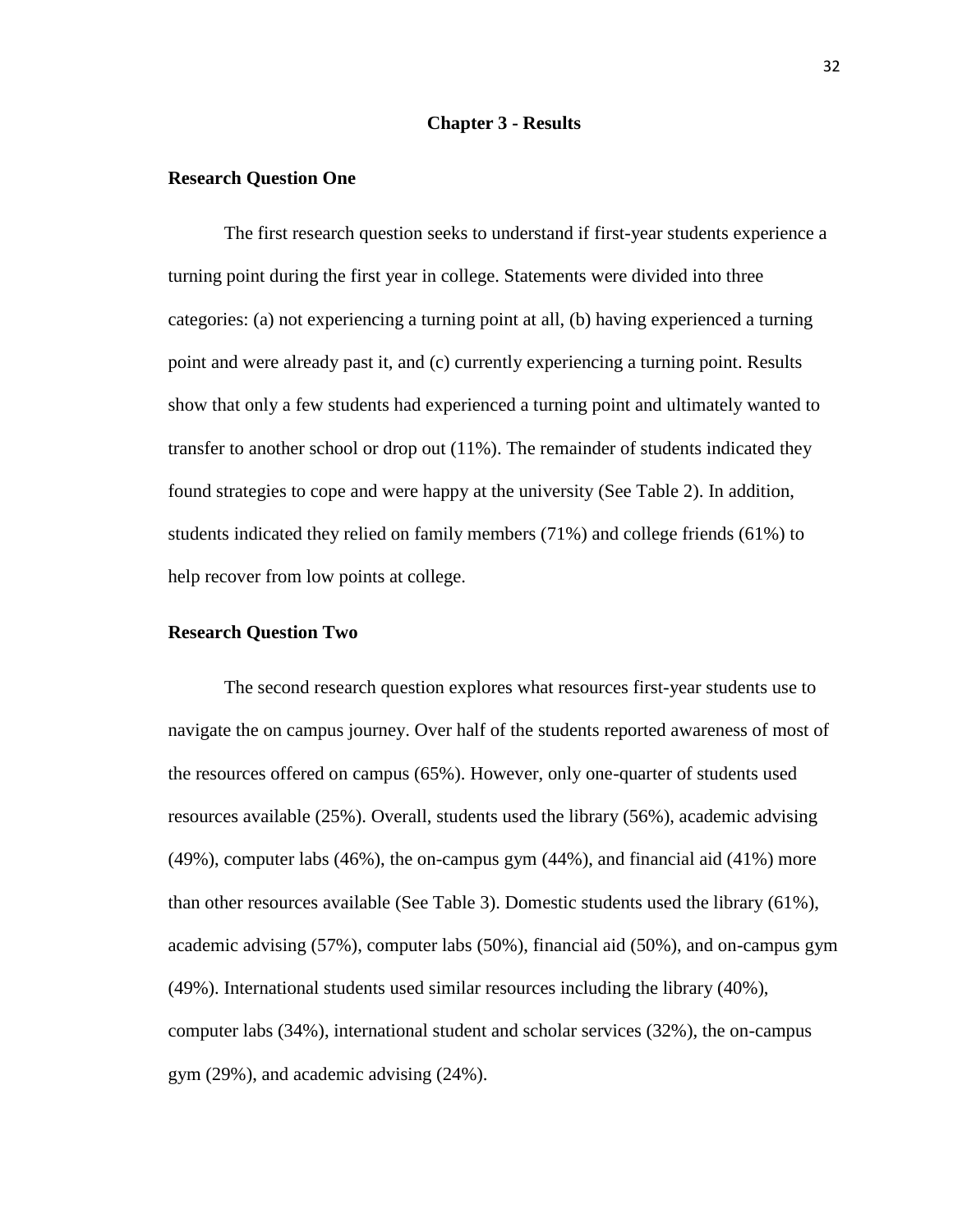Comparing the awareness and use between domestic and international students, several significant differences emerged (See Table 4). For example, it is not surprising that international students were aware of and used the International Student and Scholar Services office as well as the Graduate School more frequently than domestic students since their welfare often depends on these resources. Domestic students, on the other hand, were aware of and used the on-campus health center, gym, library, and student organizations greater than international students. These resources are common in the U.S. and domestic students are familiar with such amenities.

## **Research Question Three**

The third research question investigates what factors affect college students' adjustment to campus most. Correlations and discriminant analysis were used to compare the SACQ and TP surveys to determine which variables affected whether a student experienced a turning point or not. The overall Wilks's lambda was significant,  $\lambda = .94$ ,  $\chi^2$  (2, *N* = 416) = 14.72, *p* < .01, indicating that attachment general (to the college) and social general predicted if students experienced a turning point. This test is significant at the .05 level and indicates that there are differences among groups across the 11 predictor variables in the population. A single significant function generated a canonical correlation of .25.

A total of 11 measures of college adjustment were used as dependent variables in the stepwise discriminant analysis. Both attachment general and social general were significant (See Table 6). Nine variables were not significant including (1) academic adjustment motivation, (2) academic adjustment application, (3) academic adjustment performance, (4) academic adjustment environment, (5) social adjustment other people,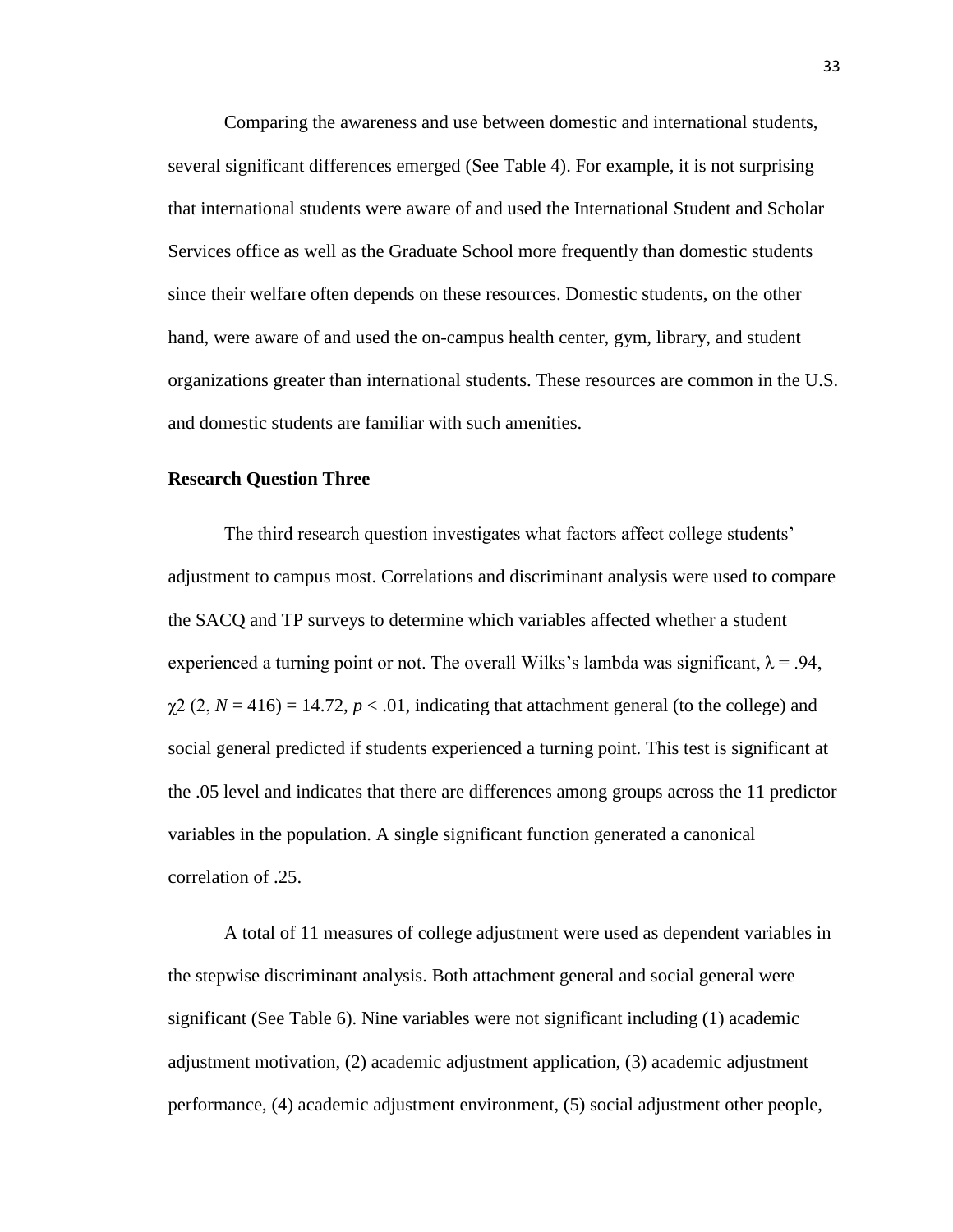(6) social adjustment nostalgia, (7) personal-emotional adjustment psychological, (8) personal-emotional adjustment physical, and (9) attachment to this college. While academics typically plays an integral part of student success, this study found that social ties and the sense of belonging at the university were most important in determining if students experienced and made it past a turning point.

Using discriminant analysis, it was possible to predict 82% accuracy if students experience a turning point. In addition, to assess if a student did not experience a turning point, it was possible to predict 71% accuracy. Both predictions are based on two variables: attachment-general and social-general.

### **Hypothesis One**

Hypothesis one predicted first-year domestic college students experience lower cultural differences going from high school to college. Domestic students' level of high school acculturation ( $M = 65.93$ ,  $SD = 15.82$ ) was not significantly different,  $t(284) =$ 1.86,  $p > 0.05$ , from college acculturation ( $M = 64.03$ ,  $SD = 14.27$ ). In this study, over half of the domestic participants come from suburban areas around the campus, which could account for the lack in cultural differences going to college. Additionally, since many participants lived off campus and have a higher average age than the typical college student, this may also attribute to the acculturation process of domestic students.

## **Hypothesis Two**

Hypothesis two predicted international students experience greater cultural differences from home country to U.S. college. International students' level of home acculturation ( $M = 61.16$ ,  $SD = 17.62$ ) was not significantly different,  $t(62) = 1.37$ ,  $p >$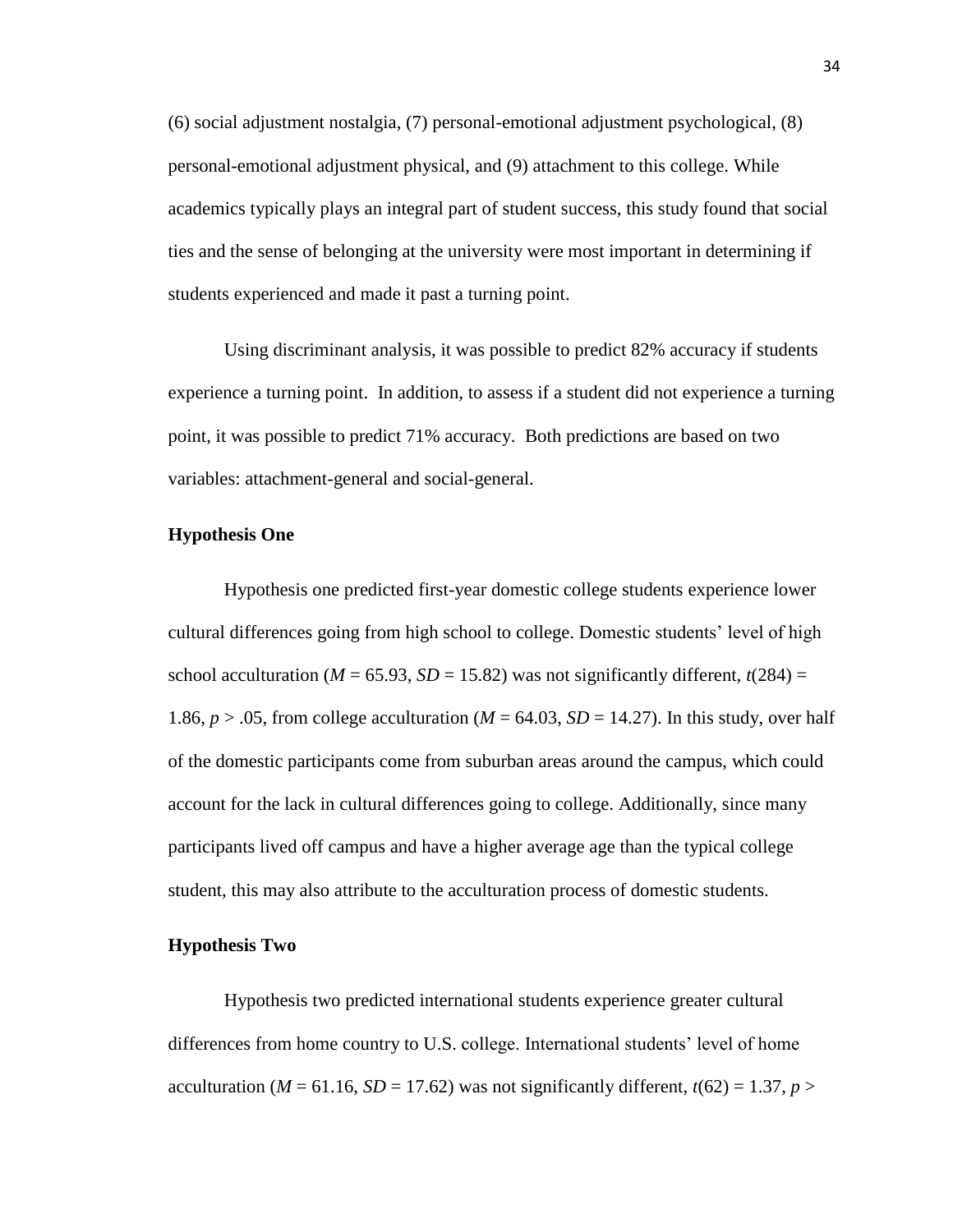.05, from U.S. college acculturation ( $M = 57.94$ ,  $SD = 16.16$ ). Many of the international students in the current study transferred to the institution from elsewhere in the U.S. which may account for the lack of acculturation. Additionally, the large urban public city in the Midwest offers most amenities large global cities have that may affect the adaptation process.

## **Hypothesis Three**

Hypothesis three predicted domestic and international students from outside the large public urban city in the Midwest experience more collegiate culture shock than domestic students originating from the area where the university is located. Domestic students' level of collegiate culture shock originating from outside of the large public urban city in the Midwest area ( $M = 5.44$ ,  $SD = 15.43$ ) was significantly different,  $t(284)$  $= 3.40, p < .05$ , from domestic students originating from the area ( $\Delta = 2.06$ ,  $SD = 18.57$ ). In addition, international students' level of collegiate culture shock ( $M = 3.72$ ,  $SD = 18.7$ ) was significantly more,  $t(62) = 1.83$ ,  $p < .05$ , than domestic students originating from the large public urban city in the Midwest  $(\Delta = 2.06, SD = 18.57)$ . Domestic students who originally came from suburbs of the university area most likely have interacted with daily life in a large community, and are familiar with the city and campus. The familiarity and having support such a short distance away from school may have helped students in adjusting easier to campus life. Domestic students from smaller towns further away from the university may not be accustomed to life in the big city, causing greater adjustment to the campus and community. International students on the other hand, have language issues as well as cultural differences to navigate which most likely caused greater need for adjustment.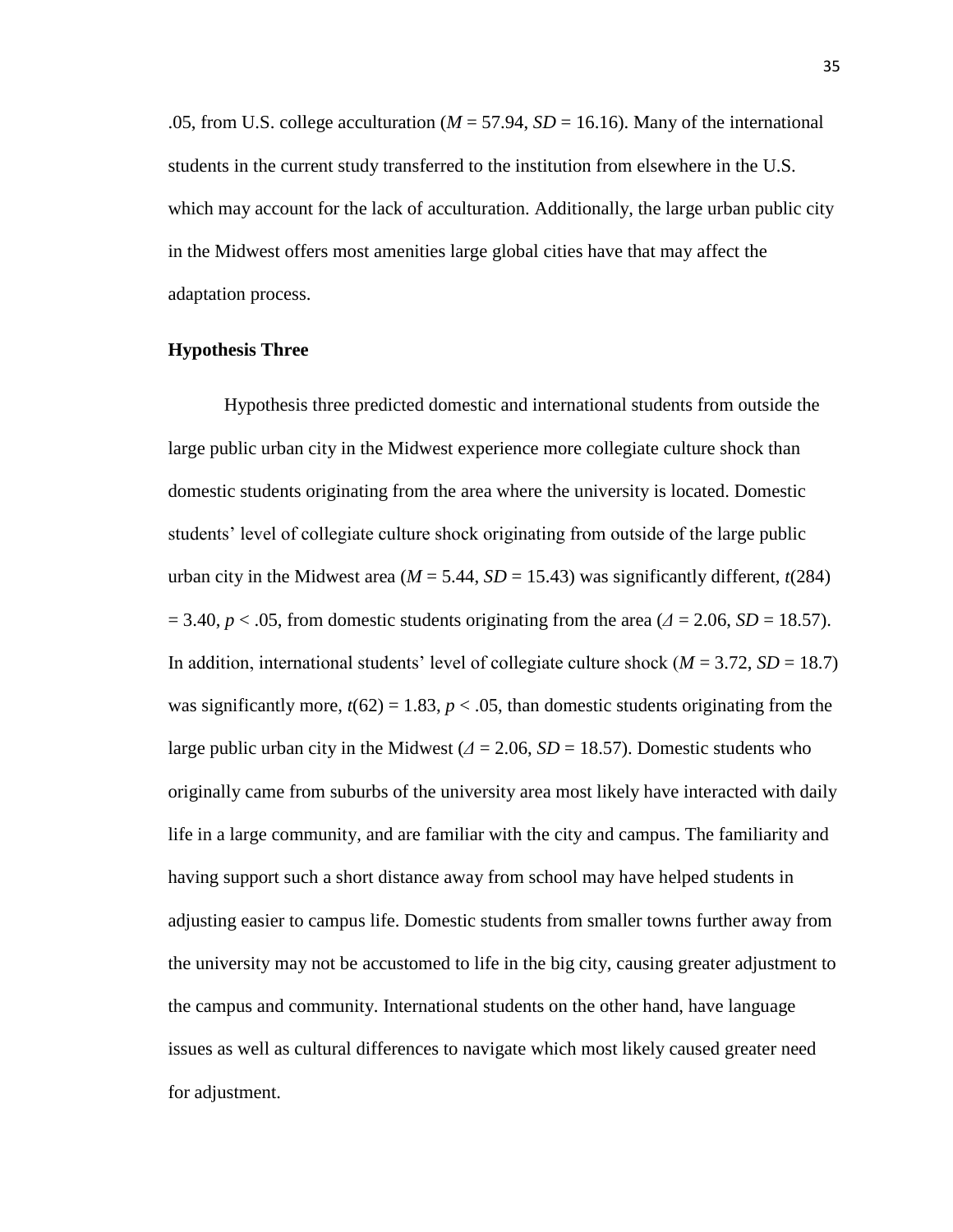#### **Chapter 4 - Discussion**

This investigation compares the transition to college for domestic and international students in the U.S. Students often experience a turning point during college that affects whether they continue, transfer, or drop out. The present study discovered that a sense of belonging at the institution and social connections on campus constitute key elements to students achieving successful negotiation of a turning point and continuing academically. When students perceive strong social ties to campus and become involved in activities and events, they begin to feel accepted. Additionally, students feel pleased about the decision to attend the particular institution and stop considering dropping out or transferring and feel a part of the campus community. To navigate the first year journey on campus, students use the library, academic advising, computer labs, the on-campus gym, and financial aid. While domestic students use financial aid, international students use the international student and scholar services office. Not surprisingly, both sets of students depend on each of these offices to continue to earn a degree.

Students originally from the suburbs near the institution adjusted easier to college than domestic students from other areas of the state or U.S. International students report greater difficulty adjusting to campus when compared to domestic students from the local area. In a large urban area, students make different decisions from small towns and international capital cities. Academic adjustment serves as part of collegiate culture shock as students transition from home to college life.

#### **Theoretical Implications**

Social integration to campus improves the ability to succeed in college (Tinto, 1993). Student involvement in organizations, on campus employment, and forming other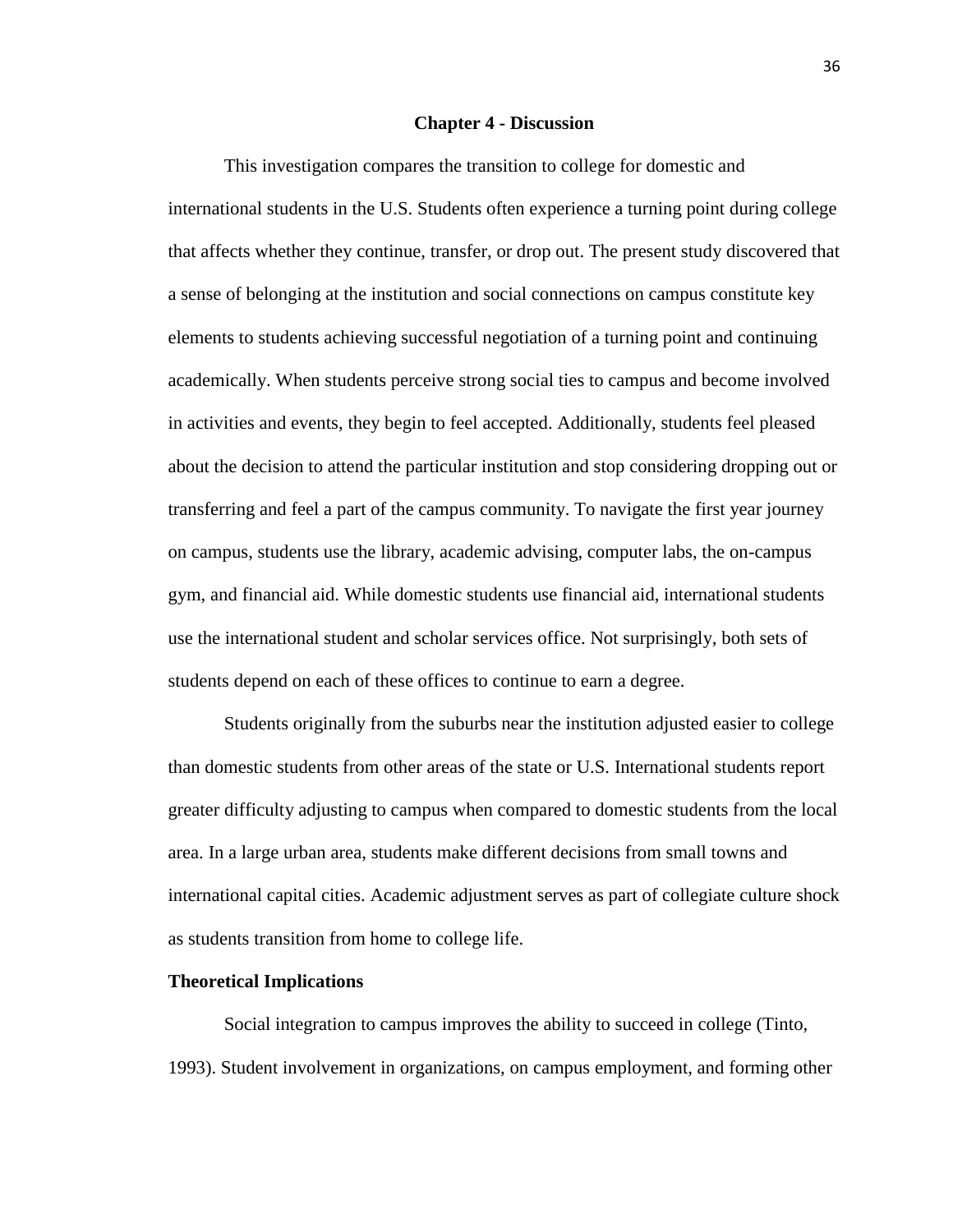on campus connections help with adjustment to college (Astin, 1984). Previous research reports that academic advising and involvement in social activities improve college success (Ting, Grant, & Plenert, 2000; Turner, 1992; Zhao & Kuh, 2004). The current study echoes previous findings. Research question three investigates what factors affect college students' adjustment to campus. One of the two findings demonstrates social ties to campus become integral in surviving a turning point. Social ties specifically relate to joining social activities, events, and the social life created during college in general. Obtaining social support helps students acclimate even in difficult or stressful times. Students in the present study relied heavily on family members and college friends to recover from low points at college, explaining how students manage past a turning point as research question one asks. Involvement in the campus community helps students persevere in college (Pascarella & Terenzini, 1991). Participating in university events is part of how social ties materialize as students engage in activities and form new relationships with other students.

Orientation programs constitute the first time students receive exposure to information about the resources available on campus. Designed to facilitate success for incoming students (Barefoot & Gardner, 1993; Cohen & Jody, 1978), orientation programs typically explain the academic structure of the institution to help students adapt (Gardnes & Hansen, 1993; Smith & Brackin, 1993; Strumpf, 1991). First year courses are a part of the academic and social integration to campus (Barefoot, 1992). Students are introduced to the Student Success Center and educated about innovative ways to succeed in college. Peer-led support and interactions assist with the transition to college (Yorke  $\&$ Thomas, 2003). In the present investigation, research question two explores what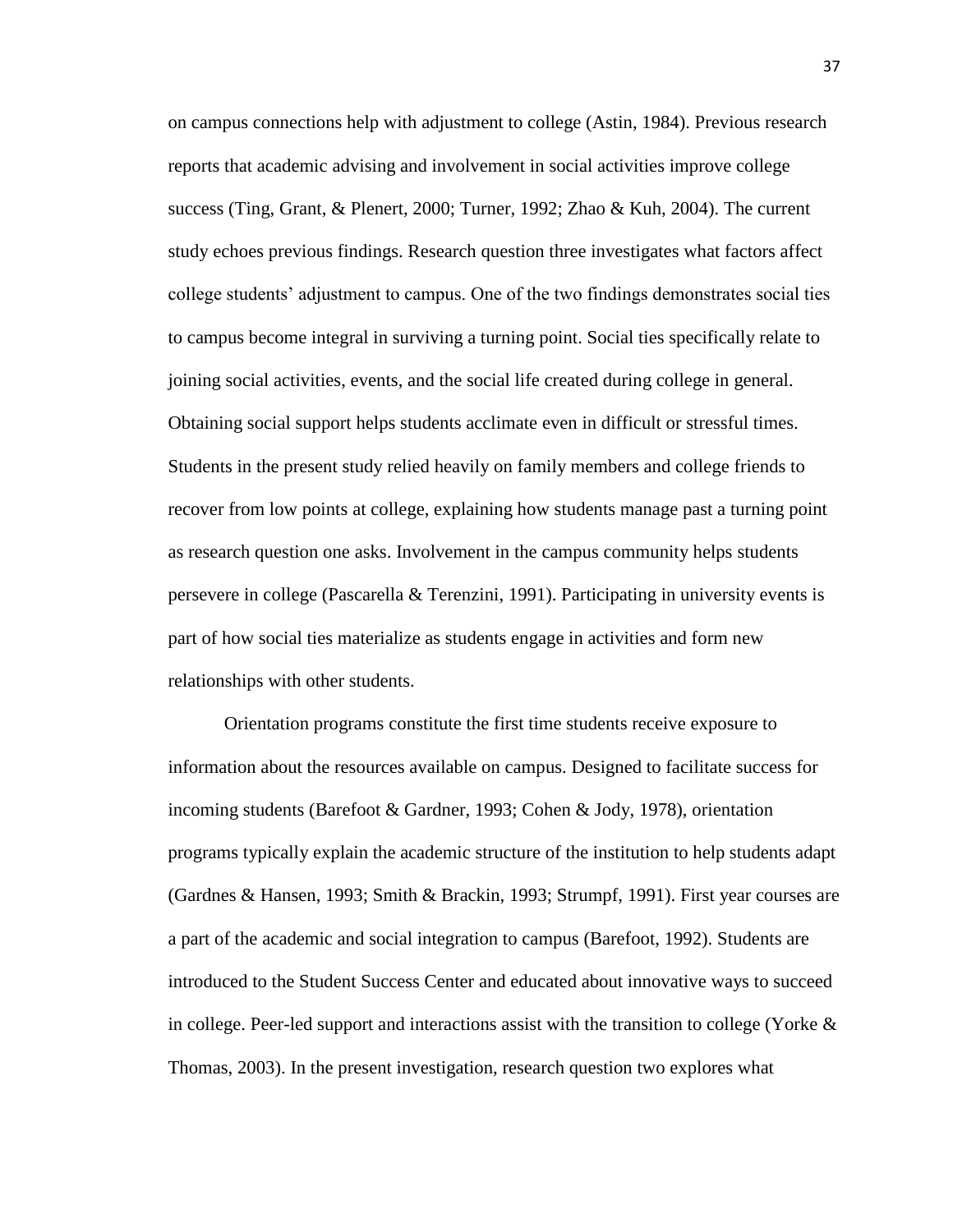resources first-year students use to navigate the on campus journey. Students typically attending orientation should become aware of the resources. Over half of the students reported awareness of campus resources, supporting the idea that orientation benefits incoming students. Academic advising, one of the core components of collegiate success (Ting, Grant, & Plenert, 2000; Turner, 1992; Zhao & Kuh, 2004), was one of the most used resources by both domestic and international students. Academic advisors benefit from getting to know international students during arrival events to help students learn the value of advisors in the transition to college. Advisors explain valuable resources that students may want to use to help adjust to college life. However, the current research study found that most students report awareness of the Student Success Center on campus, but very few utilize the service. This contradicts Peck's (2011) suggestion to have a center as a resource for new incoming students to find resources on campus. The results suggest that students are aware of resources on campus, including the Student Success Center. Additionally, the results support the importance of such facilities for students and educate administrators about how places such as the Student Success Center can improve students' well-being at college. When assistance is crucial, students use available resources. Furthermore, some students in the study transferred in, potentially knowing what services were essential and sought out usage as needed. Results likewise demonstrate students use the on-campus gym facility, computer labs, and library the most. All resources are integral in student success, and are accessible when students resolve to utilize such means.

Turning point analysis has been used with romantic partners (Baxter & Bullis, 1986; Baxter & Erbert, 1999; Bullis & Bach, 1989), friendships (Becker et al., 2009),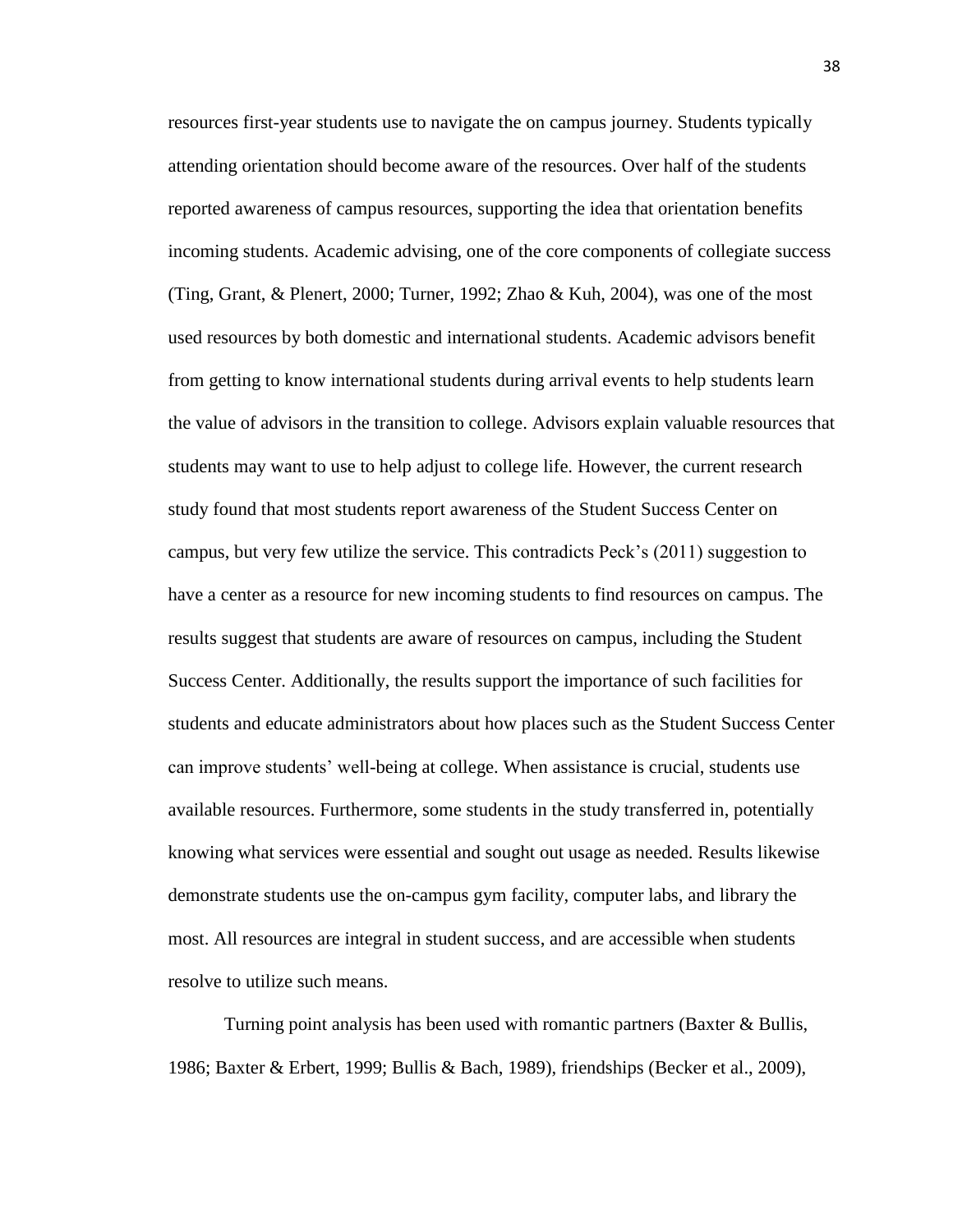organizational changes (Hunter & Benson, 1997), and career changes (Hareven  $\&$ Masaoka, 1988; Wethington, Pixley, & Kavey, 2003). Turning point analysis applications in academia consider the student-instructor relationship (Docan-Morgan, 2011; Docan-Morgan & Manusov, 2009; O'Neill & Todd-Mancillas, 1992; Wang, 2014), and whether students feel they belong in college (Palmer, O'Kane, & Owens, 2009). Research question three uses discriminant analysis to predict the accuracy if students experience or do not experience a turning point. Results demonstrate that attachment to the university and social integration to campus are the two main variables that predict the positive navigation past a turning point. Previous studies used qualitative research to conduct turning point analysis. The present study is a first using quantitative research methods to compare what affects students' ability to successfully transition to college. The current investigation compares the results of the SACQ to a TP survey. In previous research, specific situations were found through thematic coding that affected how students proceeded in college. This study discovered that two main factors, including attachment to the university and social integration, play an integral part in traversing the first year of college.

Domestic and international students experience turning points throughout the academic sojourn to a university. Predicting the variables that affect achieving positive turning point navigation assists administrators to find ways in educating students at orientation about the changes in college life that occur and provide preparation strategies for students to traverse the first year on campus. International student advisors are able to find ways to collaborate with academic advisors and other campus facilities to offer programming and events where domestic and international students meet one another.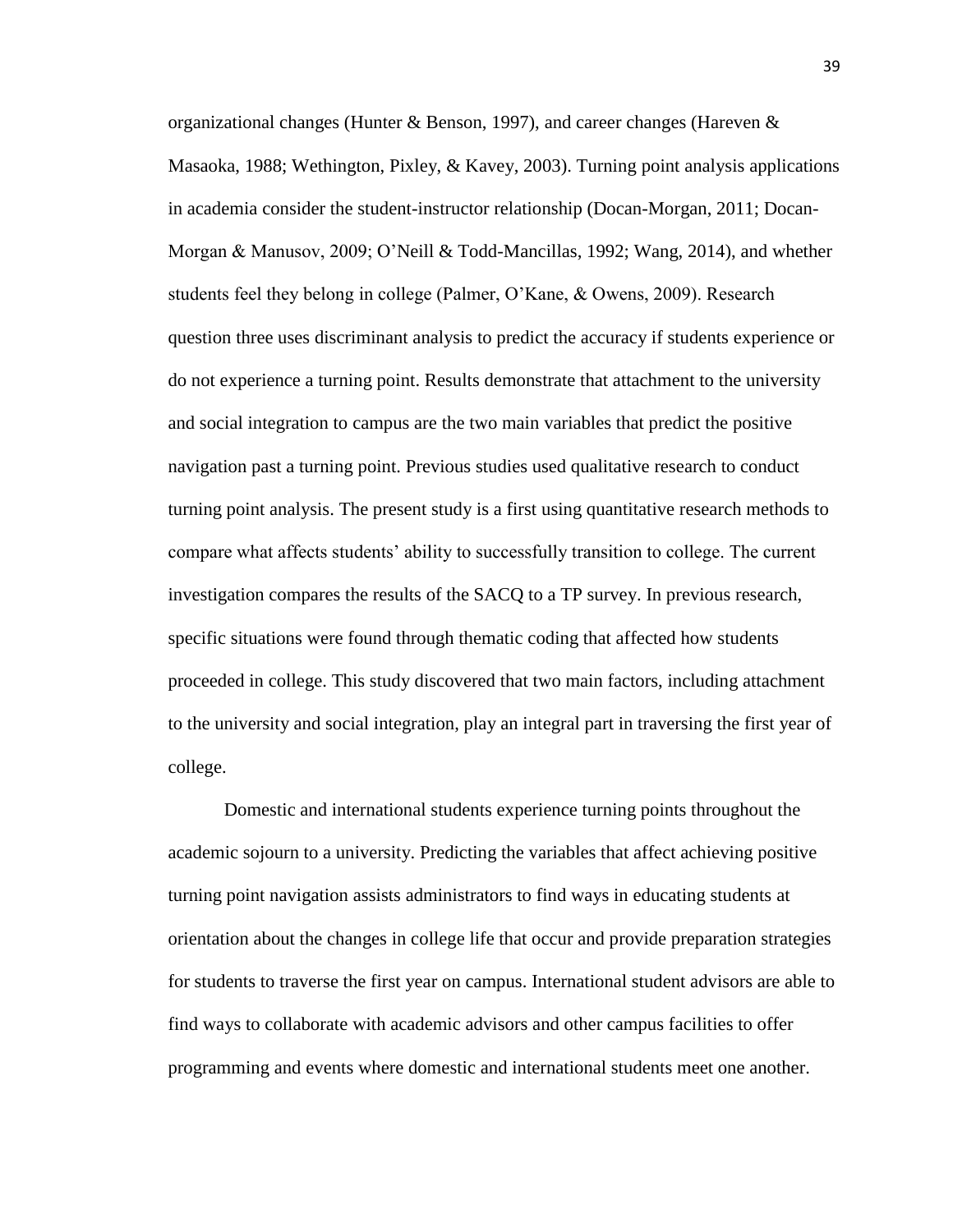Not only do students make friends and form a new social support system, but begin to feel the sense of belonging to campus through interactions with one another.

#### **Practical Implications**

The transition to college inevitably requires cultural adjustment. Domestic and international students must find ways to adopt the patterns of the new society (Berry, 1974) to assimilate to academic endeavors. Acculturation involves social, psychological and physiological aspects (Poyrazli, Kavanaugh, Baker, & Al-Timimi, 2004). The cultural change process (Berry, Kim, Minde, & Mok, 1987) happens when students transition to college. Students adapt differently from one another, but awareness and use of resources reduces collegiate culture shock during the transition. The current study demonstrates both domestic and international students acculturate to life at college in a similar way. Previous research has not compared the two student groups in the same study. Results show that both types of students use the same resources to adjust to campus. Domestic and international students share common tendencies in terms of adjustment, and future research should not separate groups to determine what campus resources are needed to acculturate and build social networks.

The current study is a first of its kind with a quantitative turning point survey used with college student adjustment. Despite previous research using qualitative measures to identify turning points, having a quantitative measure to establish when students experience turning points is invaluable to institutions of higher education around the world. Higher education administrators benefit from knowing when students experience difficult times and need resources. College campuses can prepare for typical tendencies students undergo during the first year so that students have the needed support to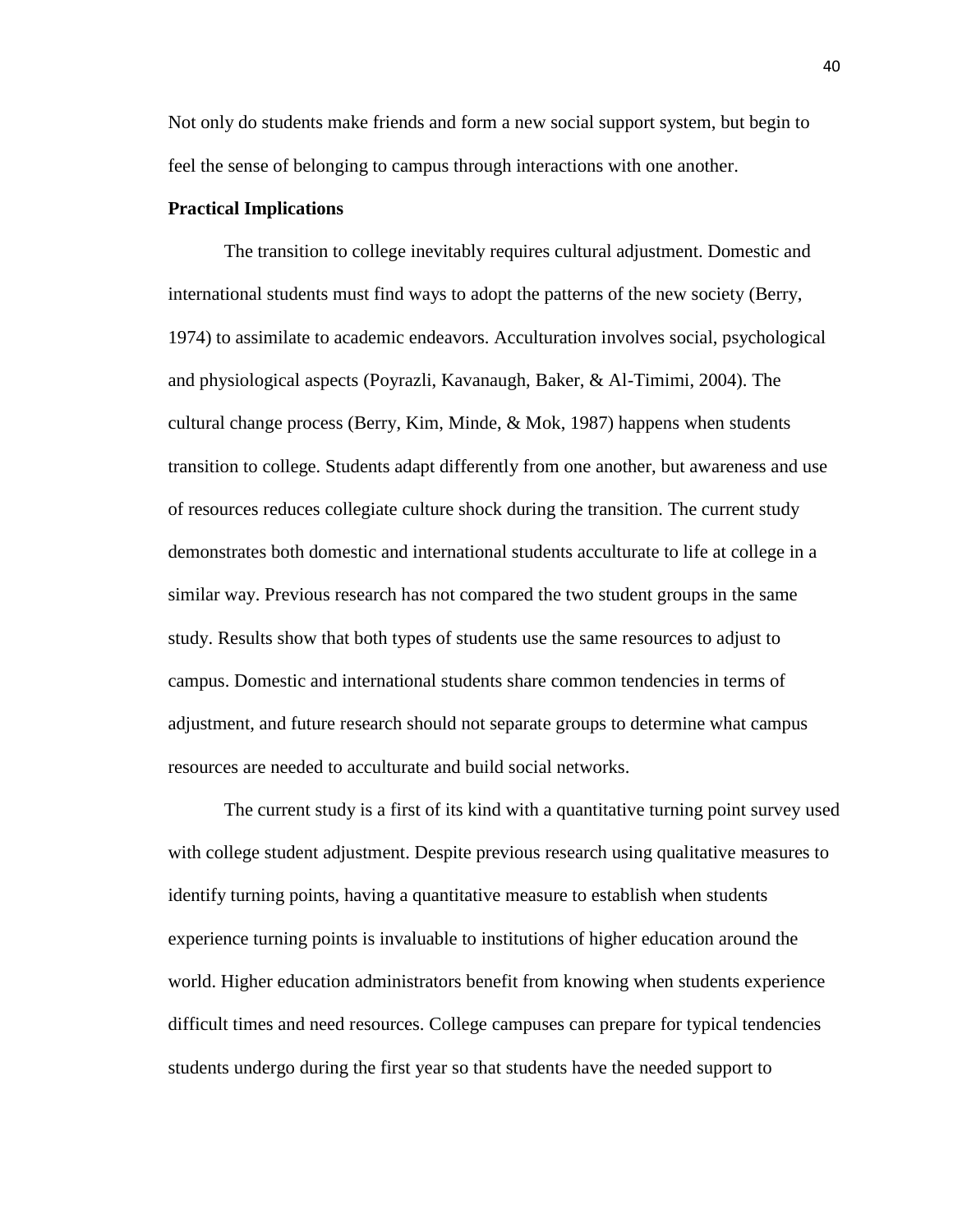negotiate turning points and continue on to earn a degree. Academic advisors, international student advisors, and faculty members are able to use turning point survey results to improve advising, counseling, and instruction by providing students with resources that are helpful in adjustment and places to build social networks.

Results of the current study show that on campus locations such as the library, gym, computer labs, and advising offices are used most frequently by all students. Higher education professionals must use this knowledge to create environments on campus that foster social engagement between students. Social ties and the sense of belonging are two key factors for students to negotiate turning points and continue in college. Knowing this information helps architects to design a campus blueprint to help students initiate social networks at the library, the gym, or in an advising waiting area. In a social setting that initiates conversation and discussion amongst students, social ties will naturally grow, and eventually form social support for each other, ultimately what is needed to survive and thrive in college.

Fundamentally, domestic and international students share the same common problems and adjustment issues when acculturating to college. Although issues such as language deficiency or financial aid may be separate for international and domestic students respectively, all students need social ties in college to provide comfort and support on the journey to graduation. Higher education professionals need to provide social networking opportunities that include both groups as well as ways to integrate students together in the classroom to facilitate conversation and form friendships amongst students.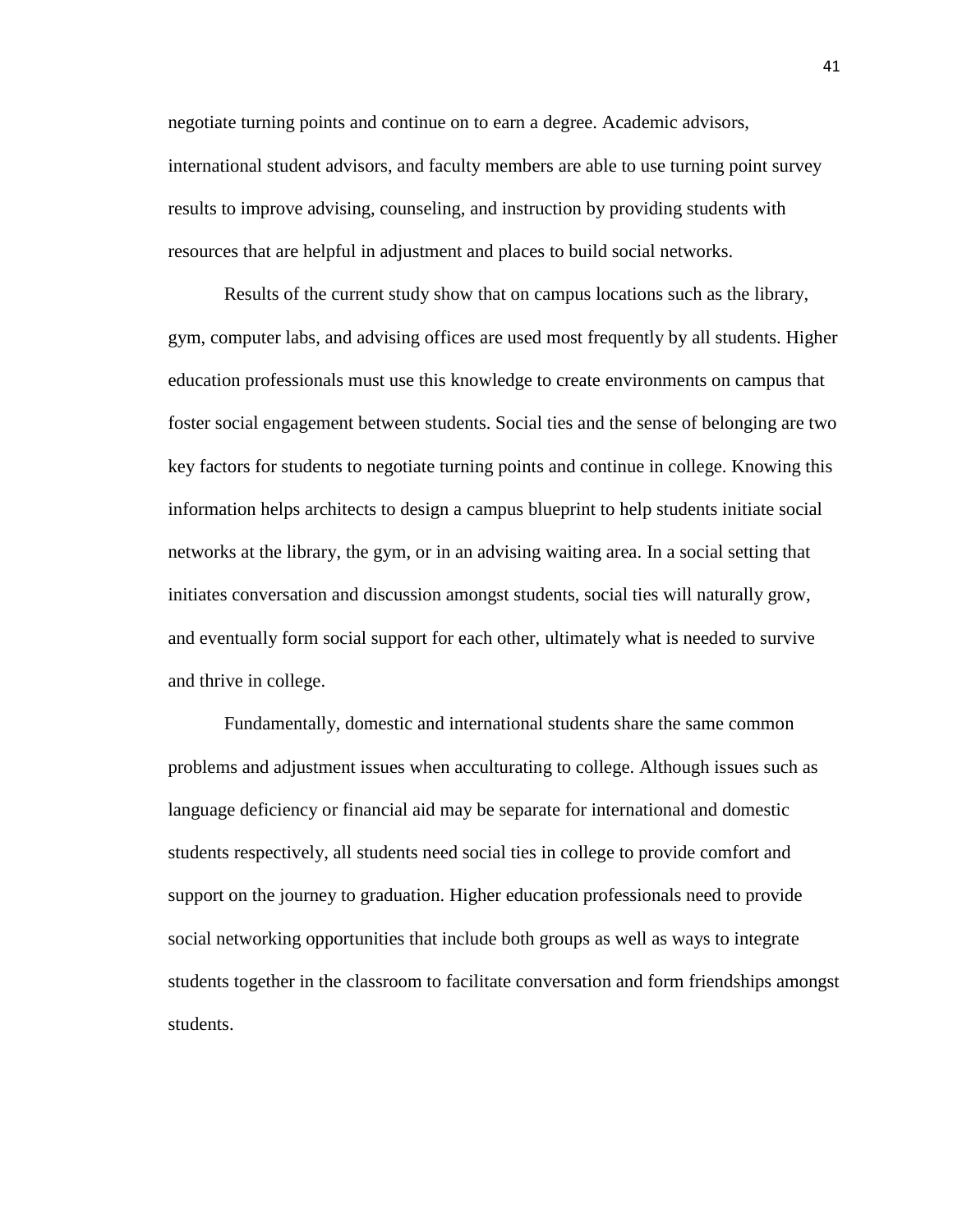Finally, college campuses provide an extraordinary amount of resources to students that are underutilized. The current study shows that while the majority of students are aware of the Student Success Center, very few use the resource. Campuses are investing thousands if not millions of dollars into infrastructure and centers, such as the Student Success Center, to provide students with the best resources needed to succeed during programs of study. There is a gap between the availability and utilization of campus resources by students. Even if students are using resources, it may not be creating social ties to campus which are imperative to the acculturation process during the first year. Integrating students to campus must include socialization and build a sense of belonging. Student Success Centers provide resources that indirectly help students in adjustment, but should also foster socialization to support students during adjustment. Continued research on adjustment to college for both domestic and international students determines additional factors and resources students need in the transition from high school and home country to university life.

### **Limitations**

No previous quantitative turning point survey has examined college student adjustment. The current investigation compiled a number of factors used in previous qualitative studies for students to rate where they are at in adjusting to college in relation to experiencing a turning point. Students rated themselves as agreeing or disagreeing with statements related to turning points during college. Using a Likert scale in the future to rate where students are at in regards to each statement would improve the analysis. Some statements in the current study were similar to one another and only slightly different. Having the ability to rate oneself in terms of each statement and the feelings at that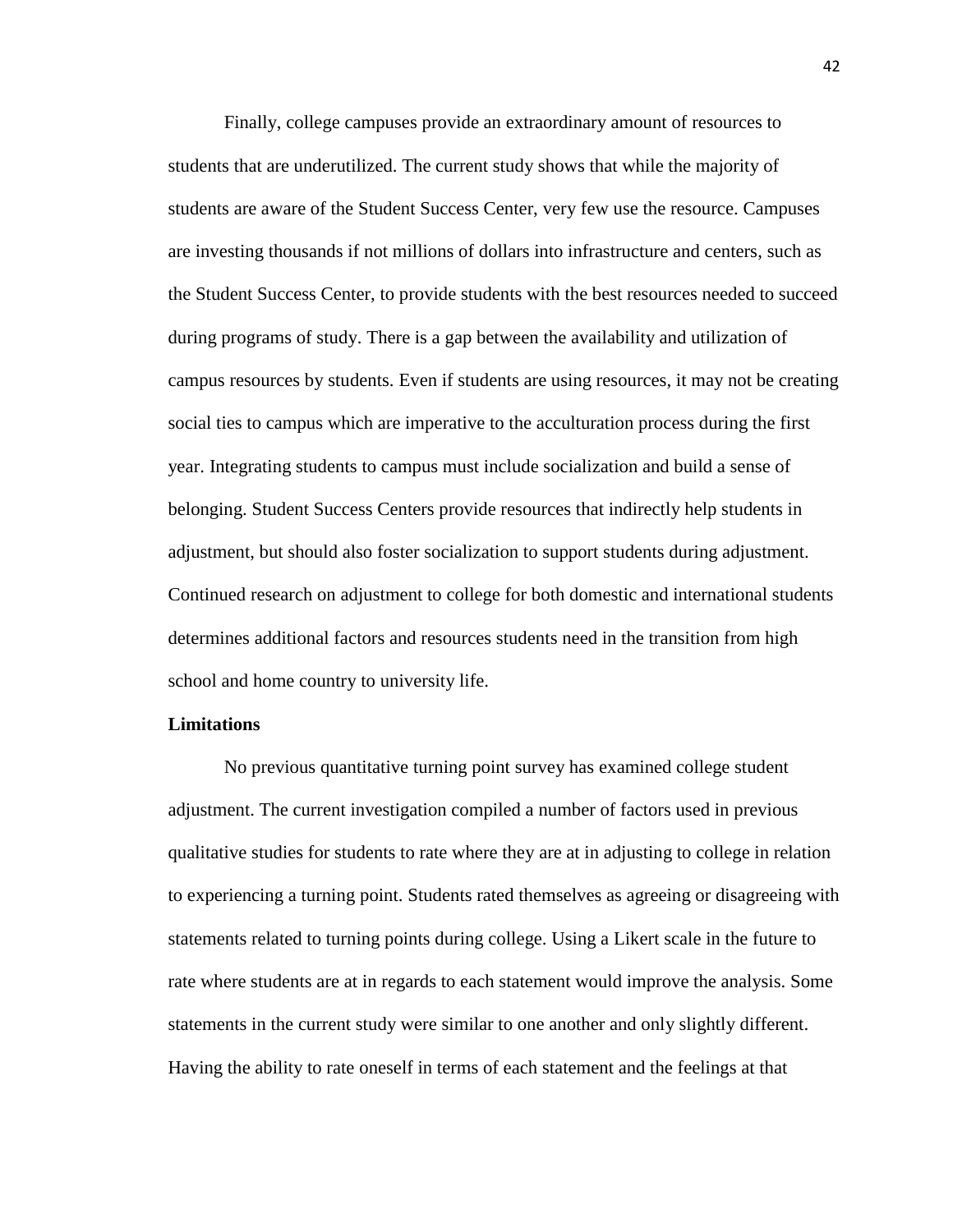moment may pinpoint more closely when turning points occur for domestic and international students. Additionally, more statements based on which semester students are in (e.g. first, second, third, etc.) may help narrow down exactly when the turning point experienced occurred and why. Knowing when students are most likely to experience turning points is advantageous to higher education administrators, such as academic advisors and international student advisors, who can help intervene when problems occur. Students benefit from advisors who show concern and offer guidance on how to overcome turning points throughout the college career.

An additional limitation is the lack of diverse backgrounds of students participating in the study. Although both domestic and international students participated, the responses predominantly came from undergraduate Caucasian students as well as Middle Eastern students. The institution used in the study has diverse demographics since it is located in a relatively urban area of a large city. Generalizing the adjustment to college based primarily on Caucasian and Middle Eastern students fails to consider students from different ethnic and cultural backgrounds, as well as socioeconomic or academic differences. More Latino, African American, and Southeast Asian students, as well as more diverse international student populations may influence the way students transition from high school to college, although not fully captured in this study.

Finally, the survey administration at the end of the second semester in spring, as well as during the summer session to students may have influenced the way students responded to questions given the length of time attending school, and the point students were at during the academic year. The majority of students who participated were freshman. If the survey had been administered either earlier in the semester or during the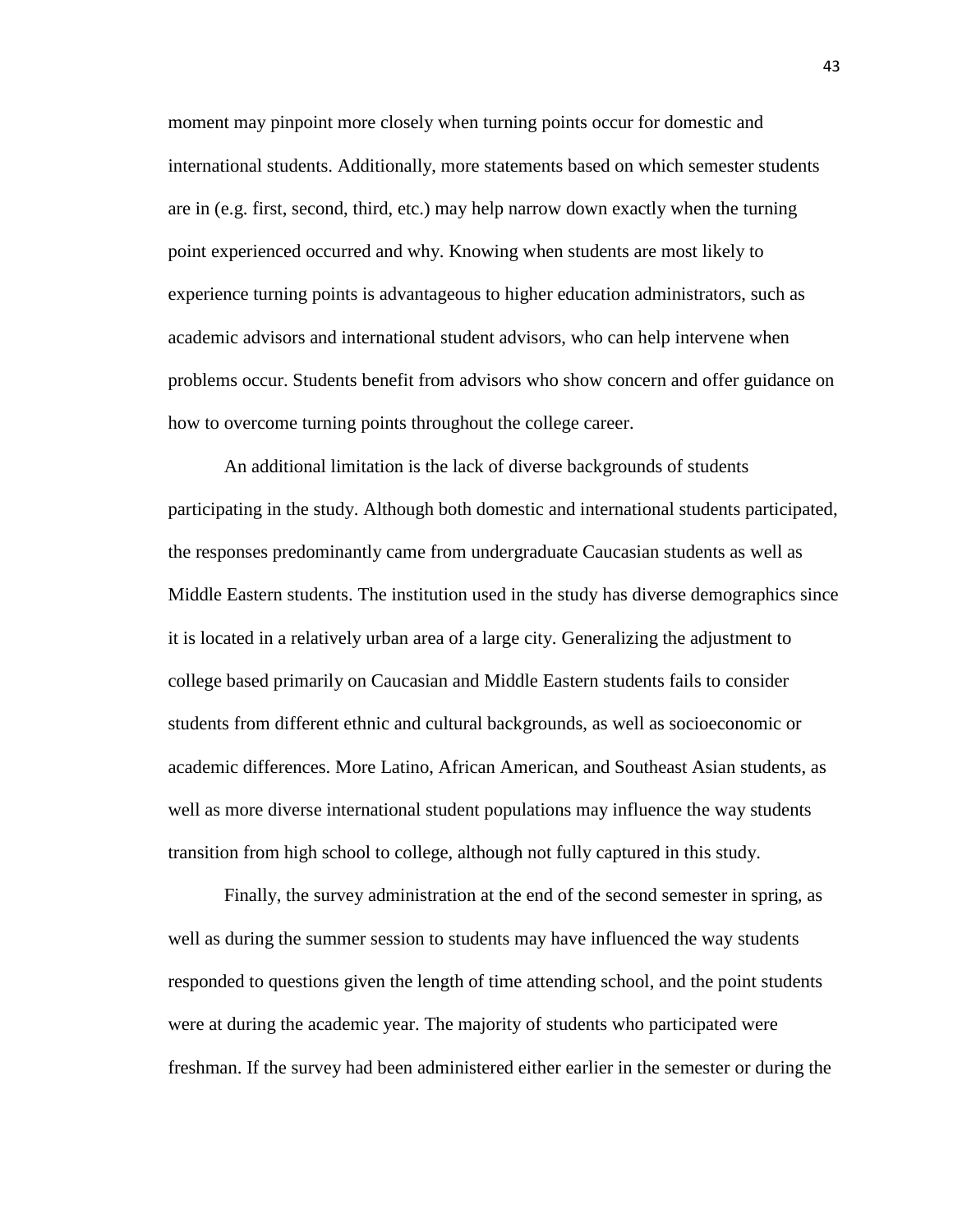first (fall) semester, results may be varied. Martin (2013) suggested surveying students in the second semester of college since students would more likely adjust further to campus. The current study was administered during the second term after students have had opportunity to become aware of and use resources. Students identified turning points during the spring and summer sessions in this study. However, future research should consider surveying the same students in the fall and in the spring semesters to determine routine changes, turning points, acculturation stages, and resources used during each semester. Administrators, faculty, staff, resident assistants, and orientation leaders can use such results to suggest to new students what resources are more helpful during certain times of the year in order for students to overcome challenges experienced. When students are better prepared to face and move past challenges, there is a higher likelihood to continue in college, in turn creating higher retention and greater student satisfaction, including elevated graduation rates.

#### **Future Research**

The transition to college is inevitable for students seeking higher education degrees. Each student adapts to the new environment, whether face-to-face or online, in a different way. Institutions of higher education must continue to research the ongoing transition period to be able to offer the appropriate resources, programming, and tools for students to successfully navigate the journey to graduation. Future research should include more diverse sets of international students and domestic students to determine the similarities and differences between and within groups. Surveying students during the fall and spring semesters to determine consistencies and evolving themes of new incoming students gives advising staff a chance to develop programming to mitigate the challenges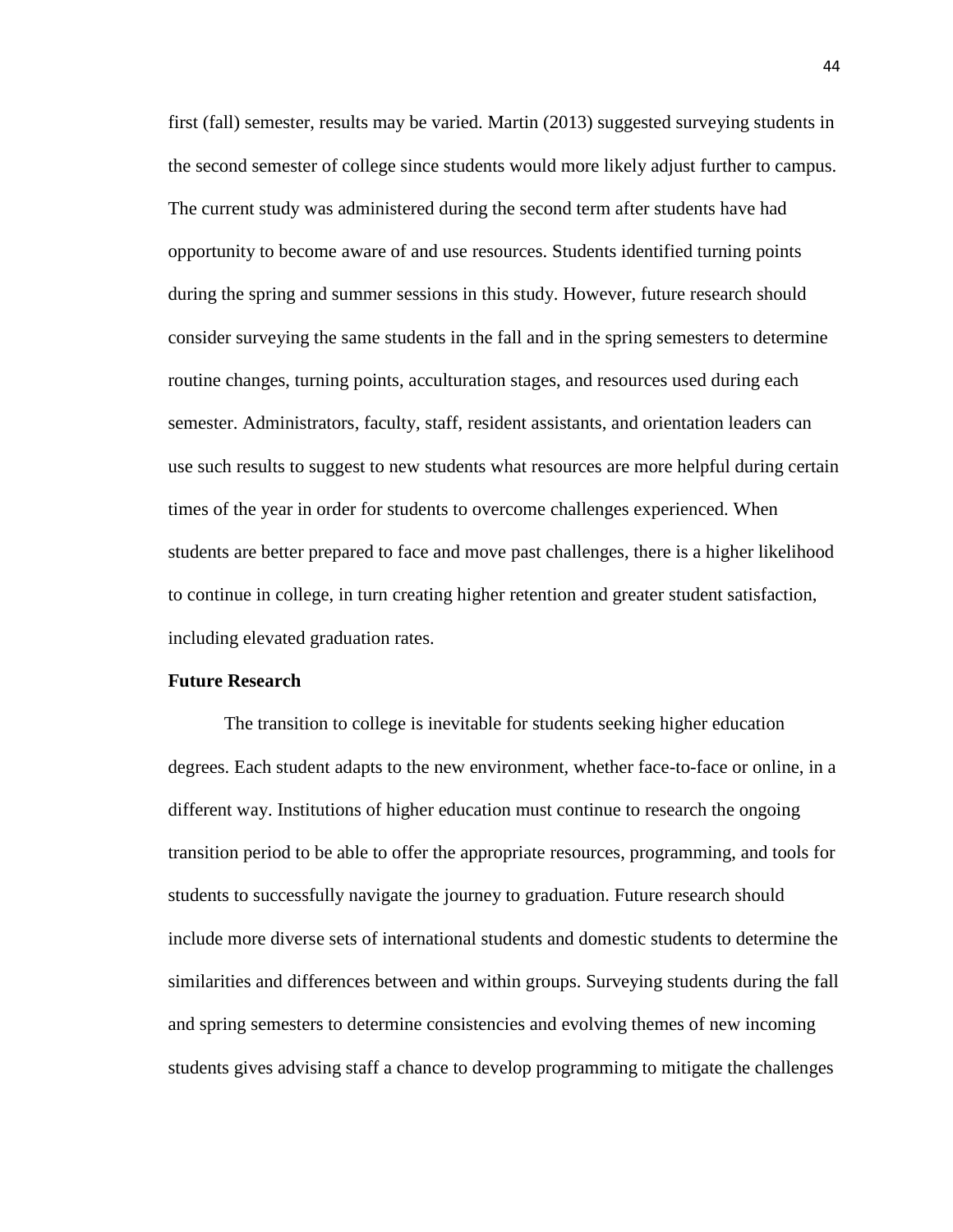faced at certain times of the year. Additionally, instead of separate orientations, integrating domestic and international students together at the start of the semester fosters friendship, social support, and camaraderie both groups need to survive and thrive throughout college. Students crave the feeling of belonging, and using the campus welcome activities to introduce students to one another and to campus is one way to assimilate from the beginning of the academic expedition. Administrators should consider respective campus cultures to provide innovative networking opportunities at the start of the academic year and follow up with survey instruments to determine what activities students enjoy most to continue to support the transition from the beginning of the academic year.

In addition, future research should look at the graduate student population. The transition to college for masters and doctoral students is a different landscape than undergraduate students. The results may starkly contrast those of undergraduate students since graduate students typically have different motivation for attending the university. With greater maturity, graduate students most likely have different reasons and timing for turning points. Studies that analyze types of turning points graduate students experience could provide valuable insight on what resources and support are needed to transition to advanced degrees, and why graduate students drop out.

Future research must also look at online students compared to students in the face-to-face classroom and how adjustment to college occurs. Online students may not have the ability to use on campus resources that are offered to face-to-face students. Future studies should compare online and domestic student transitions including resources needed and used, interactions with faculty, advisors and staff, as well as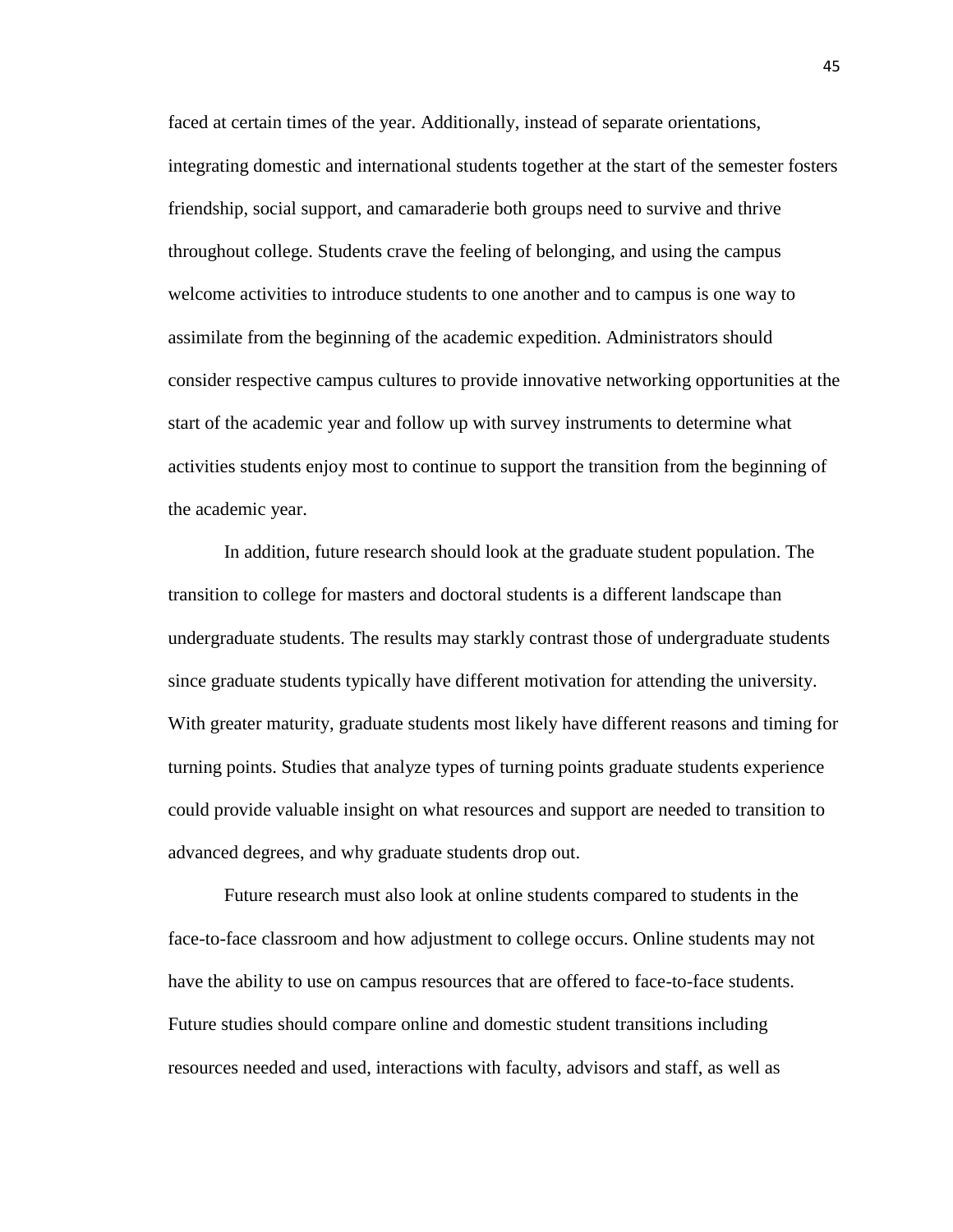forming relationships with college friends. Since online classrooms are a growing way to earn a higher education degree, it is important to analyze how online students adjust and transition to college so that campuses can serve the online population best.

# **Conclusion**

Earning a degree at a university is part of many people's lives each year. The transition from previous academic, social, and personal experiences to a new venture on a college campus generates a challenge for some students, especially first-generation students (London, 1989; Terenzini, Springer, Yaeger, Pascarella, & Nora, 1996) and international students. Higher education administrators, staff, and faculty must be prepared to help with the adjustment process from orientation until graduation. First-year intervention programs, orientations, advisors, on-campus housing and programming must work together to assist students to assimilate to campus by increasing awareness and use of resources as necessary. Developing ways to socially integrate students to feel a part of the overall university community becomes pivotal in students' adjustment and ability to get past turning points experienced. Domestic and international students both experience collegiate culture shock, and need not only social support from friends and family, but campus allies and resources to keep moving ahead in school. College constitutes a place of transformation, and students should feel at home and empowered by what is provided in terms of resources in order to be successful in the journey to graduation.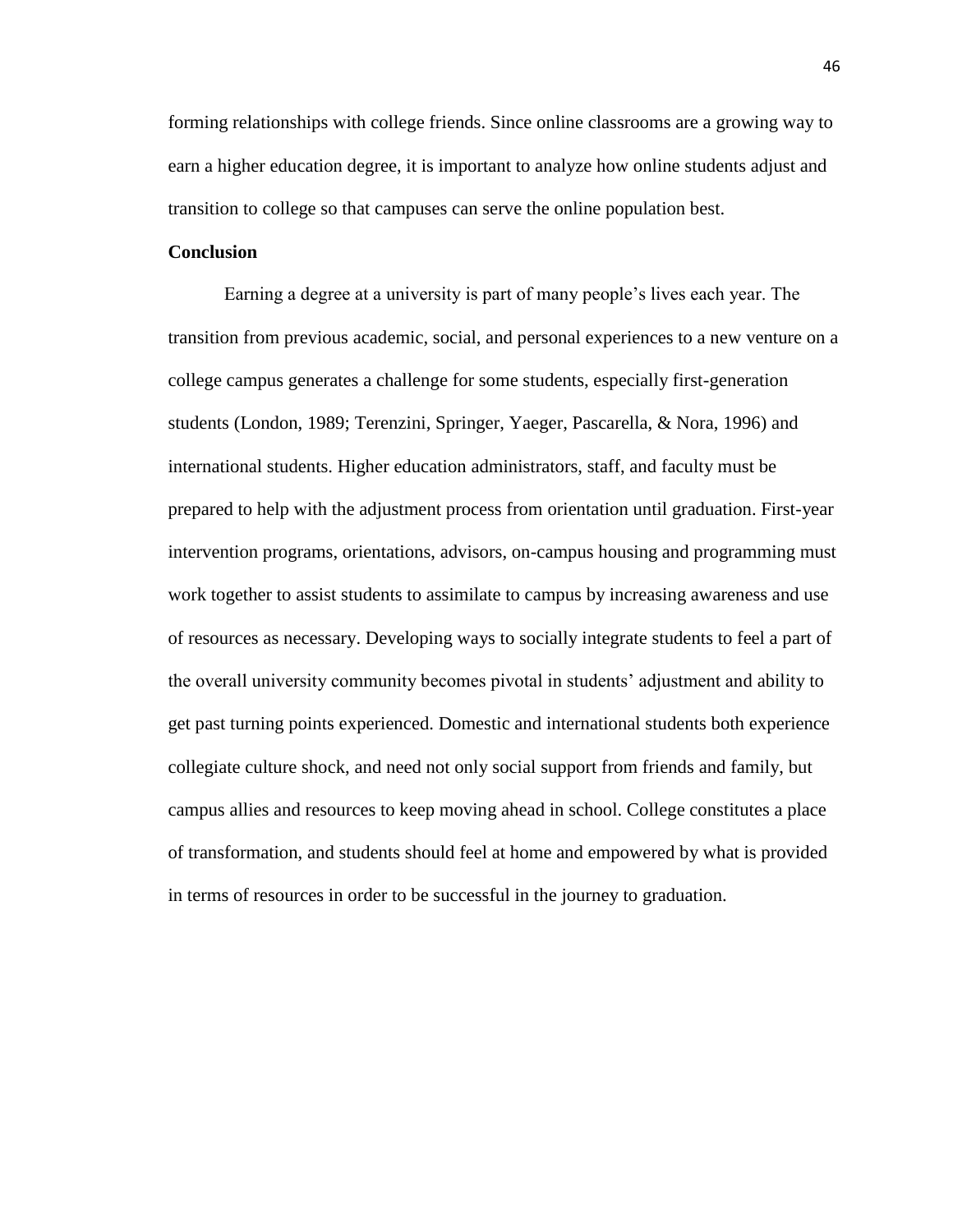# *International Students' Countries of Origin*

| Country of Origin | No.            | $\%$           |
|-------------------|----------------|----------------|
| Bangladesh        | $\overline{2}$ | $\overline{2}$ |
| Bolivia           | 1              | 1              |
| <b>Brazil</b>     | $\mathbf{1}$   | $\mathbf{1}$   |
| China             | 10             | 10             |
| Colombia          | $\mathbf{1}$   | $\mathbf{1}$   |
| Germany           | 1              | $\mathbf{1}$   |
| Hong Kong         | $\mathbf{1}$   | $\mathbf{1}$   |
| India             | $\overline{2}$ | $\overline{2}$ |
| Indonesia         | $\mathbf{1}$   | $\mathbf{1}$   |
| Iran              | 1              | $\mathbf{1}$   |
| Italy             | $\mathbf{1}$   | $\mathbf{1}$   |
| Japan             | 3              | 3              |
| Jordan            | $\overline{c}$ | $\overline{c}$ |
| Mexico            | $\mathbf{1}$   | $\mathbf{1}$   |
| Nigeria           | $\mathbf{1}$   | $\mathbf{1}$   |
| Philippines       | $\mathbf 1$    | $\mathbf{1}$   |
| Saudi Arabia      | 18             | 17             |
| South Korea       | 5              | 5              |
| Syria             | $\mathbf{1}$   | $\mathbf{1}$   |
| Taiwan            | 1              | $\mathbf{1}$   |
| Thailand          | $\mathbf 1$    | $\mathbf{1}$   |
| Vietnam           | 1              | $\mathbf{1}$   |
| Not Identified    | 46             | 45             |
| Total             | 103            | 100            |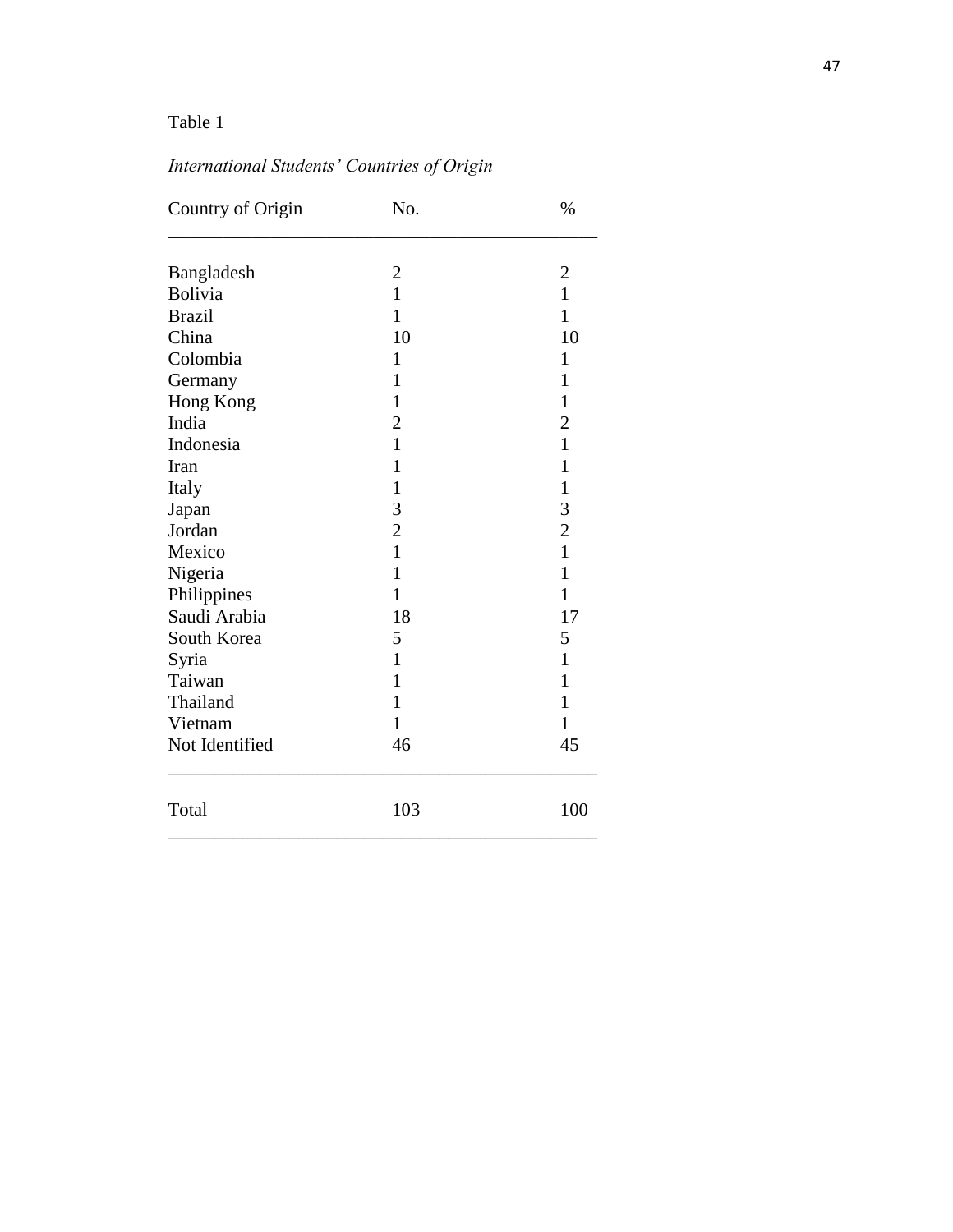# *Turning Point Analysis*

| <b>No Turning Point Statements:</b>                                      | Agree     |
|--------------------------------------------------------------------------|-----------|
| I have not had any low points this semester, I am very happy at college. | 120 (29%) |

# **Already Experienced Turning Point Statements:**

| I have overcome my anxiety about college, and I now feel positive about               |           |
|---------------------------------------------------------------------------------------|-----------|
| my life in college.                                                                   | 271 (65%) |
| I have had some low points this semester, but I am happy here at college. 254 (61%)   |           |
| I think I passed the lowest point of college, and I'm now feeling positive            |           |
| about being in college.                                                               | 246 (59%) |
| I was not happy at this college, but I have found strategies to cope, and             |           |
| resources to help me continue at this college.                                        | 113(27%)  |
| I passed the lowest point of college, I am not happy, and I plan to transfer          |           |
| to a new college.                                                                     | 29 (7%)   |
| I passed the lowest point in college, I am not happy, and I want to drop out. 16 (4%) |           |
|                                                                                       |           |

# **Currently Experiencing Turning Point Statements:**

| I now feel down and/or worried about my being at college. | 71 (17%) |
|-----------------------------------------------------------|----------|
| I think I am at my lowest point of college right now.     | 38 (9%)  |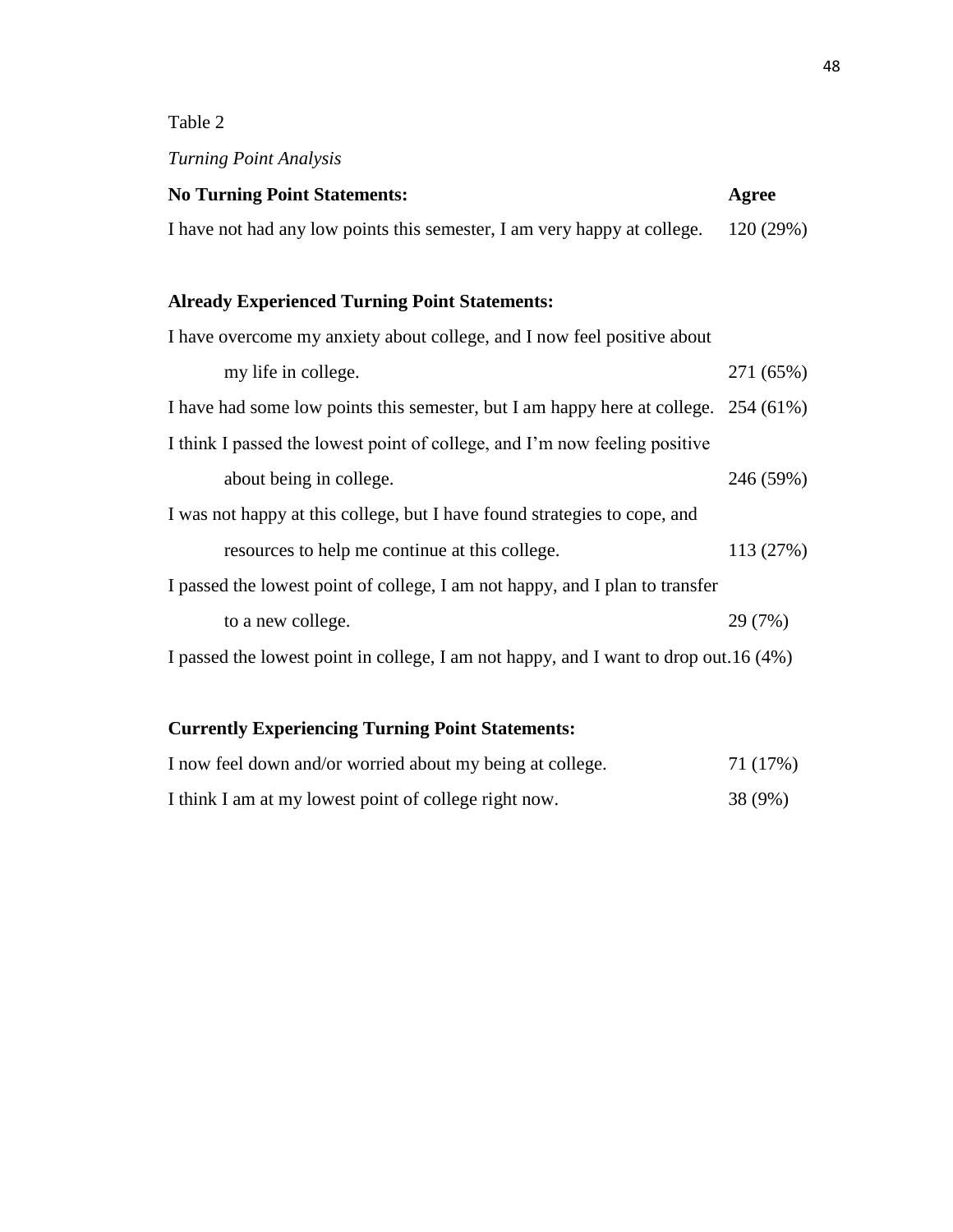*Comparison of Overall On-Campus Awareness of Resources vs. Resources Used by Students*

|                                                                  | <b>Aware of Resources</b> | <b>Used Resources</b> |
|------------------------------------------------------------------|---------------------------|-----------------------|
| <b>Academic Advising</b>                                         | 284 (68%)                 | 205 (49%)             |
| <b>Career Development</b><br>Center                              | 296 (71%)                 | 72 (17%)              |
| Computer Lab                                                     | 268 (64%)                 | 191 (46%)             |
| <b>Financial Aid</b>                                             | 277 (67%)                 | 171 (41%)             |
| <b>Graduate School</b>                                           | 304 (73%)                 | $(10\%)$<br>40        |
| <b>International Student</b><br>& Scholar Services               | 254 (61%)                 | 61<br>(15%)           |
| <b>Klotsche Center</b>                                           | 254 (61%)                 | 183 (44%)             |
| <b>LGBT</b> Resource<br>Center                                   | 282 (68%)                 | 37<br>$(9\%)$         |
| Library                                                          | 254 (61%)                 | 231 (56%)             |
| Neighborhood<br>Housing Office                                   | 255 (61%)                 | (16%)<br>66           |
| Norris Health Center                                             | 274 (66%)                 | 120 (29%)             |
| <b>Panther Academic</b><br><b>Support Services</b><br>(Tutoring) | 276 (66%)                 | 96<br>(23%)           |
| Resident Assistants in<br>Housing                                | 260 (63%)                 | (17%)<br>71           |
| Student<br>Organizations                                         | 277 (67%)                 | 93<br>(22%)           |
| <b>Student Success</b><br>Center                                 | 251 (60%)                 | (14%)<br>57           |
| <b>Study Abroad Office</b>                                       | 269 (65%)                 | 47<br>$(11\%)$        |
| Women's Resource<br>Center                                       | 267 (64%)                 | 39<br>$(9\%)$         |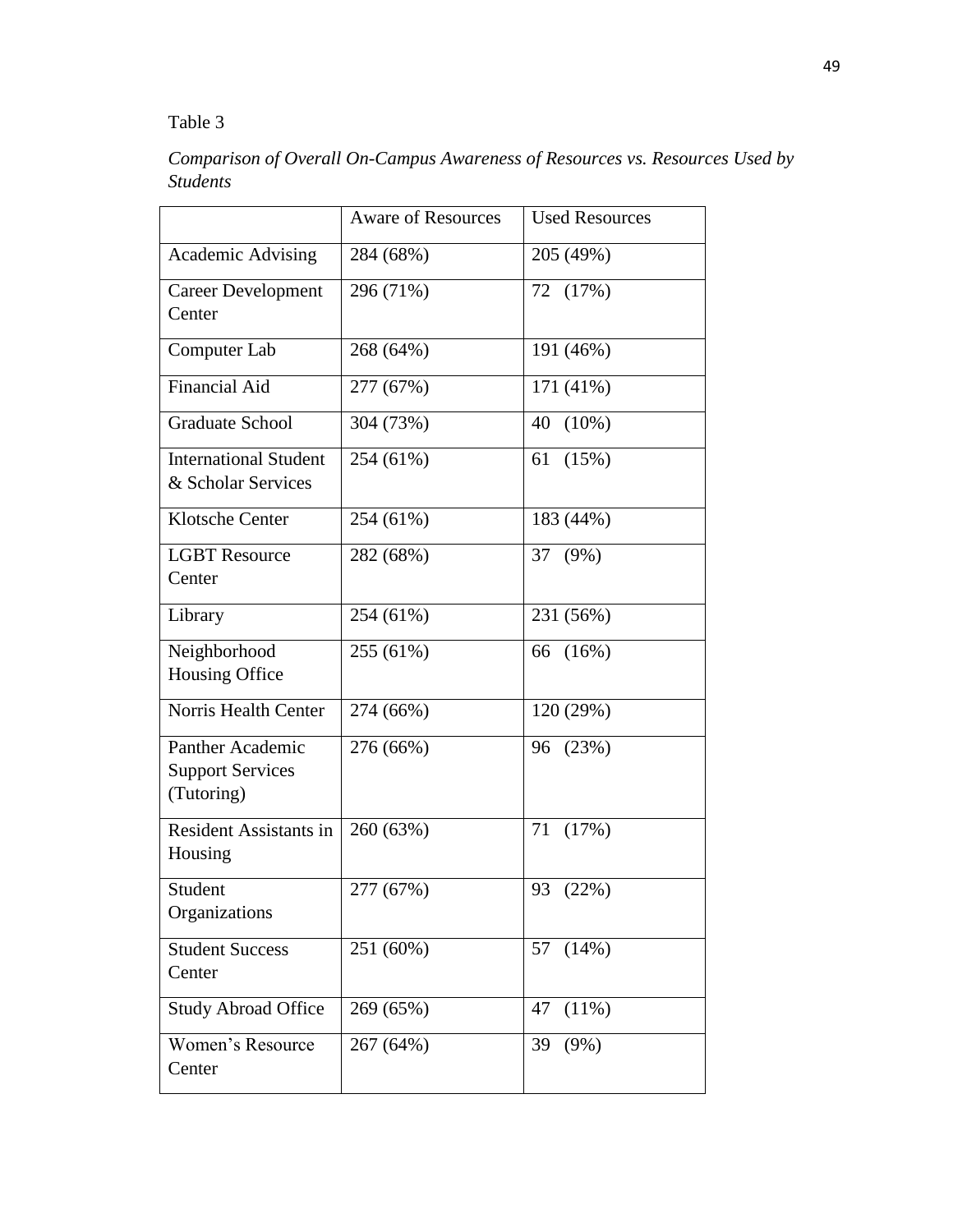| Domestic vs. International Student Awareness and Use of Resources on Campus |  |  |  |  |
|-----------------------------------------------------------------------------|--|--|--|--|
|                                                                             |  |  |  |  |

|                                                   | Domestic<br>Student<br>Awareness<br>of<br>Resources | International<br>Student<br>Awareness<br>of<br>Resources | $\mathbf d$<br>Awareness | Domestic<br>Student<br>Use of<br>Resources | International<br><b>Student Use</b><br>of<br>Resources | d Use   |
|---------------------------------------------------|-----------------------------------------------------|----------------------------------------------------------|--------------------------|--------------------------------------------|--------------------------------------------------------|---------|
| Academic<br>Advising                              | 234 (75%)                                           | 50 (49%)                                                 | $.64*$                   | 179 (57%)                                  | 25 (24%)                                               | $.75*$  |
| Career<br>Development<br>Center                   | 245 (78%)                                           | 51 (50%)                                                 | $.73*$                   | 57 (18%)                                   | 14 (14%)                                               | .16     |
| Computer Lab                                      | 227 (73%)                                           | 41 (40%)                                                 | $.70*$                   | 155 (50%)                                  | 35 (34%)                                               | $.36*$  |
| <b>Financial Aid</b>                              | 228 (73%)                                           | 49 (48%)                                                 | $.67*$                   | 156 (50%)                                  | 14 (14%)                                               | $.86*$  |
| Graduate<br>School                                | 263 (84%)                                           | 40 (39%)                                                 | $.29*$                   | 16(5%)                                     | 24 (23%)                                               | $-.91*$ |
| International<br>Student &<br>Scholar<br>Services | 215 (69%)                                           | 38 (37%)                                                 | .94*                     | 28 (9%)                                    | 33 (32%)                                               | $-.81*$ |
| Workout<br>Center (Gym)                           | 216 (69%)                                           | 38 (37%)                                                 | .97*                     | 152 (49%)                                  | 30 (29%)                                               | .52     |
| <b>LGBT</b><br>Resource<br>Center                 | 236 (75%)                                           | 45 (44%)                                                 | $.83*$                   | 29 (9%)                                    | 8(8%)                                                  | .03     |
| Library                                           | 218 (70%)                                           | 35 (34%)                                                 | $.94*$                   | 190 (61%)                                  | 41 (40%)                                               | $.53*$  |
| Neighborhood<br>Housing<br>Office                 | 209 (67%)                                           | 45 (44%)                                                 | $.61*$                   | 53 (17%)                                   | 13 (13%)                                               | $.13*$  |
| <b>Health Center</b>                              | 232 (74%)                                           | 42 (41%)                                                 | .95*                     | 100 (32%)                                  | 19 (18%)                                               | $.32*$  |
| (Mascot)<br>Academic                              | 232 (74%)                                           | 44 (43%)                                                 | $.80*$                   | 78 (25%)                                   | 17(17%)                                                | $.28*$  |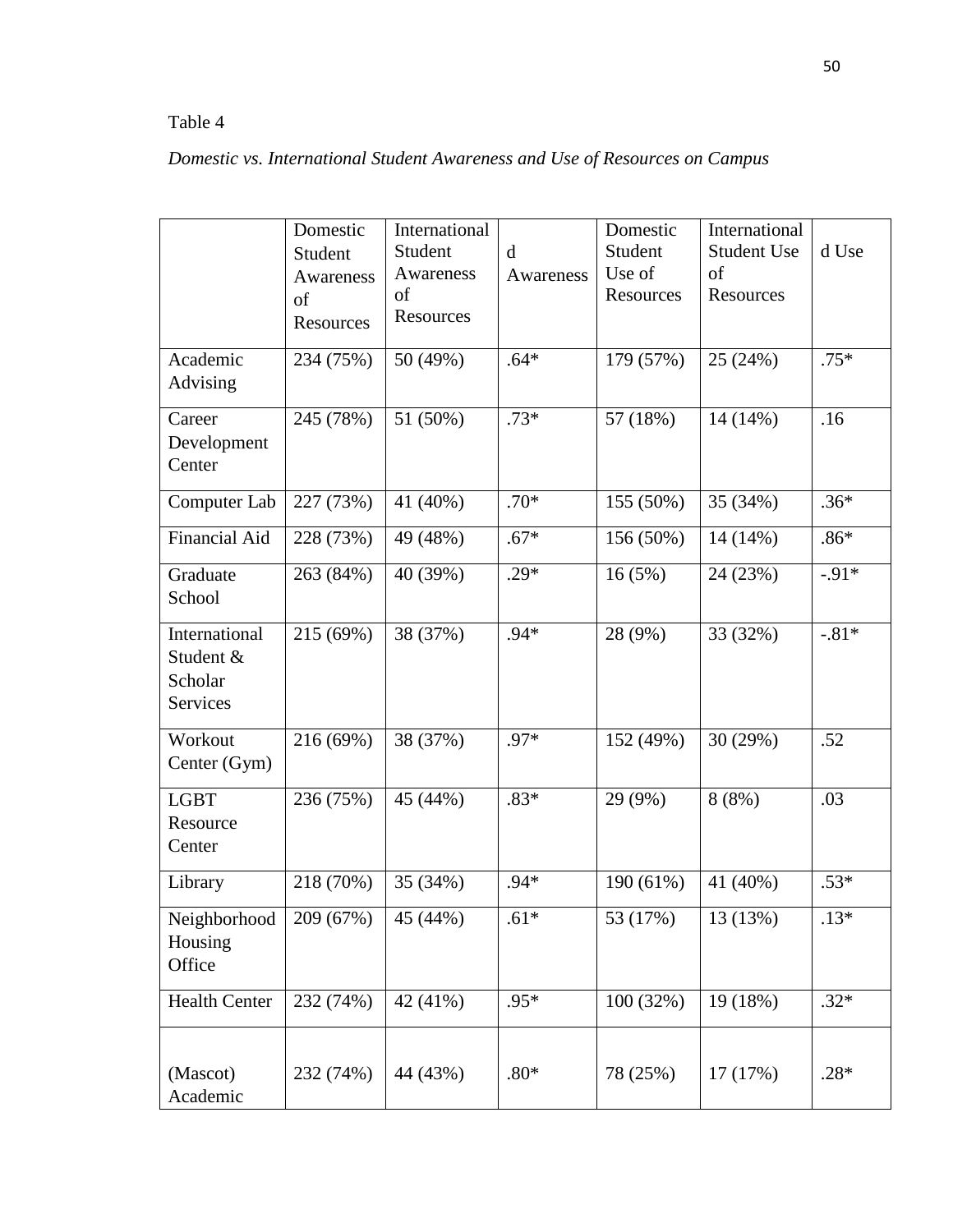| Support<br><b>Services</b> |           |          |        |            |            |        |
|----------------------------|-----------|----------|--------|------------|------------|--------|
| (Tutoring)                 |           |          |        |            |            |        |
| Resident                   | 217 (69%) | 43 (42%) | $.81*$ | 57 (18%)   | 13 (13%)   | $.24*$ |
| Assistants in              |           |          |        |            |            |        |
| Housing                    |           |          |        |            |            |        |
| Student                    | 235 (75%) | 42 (41%) | $.89*$ | 74 (24%)   | 18 (17%)   | $.27*$ |
| Organizations              |           |          |        |            |            |        |
| Student                    | 208 (66%) | 43 (42%) | $.61*$ | 44 (14%)   | 12(12%)    | .06    |
| <b>Success</b>             |           |          |        |            |            |        |
| Center                     |           |          |        |            |            |        |
| <b>Study Abroad</b>        | 222 (71%) | 47 (46%) | $.66*$ | $35(11\%)$ | $11(11\%)$ | .00    |
| Office                     |           |          |        |            |            |        |
| Women's                    | 219 (70%) | 48 (47%) | $.60*$ | $31(10\%)$ | 7(7%)      | .09    |
| Resource                   |           |          |        |            |            |        |
| Center                     |           |          |        |            |            |        |
|                            |           |          |        |            |            |        |

An \* indicates statistically significant.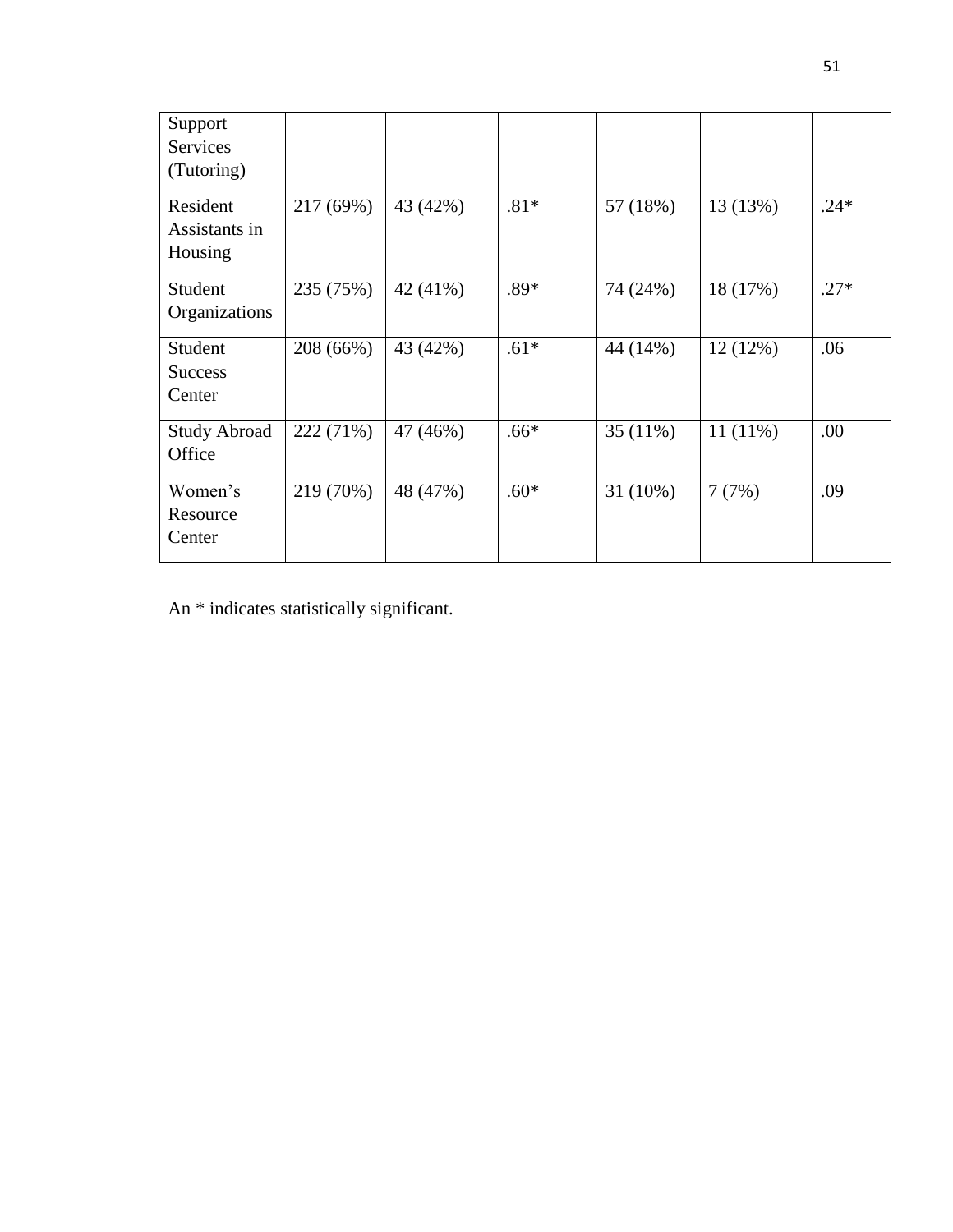*Standardized Coefficients and Correlations of Predictor Variables of Experiencing a Turning Point as a Discriminant Function*

|                           | Correlation coefficients with<br>discriminant functions | Standardized coefficients for<br>discriminant functions |
|---------------------------|---------------------------------------------------------|---------------------------------------------------------|
| Predictors                | Function 1                                              | Function 1                                              |
| Social Adjustment General | $-.40$                                                  | $-.60$                                                  |
| <b>Attachment General</b> | .81                                                     | .94                                                     |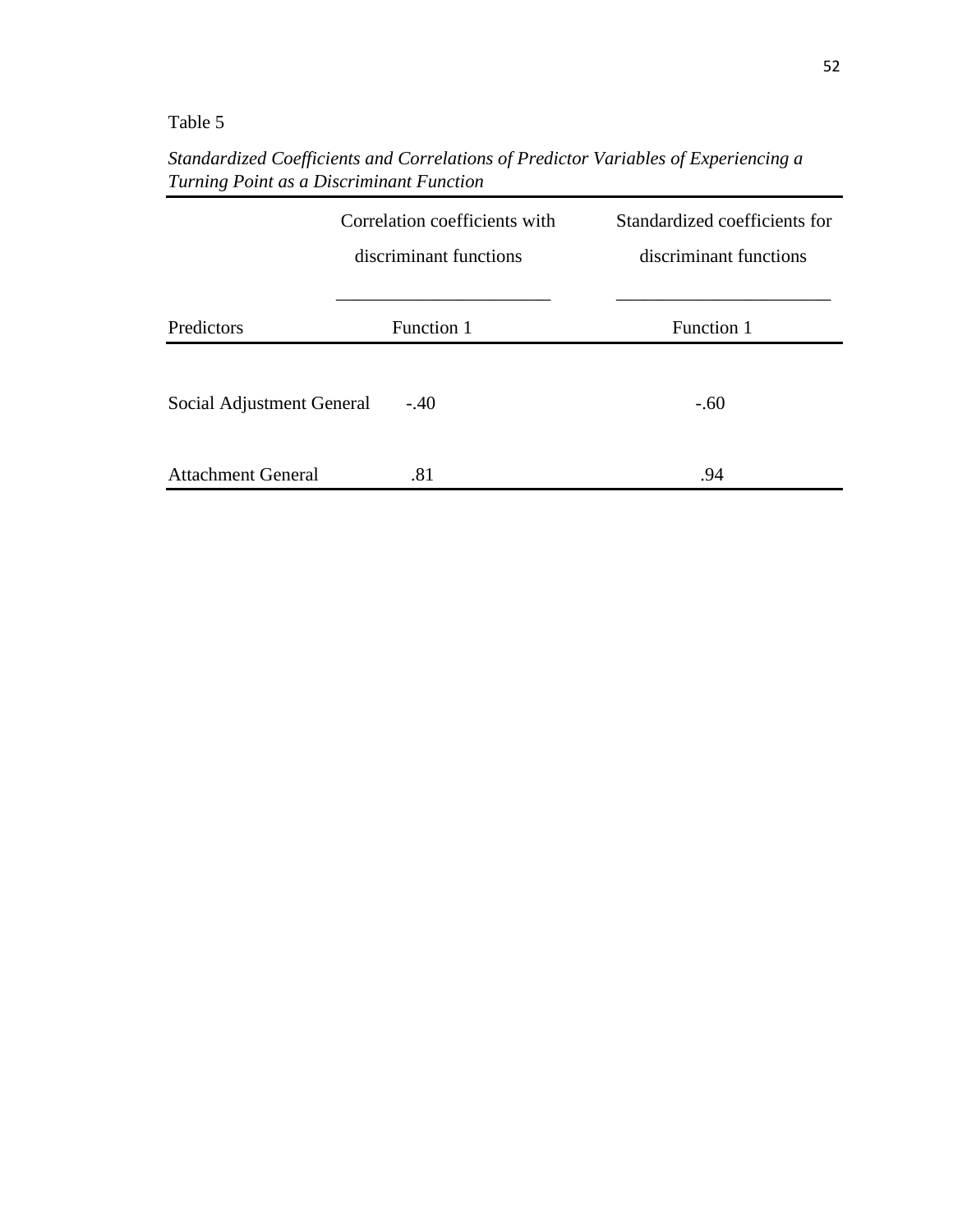|                    | Wilks' Lambda | Е        |
|--------------------|---------------|----------|
| Attachment general | .99           | $12.70*$ |
| Social general     | .96           | 4.98*    |

*Variables Included in the Stepwise Discriminant Analysis*

An \* indicates statistically significant.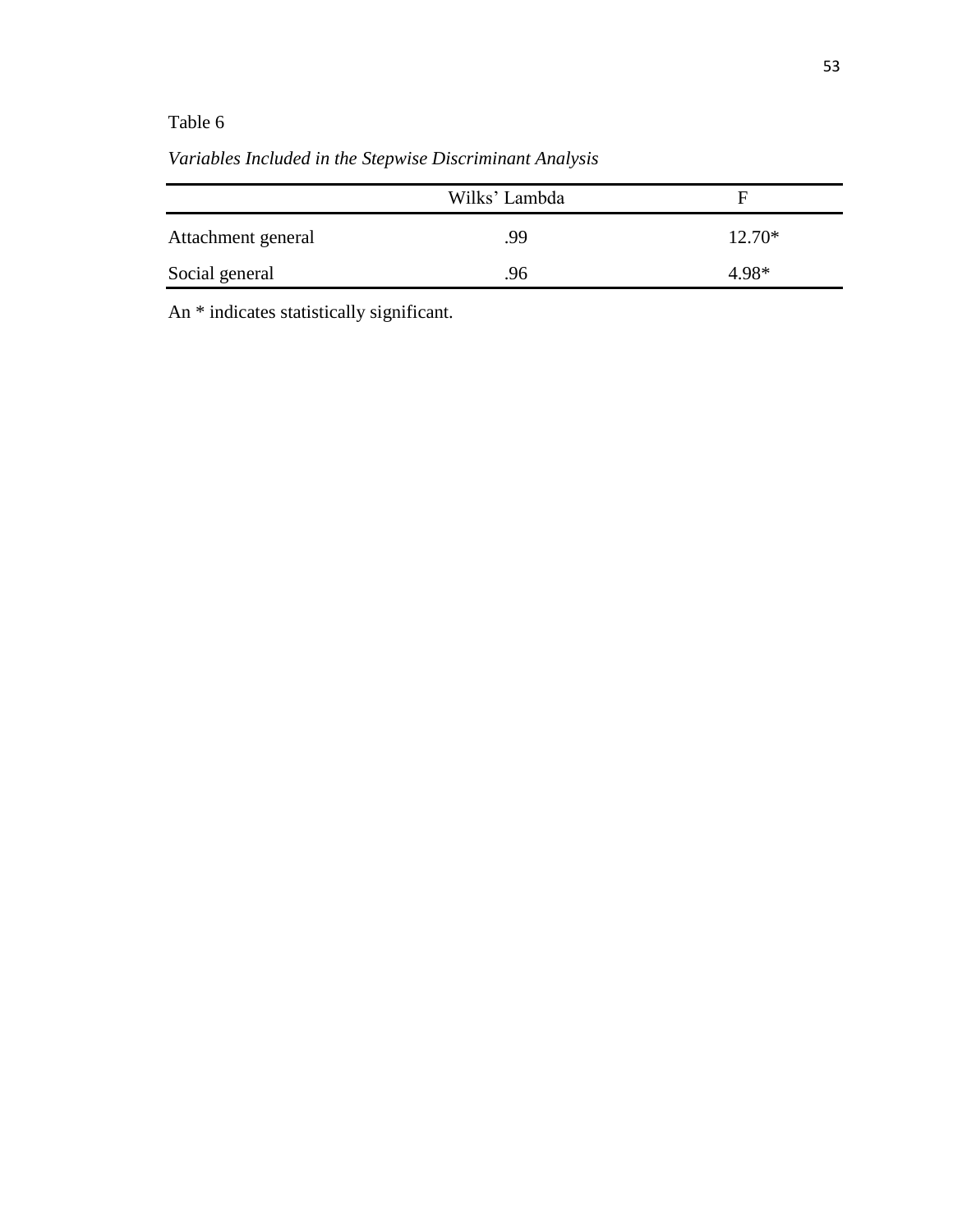#### References

- Abel, C. F. (2002). Academic success and the international student: Research and recommendations. *New Directions for Higher Education, 117,* 13-19.
- Ahlfeldt, S., Mehta, S., & Sellnow, T. (2005). Measurement and analysis of student engagement in university classes where varying levels of PBL methods of instruction are in use. *Higher Education Research and Development, 24*(1), 5-20. doi: 10.1080/0729436052000318541
- Alexitch, L. R. (2006). Help seeking and the role of academic advising in higher education. In S. A. Karabenick, & R. S. Newman (Eds.), *Help seeking in academic setting; Goals, groups, and contexts* (pp. 175-202). Mahwah, NJ: Lawrence Erlbaum Associates.
- Andrade, M. S. (2008). The value of a first-year seminar: International students' insights in retrospect. *Journal of College Student Retention: Research, Theory & Practice, 10,* 483-506. doi: 10.2190/CS.10.4.e
- Astin, A. W. (1984). Student involvement: A developmental theory for higher education. *Journal of College Student Personnel, 25*, 297-308.
- Astin, A. W. (1985). *Achieving educational excellence: A critical assessment of priorities and practices in higher education.* San Francisco: Jossey-Bass.
- Baker, R. W., & Siryk, B. (1984). Measuring adjustment to college. *Journal of Counseling Psychology, 31*(2), 179-189.
- Baker, R. W., & Siryk, B. (1989). *SACQ Student adaptation to college questionnaire*. Los Angeles, CA: Western Psychological Services.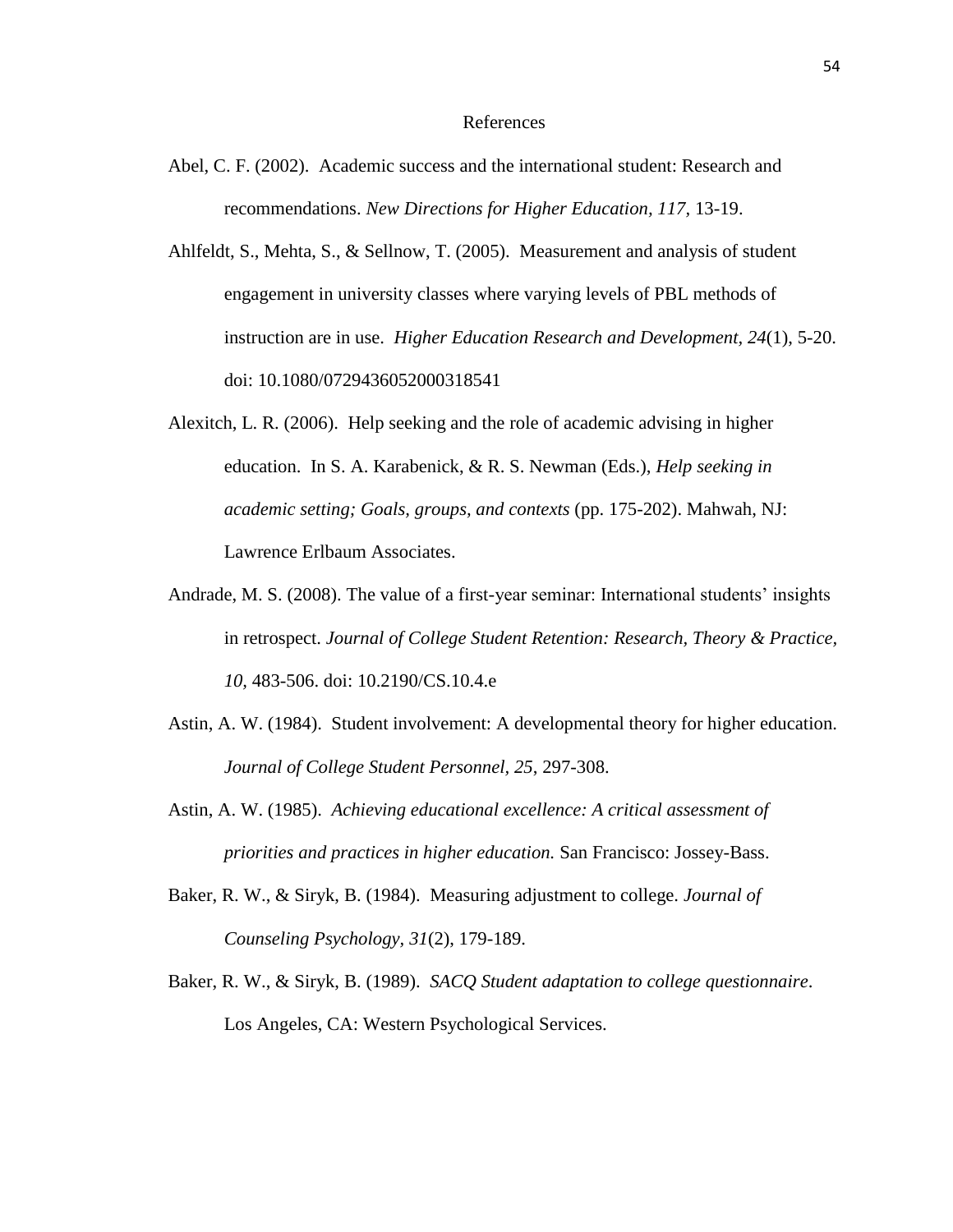- Barefoot, B. O. (1992). *Helping first-year college students climb the academic ladder: Report of a national survey of freshman seminar programming in American higher education* (Doctoral dissertation). College of William and Mary, Williamsburg.
- Barefoot, B. O. (2000). The first-year experience: Are we making it any better? *About Campus, 5,* 12-18.
- Barefoot, B., & Gardner, J. (1993). The first-year student orientation seminar: Extending the benefits of traditional orientation. In L. Upcraft, R. Mullendore, B. Barefoot, & D. Fidler (Eds.), *Designing successful transitions: A guide for orienting students to college* (pp. 141-153). Columbia, SC: University of South Carolina. National Resource Center for the First-Year Student Experience.
- Baron, M. (1975). *Advising, counseling, and helping the foreign student*. Washington, D.C.: National Association for Foreign Student Affairs.
- Baxter, L. A., & Bullis, C. (1986). Turning points in developing romantic relationships. *Human Communication Research, 12*(4), 469-493.
- Baxter, L. A., & Erbert, L. A. (1999). Perceptions of dialectical contradictions in turning points of development in heterosexual romantic relationships. *Journal of Social and Personal Relationships, 16*(5), 547-569.
- Becker, J. A. H., Johnson, A. J., Craig, E., A., Gilchrist, E. S., Haigh, M. M., & Lane, L. T. (2009). Friendships are flexible, not fragile: Turning points in geographicallyclose and long-distance friendships. *Journal of Social and Personal elationships, 26*(4), 347-369.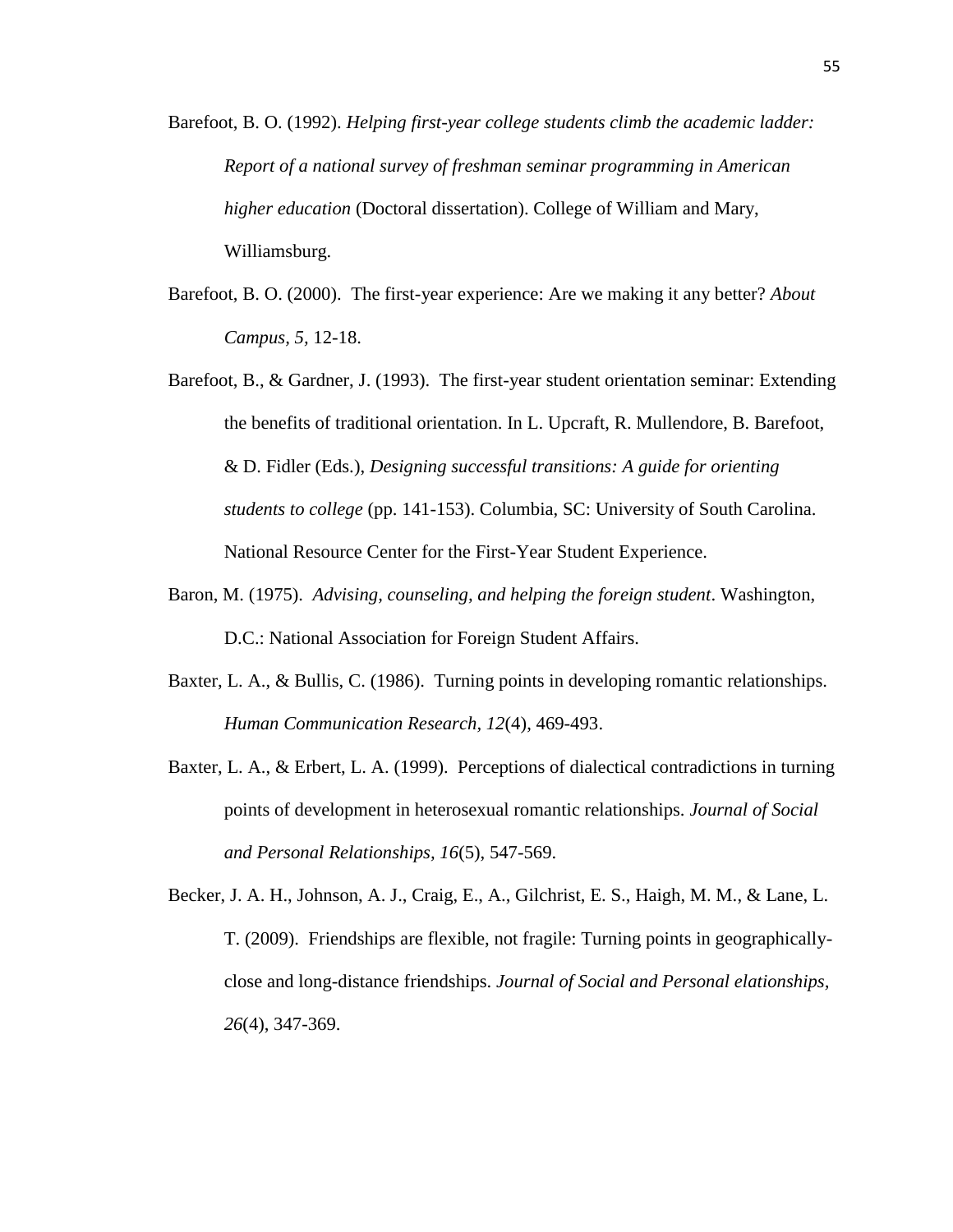- Bell, B.J., Gass, M.A., Nafziger, C.S., & Starbuck, J.D. (2014). The state of knowledge of outdoor orientation programs: Current practices, research, and theory. *Journal of Experiential Education, 37*(1), 31-45. doi: 10.1177/10538259135913518891
- Bennett, J. M. (1998). Transition shock: Putting culture shock in perspective. In M. J. Bennett (Ed.), *Basic concepts of intercultural communication: Selected readings* (pp. 215-224). Yarmouth, ME: Intercultural Press, Inc.
- Berry, J.W. (1974). Psychological aspects of cultural pluralism: Unity and identity reconsidered. *Topics in Culture Learning, 2,* 17-22.
- Berry, J.W., Kim, U., Minde, T., & Mok, D. (1987). Comparative studies on acculturative stress. *International Migration Review, 21*, 491-511.
- Berry, J.W., & Sam, D. L. (1997). Acculturation and adaptation. In J. W. Berry, M. H. Segall, & C. Kagitcibasi (Eds.), *Handbook of cross-cultural psychology, Vol. 3: Social behavior and applications,*  $2^{nd}$  *Edition (pp. 291-326). Boston: Allyn &* Bacon.
- Berry, J.W., Trimble, J. E., & Olmedo, E. L. (1986). Assessment of acculturation. In J. W. Berry & W. J. Lonner (Eds.), *Field methods in cross cultural research* (pp. 291-324). Thousand Oaks, CA: Sage.
- Bolton, C. D. (1961). Mate selection as the development of a relationship. *Marriage and Family Living, 23,* 234-240. doi:10.2307/346967
- Bullis, C., & Bach, B. W. (1989). Socialization turning points: An examination of change in organizational identification. *Western Journal of Speech Communication, 53,* 273-293.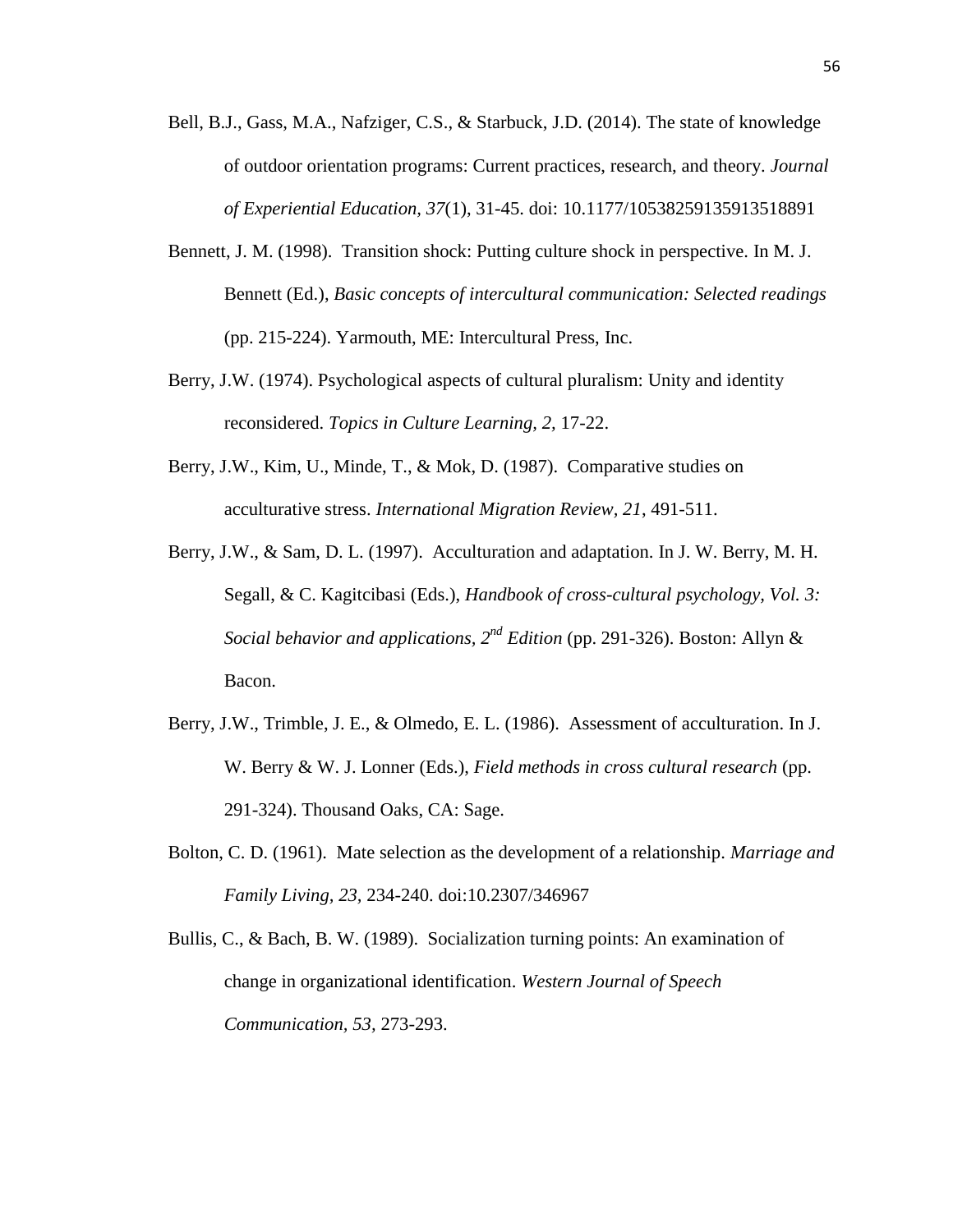- Busby, R. R., Gammel, H. L., & Jeffcoat, N. K. (2002). Grades, graduation, and orientation: A longitudinal study of how new student programs relate to grade point average and graduation. *The Journal of College Orientation and Transition, 10*(1), 45-50.
- Byon, K.H., Chan, F., & Thomas, K.R. (1999). Korean international students' expectations about counseling. *Journal of College Counseling, 2,* 99-109.
- Campbell, T. A., & Campbell, D. E. (1997). Faculty/student mentor program: Effects on academic performance and retention. *Research in Higher Education, 38*(6), 727- 742.
- Carr, J.L., Koyama, M., & Thiagarajan, M. (2003). A women's support group for Asian international students. *Journal of American College Health, 52*(3), 131-134.
- Carruth, A.K., Broussard, P.C., Waldmeier, V.P., Gauthier, D.M., & Mixon, G. (2010). Graduate nursing online orientation course: Transitioning for success. *Journal of Nursing Education, 49*(12), 687-690.
- Chaskes, J. (1996). The first-year student as immigrant. *Journal of the Freshman Year Experience & Students in Transitions, 8*(1), 79-91.
- Cho, M. (2012). Online student orientation in higher education: A developmental study. *Education Tech Research Dev, 60*, 1051-1069.
- Chun, J., & Poole, D.L. (2009). Conceptualizing stress and coping strategies of Korean social work students in the United States: A concept mapping application. *Journal of Teaching in Social Work, 29*, 1-17.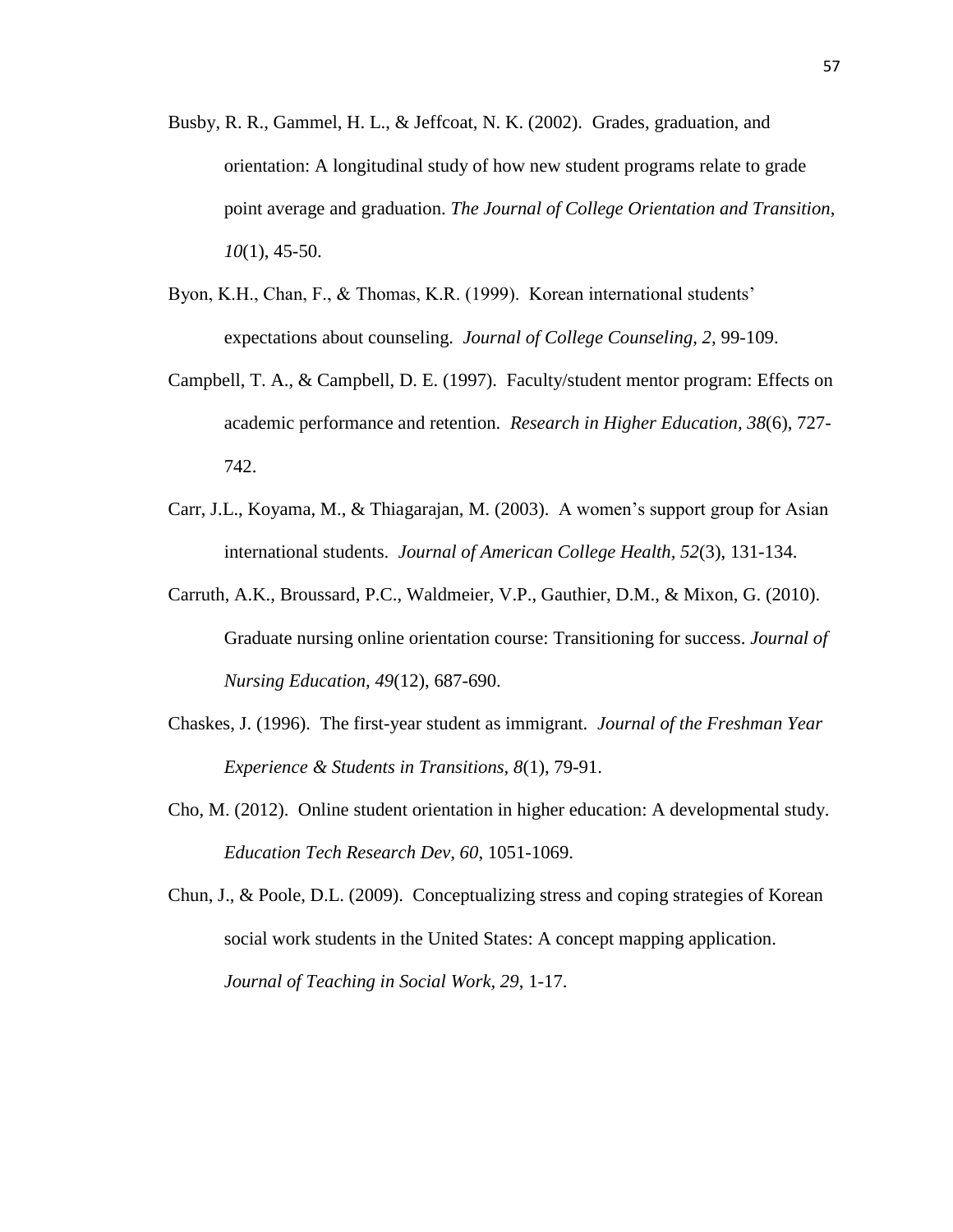- Clark, M. R. (2005). Negotiating the freshman year: Challenges and strategies among first-year college students. *Journal of College Student Development, 46*(3), 296- 316. doi: 10.1353/csd.2005.0022
- Cohen, R., & Jody, R. (1978). *First-year student seminar: A new orientation*. Boulder, CO: Westview Press.
- Connor, C. (2003). Virtual learning and inter-professional education: Developing computer-mediated communication for learning about collaboration. *Innovations in Education and Teaching International, 40*, 341-347.
- Cook, L. P. (1996). *A description of orientation programs at two-year colleges in the United States* (Unpublished doctoral dissertation). Brigham Young University, Provo, UT.
- Cosgrove, T. J. (1986). The effects of participation in a mentoring-transcript program on freshman. *Journal of College Student Personnel, 27*(2), 119-124.
- Craig, B. L. (1981). Variations and themes in international education. *Educational Record, 62,* 41-46.
- Cueso, J. B. (1997). *First-year student orientation seminar at community colleges: A research-based rationale for its value, content, and delivery* (ERIC Document Reproduction Services No ED 411 095).

Dixon, M., Beveridge, P., Farrior, C., Williams, B.A., Sugar, W., & Brown, A. (2012). Development of an online orientation for an instructional technology masters program. *TechTrends, 56*(6), 44-48.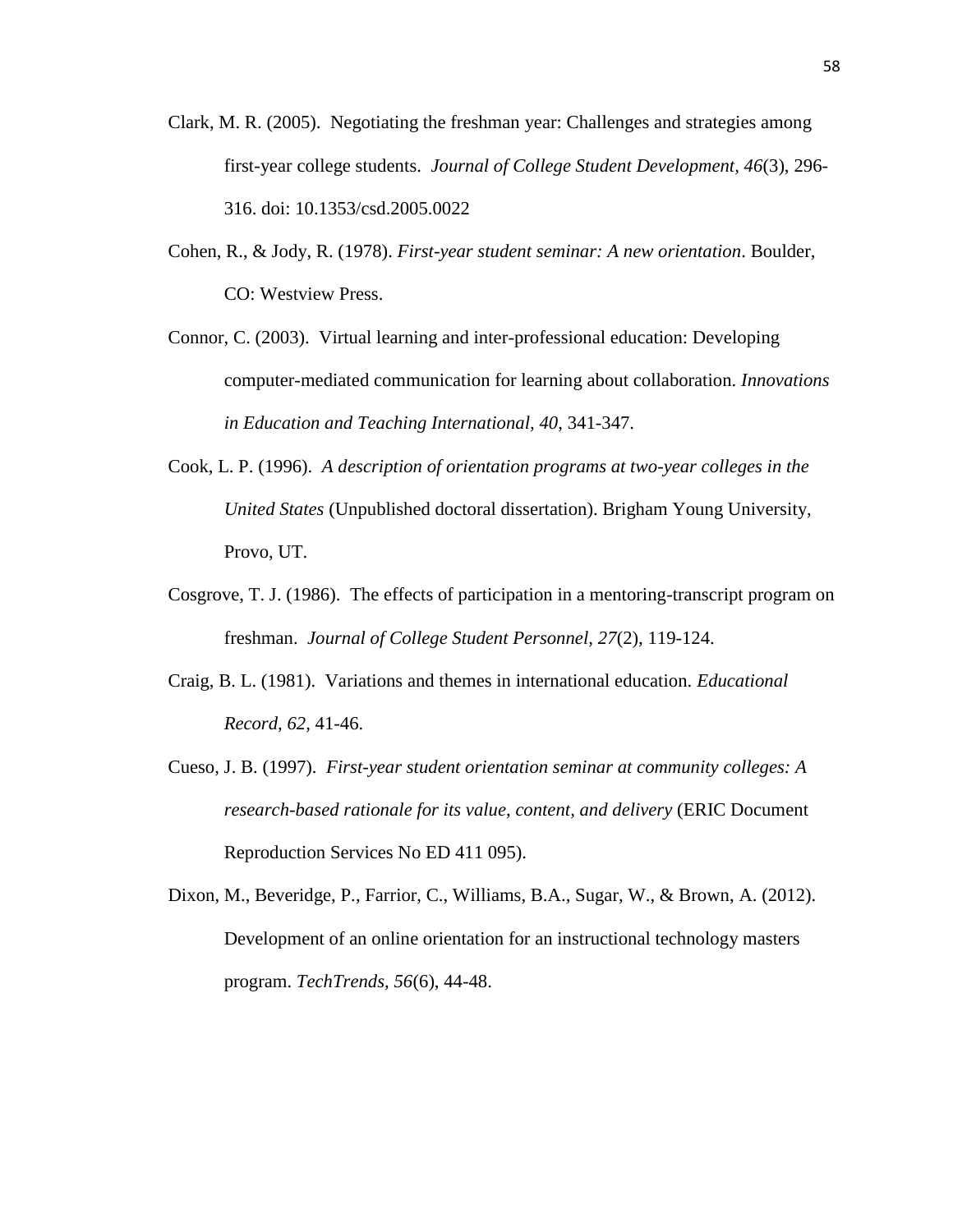- Docan-Morgan, T. (2009). A typology of relational turning point events in college teacher-student relationships. *Journal of the Scholarship of Teaching and Learning, 9*(2), 82-97.
- Docan-Morgan, T. (2011). "Everything changed": Relational turning point events in college teacher-student relationships from teachers' perspectives. *Communication Education, 60*(1), 20-50. doi:10.1080/03634523.2010.497223
- Docan-Morgan, T., & Manusov, V. (2009). Relational turning point events and their outcomes in college student-teacher relationships from students' perspectives. *Communication Education, 58,* 155-18. doi:10.1080/03634520802515713
- Dwyer, J. O. (1989). A historical look at the freshman year experience. In M.L. Upcraft, J.N. Gardner, and Associates (Eds.) *The freshman year experience: Helping students surviving and succeed in college,* pp. 25-39. San Francisco, Jossey-Bass.
- Edwards, J., & Tonkin, H. (1990). Internationalizing the community college: Strategies for the classroom. In R. K. Greenfield (Ed.), *New directions for community colleges*, pp. 17-26*.* San Francisco: Jossey-Bass. doi: 10.1002/cc.36819907004
- Flanagan, J. C. (1954). The critical incident technique. *Psychological Bulletin, 51*(4), 327-358.
- Freedman, M. R., & Waldrop, J. (2011). Freshman orientation sessions can teach incoming students about healthful lifestyles. *Journal of Nutrition Education and Behavior, 43*(1), 69-70.
- Gabelnick, F., MacGregor, J., Matthews, R. S., & Smith, B. L. (1990). Learning communities: Creating connections among students, faculty, and disciplines. *New Directions for Teaching and Learning, 41.* San Francisco: Jossey-Bass.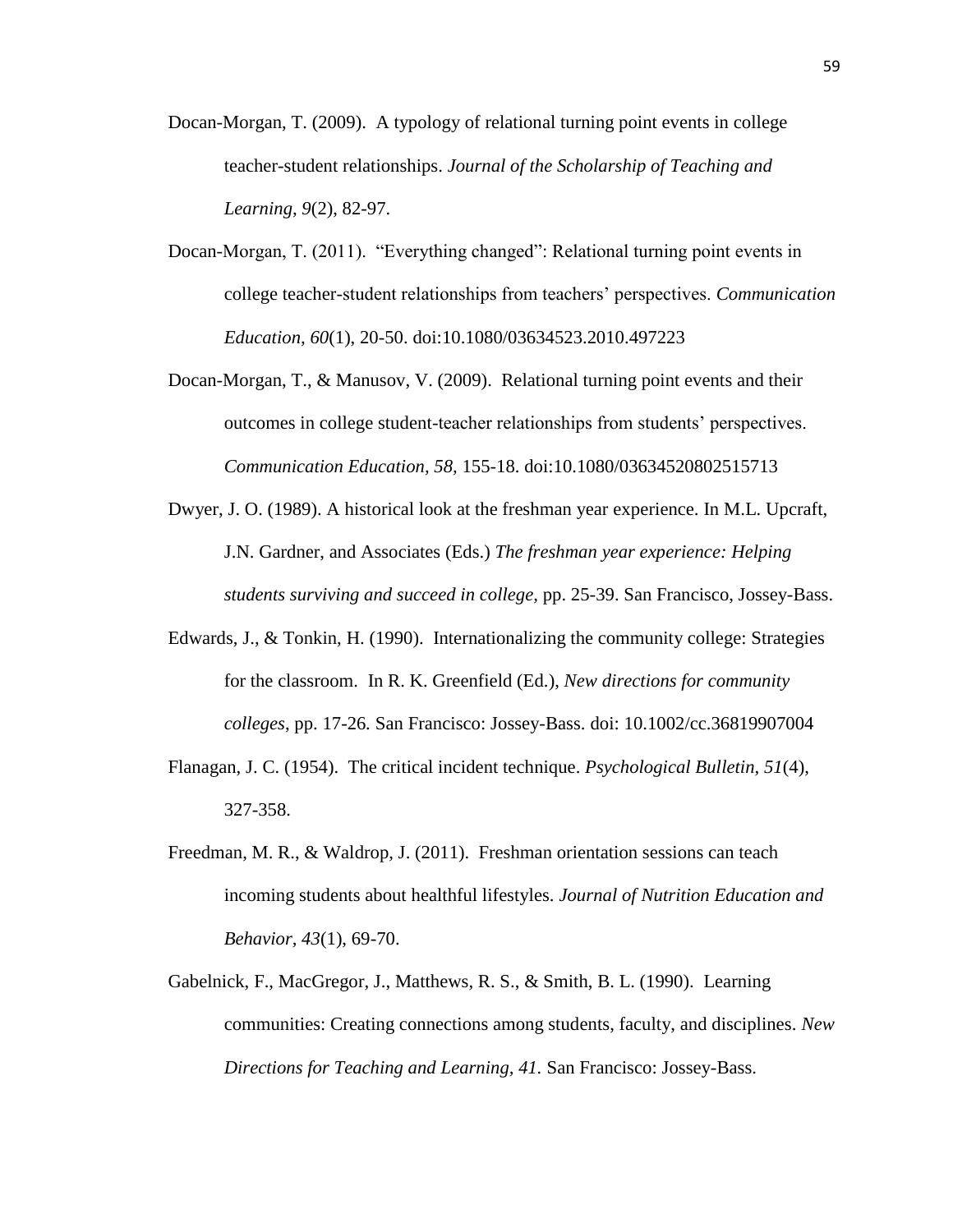- Gardner, J., & Hansen, D. (1993). Perspectives on the future of orientation. In M.L. Upcraft, R.H. Mullendore, B.O. Barefoot, & D.S. Fidler (Eds.), *Designing successful transitions: A guide for orienting students to college* (Monograph No. 13). Columbia, SC: University of South Carolina, National Resource Center for the Freshman Year Experience, National Orientation Directors Association.
- Gass, M.A. (1986). *The effects of a wilderness orientation program on incoming students to a university setting* (Unpublished dissertation). University of Colorado, Boulder.
- Gerdes, H., & Mallinckrodt, B. (1994). Emotional, social and academic adjustment of college students: A longitudinal study of retention. *Journal of Counselling and Development, 72,* 281-284.
- Gladwell, M. (2000). *The tipping point: How little things can make a difference.* New York: Little, Brown and Company.
- Graham, E. E. (1997). Turning points and commitment in post-divorce relationships. *Communication Monographs, 64,* 350-368. doi:10.1080/03637759709376428
- Gudykunst, W. B. (1995). Anxiety uncertainty management (AUM) theory: Current status. In R. L. Wiseman (Ed.), *Intercultural communication theory* (pp. 8-58). Newbury Park, CA: Sage.
- Guerrero, L. K., Andersen, P. A., & Afifi, W. A. (2001). *Close encounters: Communicating in relationships.* Mountain View, CA: Mayfield.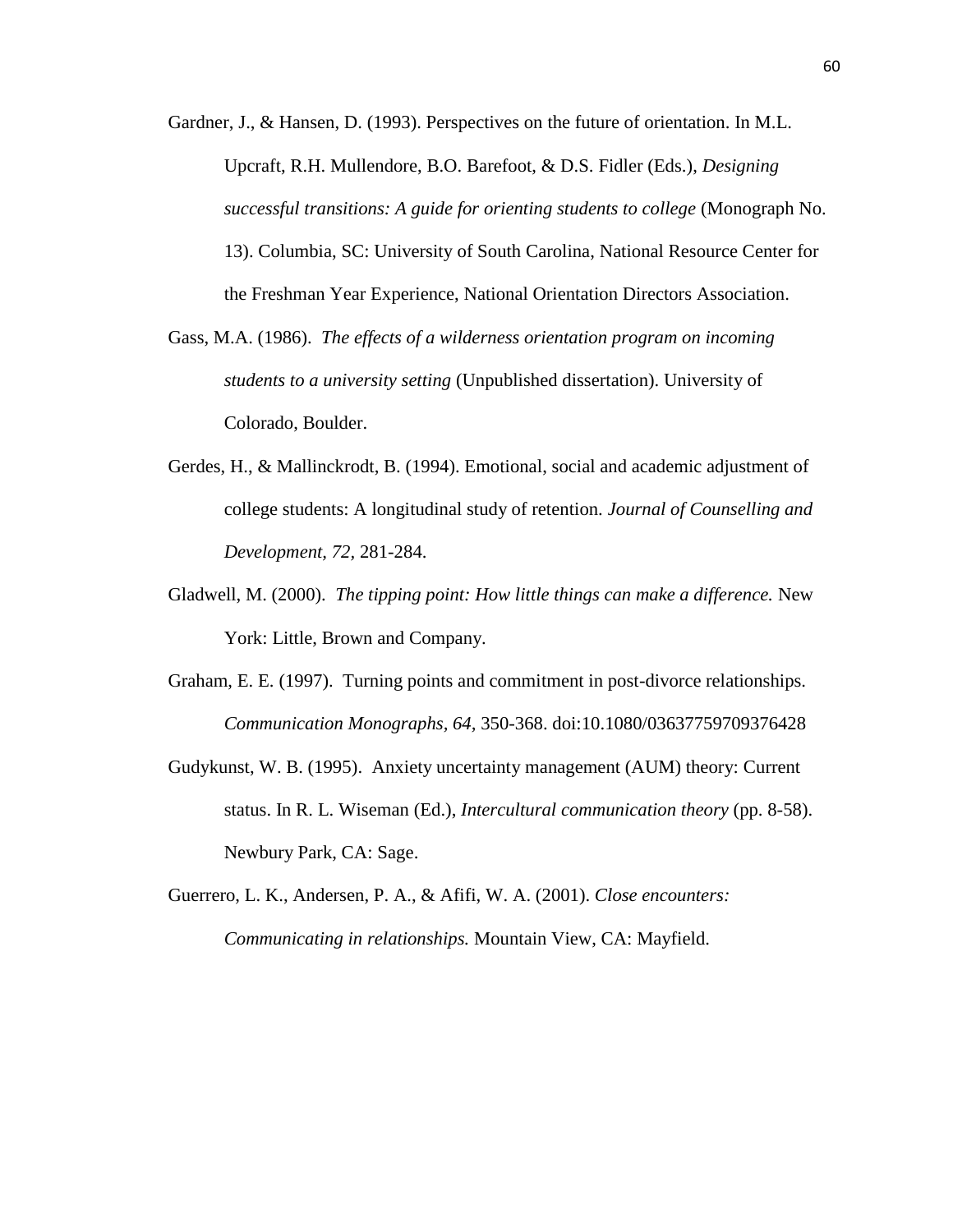Halquist, D., & Musanti, S. I. (2010). Critical incidents and reflection: Turning points that challenge the researcher and create opportunities for knowing. *International Journal of Qualitative Studies in Education, 23*(4), 449-461. doi:

10.1080/09518398.2010.492811

- Hareven, T. K., & Masaoka, K. (1988). Turning points and transitions: Perceptions of the life course. *Journal of Family History, 13*(1), 271-289.
- Hertel, J. B. (2002). College student generational status: Similarities, differences, and factors in college adjustment. *The Psychological Record, 52,* 3-18.
- Hill, R., & Reddy, P. (2007). Undergraduate peer mentoring: An investigation into processes, activities and outcomes. *Psychology Learning and Teaching, 6*(2), 98- 103.
- Hunter, W. J., & Benson, G. D. (1997). Arrows in time: The misapplication of chaos theory in education. *Journal of Curriculum Studies, 29*(1), 87-100.
- Hunter, M. S., & Murray, K. A. (2007). New frontiers for student affairs professionals: Teaching and the first-year experience. *New Directions for Student Services, 117,*  25-34. doi: 10.1002/ss.230

Institute for International Education. (2013). *Open doors*. Retrieved from www.iie.org.

Inkelas, K. K., Daver, Z. E., Vogt, K. E., & Leonard, J. B. (2007). Living-learning programs and first-generation college students' academic and social transition to college. *Research in Higher Education, 48*(4), 403-434. doi:10.1007/s11162-006- 9031-6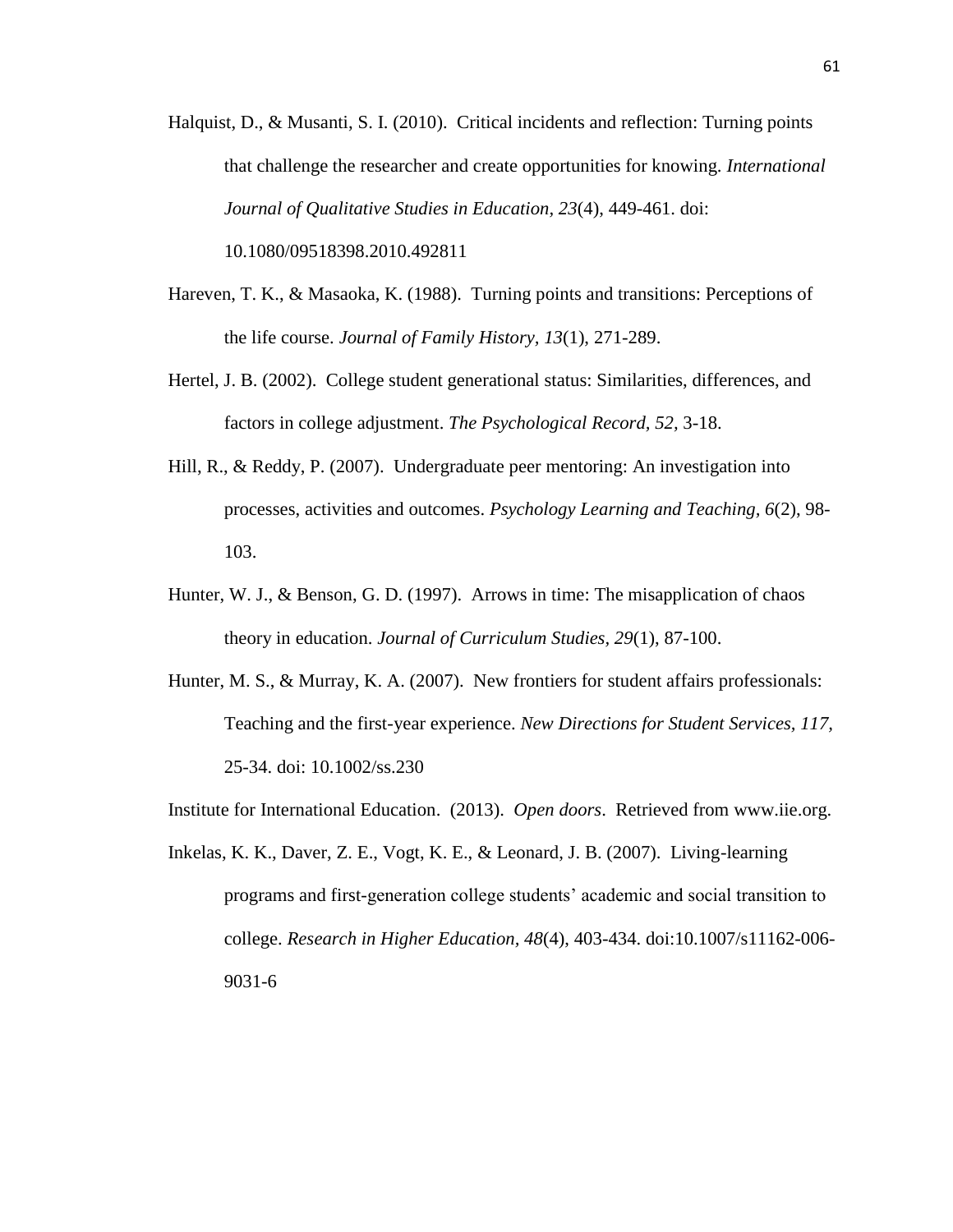- Inkelas, K. K., & Weisman, J. L. (2003). Different by design: An examination of student outcomes among participants in three types of living-learning programs. *Journal of College Student Development, 44*(3), 335-368. doi:10.1353/csd.2003.0027
- Kain, D. L. (2004). Owning significance: The critical incident technique in research. In K. B. deMarrais and S. D. Lapan (Eds.), *Foundations for research: Method of inquiry in education and the social sciences* (pp. 69-85). Mahwah, NJ: Lawrence Erlbaum.
- Keup, J.R., & Barefoot, B.O. (2005). Learning how to be a successful student: Exploring the impact of first-year seminars on student outcomes. *Journal of the First Year Experiences, 17*(1), 11-47.
- Kim, Y. Y. (1988). *Communication and cross-cultural adaptation: An integrative theory.* Philadelphia, PA: Multilingual Matters.
- Klomegah, R.Y. (2006). Social factors relating to alienation experienced by international students in the United States. *College Student Journal, 40*(2), 303-315.
- Lenning, O., & Ebbers, L. (1999). The powerful potential of learning communities: Improving education for the future. *ASHE-ERIC Higher Education Report, 26*(6).
- Leong, F.L., & Chou, E.L. (1994). The role of ethnic identity and acculturation in the vocational behavior of Asian Americans: An integrative review. *Journal of Vocational Behavior, 44*, 155-172.
- Light, R. (2001). *Making the most of college: Students speak their minds*. Cambridge, MA: Harvard University Press.
- London, H. B. (1989). Breaking away: A study of first-generation college students and their families. *About Campus, 23,* 9-13.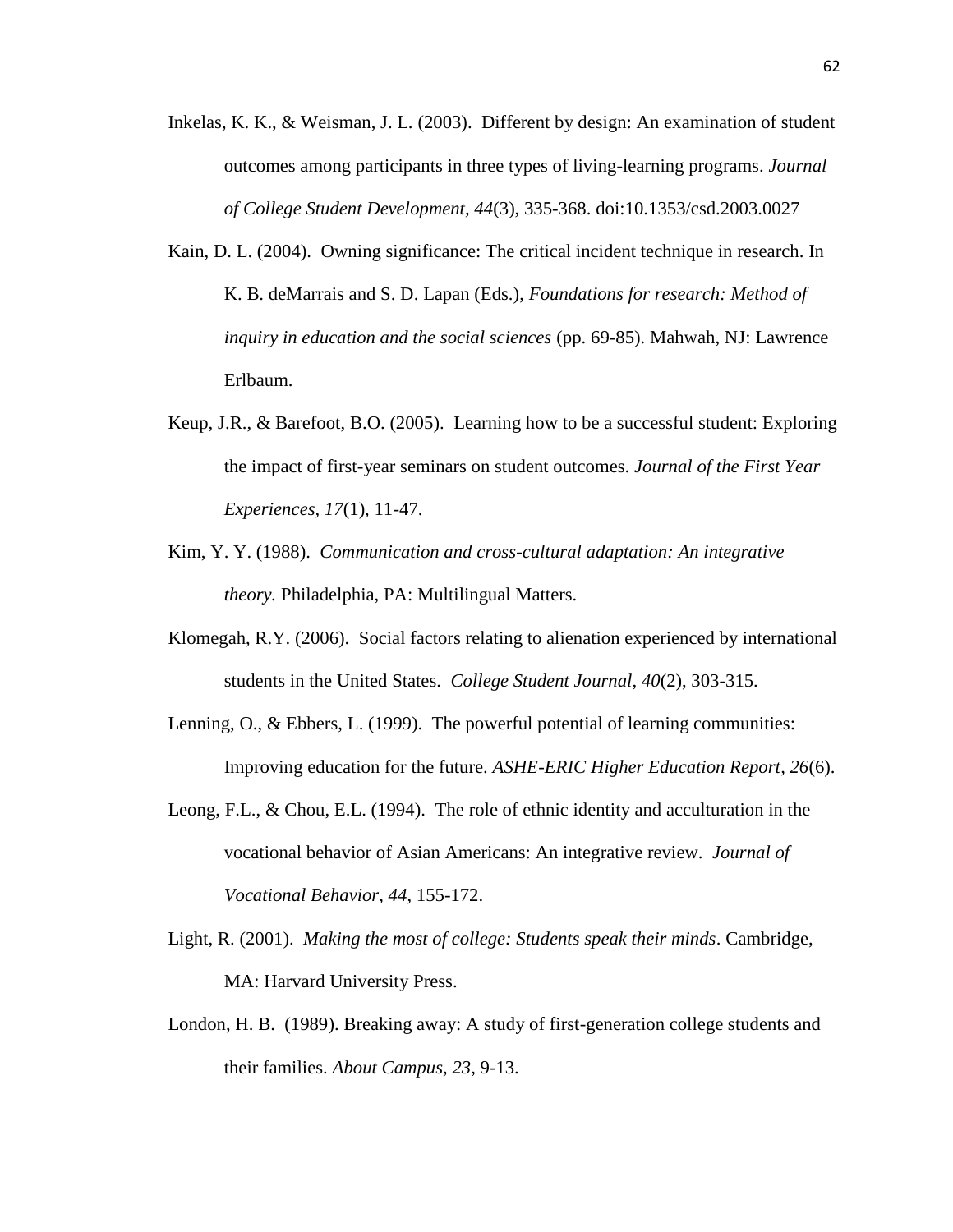- Lysgaard, S. (1955). Adjustment in a foreign society: Norwegian Fulbright grantees visiting the United States. *International Social Science Bulletin, 7,* 45-51.
- Marcotte, D., Bailey, T., Borkoski, C., & Kienzl, G. (2005). The returns of a community college education: Evidence from the National Education Longitudinal Survey. *E ducational Evaluation and Policy Analysis, 27*(2), 157-175.
- Martin, J. (2013). *Navigating the first semester of college.* Paper presented at the National Communication Association Conference, Washington, D.C.
- McGivney, V. (1996). *Staying or leaving the course: Retention and non-completion of mature students in further and higher education*. Leicester: National Institute for Adult Continuing Education.
- Misra, R., Crist, M., & Burant, C.J. (2003). Relationships among life stress, social support, academic stressors, and reactions to stressors of international students in the United States. *International Journal of Stress Management, 10*(2), 137-157.
- Mori, S. (2000). Addressing the mental health concerns of international students*. Journal of Counseling & Development, 78*, 137-144.
- Nadler, D. P., & Miller, M. T. (1997). Student satisfaction with orientation: A program assessment and cultural stratification. *The Journal of Orientation and College Transition, 5*(1), 7-13.
- Nilsson, J.E., Berkel, L.A., Flores, L.Y., & Lucas, M.S. (2004). Utilization rate and presenting concerns of international students at a university counseling center: Implications for outreach programming. *Journal of College Student Psychotherapy, 19*(2), 49-59.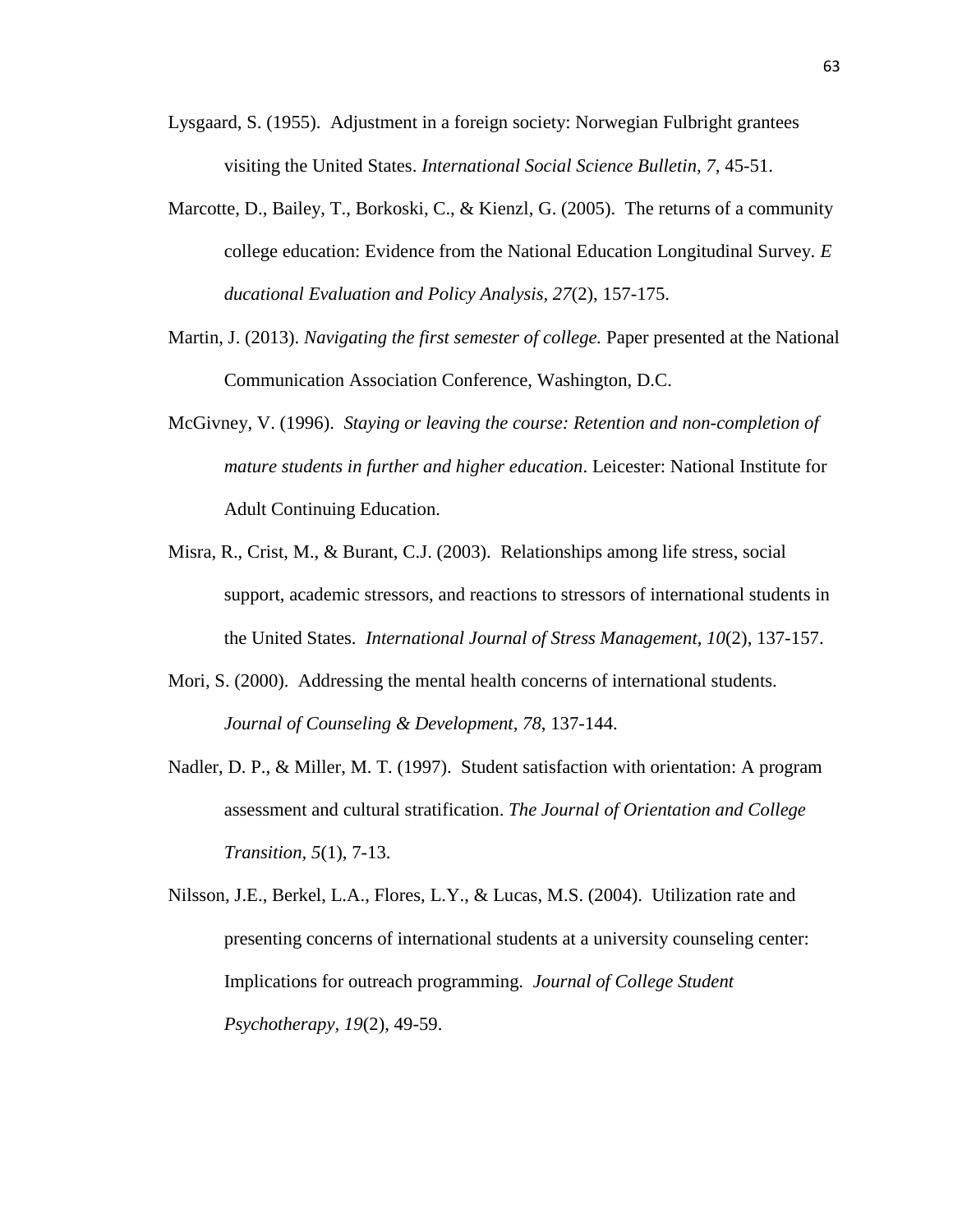- Oberg, K. (1960). Cultural shock: Adjustment to new cultural environments. *Practical Anthropology, 7,* 177-182.
- O'Neill, K. L., & Todd-Mancillas, W. T. (1992). An investigation into the types of turning point events affecting relational change in student-faculty interactions. *Innovative Higher Education, 16,* 277-290. doi: 10.1007/BF00917813
- O'Shea, S., & Vincent, M. (2011). Uni-start: A peer-led orientation activity designed for the early and timely engagement of commencing university students. *The Journal of Continuing Higher Education, 59,* 152-160.
- Palmer, M., O'Kane, P., & Owens, M. (2009). Betwixt spaces: Student accounts of turning point experiences in the first-year transition. *Studies in Higher Education, 34*(1), 37-54.
- Pascarella, E., & Terenzini, P. (1991). *How college affects students: Findings and insights from twenty years of research.* San Francisco: Jossey-Bass.
- Pascarella, E., & Terenzini, P. (2001). *How college affects students.* San Francisco: Jossey-Bass.
- Pascarella, E., & Terenzini, P. (2005). *How college affects students: A third decade of research* (Vol. 2). San Francisco: Jossey-Bass.
- Peck, A. (2011). Peer involvement advisors improve first-year student engagement and retention. *About Campus,* 22-25. doi: 10.1002/abc.20064
- Pedersen, P.B. (1991). Counseling international students. *The Counseling Psychologist, 19*(1), 10-58.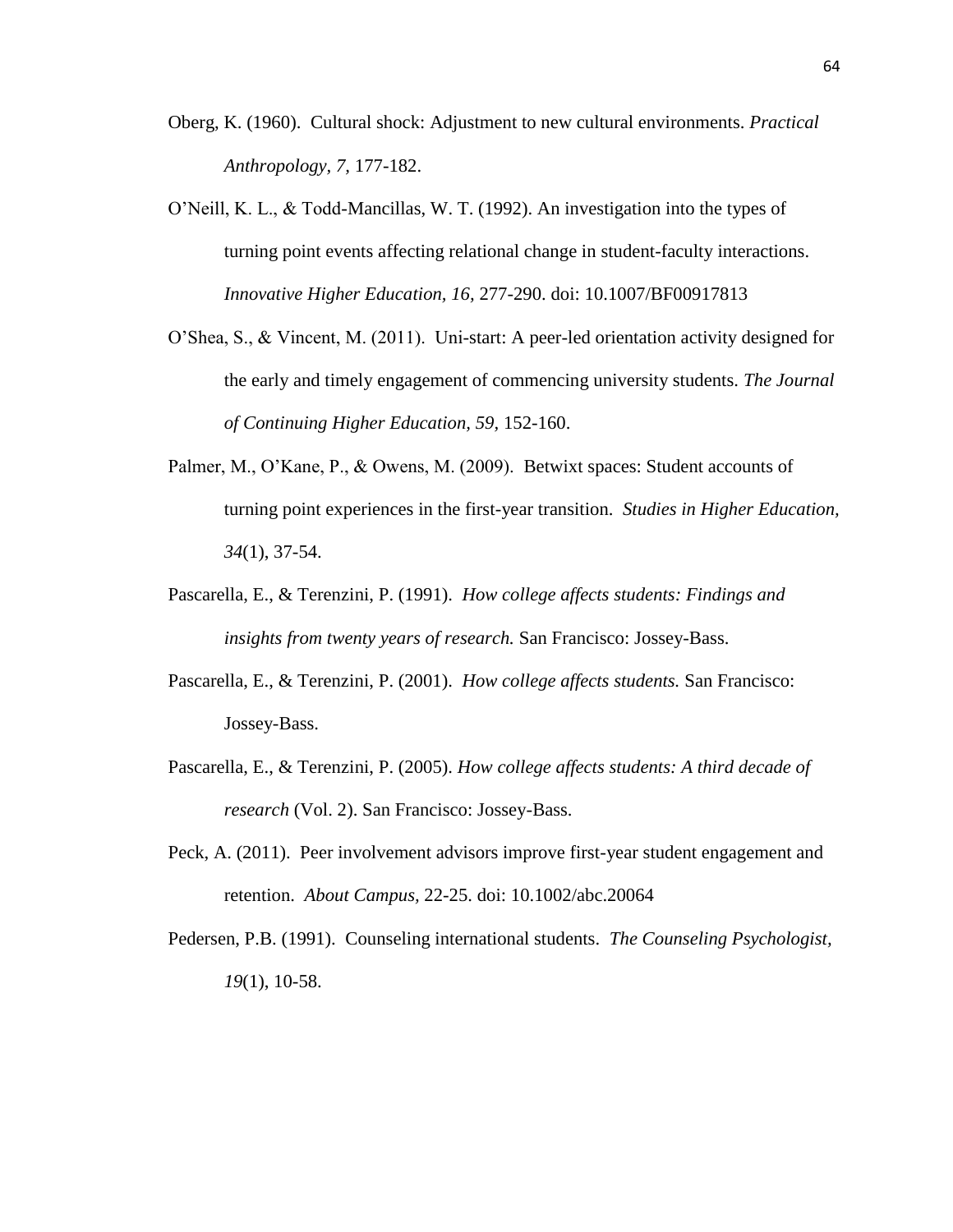- Perigo, D.J., & Upcraft, M. L. (1989). Orientation programs. In M. L. Upcraft, J. N. Gardner, & Associates (Eds.), *The freshman year experience* (pp. 82-94). San Francisco: Jossey-Bass.
- Pitkethly, A., & Prosser, M. (2001). The first year experience project: A model for university-wide change. *Higher Education Research & Development, 20*(2), 185- 198. doi: 10.1080/07294360120064420
- Poyrazli, S., Kavanaugh, P.R., Baker, A., & Al-Timimi, N. (2004). Social support and demographic correlates of acculturative stress in international students. *Journal of College Counseling, 7*, 73-82.
- Prensky, M. (2001). Digital natives, digital immigrants. *On the Horizon, 9*(5), 1-6.
- Prensky, M. (2006). *Don't bother me Mon – I'm learning!* St. Paul, MN: Paragon House.
- Purdie, J. R., & Rosser, V. J. (2011). Examining the academic performance and retention of first-year students in living-learning communities and first-year experience courses. *College Student Affairs Journal, 29*(2), 95-112.
- Ryan, M. P., & Glenn, P. A. (2004). What do first-year students need most: Learning strategies instruction or academic socialization? *Journal of College Reading and Learning, 34*(2), 4-28.
- Sax, L. J., Gilmartin, S. K., Keup, J. R., DiCrisi III, F. A., & Bryant, A. N. (2000). *Designing an assessment of the first college year: Results from the 1999-2000 "Your First College Year" (YFCY) pilot study.* University of California, Los Angeles: Higher Education Research Institute.
- Schlossberg, N. K. (1981). A model for analyzing human adaptation to transition. *The Counseling Psychologist, 9*(2), 2-18.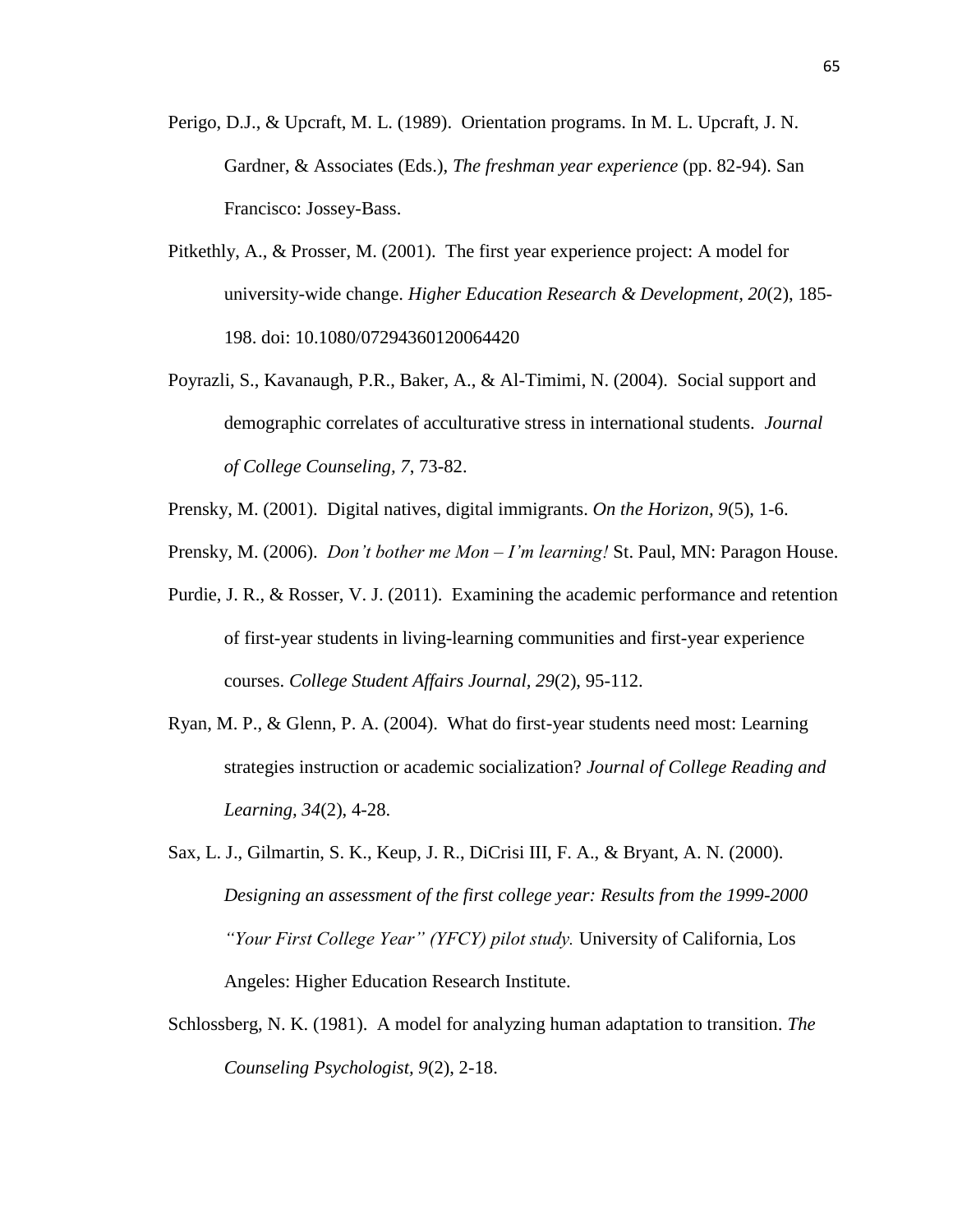- Schlossberg, N. K. (2011). The challenge of change: The transition model and its applications. *Journal of Employment Counseling, 48,* 159-162.
- Schrader, P. G., & Brown, S. W. (2008). Evaluating the first year experience: Students' knowledge, attitudes, and behaviors. *Journal of Advanced Academics, 19*(2), 310-343.
- Shapiro, N. S., & Levine, J. J. (1999*). Creating learning communities: A practical guide to winning support, organizing for change, and implementing programs.* San Francisco: Jossey-Bass.
- Skiba, D. J. (2005). The millennials: Have they arrived at your school of nursing? *Nursing Education Perspectives, 25*(6), 370-371*.*
- Smith, B., & Brackin, R. (1993). Components of a comprehensive orientation program. In M.L. Upcraft, R.H. Mullendore, B.O. Barefoot, & D.S. Fidler (Eds.), *Designing successful transitions: A guide for orienting students to college*  (Monograph No. 13). Columbia, SC: University of South Carolina, National Resource Center for The Freshman Year Experience, National Orientation Directors Association.
- Solomon, Y. (2007). Not belonging? What makes a functional learner identity in undergraduate mathematics? *Studies in Higher Education, 32*, 79-96.
- Strumpf, G. (Ed.). (1991). *National orientation directors association data bank, 1990- 1991.* College Park: University of Maryland, National Orientation Directors Association.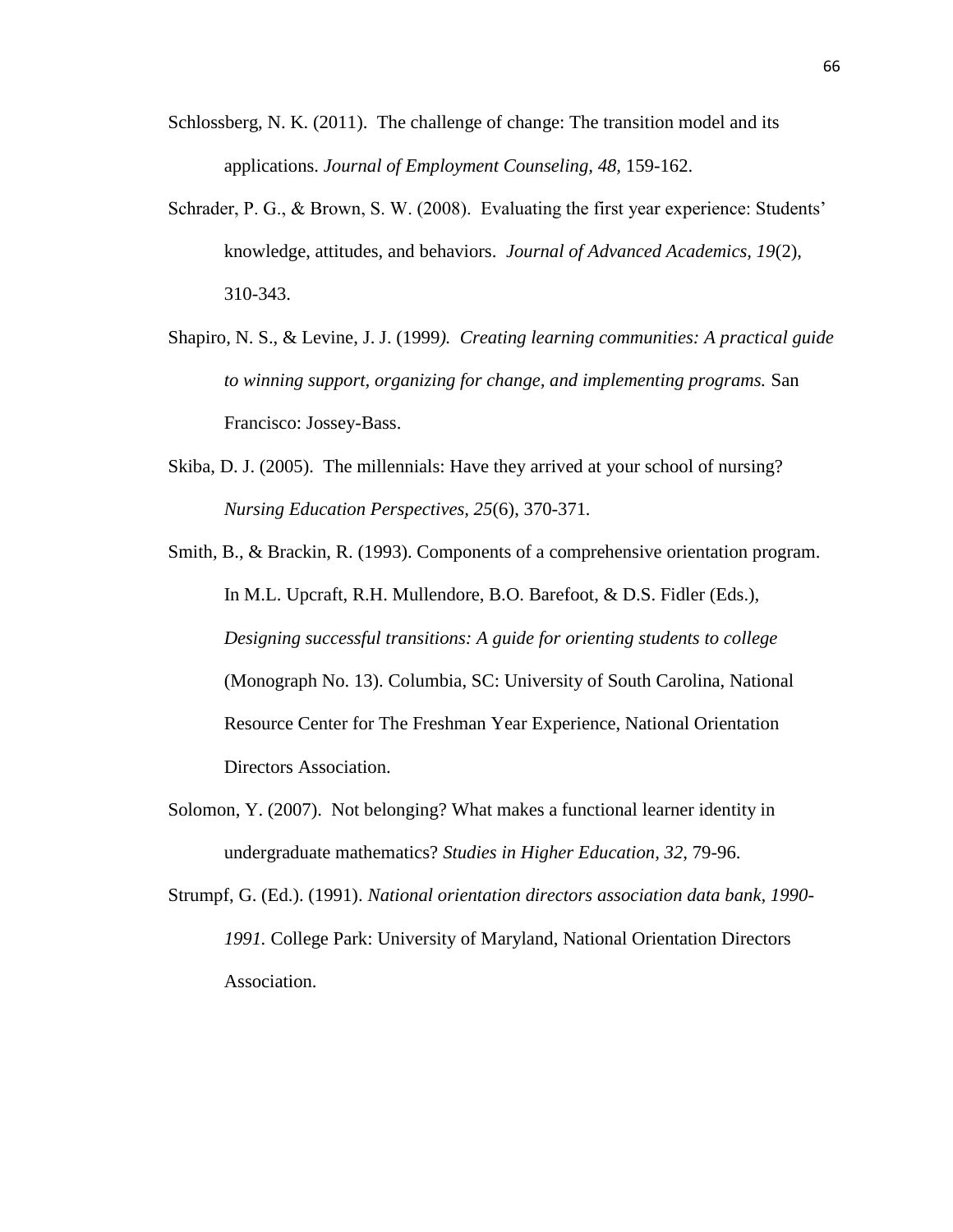- Tanaka, T., Takai, J., Kohyama, T., Fujihara, T., & Minami, H. (1997). Effects of social networks on cross-cultural adjustment. *Japanese Psychological Research, 39*(1), 12-24.
- Terenzini, P. T., Rendon, L. I., Upcraft, M. L., Millar, S. B., Allison, K. W., Gregg, P. L., et al. (1994). The transition to college: Diverse students, diverse stories. *Research in Higher Education, 35,* 57-73.
- Terenzini, P. T., Springer, L., Yaeger, P. M., Pascarella, E. T., & Nora, A. (1996). Firstgeneration college students: Characteristics, experiences, and cognitive development. *Research in Higher Education, 37,* 1-22.
- Ting, S. R., Grant, S., & Plenart, S. (2000). An application of repeated structured groups enhancing college first-year students' success. *Journal of College Student Development, 41,* 353-360.
- Tinto, V. (1993). *Leaving college: Rethinking the causes and cures of student attrition (2nd Ed.).* Chicago: University of Chicago Press.
- Tinto, V. (1998). Colleges as communities: Taking research on student persistence seriously. *Review of Higher Education, 21*(2), 167-177.
- Tinto, V. (2002). Establishing conditions for student success: Lessons learned in the United States. In J. Astley (Ed.), *Under-privileged but not under-achieving.*  London: Trentham Books.
- Trice, A. G. (2001). *Faculty perceptions of graduate international students: The benefits and challenges.* Paper presented at the 26<sup>th</sup> Annual Meeting of the Association for the Study of Higher Education. (ERIC Document Reproductive Services No. ED457816).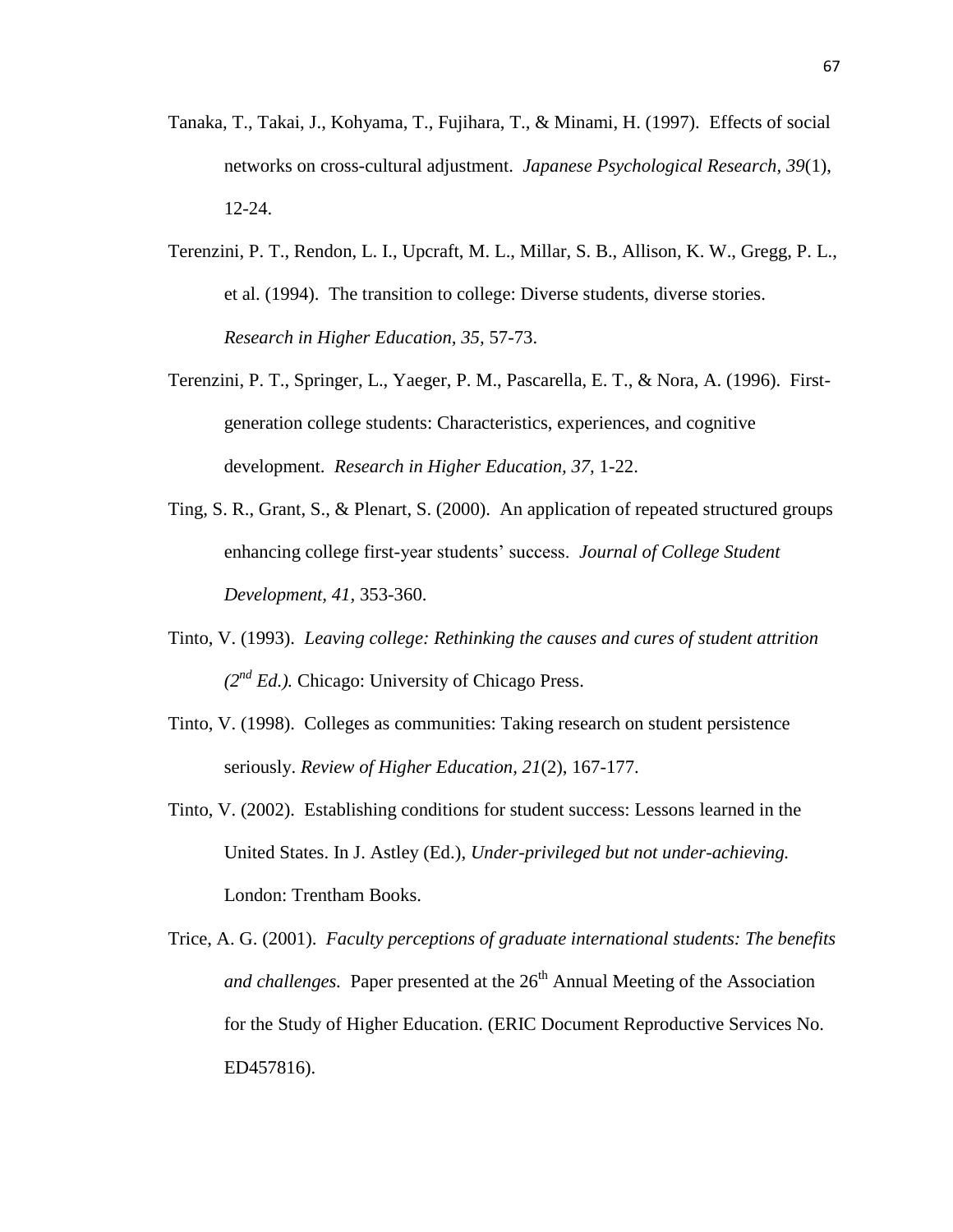- Tsang, A. K. L. (2011). Online reflective group discussion connecting first year undergraduate students with their third year peers. *Journal of Scholarship of Teaching and Learning, 11*(3), 58-74.
- Turner, G. Y. (1992). College students' self-awareness of study behaviors. *College Student Journal, 26,* 129-134.
- Upcraft, M. L., & Farnsworth, W. E. (1984). Orientation programs and activities. In M. L. Upcraft (Ed.), *New directions for student services: Orienting students to college* (pp. 27-37). San Francisco: Jossey-Bass.
- Upcraft, M. L., Gardner, J. N., & Barefoot, B. O. (2005). *Challenging and supporting the first-year student: A handbook for improving the first year of college.* San Francisco: Jossey-Bass.
- Valosik, V. (2014). Innovative orientations. *International Educator, May/June,* 58-61.
- Van Schalkwyk, S., Young, G., Ruiters, J., & Farmer, J. (2012). Early assessment: Part of a bigger plan towards first-year success? *South African Journal of Higher Education, 26*(1), 36-50.
- Wang, T. R. (2014). Formational turning points in the transition to college: Understanding how communication events shape first-generation students' pedagogical and interpersonal relationships with their college teachers. *Communication Education, 63*(1), 63-82.
- Ward, C., & Kennedy, A. (1992). Locus of control, mood disturbance and social difficulty during cross-cultural transitions. *International Journal of Intercultural Relations, 16*, 175-194.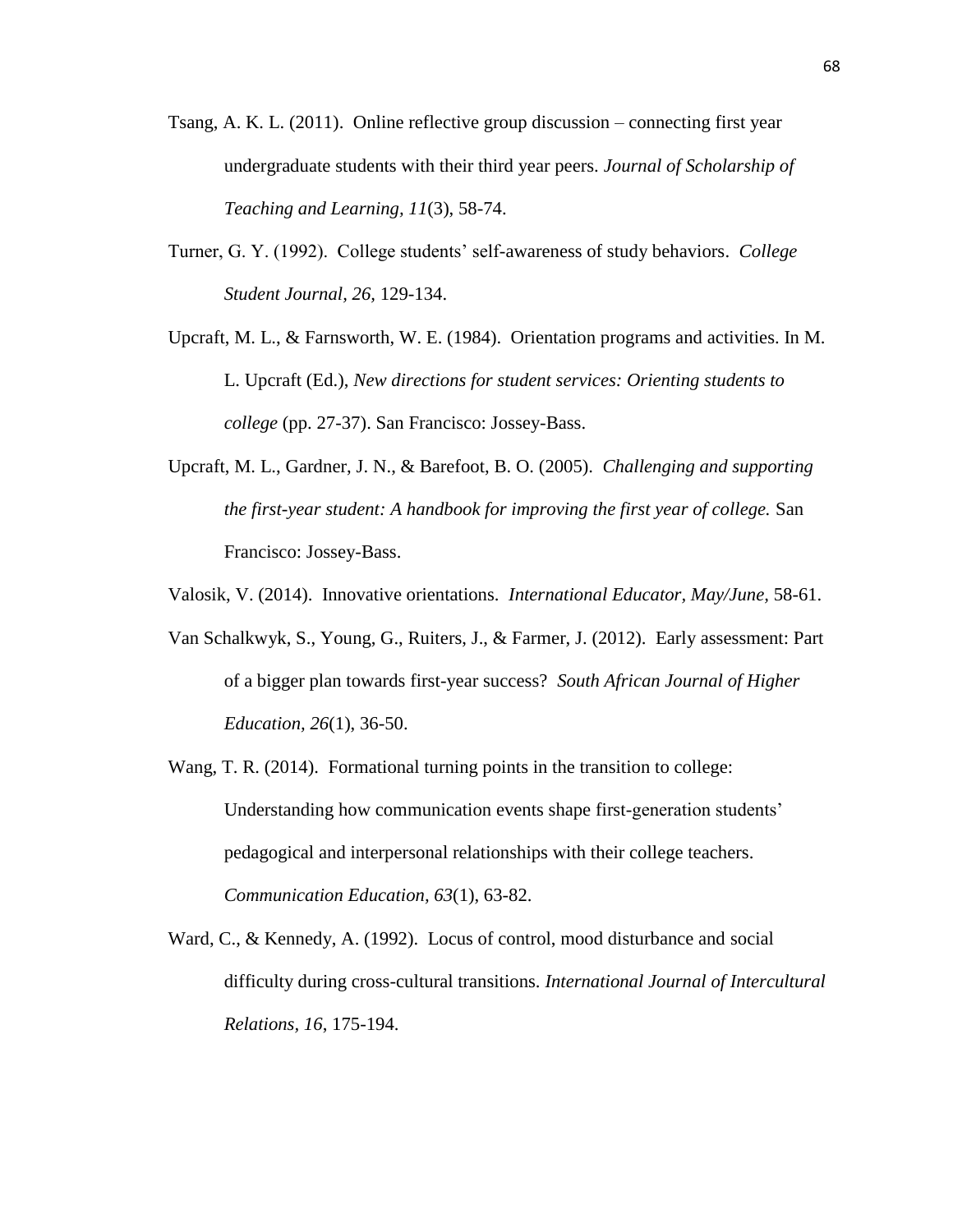- Ward, C., & Kennedy, A. (1994). Acculturation strategies, psychological adjustment, and sociocultural competence during cross-cultural transitions. *International Journal of Intercultural Relations, 18*(3), 329-343.
- Weidman, J. C. (1989). Undergraduate socialization: A conceptual approach. In J. Smart (Ed.), *Higher education: Handbook of theory and research, Volume V.* New York: Agathon.
- Wethington, E., Pixley, J. E., & Kavey, A. (2003). Perceived turning points in work careers. In P. Moen (Ed.), *It's about time: Couples and careers* (pp. 168-182). Ithaca, NY: Cornell University Press.
- White, E. R., Goetz, J. J., Hunter, M. S., & Barefoot, B. O. (1995). Creating successful transitions through academic advising. In M. L. Upcraft & G. L. Kramer (Eds.), *First-year academic advising: Patterns in the present, pathways to the future* (pp. 25-34)/ Columbia: University of South Carolina.
- Wilcox, P., Winn, S., & Fyvie-Gauld, M. (2005). 'It was nothing to do with the university, it was just the people': The role of social support in the first-year experience in higher education. *Studies in Higher Education, 30*(6), 707-722. doi:10.1080/03075070500340036
- Wilson, K. (2008). *First-assessment first feedback: A 'just-in time' intervention to support at-risk first year students.* Brisbane: School of Psychology, Griffith University.
- Yair, G. (2009). Cinderellas and ugly ducklings: Positive turning points in students' educational careers-exploratory evidence and a future agenda. *British Educational Research Journal, 35*(3), 351-370.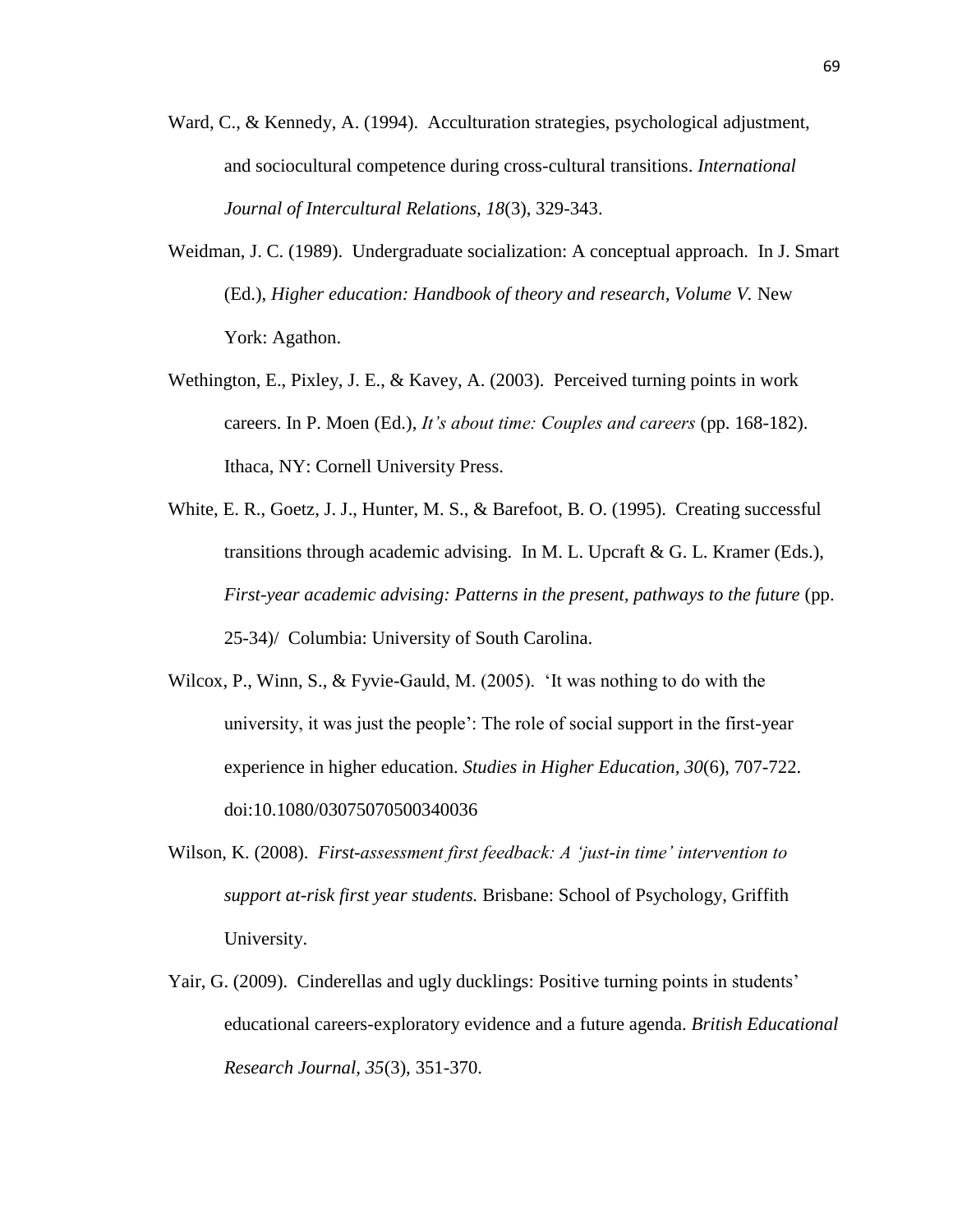- Yorke, M., & Thomas, I. (2003). Improving the retention of students from lower socioeconomic groups. *Journal of Higher Education, Policy and Management, 25*(1), 63-74.
- Zhao, C. H., & Kuh, G. D. (2004). Adding value: Learning communities and student engagement. *Research in Higher Education, 45,* 115-138.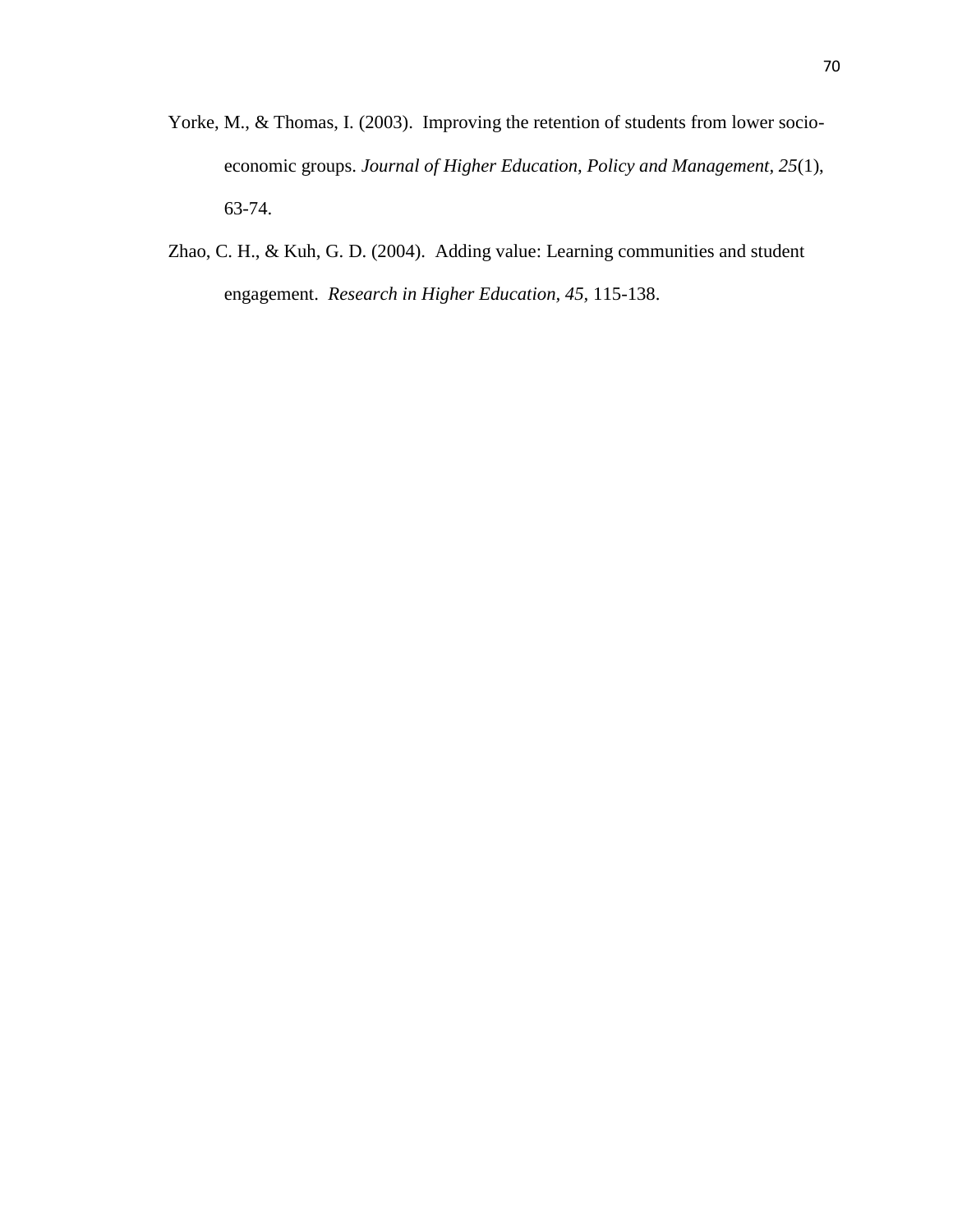Appendix A:

Online Survey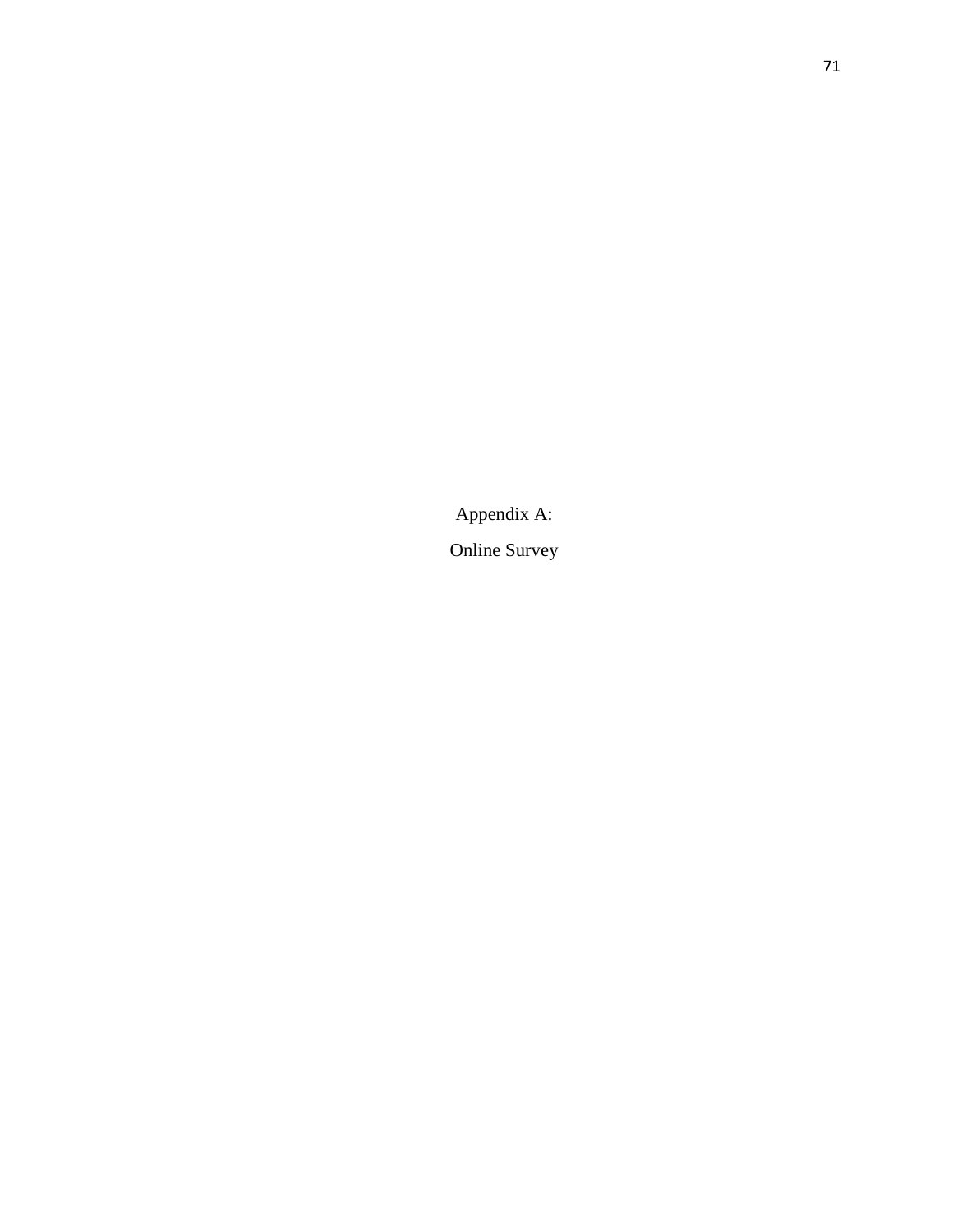# **University of Wisconsin – Milwaukee Consent to Participate in Online Survey Research**

**Study Title:** Transition to College – An Acculturation Comparison

# **Person Responsible for Research:** Mike Allen and Kim Omachinski

**Study Description:** The purpose of this research study is to compare the acculturation process of domestic and international students in their transition to college. Approximately 500 subjects will participate in this study. If you agree to participate, you will be asked to complete an online survey that will take approximately 15-20 minutes to complete. The questions will ask questions about college social and academic situations, a comparison of life before college and during college, as well as if you have experienced a turning point in college to date.

**Risks / Benefits**: Risks to participants are considered minimal. Students will only lose a few minutes of time if they participate in the survey. Collection of data and survey responses using the internet involves the same risks that a person would encounter in everyday use of the internet, such as breach of confidentiality. While the researchers have taken every reasonable step to protect your confidentiality, there is always the possibility of interception or hacking of the data by third parties that is not under the control of the research team.

There will be no costs for participating. Benefits of participating include possible extra credit. At the end of the anonymous survey, participants can elect to receive extra credit by providing their name and course for which they will receive extra credit so their names will be provided to the appropriate instructors. Names will not be connected to the survey in any way. In addition, this research will help further research and possibly services on campus as well.

**Limits to Confidentiality**: Identifying information such as your name and email will be collected for research purposes for the distribution of extra credit. Data will be retained on the Qualtrics website server for two years and will be deleted after this time. However, data may exist on backups or server logs beyond the timeframe of this research project. Data transferred from the survey site will be saved in an encrypted format for five years. Only Mike Allen, Kim Omachinski, and Tae Seop Lim will have access to the data collected by this study. However, the Institutional Review Board at UW-Milwaukee or appropriate federal agencies like the Office for Human Research Protections may review this study's records. The research team will remove your identifying information before downloading the data and all study results will be reported without identifying information so that no one viewing the results will ever be able to match you with your responses.

**Voluntary Participation**: Your participation in this study is voluntary. You may choose to not answer any of the questions or withdraw from this study at any time without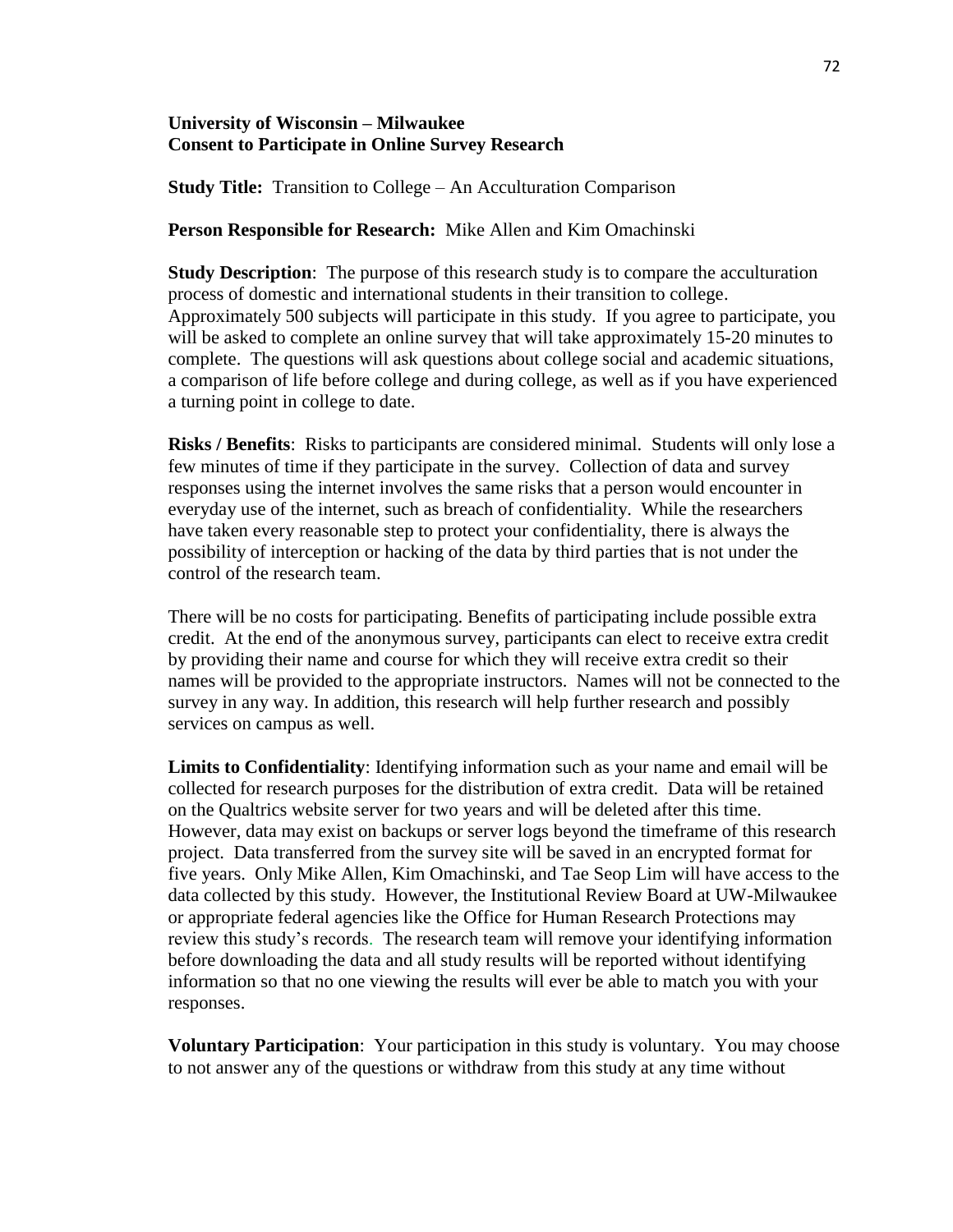penalty. Your decision will not change any present or future relationship with the University of Wisconsin Milwaukee.

**Who do I contact for questions about the study**: For more information about the study or study procedures, contact Kim Omachinski.

# **Who do I contact for questions about my rights or complaints towards my treatment as a research subject?** Contact the UWM IRB at 414-229-3173 or [irbinfo@uwm.edu](mailto:irbinfo@uwm.edu)

# **Research Subject's Consent to Participate in Research:**

By entering this survey, you are indicating that you have read the consent form, you are age 18 or older and that you voluntarily agree to participate in this research study.

Thank you!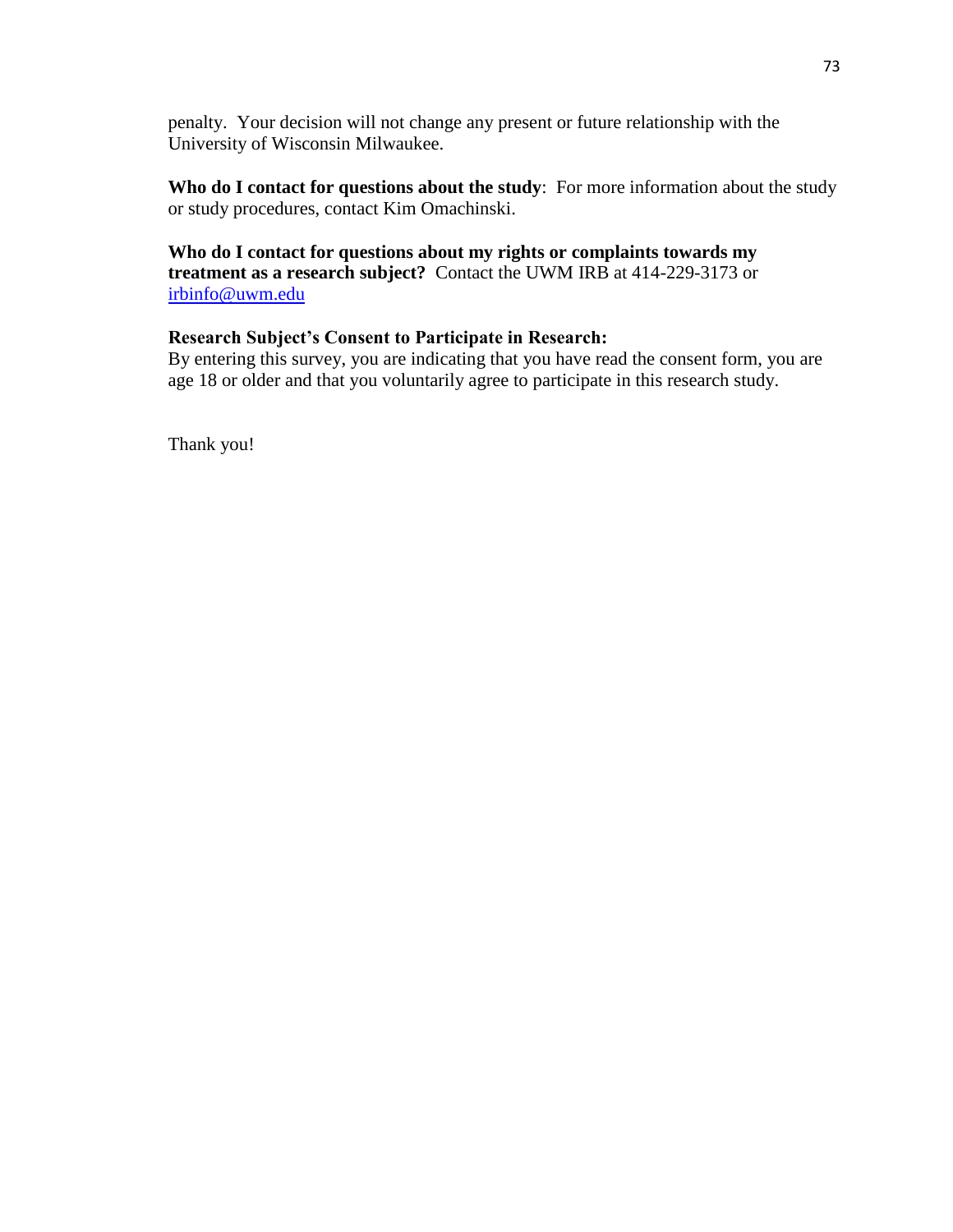Are you a degree seeking international student? Yes/No

What is your home country? (type in)

How many years have you lived in the U.S.? (Please type only a number. For example, if you have been in the U.S. for 3 years and 6 months, write 3.5)

INTERNATIONAL STUDENTS – Acculturation Survey:

This section is asking you to consider your lifestyle while in your home country compared to US college students the US. Are your experiences and behaviors similar to those of your co-nationals in your home country? Are they similar to other US college students? Use the following scale to indicate how similar your various experiences in daily life are compared to your home country (co-nationals) and US college.

> 1--------2--------3--------4--------5 Not at all similar Very similar

Rate your experiences and behaviors to other co-national students and US college students using the 1-5 scale, where 1 is not at all similar and 5 is very similar.

Home Country US College

- 1. Clothing
- 2. Amount of homework
- 3. General knowledge
- 4. Food
- 5. Religious beliefs
- 6. Material comfort / Standard of living
- 7. Accommodation / Residence
- 8. Recreational activities
- 9. Self-identity
- 10. Family life
- 11. Values
- 12. Friendships
- 13. Communication styles
- 14. Cultural activities
- 15. Language
- 16. Perceptions of other high school students
- 17. Perceptions of other college students
- 18. Political ideology
- 19. World view
- 20. Social customs
- 21. Employment activities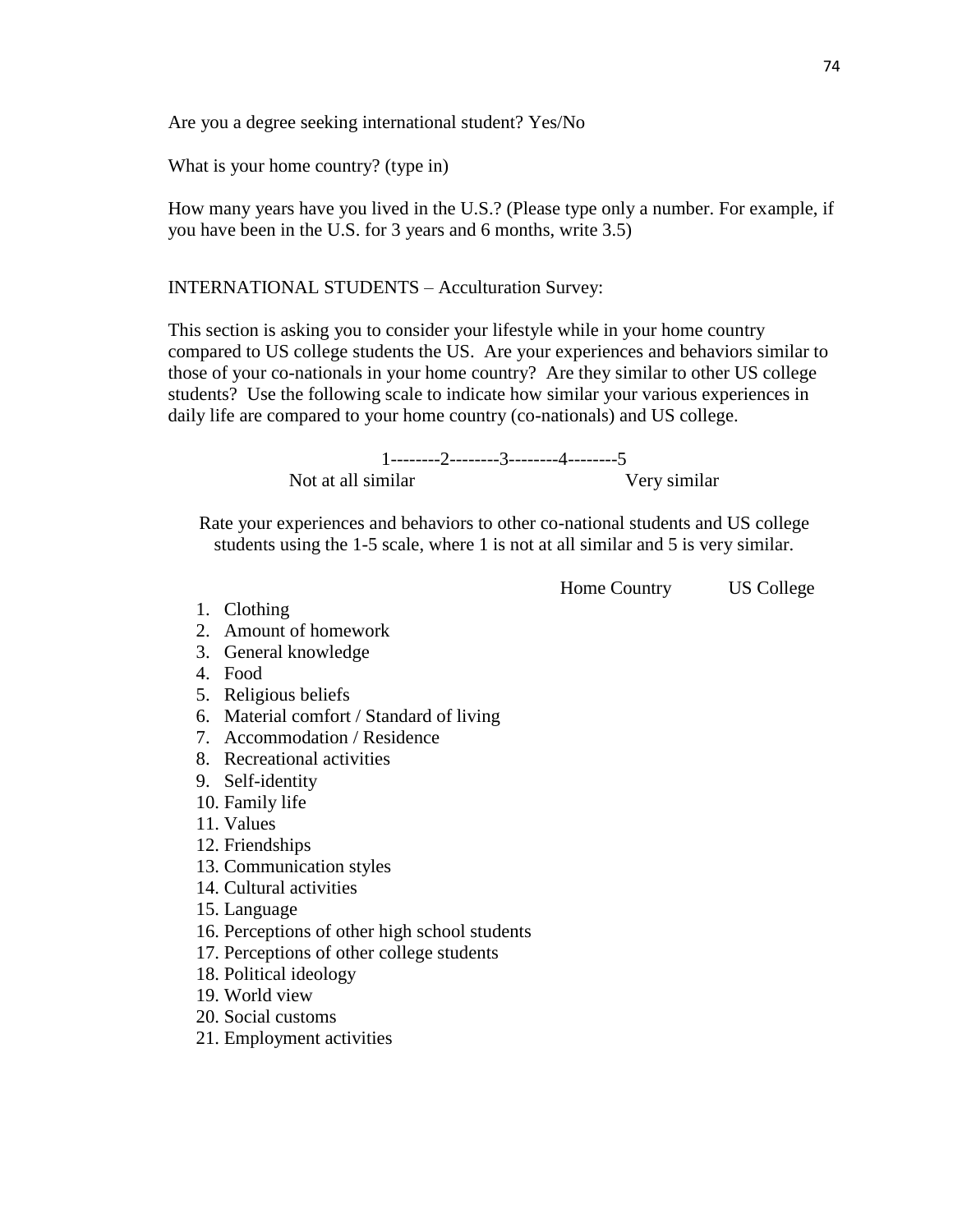Are you originally from Wisconsin? Yes/No

Did you go to high school in the large public urban city in the Midwest or one if its suburbs? Yes/No

What state are you from? (type in)

What is your ethnic background? White Hispanic or Latino Black or African American Asian / Pacific Islander **Other** 

DOMESTIC STUDENTS – Acculturation Survey:

This section is asking you to consider your lifestyle while in high school compared to college. Are your experiences and behaviors similar to high school? Are they similar to other college students? Use the following scale to indicate how similar your various experiences in daily life are compared to high school and college.

> 1--------2--------3--------4--------5 Not at all similar Very similar

Rate your experiences and behaviors to other high school students and college students using the 1-5 scale, where 1 is not at all similar and 5 is very similar.

High School College

- 1. Clothing
- 2. Amount of homework
- 3. General knowledge
- 4. Food
- 5. Religious beliefs
- 6. Material comfort / Standard of living
- 7. Accommodation / Residence
- 8. Recreational activities
- 9. Self-identity
- 10. Family life
- 11. Values
- 12. Friendships
- 13. Communication styles
- 14. Cultural activities
- 15. Language
- 16. Perceptions of other high school students
- 17. Perceptions of other college students
- 18. Political ideology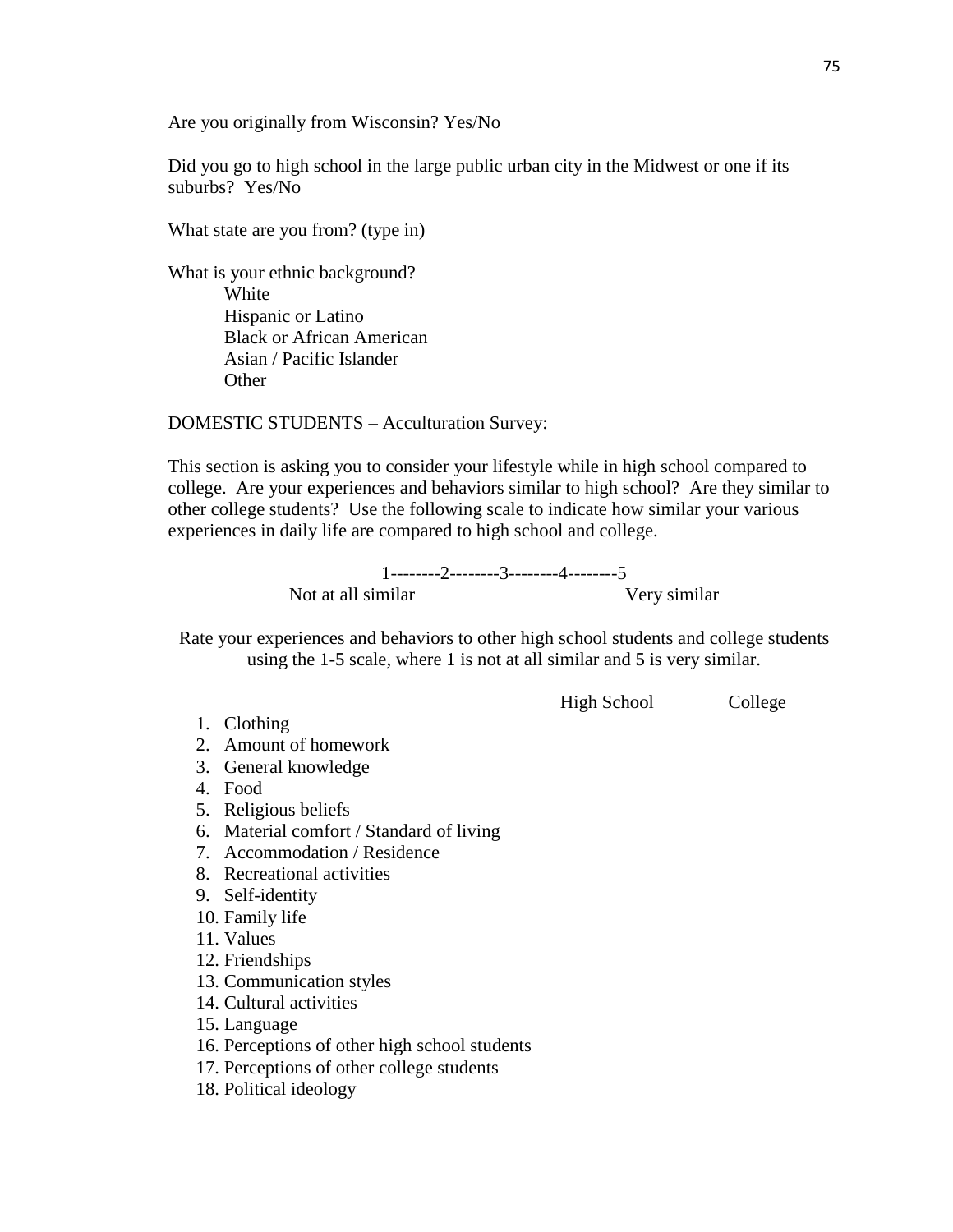- 19. World view
- 20. Social customs
- 21. Employment activities

Please agree or disagree with the following statements about your personal experience in college: (2 categories: agree and disagree)

- 1. I have not had any low points this semester, I am very happy at college.
- 2. I have had some low points this semester, but I am happy here at college.
- 3. I now feel down and/or worried about my being at college.
- 4. I think I am at my lowest point of college right now.
- 5. I think I passed the lowest point of college, and I'm now feeling positive about being in college.
- 6. I have overcome my anxiety about college, and I now feel positive about my life in college.
- 7. I passed the lowest point of college, I am not happy, and I want to drop out.
- 8. I passed the lowest point of college, I am not happy, and I plan to transfer to a new college.
- 9. I was not happy at this college, but I have found strategies to cope, and resources to help me continue at this college.

Who helped you recover from your low point at college and turn around? (Please check all that apply)

**Instructor** Advisor Counselor High School / Home Country Friend College / American Friend Family member(s) Classmate(s) Roommate(s)

What actions did you take to help move from feeling low to feeling better in college? I used online resources

I learned more about the college itself I sought advice from individuals on campus I asked for help from available resources on campus

- I matured as a college student
- I did nothing

What else have you done to help you recover from the turning point (low point) at college? (open ended question)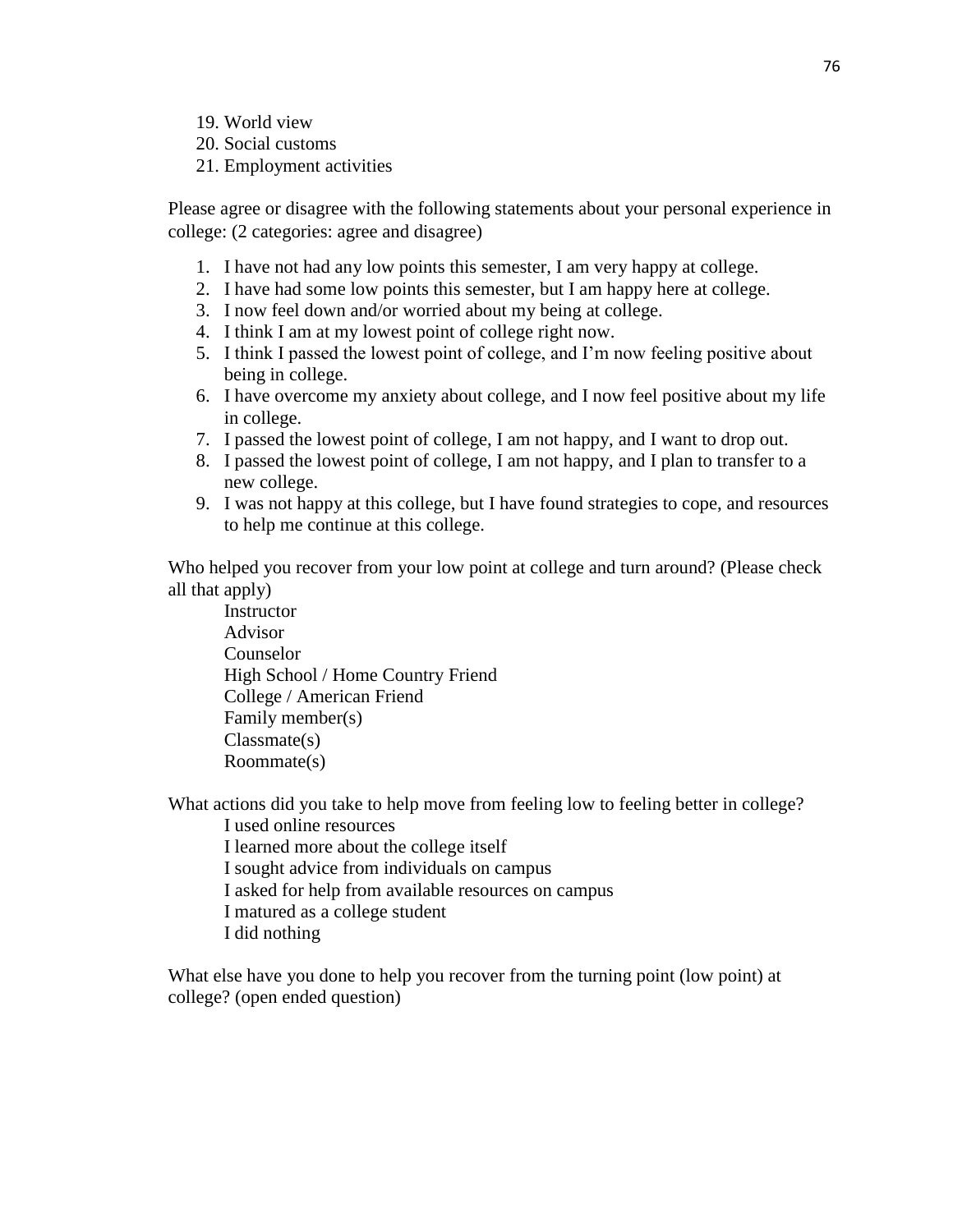Please respond whether you are aware of and / or used the following resources on campus. (2 categories: Resources Used, Resources Aware of)

Student Success Center Resident Assistant in Housing Student Organizations Health Center Women's Resource Center (Mascot) Academic Support Center (Tutoring) Study Abroad Office International Student and Scholar Services Office Career Development Center LGBT Resource Center Neighborhood Housing Office Financial Aid Graduate School Library Computer Lab Workout Center (Gym) Academic Advising Office

Please respond if you have joined and been involved in at least one organization in the following catgories (3 categories listed: high school, first year of college, currently): Service (volunteer activities, boys/girls club, YMCA, etc.) Sports (soccer, basketball, football, gymnastics, swimming, cheerleading, etc.) Religious (church youth group, church choir, etc.) Academic (student government, school newspaper, debate, etc.)

Arts (dance, band, art, chorus, drama, etc.)

SACQ Survey Instrument (removed due to copyright purposes) 67 items used

What is your age? Please type number only. Example: If you are 20 years old, type 20

What is your gender? Male Female **Other** 

Are you currently married? Yes No

Is this your first semester at college? Yes No

How many semesters have you been at college? (type in response)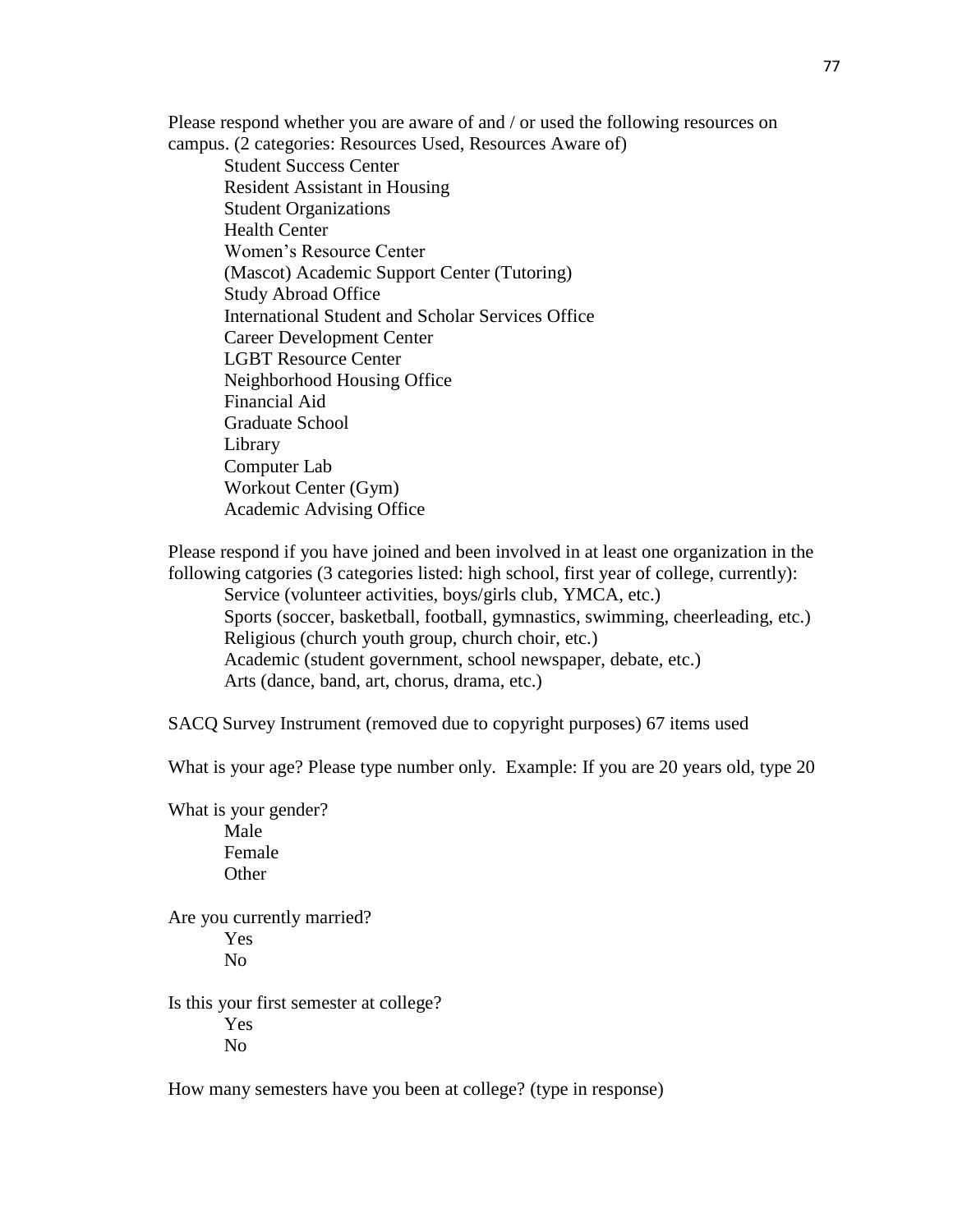Have you previously been in active military service? Yes No Are you a transfer student? Yes No Are you a first generation college student? Yes No What type of student are you? Bachelors Masters Doctoral Non-Degree ESL only How many miles away from home are you while studying at college? Less than 20 20-100 101-500 500-1000 From outside the US Do you live in on-campus housing at college? Yes No Do you have at least one roommate? Yes No How many hours do you work per week? None 1-10 11-20 21-30 31-40+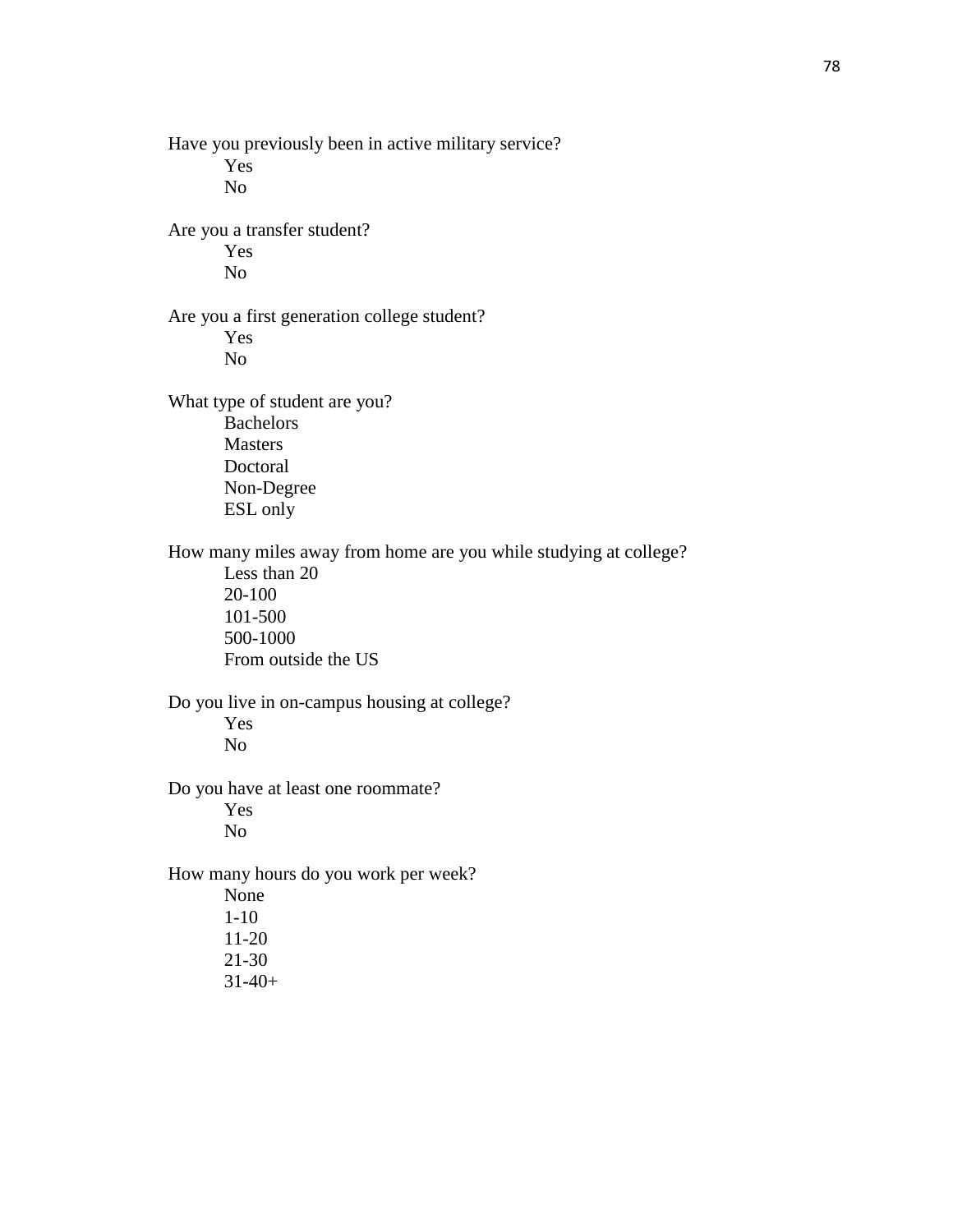Who do you spend the most time with while attending college? Roommates High school friends Co-nationals Classmates Club members Remain alone

Does your family help you pay for school? Yes No

What is the highest education level of each of your parents? (2 categories: Mother, Father):

High school Bachelor's Degree Master's Degree PhD/MD/JD

\*Note: Specific college and city names removed from survey and referred to as "college" or "large public urban city in the Midwest"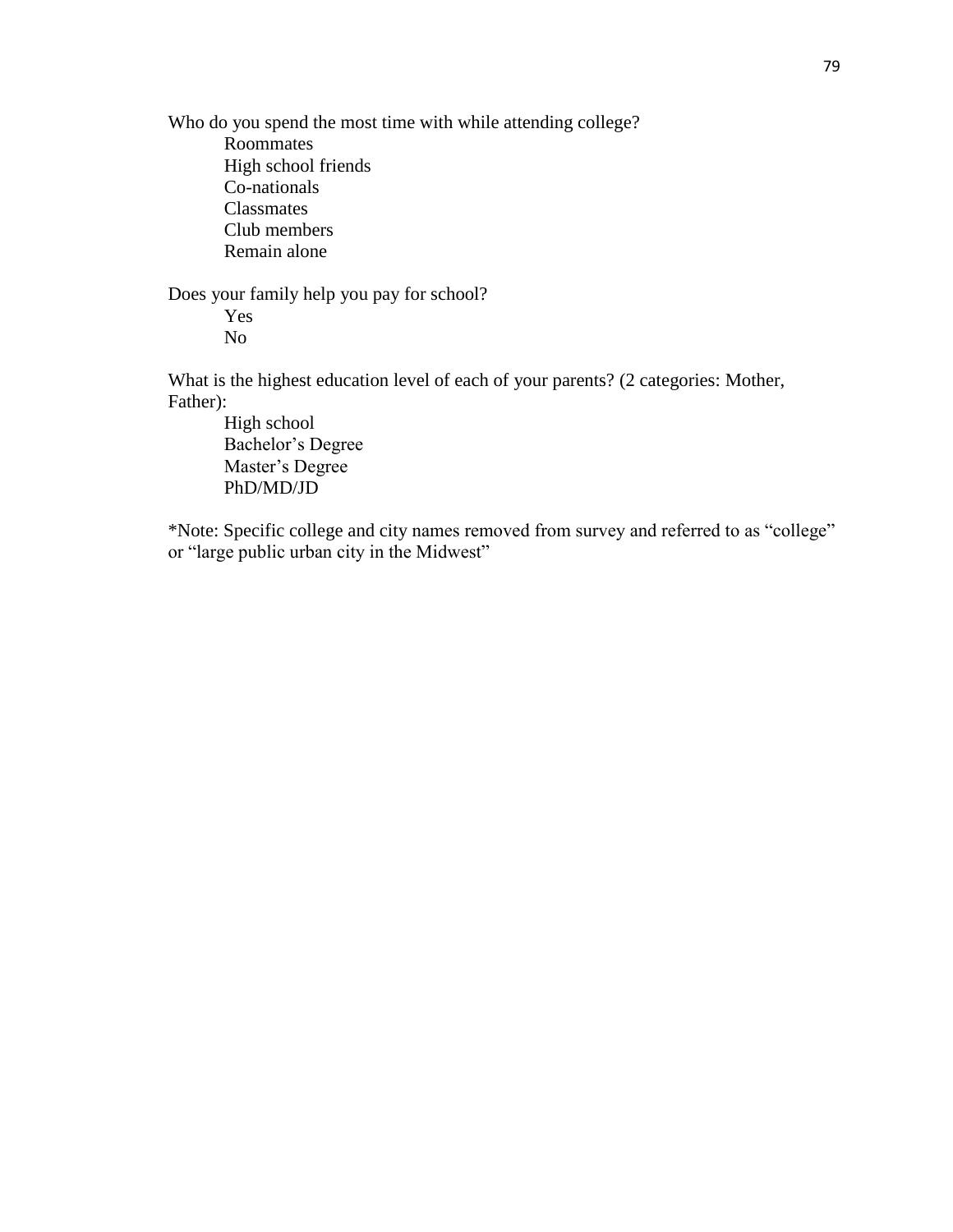Appendix B:

Study Table – First Year Experience and Transition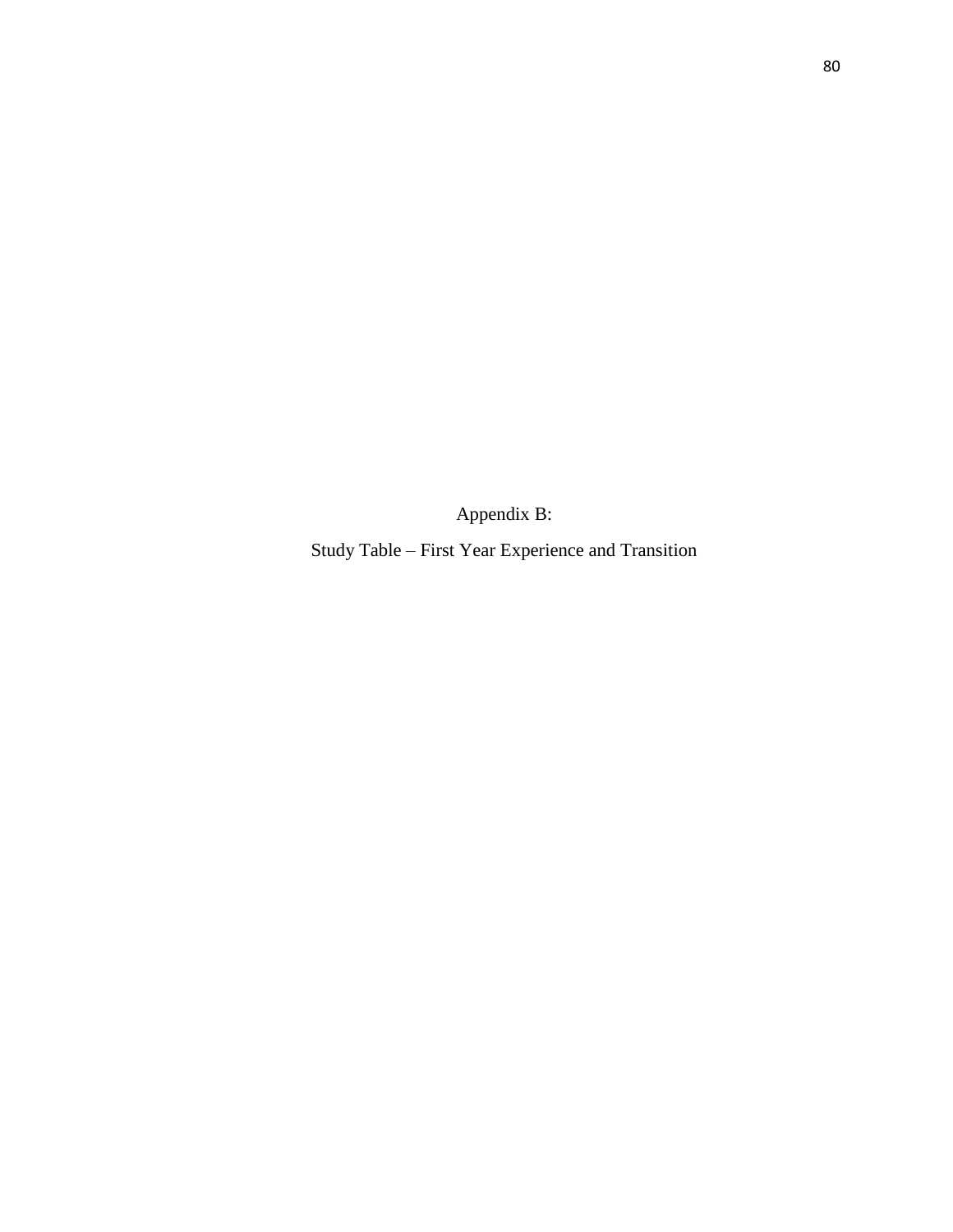# Study Table – First Year Experience and Transition

| Author(s)                       | <b>Research Methodology</b> | <b>Implications for Research</b><br>or Practice / Summary                                                                                                             |
|---------------------------------|-----------------------------|-----------------------------------------------------------------------------------------------------------------------------------------------------------------------|
| Andrade (2008)                  | Qualitative                 | International students'<br>perspectives about first-year<br>seminars and the impact on<br>student adjustment                                                          |
| Barefoot (2000)                 | Non-research                | Summary of first-year<br>experience issues, challenges<br>and improvements                                                                                            |
| Campbell $&$<br>Campbell (1997) | Quantitative                | Mentor program positively<br>correlated with GPA.<br>Academic achievement and<br>retention not related to the<br>gender and/or ethnicity of the<br>mentor or student. |
| <b>Chaskes</b> (1996)           | $N/A$ – Frame or Model      | Comparison of first-year<br>experience of students to<br>immigrants.                                                                                                  |
| Clark (2005)                    | Qualitative                 | Positive and negative<br>challenges inside and outside<br>the institution.                                                                                            |
| Cosgrove (1986)                 | Quantitative                | Students in experimental<br>group possessed increased<br>confidence in abilities, setting<br>goals, and making decisions.<br>Mentoring program for<br>freshman.       |
| Inkelas & Weisman $(2003)$      | Sample study                | Living-learning students<br>show higher levels of<br>engagement in on campus<br>activities with better<br>academic outcomes.                                          |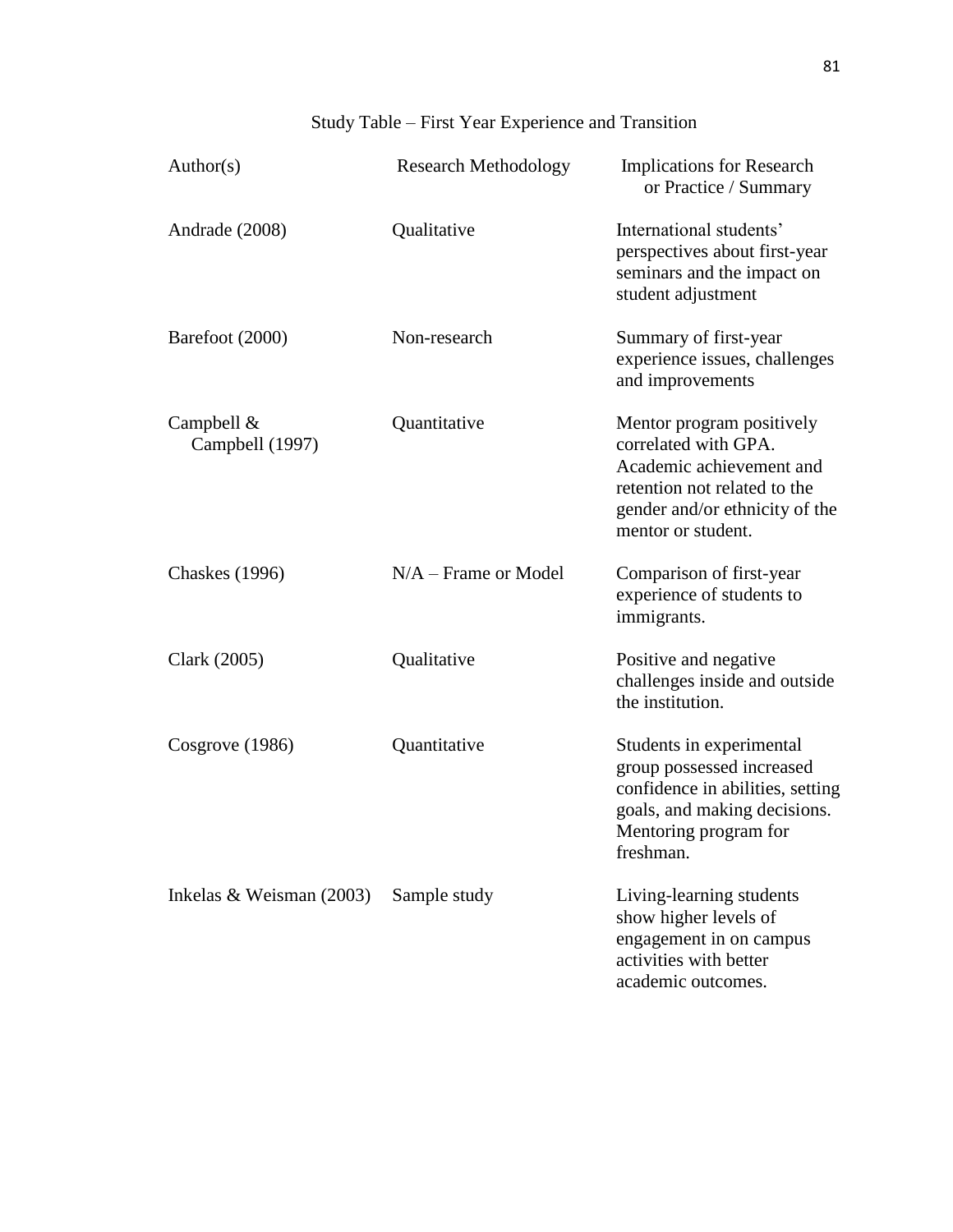| Inkelas et al. $(2007)$  | Quantitative survey | First-generation college<br>students in living learning<br>communities report more<br>successful academic and<br>social transition to college.                                                                                              |
|--------------------------|---------------------|---------------------------------------------------------------------------------------------------------------------------------------------------------------------------------------------------------------------------------------------|
| Peck $(2011)$            | N/A                 | Description of peer<br>involvement advising<br>program and Involvement<br>Center.                                                                                                                                                           |
| Purdie & Rosser $(2011)$ | Quantitative        | First-year students in living-<br>learning communities and<br>first-year experience<br>programs. Retention<br>improved when faculty link<br>curricular and residential<br>experience.                                                       |
| Schrader & Brown (2008)  | Sample study        | FYE programs were not<br>valuable in terms of<br>programmatic objectives, but<br>showed greater gains in terms<br>of resources.                                                                                                             |
| Solomon $(2007)$         | Qualitative         | The feeling of "not"<br>belonging" in math is a<br>theme of interviews.<br>Institutional culture of beliefs<br>about ability effect students'<br>experiences.                                                                               |
| Terenzini et al. (1994)  | Qualitative         | Multiple schools in study<br>used to determine how<br>students become involved at<br>college.                                                                                                                                               |
| Trice (2001)             | <b>Case Studies</b> | Faculty members at three<br>Institutions were interviewed<br>about what they view to be<br>challenges of graduate<br>international students<br>(including cultural<br>adjustment, English<br>proficiency, academic and<br>personal issues). |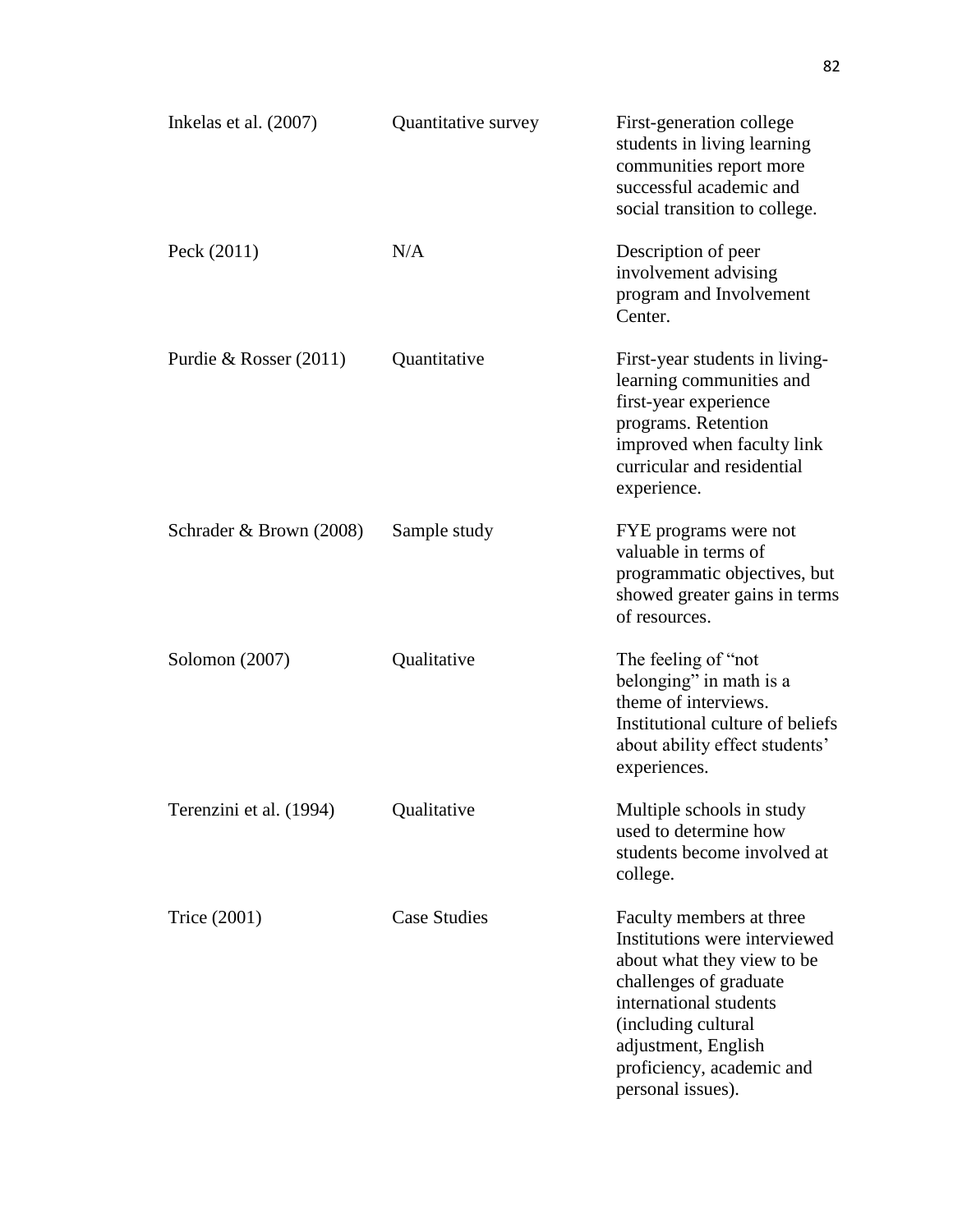| Turner (1992)                           | Quantitative and<br>Qualitative | Survey and open-ended<br>questionnaire about study<br>skills and behaviors. Results<br>demonstrate college<br>academic support programs<br>and high school focus on<br>students developing study<br>behaviors.               |
|-----------------------------------------|---------------------------------|------------------------------------------------------------------------------------------------------------------------------------------------------------------------------------------------------------------------------|
| Van Schalkwyk et al. (2012) Qualitative |                                 | Focus groups and thematic<br>analysis regarding the early<br>assessment program and how<br>the results are perceived. A<br>description on how early<br>assessment affected students'<br>approach to learning and<br>success. |
| Wilcox, Winn, $&$<br>Fyvie-Gauld (2005) | Qualitative                     | To successfully integrate to<br>campus, students need social<br>and academic support (which<br>yields better retention).                                                                                                     |
| Zhao $&$ Kuh $(2004)$                   | Quantitative                    | Large sample at four colleges<br>looks at how living<br>communities help with<br>engagement. Study uses<br>first-year and senior students.                                                                                   |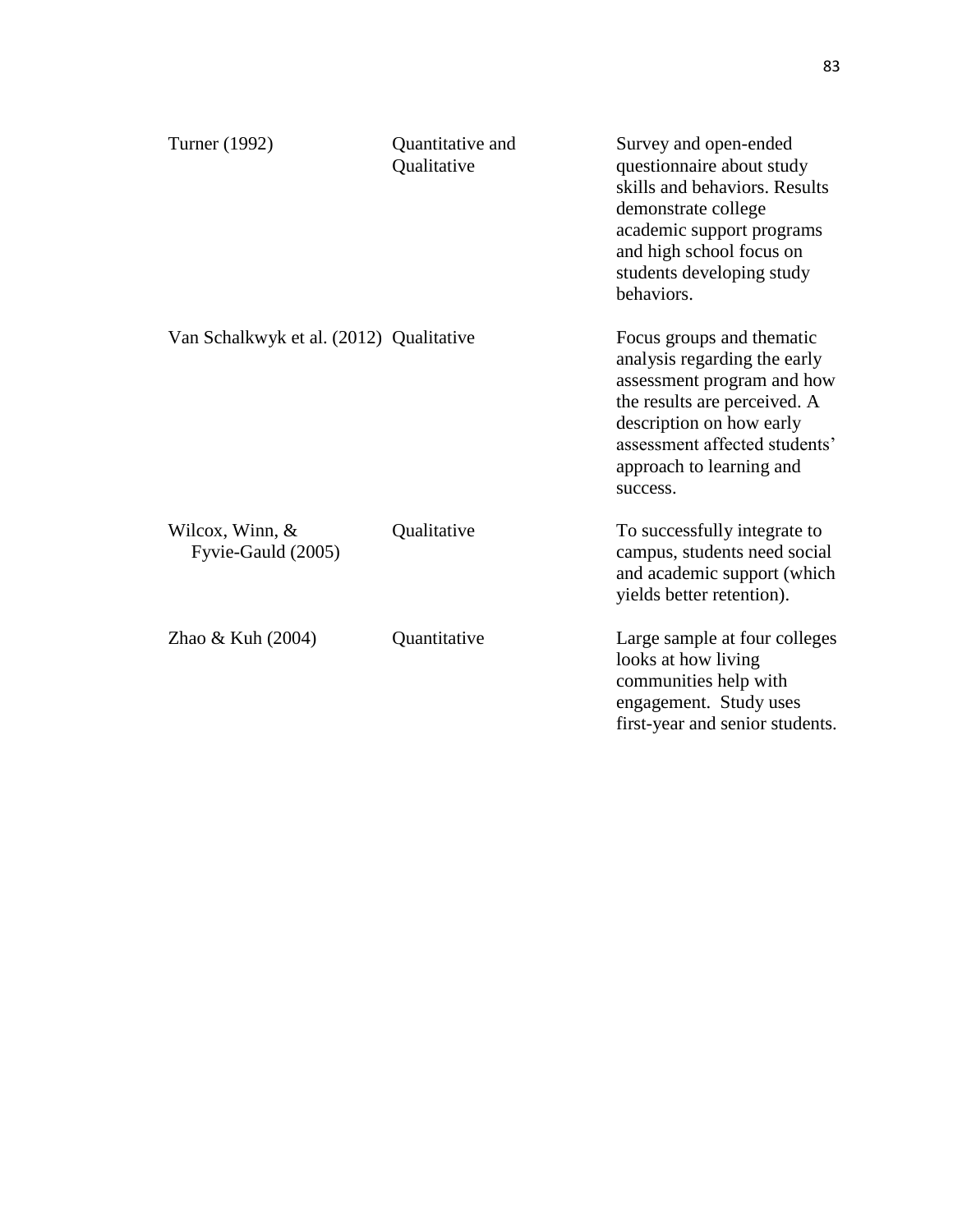# **Kim M. Omachinski CURRICULUM VITAE**

## **EDUCATION:**

**PhD in Communication, University of Wisconsin-Milwaukee (UWM), December 2014 Dissertation Title**: The Transition to College – An Acculturation Comparison of Domestic and International Students **Advisor:** Dr. Mike Allen **Committee Members:** Simone Conceiçao, Tae Seop Lim, Rob Ricigliano, Kristin Ruggiero

**MA in Communication, University of Wisconsin-Milwaukee (UWM), May 2006 Thesis:** An Evaluation of Cross-Cultural Training Methods Used in the Acculturation Process of ESL Students **Advisor:** Dr. Nancy Burrell

**BA, University of Wisconsin-Eau Claire (UWEC), August 1995 Majors:** Spanish and Latin American Studies **Minors:** Business Administration and Mathematics

# **EDUCATION ABROAD:**

**Fulbright Award** for International Education Administrators to Japan, June 2012

Nur University; Santa Cruz, Bolivia, Summer 2005 Alliance for Conflict Transformation Program in International Conflict Resolution

University of Ghana – Legon; Accra, Ghana, Winterim 2005

Universidad de Valladolid; Valladolid, Spain, Spring 1993

Cuauhnáhuac Spanish Language School; Cuernavaca, Mexico, Summer 1989 (High School Program)

Fluent in Spanish, proficient in French, and basic phrases in Mandarin Chinese and Japanese

#### **HIGHER EDUCATION EXPERIENCE:**

**University of Wisconsin-Milwaukee (UWM), Milwaukee, WI**

*Senior Immigration Coordinator* **Jan. 2007 to present** *Center for International Education – International Student & Scholar Services*

*Immigration and Admissions Office Assistant* **May 2005 to Jan. 2007** *Center for International Education – International Student & Scholar Services*

*Graduate Study Abroad Peer Advisor* **April 2004 to May 2005** *Center for International Education – Overseas Programs & Partnerships*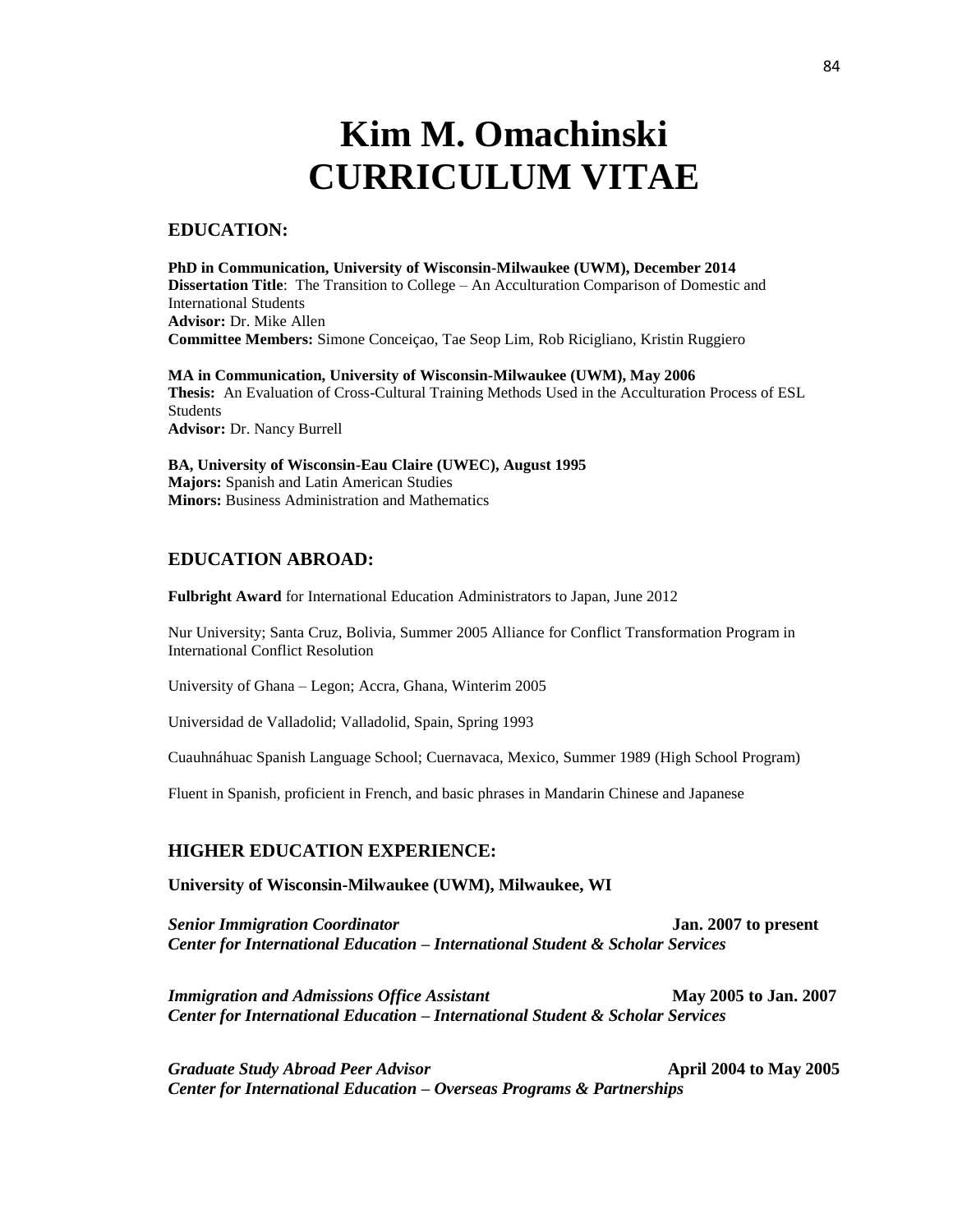# **INSTRUCTIONAL EXPERIENCE:**

| University of Wisconsin-Milwaukee (UWM), Milwaukee, WI                                                                                                                                                        |                                |
|---------------------------------------------------------------------------------------------------------------------------------------------------------------------------------------------------------------|--------------------------------|
| <b>Instructor, Global Studies</b><br><b>Center for International Education</b>                                                                                                                                | Sept. 2009 to present          |
| <b>Graduate Teaching Assistant and Lecturer</b><br><b>Department of Communication</b>                                                                                                                         | Aug. 2004 to July 2006         |
| <b>Wuhan University, Wuhan, China</b>                                                                                                                                                                         |                                |
| English as a Second Language Instructor and Speech Contest Lead Judge July to Aug. 2007                                                                                                                       |                                |
| Kaplan Test Prep and Admissions, Milwaukee, WI                                                                                                                                                                |                                |
| <b>Instructor – GRE and TOEFL Exams</b>                                                                                                                                                                       | <b>Jan. to Aug. 2007</b>       |
| <b>Futura Language Professionals, Pewaukee, WI</b>                                                                                                                                                            | Nov. 2003 to Aug. 2006         |
| <b>Spanish Instructor</b>                                                                                                                                                                                     |                                |
|                                                                                                                                                                                                               |                                |
| <b>National American University, Bloomington, MN</b>                                                                                                                                                          | <b>March 2000 to Nov. 2001</b> |
| <b>Spanish Instructor</b>                                                                                                                                                                                     |                                |
| <b>BUSINESS EXPERIENCE:</b>                                                                                                                                                                                   |                                |
| Deloitte & Touche, LLP, Milwaukee, WI                                                                                                                                                                         | May 2002 to Oct. 2003          |
| <b>International Human Resources Associate (Experienced Expatriate Consultant)</b>                                                                                                                            |                                |
| Initial training period conducted through Anderson, LLP in Milwaukee, WI until<br>$\bullet$<br>company closed (Nov. 2001 to May 2002). Services to clients continued afterwards<br>through Deloitte & Touche. |                                |
| Department 56, Inc., Eden Prairie, MN                                                                                                                                                                         | <b>June 1999 to Nov. 2001</b>  |
| <b>Consumer Services Specialist</b>                                                                                                                                                                           |                                |
| Sedgwick of Minnesota, Inc. Minneapolis, MN                                                                                                                                                                   | Nov. 1995 to June 1999         |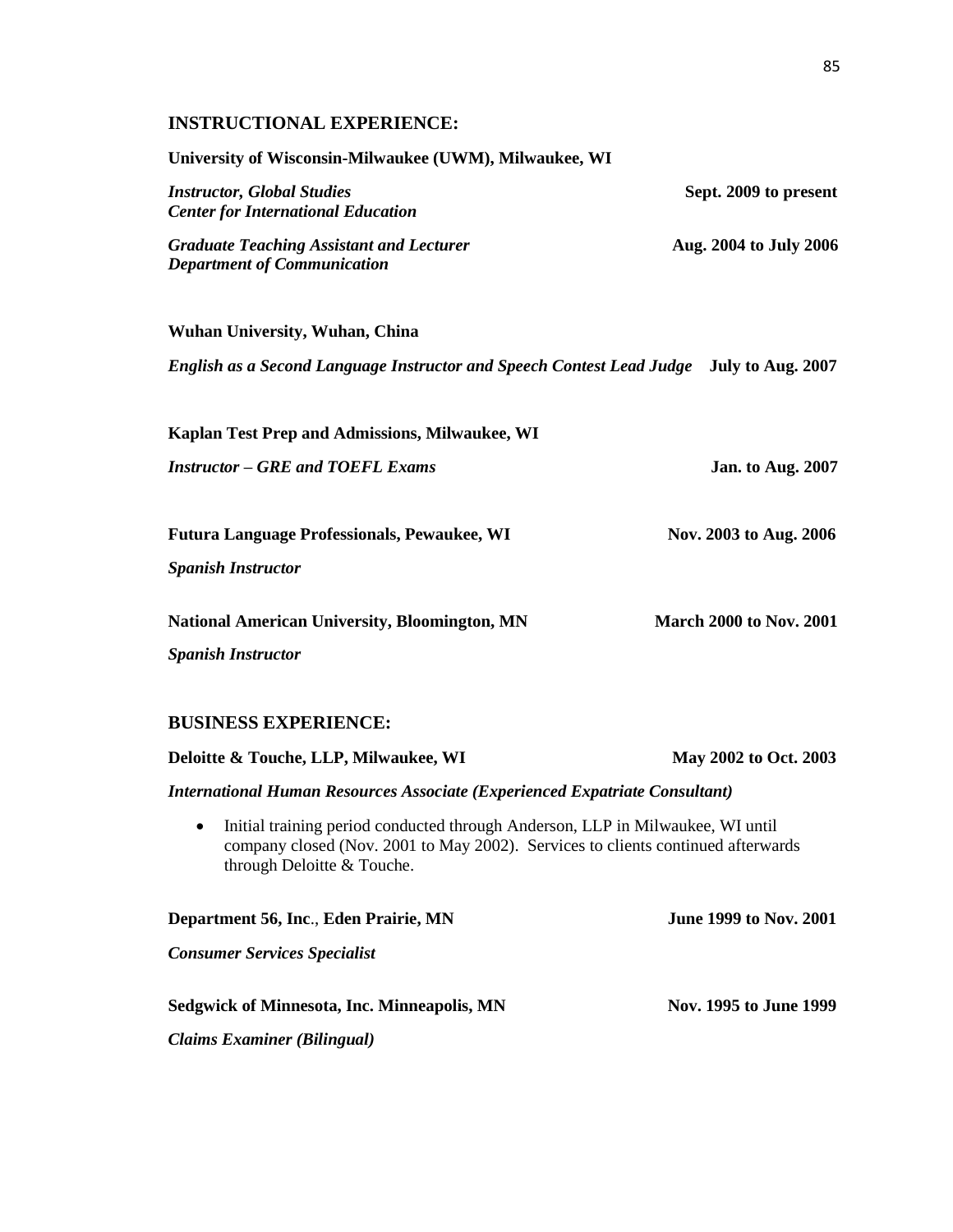## **PUBLICATIONS:**

- **Omachinski, K.** (2013). Communication and cultural implications of short-term study abroad experiences on engineering students. *Connexions 1*(2), 43-77.
- Allen, M., Bourhis, J., Burrell, N., Cole, A.W., Cramer, E., Dilbeck, K., England, N., Hawkins, J.M., Maier, M., Mullane, R., **Omachinski, K.,** Omori, K., DeCloedt-Pincon, D., Victor, A., Willes, K.L., & Zmyslinski, A.N. (2013). Comparing communication doctoral programs, alumni, and faculty: The use of Google Scholar. *Journal of the Association for Communication Administration, 32*(2), 55-68.
- Kim, S., Allen, M., Gattoni, A., Grimes, D., Hermann, A., Huang, H., Kim, J., Lu, S., Maier, M., May, A., **Omachinski, K**., Omori, K., Tenzek., K., Turkiewicz, K., & Zhang, Y. (2012). Testing an additive model for the effectiveness of evidence on persuasiveness of a message*. Social Influence*, 1-13. doi:10.1080/15534510.2012.658285
- **Omachinski, K.** (2007). U.S. National parks. In A.M. Hancock-Hodges, C. Hancock, and M. Li (Eds.) *Learning English through United States culture* (pp. 34-38). Columbus, OH: Wuhan University.

## **GUEST LECTURER, PRESENTER, AND COLLOQUIA**:

- **Omachinski, K.**, Thomas, B., Zlatkova, T., & Grzeca, J. (2014, November). *Hiring international students.* Presentation for International Education Week at the University of Wisconsin-Milwaukee, Milwaukee, WI.
- Capati, C. A., Krough, A., Loomis, C., & **Omachinski, K.** (2014, November). *Global connection: Applying cultural and language dexterity in work and in life.* Presentation for International Education Week at the University of Wisconsin-Milwaukee, Milwaukee, WI.
- **Omachinski, K.** (2014, October). *Intercultural communication in business writing.* Guest lecturer for the Business Writing Course, University of Wisconsin-Milwaukee, Milwaukee, WI.
- **Omachinski, K.***,* & Wolf, D. (2014, August). *Intercultural training for resident assistants at UWM.* Invited presenters to the Resident Assistant Training, University of Wisconsin-Milwaukee, Milwaukee, WI.
- **Omachinski, K.** (2014, February). *Crossing cultures: An intercultural simulation.* Guest lecturer for the Global Studies International Careers Course, University of Wisconsin-Milwaukee, Milwaukee, WI.
- **Omachinski, K.,** & Gosz, S. (2013, March). *Fulbright program*. Colloquium presented to the Department of Communication, University of Wisconsin-Milwaukee, Milwaukee, WI.
- **Omachinski, K.,** Singer, J., & Kaye, C. (2013, March). *From application to graduation: Issues for international students.* Invited Presenters for the Enhancing Advising Group, University of Wisconsin-Milwaukee, Milwaukee, WI.
- **Omachinski, K.,** & Beisser, K. (2013, February). *Working with international students*. Invited Presenters for the Student Affairs Staff, University of Wisconsin-Milwaukee, Milwaukee, WI.
- **Omachinski, K.** (2013, February). *Intercultural communication in a global community.* Guest lecturer for the Global Studies International Careers Course, University of Wisconsin-Milwaukee, Milwaukee, WI.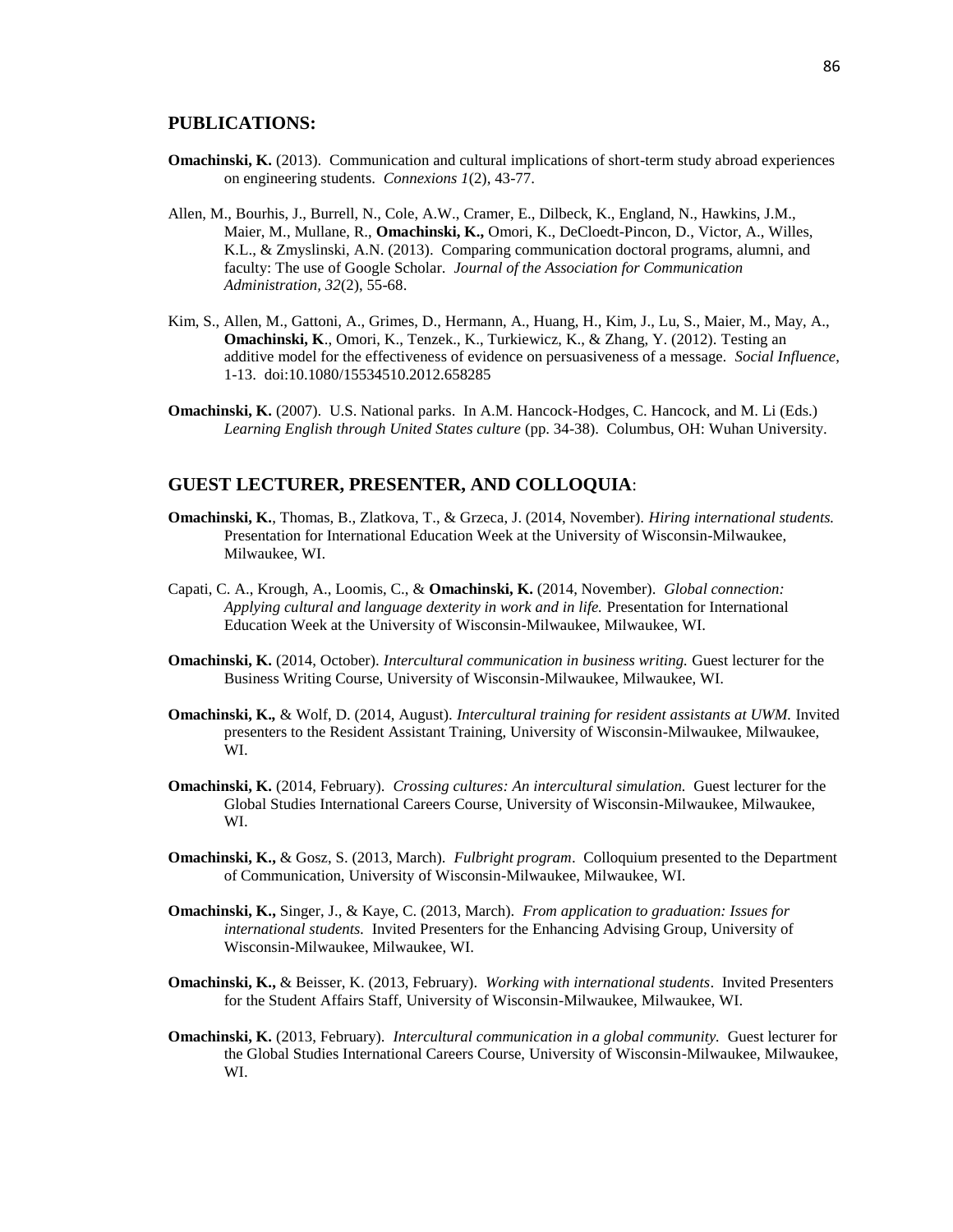- **Omachinski, K.**, Corner, A.J., Wolf, D. (2012, August). *Intercultural training for resident assistants at UWM*. Invited presenters to the Resident Assistant Training, University of Wisconsin-Milwaukee, Milwaukee, WI.
- **Omachinski, K.** (2012, April). *Internationalizing your resume.* Guest lecturer for the Global Studies International Careers Course, University of Wisconsin-Milwaukee, Milwaukee, WI.
- **Omachinski, K.** (2012, February). *International education and intercultural communication.* Guest lecturer for the Global Studies Think Tank Course-International Careers, University of Wisconsin-Milwaukee, Milwaukee, WI.
- Singer, J., & **Omachinski, K**. (2011, February). *From application to graduation*. Presentation for the Advisors and Counselors Network, University of Wisconsin-Milwaukee, Milwaukee, WI.
- **Omachinski, K.** (2011, February). *Intercultural communication in the workplace.* Guest lecturer for the Global Studies Think Tank Course-International Careers, University of Wisconsin-Milwaukee, Milwaukee, WI.
- **Omachinski, K.** (2010, October). *Cultural chaos*. Guest lecturer to conduct a cross-cultural simulation in the Global Studies Think Tank Course, University of Wisconsin-Milwaukee, Milwaukee, WI.
- **Omachinski, K.** (2010, February). *Intercultural communication and business*. Guest lecturer for the Global Studies Think Tank Course-International Careers, University of Wisconsin-Milwaukee, Milwaukee, WI.
- **Omachinski, K.** (2009, October). *Cultural chaos: An interactive game*. Guest lecturer to conduct a crosscultural simulation in the Global Studies Study Abroad Think Tank Course, University of Wisconsin-Milwaukee, Milwaukee, WI.
- **Omachinski, K.** (2009, March). *International careers*. Guest lecturer for the Cultural Training and Adjustment Communication Course, University of Wisconsin-Milwaukee, Milwaukee, WI.
- **Omachinski, K.** (2009, February). *Intercultural communication and business.* Guest lecturer for the Global Studies Think Tank Course-International Careers, University of Wisconsin-Milwaukee, Milwaukee, WI.
- **Omachinski, K.** (2008, December). *Communication careers.* Invited member of alumni discussion panel for Proseminar Communication Course, University of Wisconsin-Milwaukee, Milwaukee, WI.
- **Omachinski, K.**, & Tang, T. (2008, April). *One of three furnaces of China – Wuhan.* Presentation for the Chinese Round Table, University of Wisconsin-Milwaukee, Milwaukee, WI.
- **Omachinski, K.** (2008, April). *Pre-departure intercultural orientation for EMBA students in China*. Presentation for the Overseas Programs and Partnerships office and business students, University of Wisconsin-Milwaukee, Milwaukee, WI.
- **Omachinski, K.** (2007, December). *Communication careers.* Invited member of alumni discussion panel for Proseminar Communication Course, University of Wisconsin-Milwaukee, Milwaukee, WI.
- **Omachinski, K.** (2007, October). *Study abroad for graduate students*. Presentation for the Department of Communication Graduate Students, University of Wisconsin-Milwaukee, Milwaukee, WI.
- **Omachinski, K.** (2007, March). *Culture café Bolivia*. Presentation for the Center for International Education and Culture Café, University of Wisconsin-Milwaukee, Milwaukee, WI.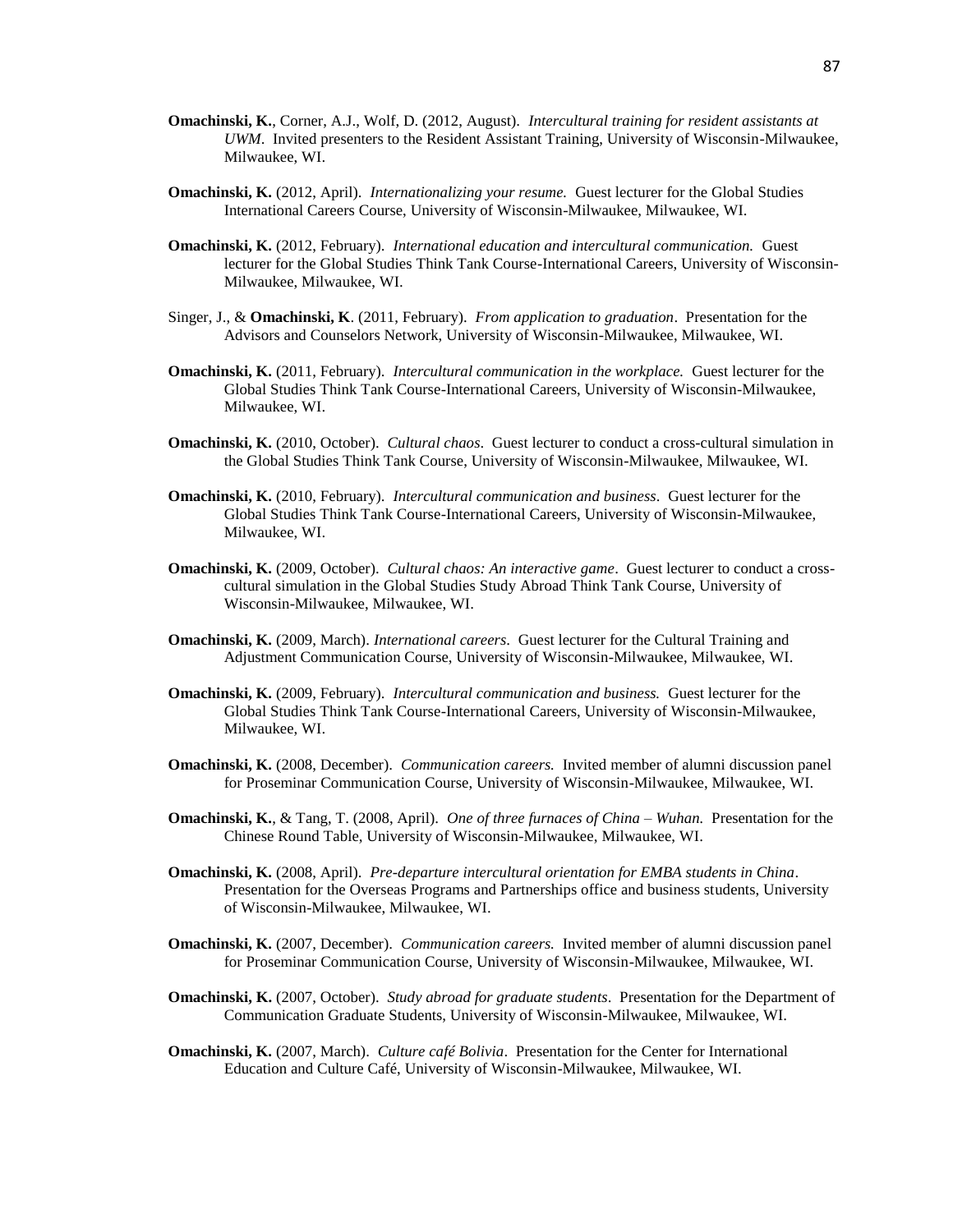- **Omachinski, K.** (2006, April). *Appropriate cross-cultural training methods used in the acculturation process of ESL international students.* Paper presented at Department of Communication Colloquium, University of Wisconsin-Milwaukee, Milwaukee, WI.
- **Omachinski, K**. (2005, October). *Conflict resolution in Bolivia*. Presentation at Department of Communication Colloquium, University of Wisconsin-Milwaukee, Milwaukee, WI.

# **PRESENTATIONS:**

- Reynolds, M., Chanson Davenport, D., Frisby, B., Grewe, B., Lutgen-Sandvik, P., Medjewsky, C., **Omachinski, K.**, Polk, D., Wagner, P., Young, L. (2014, November). *Exploring three-year PhD programs: Financial and practical implications*. Presentation at the National Communication Association Conference, Chicago, IL.
- Howard, T., Eng, J., Otis-DeGrau, A., & **Omachinski, K.** (2014, October). *So you want to get a job in international education, do you?* Presentation at the National Association for International Educators Region V Conference, Grand Rapids, MI.
- Jones, P., **Omachinski, K.,** Simek, J., & Potempa, S. (2014, May). *When I first came to conferences I had a lot of questions, now I have many of the answers… Get the spark back through personal/professional development*. Presentation at the National Association for International Educators Annual Conference, San Diego, CA.
- Brann, M., **Omachinski, K.,** Russell, L., Phalen, S., Johnson, M.A., Priddis, D., & Aust, C.F. (2014, April). *Elevating research into practice: Examples of interpersonal and small group health communication research.* Panel presented at the Central States Communication Association Conference, Minneapolis, MN.
- Vorell, M.S., Priddis, D., **Omachinski, K.,** Gunn, A.M., Walters-Kramer, L., & Moore, M.A. (2014, April). *Toxic communication in organizations.* Panel presented at the Central States Communication Association Conference, Minneapolis, MN.
- **Omachinski, K.** (2014, February). *Breaking down cultural barriers: Engaging international students on your college campus.* Presentation at the Student Personnel Young Professionals Learning Network Conference, Milwaukee, WI.
- **Omachinski, K.** (2013, November). *Communication strategies to connect members working in virtual teams*. Great Ideas for Teaching Students presentation at the National Communication Association Conference, Washington, D.C.
- Willes, K., & **Omachinski, K.** (2013, November). *Connecting colleagues through LGBT training in the workplace.* Training and Development Activity presentation at the National Communication Association Conference, Washington, D.C.
- Foundos, A., **Omachinski, K.**, Schneider, T., Daniele, G., & Hope, J. (2013, November). *Why YOU should participate in NAFSA's Advocacy day!* Presentation at the National Association for International Educators Bi-Regional (V and VI) Conference, Indianapolis, IN.
- Howard, T., Bradshaw, G., **Omachinski, K.**, Ryser Garcia, E., Schieman, H., & Diehl, K. (2013, November). *So you want to get a job (or move on) in International Education, do you?*  Presentation at the National Association for International Educators Bi-Regional (V and VI) Conference, Indianapolis, IN.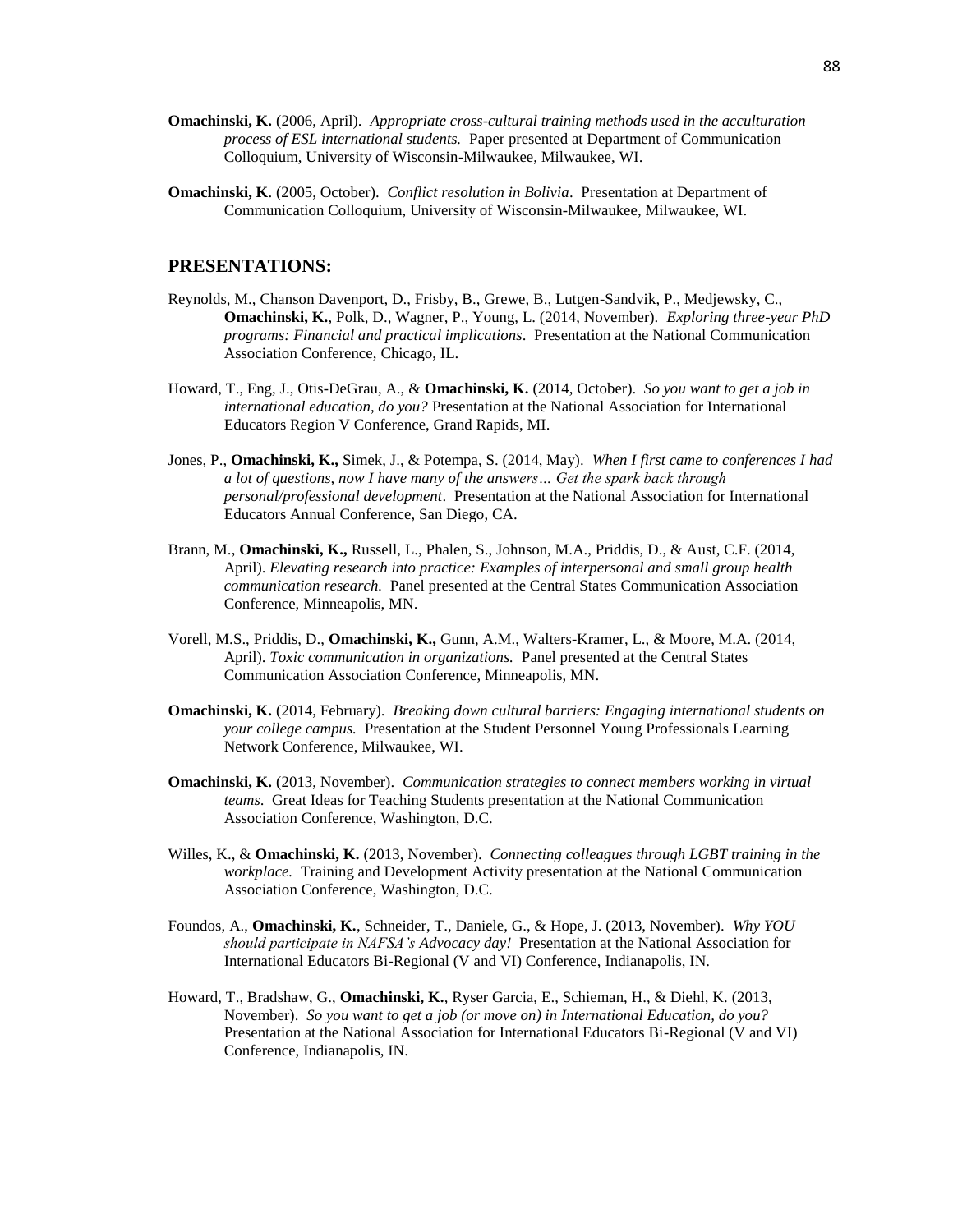- **Omachinski, K.**, & Simek, J. (2013, November). *Challenges and benefits of working with faith based organizations.* Presentation at the National Association for International Educators Bi-Regional (V and VI) Conference, Indianapolis, IN.
- Simek, J., **Omachinski, K.**, Potempa, S., & Jones, P. (2013, November). *When I first came to conferences I had a lot of the questions, now I have many of the answers... what is there for me?* Presentation at the National Association for International Educators Bi-Regional (V and VI) Conference, Indianapolis, IN.
- **Omachinski, K**., Kaempfer, S., Roosevelt, K., & Matera, H. (2013, September). *NOT lost in translation: International student collaboration across campus*. Presentation at the Wisconsin Academic Advising Association Conference, Milwaukee, WI.
- **Omachinski, K.,** & Matera, H. (2013, September). *Culture chaos: An interactive game.* Presentation (Cross-Cultural Simulation) at the Wisconsin Academic Advising Association Conference, Milwaukee, WI.
- Cook, K., Lueders, A., Webb, N., Kunkel, A., Molen, S.T., Beck, S., Schreiber, L, **Omachinski, K.**, Smith, K., & Bolen, D. (2013, April). *From friendly climates to faux clients: New techniques for teaching small group communication.* Panel presentation at the Central States Communication Association Conference, Kansas City, MO. **\*Interpersonal and Small Group Communication Top Reviewed Panel Submission\***
- **Omachinski, K.** (2013, April). *Cultural adjustment barriers: How social support can reduce stress for international students in the United States.* Paper presentation at the Central States Communication Association Conference, Kansas City, MO.
- Weismann, K., Herakova, L., **Omachinski, K.,** & Nesemeier, H. (2013, April). *Diverse (im)possibilities, teaching ideas, and activities for seemingly homogenous groups of students: Applying intercultural communication concepts in any classroom.* Panel presentation at the Central States Communication Association Conference, Kansas City, MO.
- **Omachinski, K.** (2013, February). *Discovering your path to working in international education.*  Presentation at the Student Personnel and Young Professionals Learning Network Conference, Marquette University, Milwaukee, WI.
- **Omachinski, K.** (2012, October). *Preparing resident assistants for intercultural encounters: A training program to foster intercultural competence in the residence halls.* Presentation at the Society for Intercultural Education, Training, and Research USA Conference, Minneapolis, MN.
- **Omachinski, K**., & Belmas, S. (2012, April). *F-1 case studies*. Presentation at the Wisconsin Association for International Educators, Appleton, WI.
- **Omachinski, K**., & Grenz, G. (2012, April). Orientation burnout: Recharging your batteries for a new and improved international student orientation! Presentation at the Wisconsin Association for International Educators, Appleton, WI.
- **Omachinski, K**., & Schmidt, T. (2012, April). *Immigration open dialogue*. Presentation at the Wisconsin Association for International Educators, Appleton, WI.
- **Omachinski, K**., & Simek, J. (2012, April). *Challenges and benefits of working with faith based organizations*. Presentation at the Wisconsin Association for International Educators, Appleton, WI.
- **Omachinski, K**., Simek, J., & Belmas, S. (2012, April). *F-1 basics workshop*. Presentation at the Wisconsin Association for International Educators, Appleton, WI.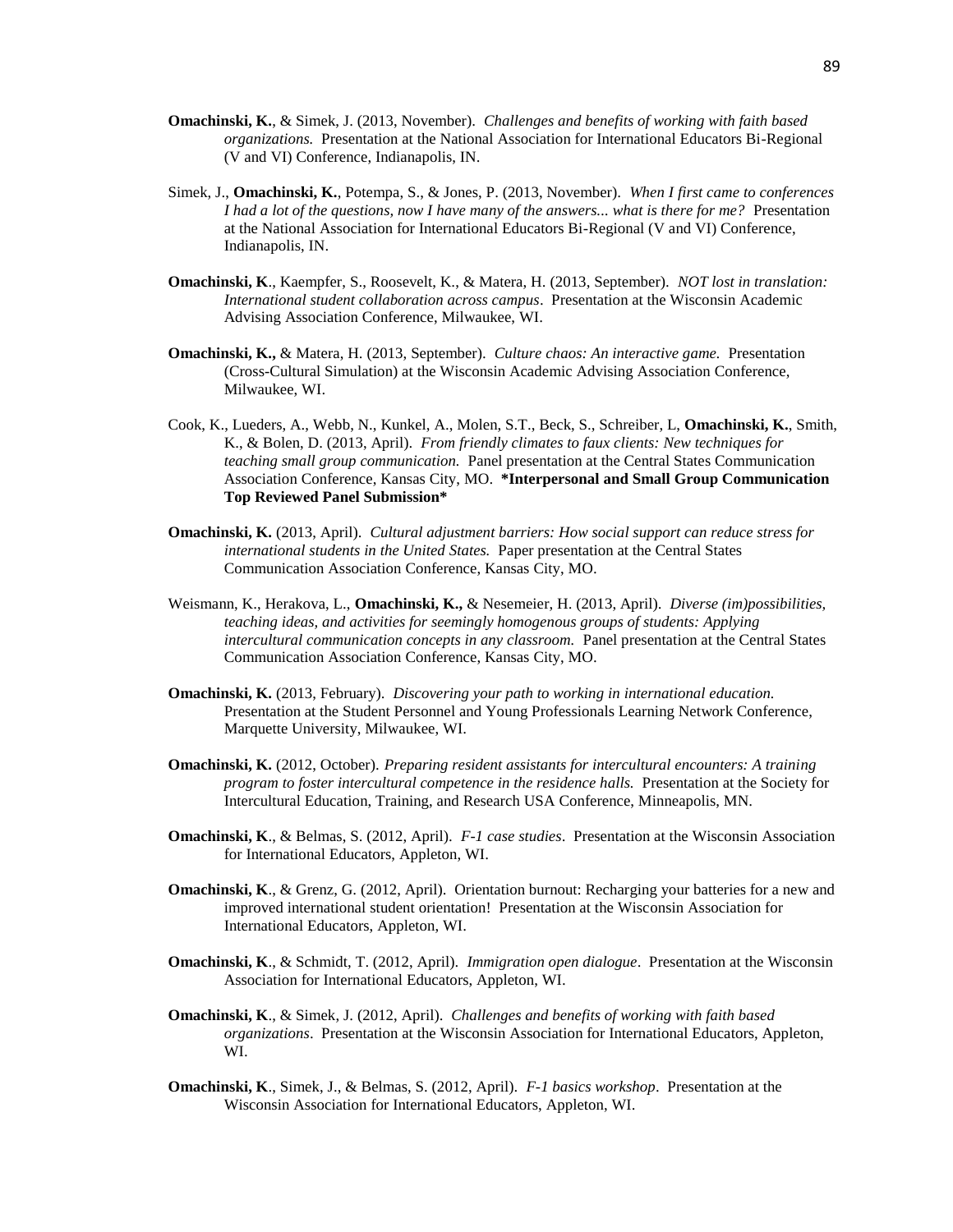- Wolf, D., **Omachinski, K**., & Kaempfer, S. (2012, April). *Creating a living learning community that increases global engagement.* Presentation at the Wisconsin Association for International Educators, Appleton, WI.
- **Omachinski, K**. (2012, March). *Intercultural challenges working overseas*. Great Ideas for Teaching Students (GIFTS) Submission. Presentation at the Central States Communication Association Conference, Cleveland, OH.
- Howard, T., Ryser Garcia, E., **Omachinski, K**., Otis-DeGrau, A., & Bradshaw, G. (2011, November). *So you want to get a job in international education, do you?* Presentation at the National Association for International Educators Region V Conference, Champaign, IL.
- **Omachinski, K.**, & Belmas, S. (2011, November). *How long until happy hour? Creative solutions when you're tired of responding to "quick" questions*. Presentation at the National Association for International Educators Region V Conference, Champaign, IL.
- Wolf, D., **Omachinski, K**., & Aoki, K. (2011, November). *Co-curricular best practices: International education week*. Presentation at the National Association for International Educators Region V Conference, Champaign, IL.
- **Omachinski, K.,** & Danner, T. (2011, November). *Working in international education*. Presentation for International Education Week at the University of Wisconsin-Milwaukee, Milwaukee, WI.
- Herrman, A., **Omachinski, K.**, Kartch, F., & Burrell, N. (2011, November). *The displacement of blame in conflict: The use of internal and external attributions in the Real Housewives of New York City.* Presentation at the National Communication Association Conference, New Orleans, LA.
- **Omachinski, K.** (2011, November). *American values in the global workplace*. Great Ideas for Teaching Students (GIFTS) Submission. Presentation at the National Communication Association Conference, New Orleans, LA.
- Joseph, A., **Omachinski, K**., & Wolf, D. (2011, April). *Co-curricular best practices: International education week*. Presentation at the Wisconsin Association for International Educators Conference (Won Best of State), Green Bay, WI. **\*Won Best of State\***
- **Omachinski, K.**, & Belmas, S. (2011, April). *How long until happy hour? Creative solutions when you're tired of responding to "quick" questions*. Presentation at the Wisconsin Association for International Educators Conference, Green Bay, WI.
- **Omachinski, K**., & Foundos, A. (2011, April)*. From application to graduation: Issues for international students.* Presentation at the Wisconsin Association for International Educators Conference, Green Bay, WI.
- Schmidt, T., **Omachinski, K.**, & Simek, J. (2011, April). *F-1 basics for beginners*. Workshop at the Wisconsin Association for International Educators Conference, Green Bay, WI.
- **Omachinski, K.** (2010, November). *Cultural chaos: A cross-cultural simulation.* Presentation for International Education Week, University of Wisconsin-Milwaukee, Milwaukee, WI.
- Pucci, S.L., **Omachinski, K.,** Gayhart, C., & Morris, K. (2010, November). *Careers across the map: Teaching English abroad.* Presentation for International Education Week at the University of Wisconsin-Milwaukee, Milwaukee, WI.
- **Omachinski, K.,** & Gattoni, A. (2010, November). *Online resources for SoTL researchers: Assessment of a SoTL website*. Paper presented at the National Communication Association Convention, San Francisco, CA.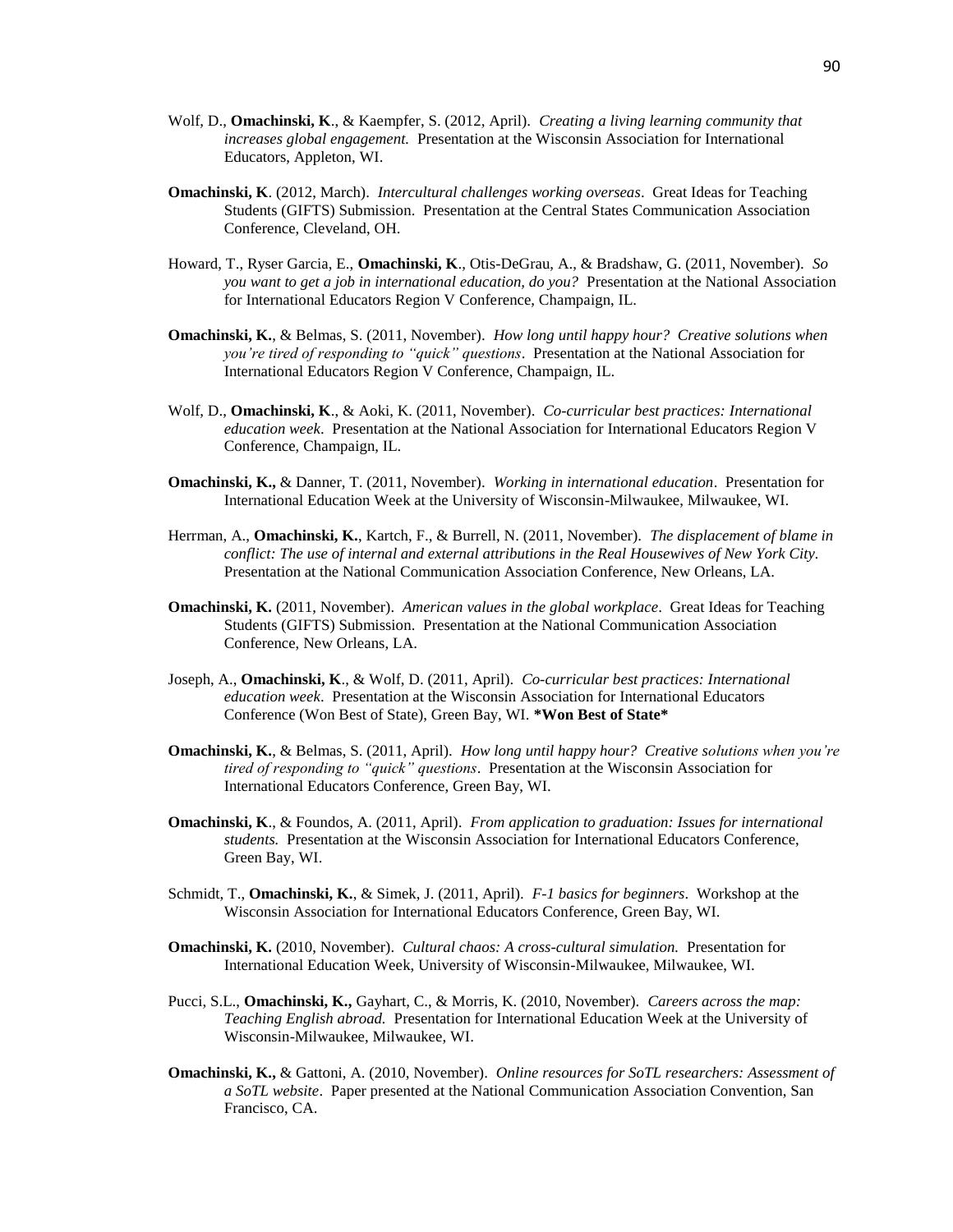- Allen, M., Kim, S., Antos, A., Gattoni, A., Grimes, D., Huang, H., Kim, J., Lu, S., Maier, M., May, A., **Omachinski, K.**, Tenzek, K., Turkiewicz, K.L., & Zhang, Y. (2010, November). *Testing an additive model for the effectiveness of evidence on the persuasiveness of a message*. Paper presented at the National Communication Association Convention, San Francisco. **\*Top Paper Award\***
- Wilgus, J., Pucci, S.L., **Omachinski, K.,** & Hetland, L. (2009, November). *Careers across the map: Teaching English abroad.* Presentation for International Education Week at the University of Wisconsin-Milwaukee, Milwaukee, WI.
- Gattoni, A., **Omachinski, K.**, Meyers, R.A., MacKenzie, J., McKerlie, R., & Morrow, L. (2009, October). *UK and US efforts to support engagement with SoTL online: Increased efficacy and collaboration.* Presentation at the International Society of the Scholarship of Teaching and Learning, Bloomington, IN.
- **Omachinski, K**. (2009, October). *Signs, roles and boundaries: Mental health issues with international and study abroad students*. Presentation at the National Association for International Educators Region V Conference, Milwaukee, WI.
- **Omachinski, K**. (2009, October). *Social Security numbers and DMV issues for international students*. Session chair at the National Association for International Educators Region V Conference, Milwaukee, WI.
- **Omachinski, K**., Matera, H.V., & McGraw, R. (2009, April). *Cultural chaos: An interactive game*. Presentation at the Wisconsin Association for International Educators Conference, Madison, WI.
- Matera, H.V., & **Omachinski, K.** (2009, April). *Know your rights: Basic safety and legal rights of international students and scholars*. Presentation at the Wisconsin Association for International Educators Conference, Madison, WI.
- **Omachinski, K.**, Matera, H.V., & McGraw, R. (2008, November). *Cultural chaos: An interactive game.* Presentation for International Education Week, University of Wisconsin-Milwaukee, Milwaukee, WI.
- **Omachinski, K.** (2007, November). *An evaluation of cross-cultural training methods used in the acculturation process of ESL international students.* Paper presented at the National Communication Association Conference, Chicago, IL.
- **Omachinski, K.** (2006, November). *Paper or plastic? Utilizing appropriate cross-cultural training methods during international student orientation.* Paper presented at the National Association for International Educators Region V Conference, Madison, WI.
- Lochner, S., **Omachinski, K.**, Polnaszek, E., Wilcox, A., & Pugh, E. (2006, November). *Trusting your colleagues: Students & professional staff working together.* Presentation at the National Association for International Educators Region V Conference, Madison, WI.
- Lochner, S., Swan, M., Polnaszek, E., & **Omachinski, K.** (2006, April). *A return ticket: Mutual benefits of returned students working in a study abroad office.* Presentation at the Wisconsin and Illinois combined National Association for International Educators Conference, Lake Geneva, WI.

# **ACCEPTED CONFERENCE PAPERS AND PRESENTATIONS:**

**Omachinski, K.** (2015, April). *Breaking the stigma of mental health issues with international students.*  Paper accepted to the Central States Communication Association Conference, Madison, WI.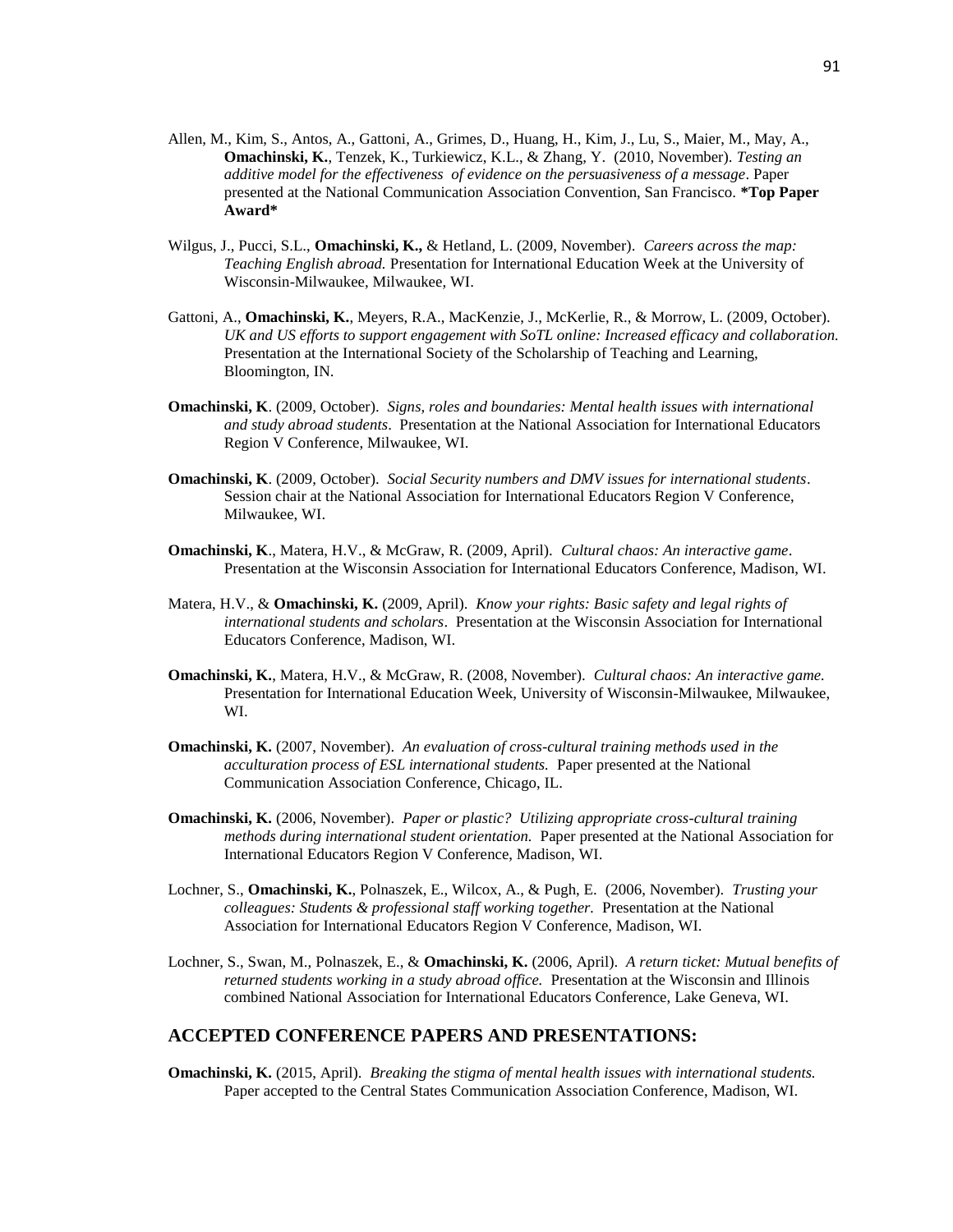- **Omachinski, K.**, Weismann, K., Myerchin, A., Priddis, D., & Nicolini, K. (2015, April). *Converging student groups: Integrating non-traditional students in the classroom and in the campus community.* Panel accepted to the Central States Communication Association Conference, Madison, WI.
- Lie, S., Omori, K., Mutua, E., **Omachinski, K.**, Villamil, A., & Ahn, S. (2015, April). *Beyond foreignness: Converging foreign and local experiences to enrich intercultural communication/intercultural interactions on campus and surrounding community.* Panel accepted to the Central States Communication Association Conference, Madison, WI.

# **ONGOING RESEARCH PROJECTS:**

- Allen, M., Burrell, N., Cole, A., Cramer, E., Hawkins, J., Nicolini, K., **Omachinski, K.,** Pincon, D., Priddis, D., Victor, A., Zymslinski, A. (in progress). Aurora health project.
- **Omachinski, K., & Allen, M.** (in progress). Factors attributed to international students' acculturation in the United States.
- **Omachinski, K. (**in progress). Fostering intercultural competence in the residences halls through RA training.
- **Omachinski, K.** (in progress). Acculturating to college: A comparison of domestic and international students' experience at a U.S. institution of higher education.

# **SERVICE:**

# **University Service**

#### **Category A Sub-Committee (provides programming to UW Milwaukee staff members)**

Member 2007-2014 Co-Chair 2009-2010 Marketing Coordinator 2008-2009, 2011 D2L Facilitator and Sub-Committee Member 2008

#### **Awards Committee (selects award recipients at UW Milwaukee for service and performance)**

Co-Chair 2013-2014 Secretary 2012-2013 Member 2011-2014

#### **Codification Committee (codifies bylaws for each committee at UW Milwaukee)**

Member 2009-2012

#### **Orientation Committee (develops and delivers orientations to new and current staff at UW Milwaukee)**

- Member 2014-2016
- Appointed Academic Staff Representative in 2011 for one year appointment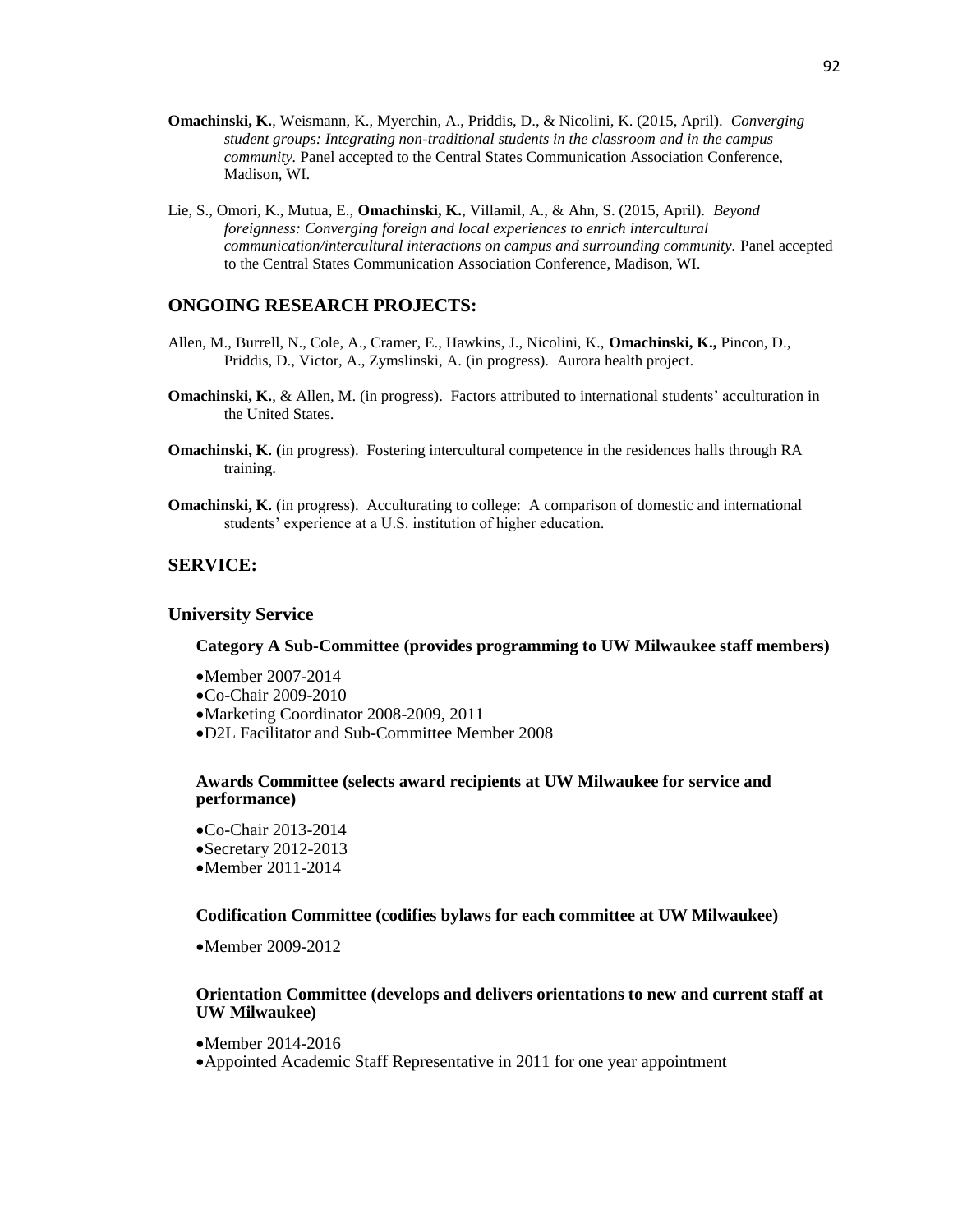## **Victor Vega Scholarship Selection Committee**

Chair and Member 2008-2014

#### **UWM Open House**

Trolley Tour Guide 2008, 2010, 2011, 2012 CIE Booth Participant

#### **Diversity Career Fair UWM**

Event Planning Team 2013, 2014 Registration Volunteer 2009, 2010, 2012, 2013 Just in Time Career Fair Volunteer 2012

#### **Commencement Marshal and Name Reader**

May 2008-2014 December 2008-2014

# **Center for International Education Service**

- Center for International Education Open House 2009, 2012
- Center for International Education Welcome Reception Planner 2010
- Center for International Education Event Planning Committee 2008, 2010, 2011, and 2014
- Member of the Center for International Education Social Committee
- Saudi Arabian Cultural Exhibit Participant 2010
- International Student Tax Workshop 2010, 2014
- Coordinator for H1B to Permanent Residency Workshops provided to UW Milwaukee and other international students in the Milwaukee area 2008-2014
- UW Milwaukee Executive MBA Summer Study Abroad Program Orientation (for students going to China) – Gave presentation on China to business students for the Overseas Programs and Partnerships office 2008
- Helped visiting students from the Middle East (MEPI) by receiving UW Milwaukee van training and being a tour guide of Milwaukee and chaperoning them to events in the Milwaukee area 2008

#### **Additional UWM Service**

- Member of the Academic Staff Holiday Party and Summer Picnic Planning Committees 2007-2011
- Greeting, Set up and Clean Up for the Employee Development Awards Celebration 2008 and 2010
- Co-coordinated Center for International Education's Advisors' Retreat 2010
- Member of the UW Milwaukee Programming Committee 2008-present
- Floor Captain (Garland Hall) 2008-present
- Pantherfest –2008, 2009, and 2011
- Panther Prowl 2008, 2009, 2010, 2011, 2012, 2013, and 2014
- Graduate Student Welcome 2007 and 2008
- Sophomore Honors Marshal (reader) 2008
- Senior Honors Marshal (reader) –2008
- Chancellor's Inauguration Usher 2011
- University Band Usher 2010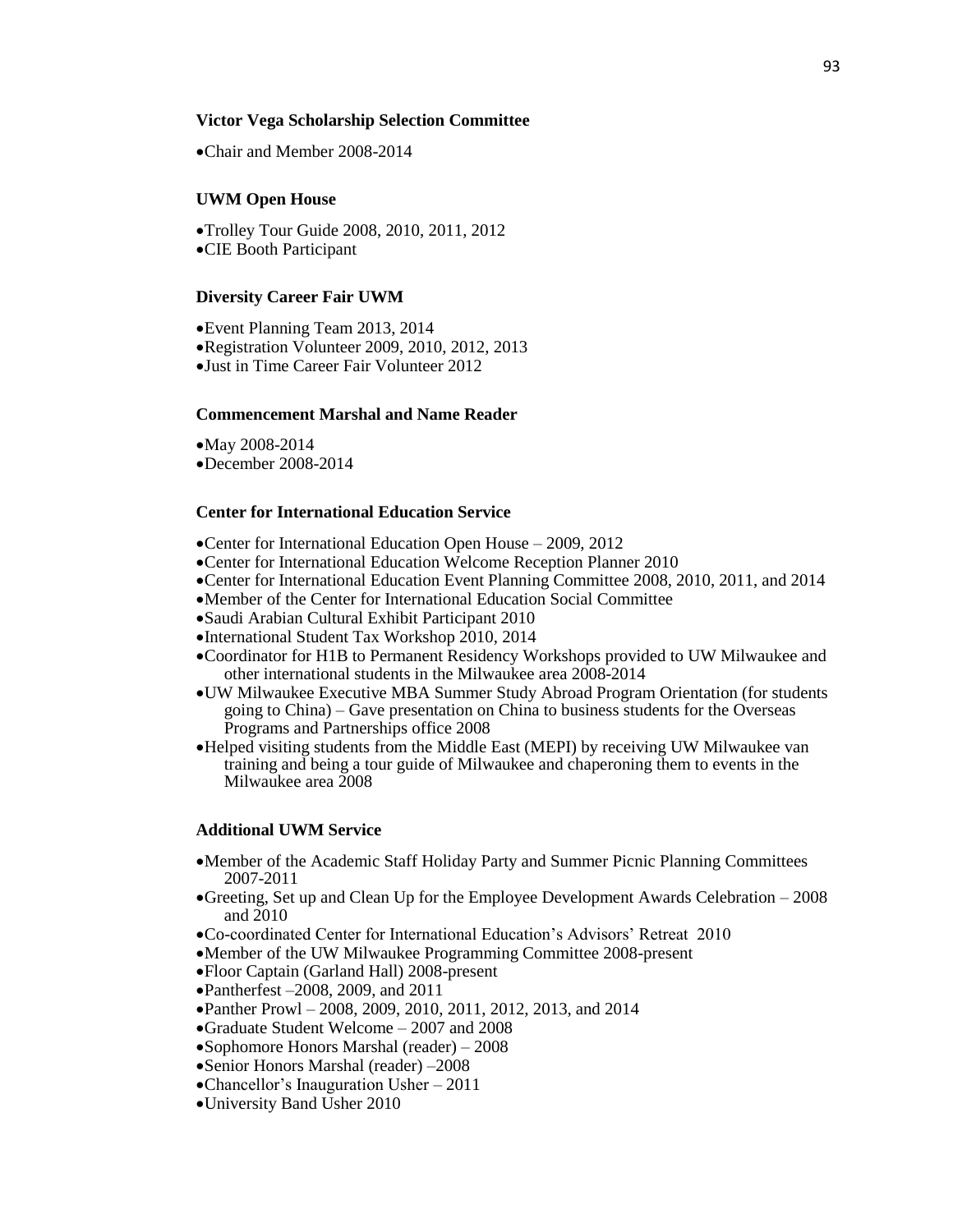- Wind Ensemble and Symphony Band Usher (multiple performances each year) 2008-2013
- Blood Drive Volunteer 2007-2013
- Wisconsin State Fair Booth 2008 and 2009
- UW Milwaukee Grand Viennese Ball 2008
- Hunger Clean Up Food Drive Bag Distribution 2008
- Oklahoma Usher 2008
- Nicaragua U-Visit with the Roberto Hernandez Center 2008

#### **Communication Department**

- Part-time and Non-Traditional Student Representative for the Department of Communication 2011-2012 and 2013-2014
- COMM PROM Committee 2010 and 2011

# **Community Service**

#### **Irishfest Milwaukee, WI**

2005-2014 Main Gate Volunteer

#### **Mexican Fiesta Milwaukee, WI**

 2009-2014 Food and Beverage Volunteer Ticket Vendor, 2012 Main Gate Ticket Sale Volunteer

#### **Milwaukee International Film Festival**

2012 Festival Volunteer – Ticket Collector

# **Core El Centro**

• 2008 and 2009 Bilingual (Spanish/English) Volunteer at their  $2^{nd}$  and  $3^{rd}$  Annual Community Service Project for Latino Families

## **Milwaukee Debate League**

2008 Trained as judge for local debates

# **Professional Service**

## **Classification Society**

2013 Conference Volunteer – registration, local arrangements, and opening reception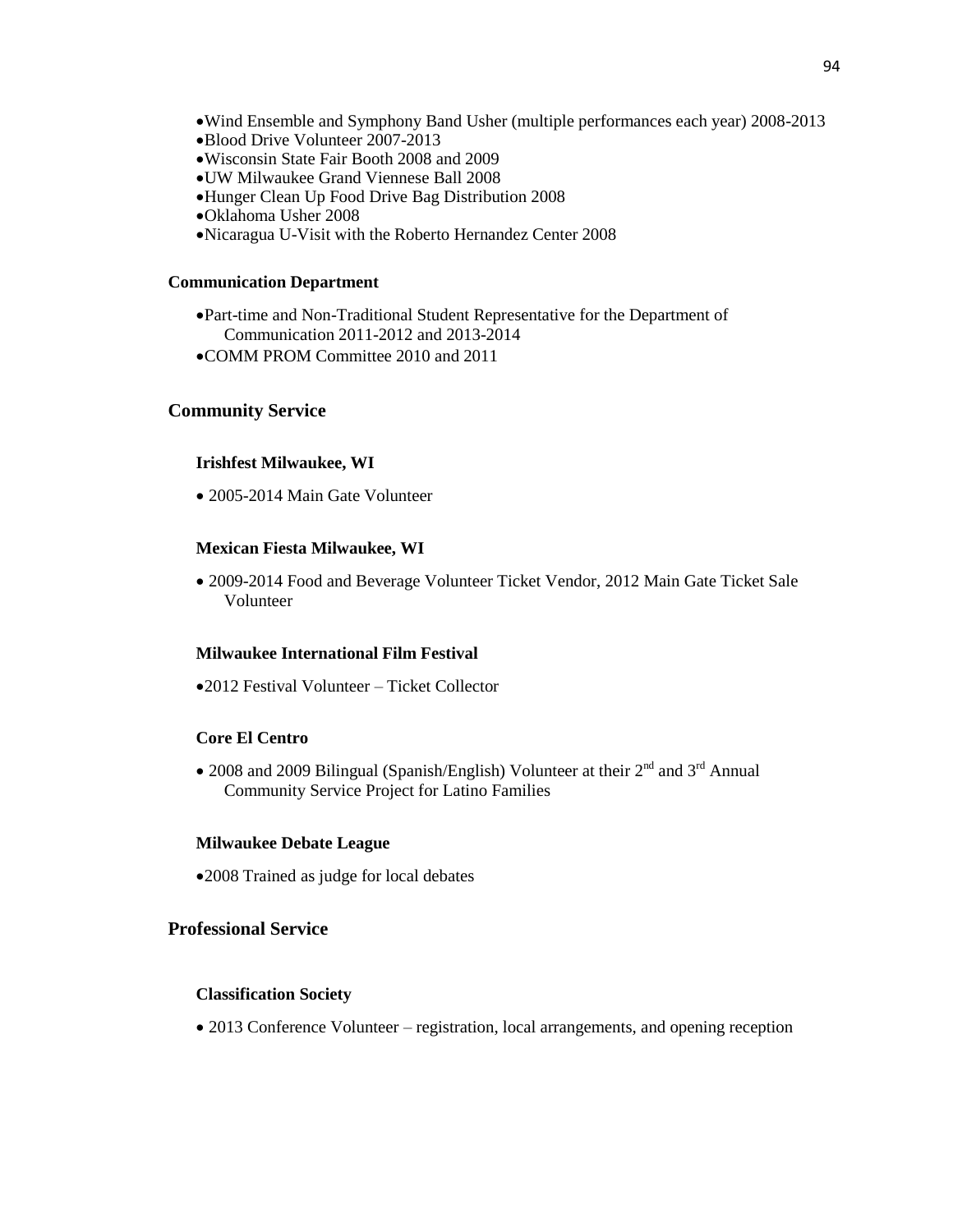## **CSCA (Central States Communication Association)**

2014 Paper Reviewer for the Intercultural Division

- 2014 and 2015 Paper and Panel Reviewer for the Instructional Resources Division
- 2012, 2013, 2014, and 2015 Paper Reviewer for Undergraduate Research Division
- 2013,2014, and 2015 Paper Reviewer for GIFTS (Great Ideas for Teaching Students) Division for Conference Submissions
- 2011 Conference Volunteer Registration Desk

# **ICA (International Communication Association)**

2010 Peer Conference Paper Reviewer

# **MCIE (Milwaukee Council for International Educators)**

 2004-2013 Assist when UWM hosts event each year, present on immigration topics, organize guest speakers at monthly meetings

# **NAFSA (National Association for International Educators)**

- 2013 Inducted as NAFSA Trainer Corps Member for F-1 Basics
- 2013 Session Reviewer for NAFSA's annual conference for the Immigration Division
- 2010 Trained new Region V conference planner
- 2009 Region V Conference Planner organized and planned entire conference with the highest attendance in the Region as of that year (over 400 attendees). Worked with local arrangements team to facilitate all sessions, operate registration, set up sessions, arrange for all visitors, and collaborate with Region V team.
- 2009 Region V Team Member

# **NCA (National Communication Association)**

- 2009-2014 Paper Reviewer for GIFTS (Great Ideas for Teaching Students) Division for Conference Submissions
- 2010 and 2011 Conference Volunteer Session Moderator

# **WAIE (Wisconsin Association for International Educators)**

- 2011-2014 International Student and Scholar Services Programming Representative
- 2012 Session Reviewer for Immigration Submissions
- 2011 and 2012 F-1 Basics Trainer

### **SIETAR (Society for Intercultural Education, Training, and Research)**

2012 Conference Session Manager Volunteer